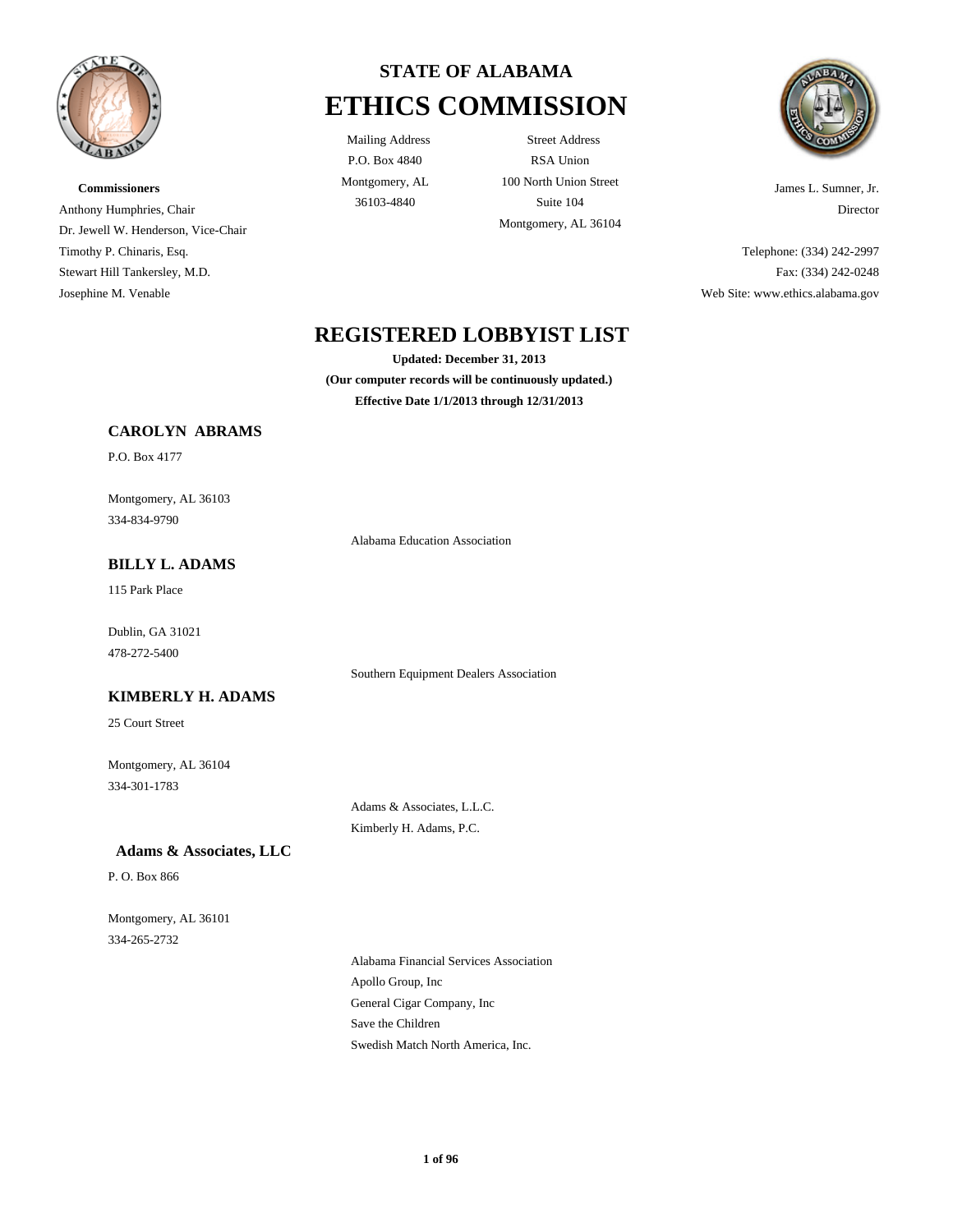#### **Adams and Reese LLP**

1901 6th Avenue North, Suite 3000

205-250-5082 Birmingham, AL 35203

> City of Jackson, Alabama City of Foley Gilead Sciences, Inc. Darden Restaurants Brookdale Senior Living, Inc. AT&T Alabama AmeriHealth Mercy Bloom Group Inc., The Baptist Health System Inc. Syncora Guarantee Inc. Regional Care Hospital Partners Wetlands Solutions, LLC Troy University MERSCORP Holdings Inc. Health Management Associates Goodwyn, Mills & Cawood Inc. Luxottica Retail of North America Kid One Transport, Inc.

#### **JOHN Q. ADAMS, III**

465 South Bainbridge Street

334-265-2732 Montgomery, AL 36104

> Adams & Associates, L.L.C. Alabama Poultry & Egg Association Kimberly H. Adams, P.C.

#### **Kimberly H Adams, PC**

P. O. Box 866

334-301-1783 Montgomery, AL 36101

> AltaPointe Health Systems, Inc. American International Group, Inc (AIG) Association of Alabama Camps Alabama Tourism Partnership Alabama High School Athletic Association Alabama Land Title Association Alabama Municipal Court Clerks & Magistrate Association League of Southeastern Credit Unions Tom Coker & Associates Waste Management, Southern Group G.A.,Inc. Bradford Health Services Brookwood Medical Center Coastal Conservation Association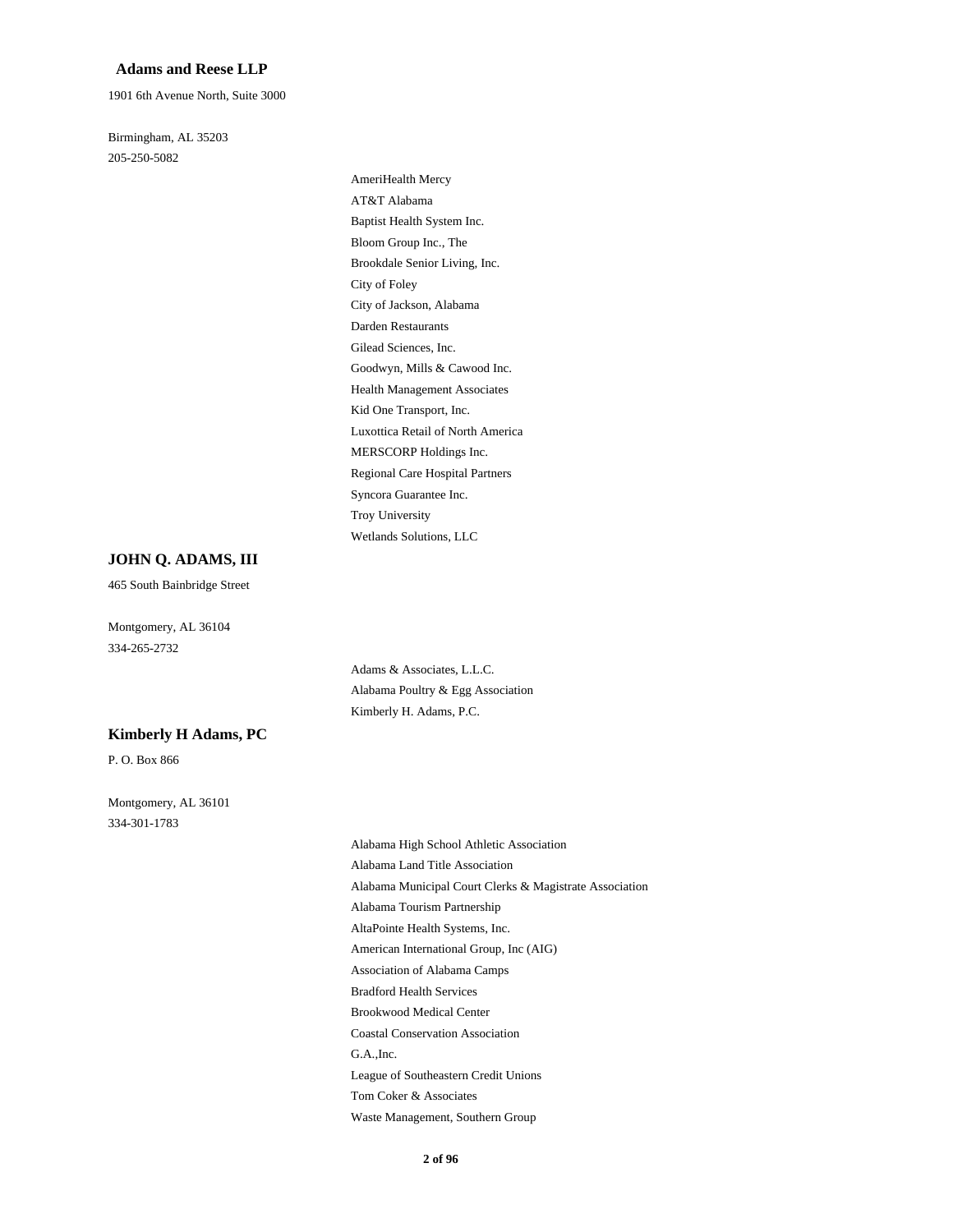### **GLYN A. AGNEW**

600 19th Street North -28th Floor

205-714-0722 Birmingham, AL 35203

AT&T Alabama

# **ARLEEN ANNE ALEXANDER**

PO Box 231659

334-272-3800 Montgomery, AL 36123-1659

Petroleum and Convenience Marketers of Alabama

# **DONNA M. ALEXANDER**

125 S. Ripely Street

334-649-4455 Montgomery, AL 36104

Alabama Wholesale Beer Associaton

### **JEFFREY D ALMEIDA**

101 East Circle Drive

803-546-6379 Lexington, SC 29072

Eli Lilly and Company

# **Alpha Gov**

2316 1st Avenue South

Birmingham, AL 35233 205-907-7446

> Alliant Data Systems Alabama Ballet Alabama Bail Bonding Association Parker Creek Water System High Ground Solutions Business Systems Consultants

#### **DIANA ANDERSON**

P.O. Box 4177

334-834-9790 Montgomery, AL 36103

Alabama Education Association

# **ANITA L. ARCHIE**

PO Box 76

334-834-6000 Montgomery, AL 36101-0076

Business Council of Alabama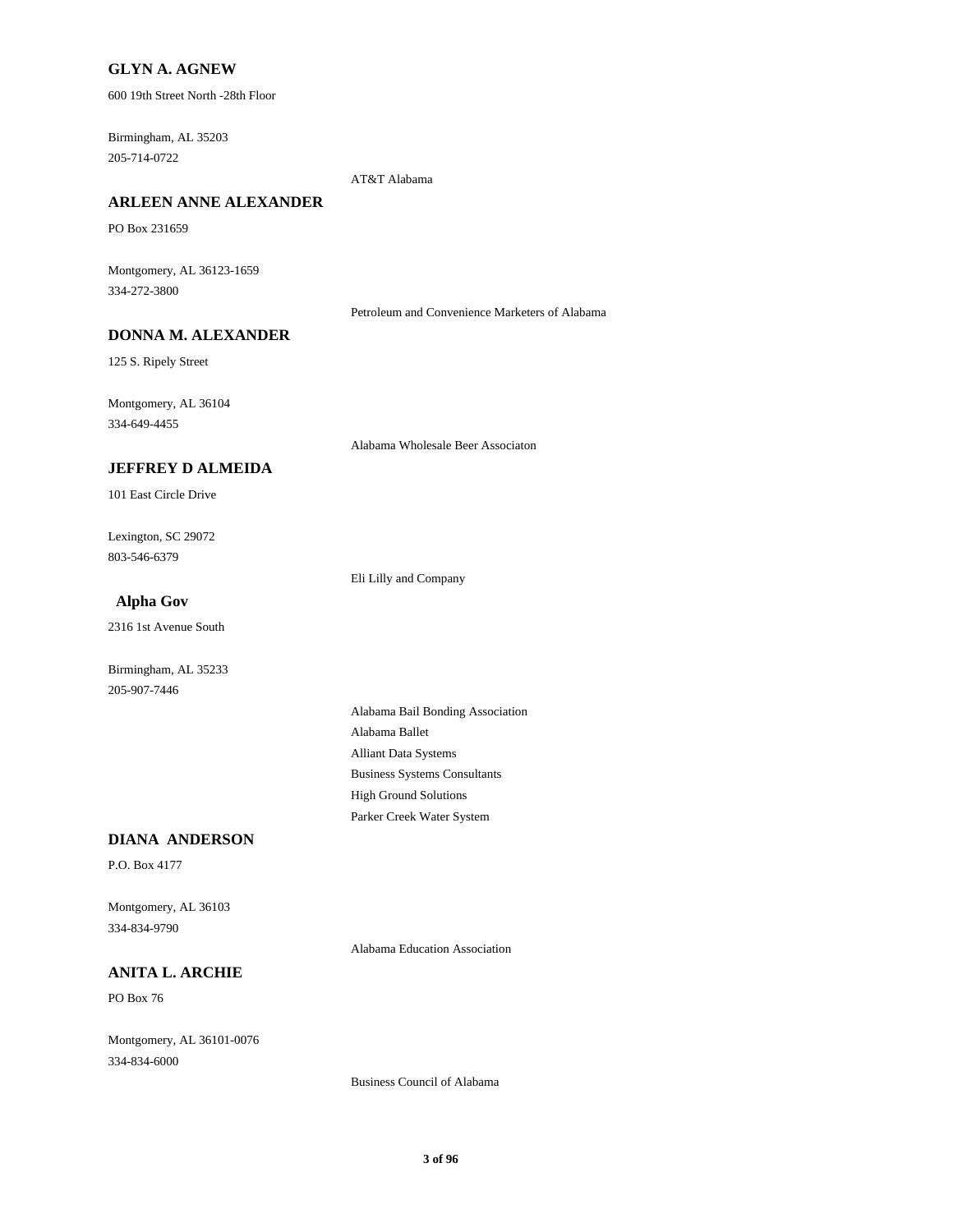### **J. KNOX ARGO**

6706 Taylor Circle

334-279-0088 Montgomery, AL 36117

> Entertainment Software Association DeHart & Darr Associates, Inc. American Insurance Association United Services Automobile Association Reinsurance Association of America Motion Picture Association of America, Inc.

### **EUGENIA LEBLANC ARMBRECHT**

3512 Scenic Drive

251-605-1188 Mobile, AL 36605

AT&T Alabama

# **JEFFREY E ARRINGTON**

19 South Jackson Street

334-954-2570 Montgomery, AL 36104

Alabama Academy of Family Physicians

# **CLAIRE HANNAH AUSTIN**

803 Adams Avenue

334-262-4656 Montgomery, AL 36104

> Argos Cement, LLC Alabama Winery Association Waste Management, Southern Group Austin Group, The, LLC

### **GINGER AVERY**

P.O. Box 1187

334-262-4974 Montgomery, AL 36101

Alabama Association for Justice

# **JACKIE F. AYERS**

4156 Carmichael Road

334-271-6214 Montgomery, AL 36106

Alabama Nursing Home Association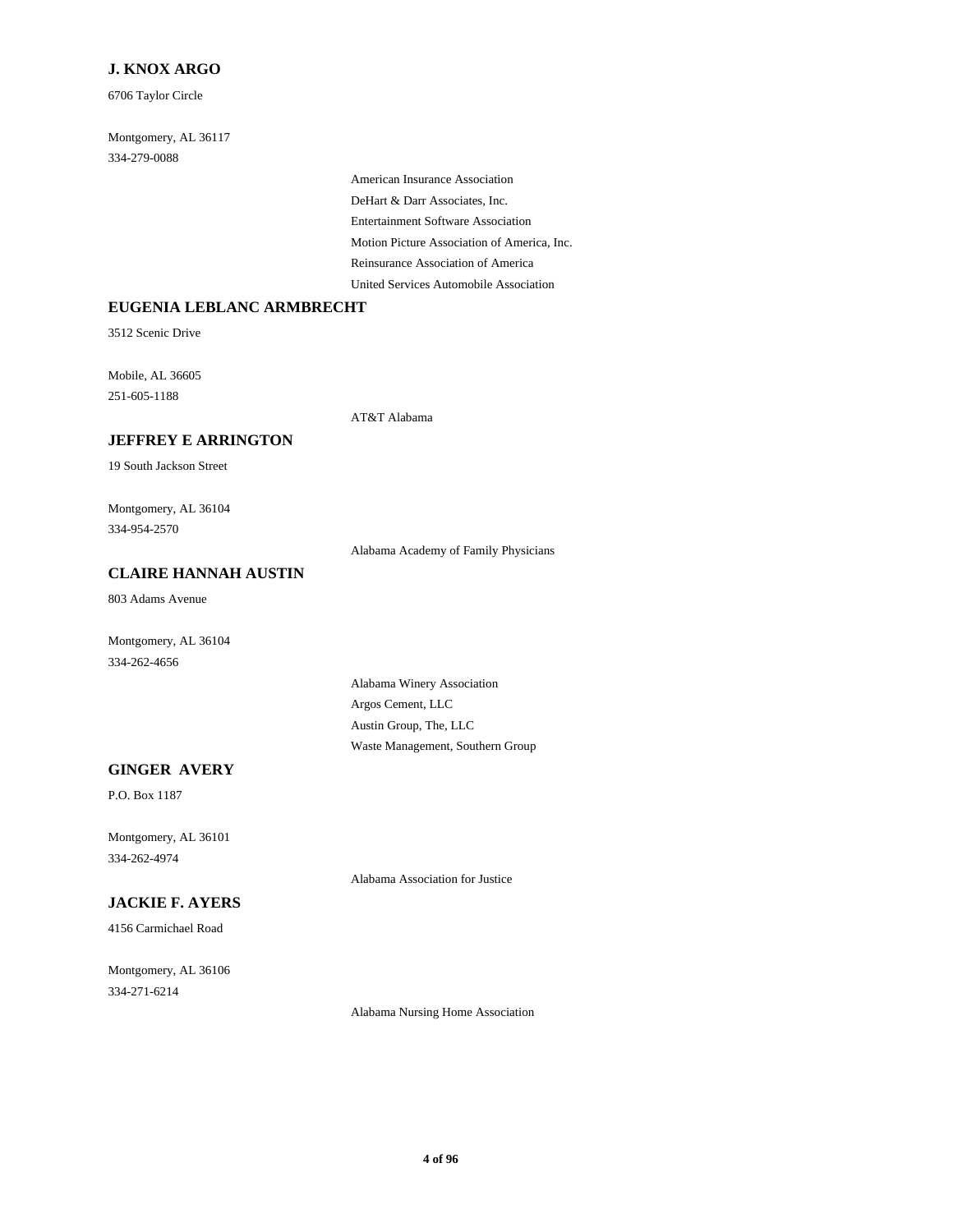#### **CRAIG H. BAAB**

309 N. Hull St.

334-263-0086 Montgomery, AL 36104

#### Alabama Appleseed Center for Law & Justice, Inc.

# **FREDA H. BACON**

Post Office Box 59509

205-868-6900 Birmingham, AL 35259

Alabama Self-Insured Workers Compensation Fund

# **JUSTIN T. BAILEY**

P.O. Box 1187

334-262-4974 Montgomery, AL 36101

Alabama Association for Justice

# **CHRISTINE BAKER**

600 N 18th St.

205-257-1617 Birmingham, AL 35203

Alabama Power Company

# **JIMMY H BAKER**

4266 Lomac Street

334-271-9394 Montgomery, AL 36106

> Alabama Pharmacy Association Alabama Primary Health Care Association Alabama Psychological Association

### **WIL BAKER**

AMEC -22787 Highway 59

251-947-6288 Robertsdale, AL 36567

Alabama Medical Education Consortium

# **S. EASON BALCH, JR.**

P.O.Box 306

205-226-3461 Birmingham, AL 35201

Alabama Power Company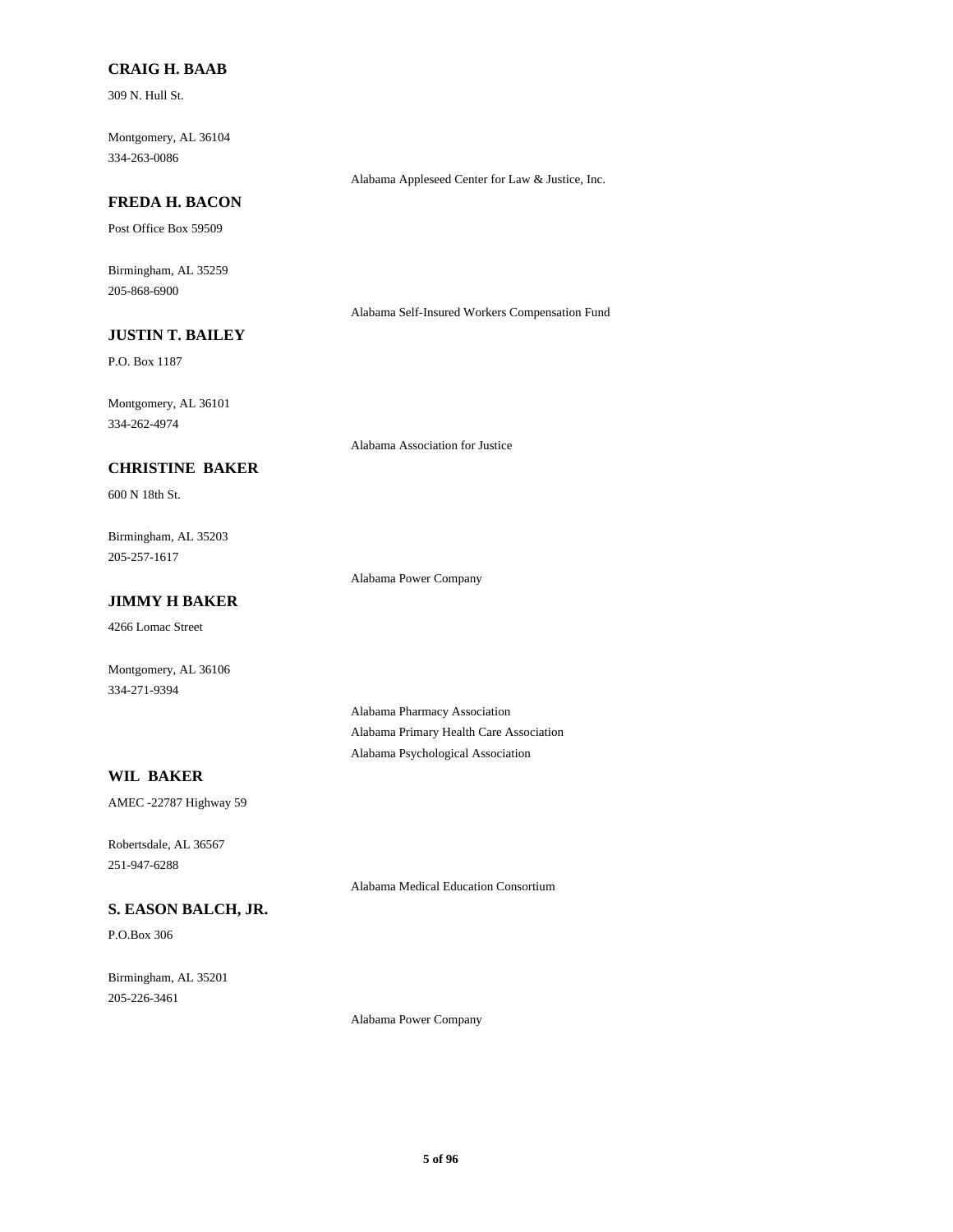#### **GEORGE E BARBER**

#2 Office Park Circle, Suite 200

205-871-3734 Birmingham, AL 35223

#### Alabama Coal Association

Eli Lilly and Company

# **JON D. BARGANIER**

8112 Henslow Court

334-324-8120 Montgomery, AL 36117

### **ANTHONY L. BARNES**

P.O. Box 550405

205-328-3330 Birmingham, AL 35255

> Anthony L. Barnes City of Birmingham, Alabama

### **JIM BARTON**

105 Tallapoosa Street , Suite 105

334-356-5628 Montgomery, AL 36104

> Petroleum and Convenience Marketers of Alabama Poarch Band of Creek Indians Signal Ship Repair, LLC ESC Central Barton & Kinney, LLC

#### **ROGER LEE BATES**

2001 Park Place North

205-324-4400 Birmingham, AL 35203

> Alabama Pharmacy Association Alabama Department of Postsecondary Education Alabama Psychological Association Alabama Primary Health Care Association

# **JOEL BATTEN**

412 Turtle Run Court

904-568-5881 Ponte Vedra Beach, FL 32082

MedImmune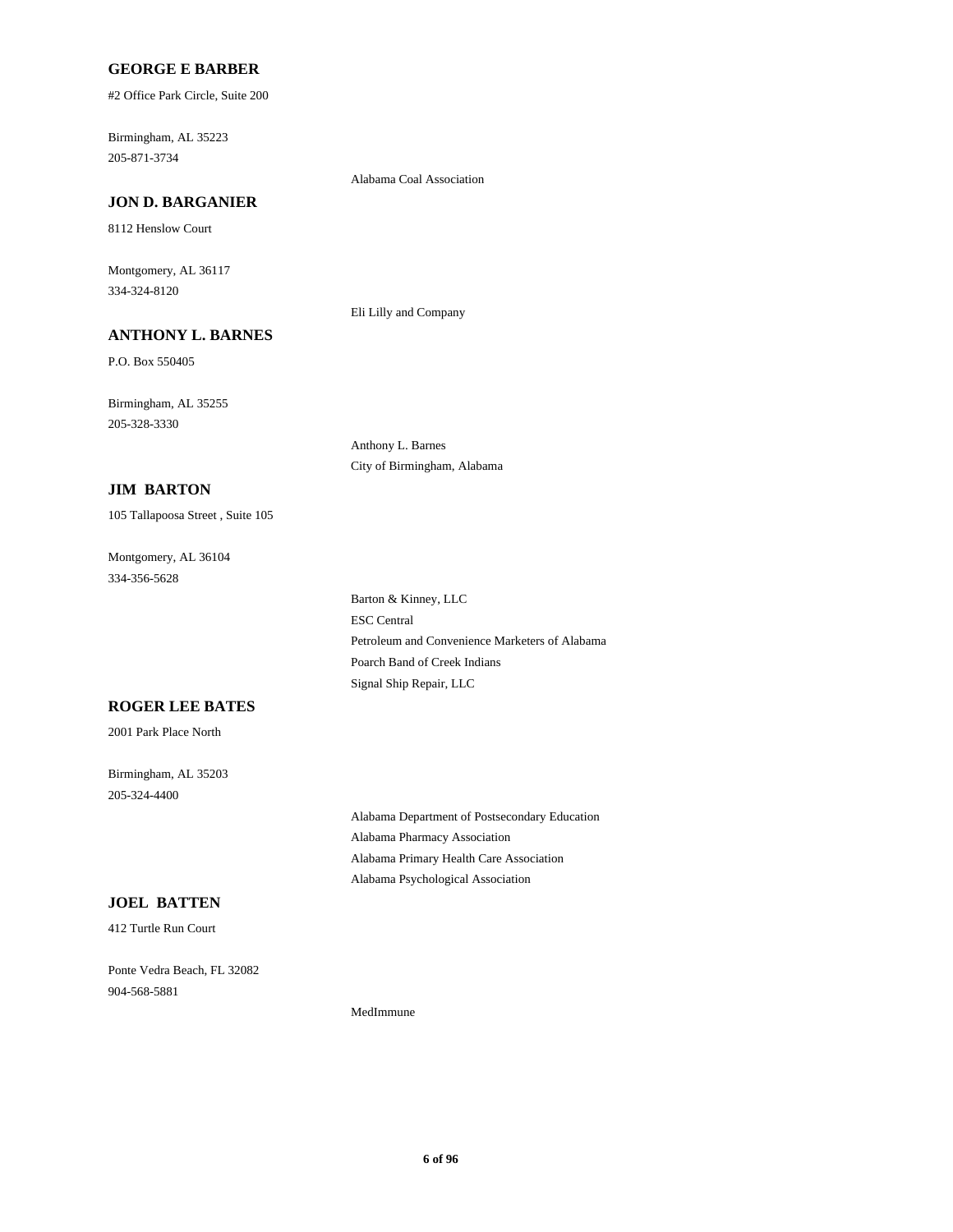### **MATTHEW BEAM**

The Landmark Center, Suite 600

205-874-6241 Birmingham, AL 35203

> Alabama Self-Storage Association Beam Law Firm

### **VIRGINIA BEAR**

PO Box 2339

334-354-9517 Montgomery, AL 36102

Alabama Beverage Association

# **ERIC BECK**

P.O. Box 4177

334-834-9790 Montgomery, AL 36103

Alabama Education Association

# P.O. Box 11000

334-288-3900 Montgomery, AL 36191-0001

**SIDNEY BELCHER**

Alabama Farmers Federation/Alfa

# **KIM S BENEFIELD**

13680 Co Rd 59

256-201-6650 Woodland, AL 36280

Alabama Rivers Alliance, Inc

#### **JAMES RONALD BENNETT**

P. O. Box 380331

205-601-6299 Birmingham, AL 35238

> City of Irondale Harold B. Blach, Jr. History Resource Group

# **LA''KEITHA BENSON**

P.O. Box 4177

334-834-9790 Montgomery, AL 36103

Alabama Education Association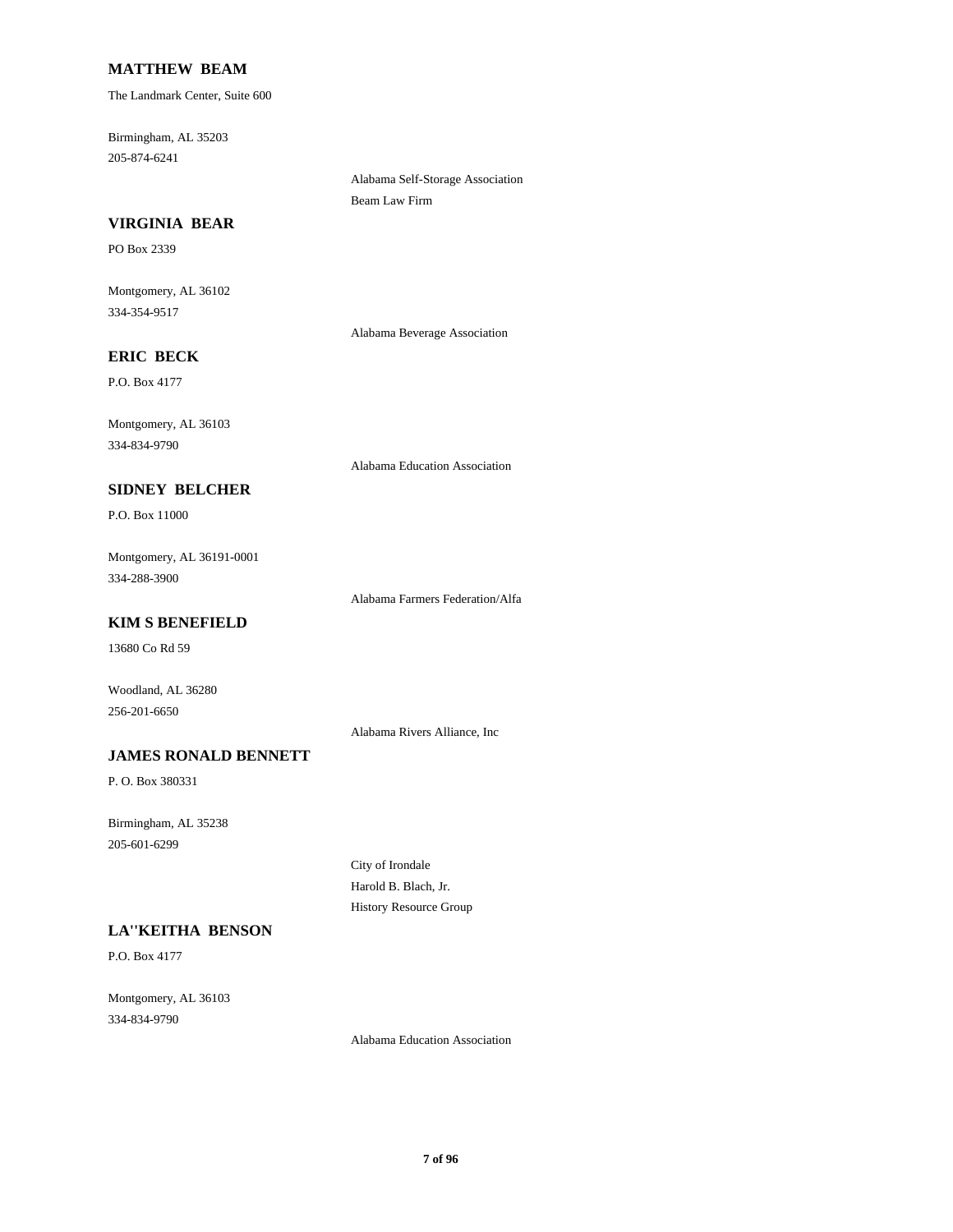#### **JACK BIDDLE, III**

1000 Urban Center Drive

205-945-6551 Vestavia Hills, AL 35242

Drummond Company Inc.

# **TRACEE BINION**

P.O Box 4177

334-834-9790 Montgomery, AL 36103

Alabama Education Association

# **MIKE BIRDSONG**

444 Pembrooke Drive

601-607-7996 Madison, MS 39110

Bayer HealthCare LLC

#### **JEANNINE P. BIRMINGHAM**

P O Box 242987

334-834-7650 Montgomery, AL 36124

Alabama Society of Certified Public Accountants

# **ROSEMARY BLACKMON**

500 North East Blvd.

Montgomery, AL 36117 334-272-8781

Alabama Hospital Association

### **The Bloom Group, Inc**

401 Adams Avenue

334-244-8948 Montgomery, AL 36104

> Bloom Group Inc., The Amerigroup, Inc. City of Jackson, Alabama Carmeuse Lime & Stone Corporation Alabama League of Municipalities Adams and Reese LLP American Council of Engineering Companies of Alabama (ACECA/Alabama) Allied Waste Services, LLC City of Tuscaloosa Luxottica Retail of North America Koch Companies Public Sector, LLC and Its Affiliates Coosa Valley Medical Center Classic Optical Laboratories, Inc. Health Management Resources -- Governmental Services, Inc. Data Recognition Corporation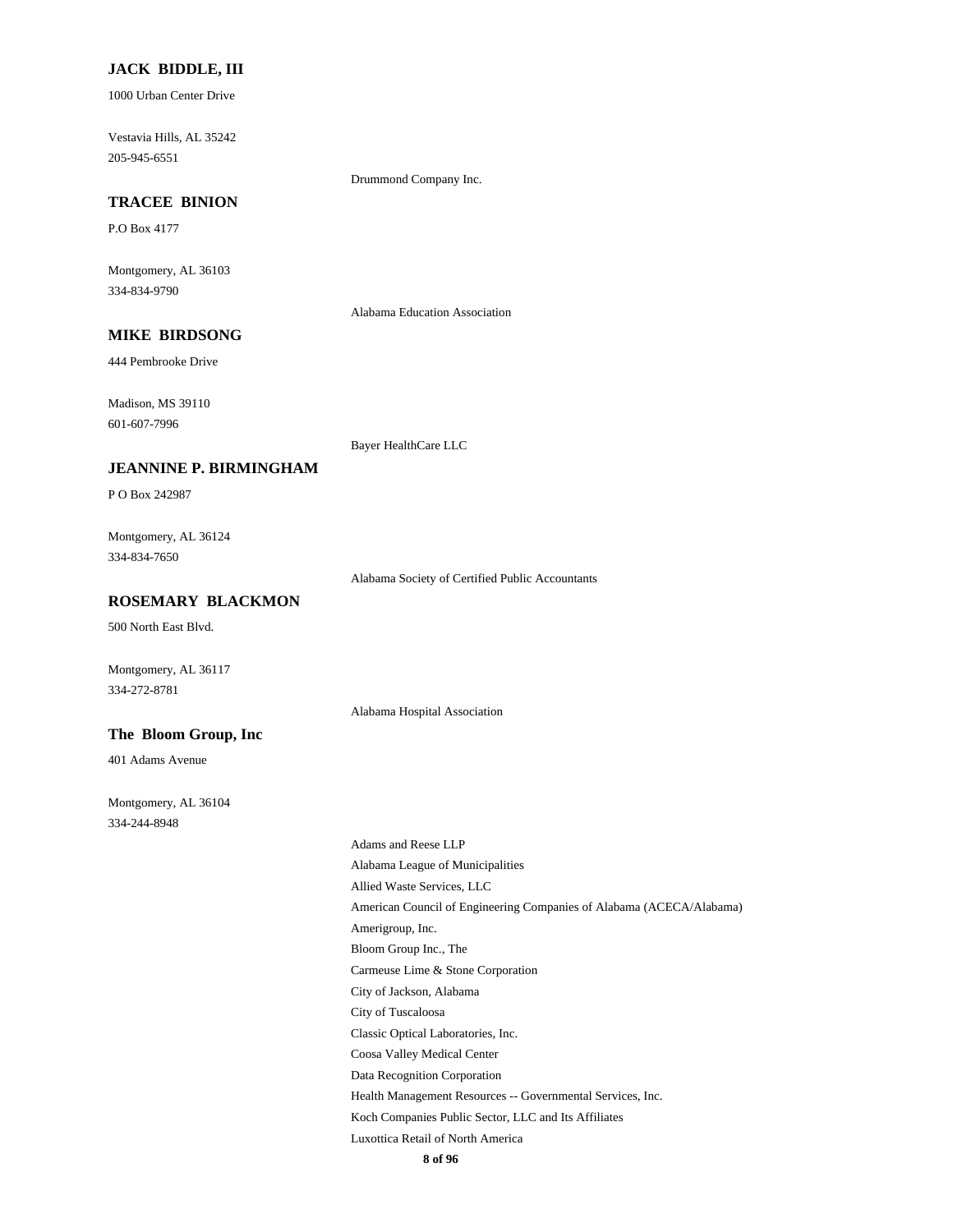School Superintendents of Alabama (SSA) Sequel TSI PLDCA Manufacture Alabama March of Dimes -- Alabama State Chapter Thornton Farrish Incorporated Voices for Alabama's Children Talladega College Seraaj Family Homes, Inc., The Syncora Guarantee Inc.

#### **HAL W. BLOOM, JR.**

401 Adams Avenue

334-244-8948 Montgomery, AL 36104

Bloom Group Inc., The

# **RILEY SIKES BLOUNT**

P.O. Box 230666

334-271-2281 Montgomery, AL 36123

Alabama Cable Telecommunications Association

# **MARY BOEHM**

P O Box 4433

334-279-1886 Montgomery, AL 36103

A+ Education Partnership

#### **HAROLD HAMPTON BOLES**

Balch & Bingham LLP

205-226-3471 Birmingham, AL 35203

Alabama Bankers Association, Inc.

# **C. BRITTON BONNER**

11 North Water Street

251-433-3234 Mobile, AL 36633

Adams and Reese LLP

### **CATHY S. BOOTH**

212 Snake Hill Road

205-655-2699 Trussville, AL 35173

National Council on Compensation Insurance Inc.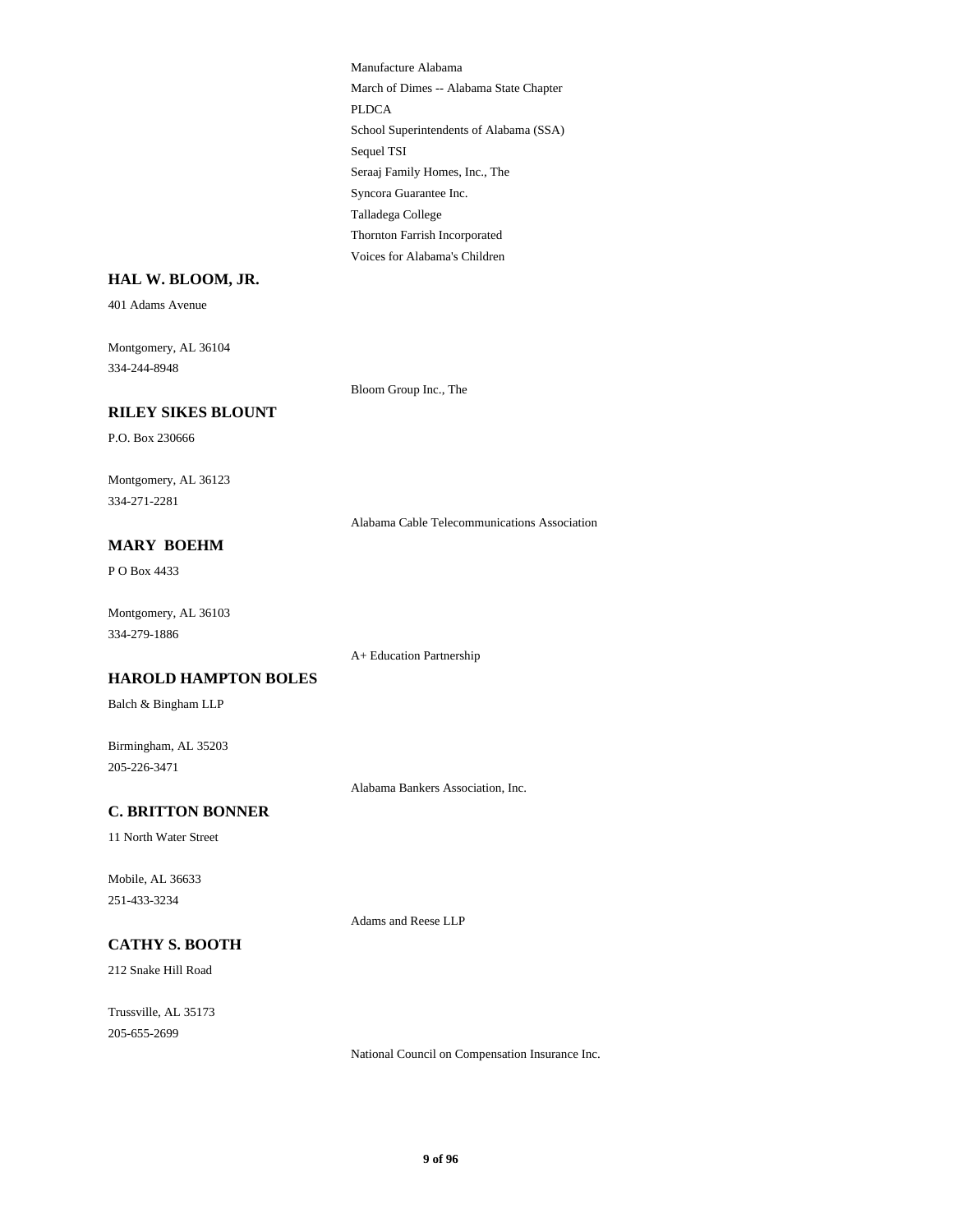#### **ALEXIA BORDEN**

105 Tallapoosa St

334-269-3119 Montgomery, AL 36104

Alabama Power Company

#### **MATTHEW W. BOWDEN**

Alabama Power Company

205-257-4075 Birmingham, AL 35203

Alabama Power Company

# **ALEXANDER T BRADFORD**

3379 Peachtree Rd, NE

404-266-2600 Atlanta, GA 30326

Brick Industry Association, Inc.

#### **STEPHEN E. BRADLEY**

2101 Highland Avenue, Suite 420

205-933-6676 Birmingham, AL 35205

> Lehigh Cement Company Lhoist North America Evson , Inc Honda Manufacturing of Alabama, LLC Regional Care Hospital Partners White Rock Quarries Martin Marietta Aggregates Monsanto Company Decatur-Morgan County Chamber of Commerce Baptist Health System Inc. Business Alliance for Responsible Development (BARD) CSX Transportation, Inc.

#### **JEFFREY JOSEPH BRADWELL**

2108 East South Blvd.

334-613-4795 Montgomery, AL 36116

Alfa Insurance Group and Affiliates

# **SONNY BRASFIELD**

100 North Jackson Street

334-263-7594 Montgomery, AL 36103

Association of County Commissions of Alabama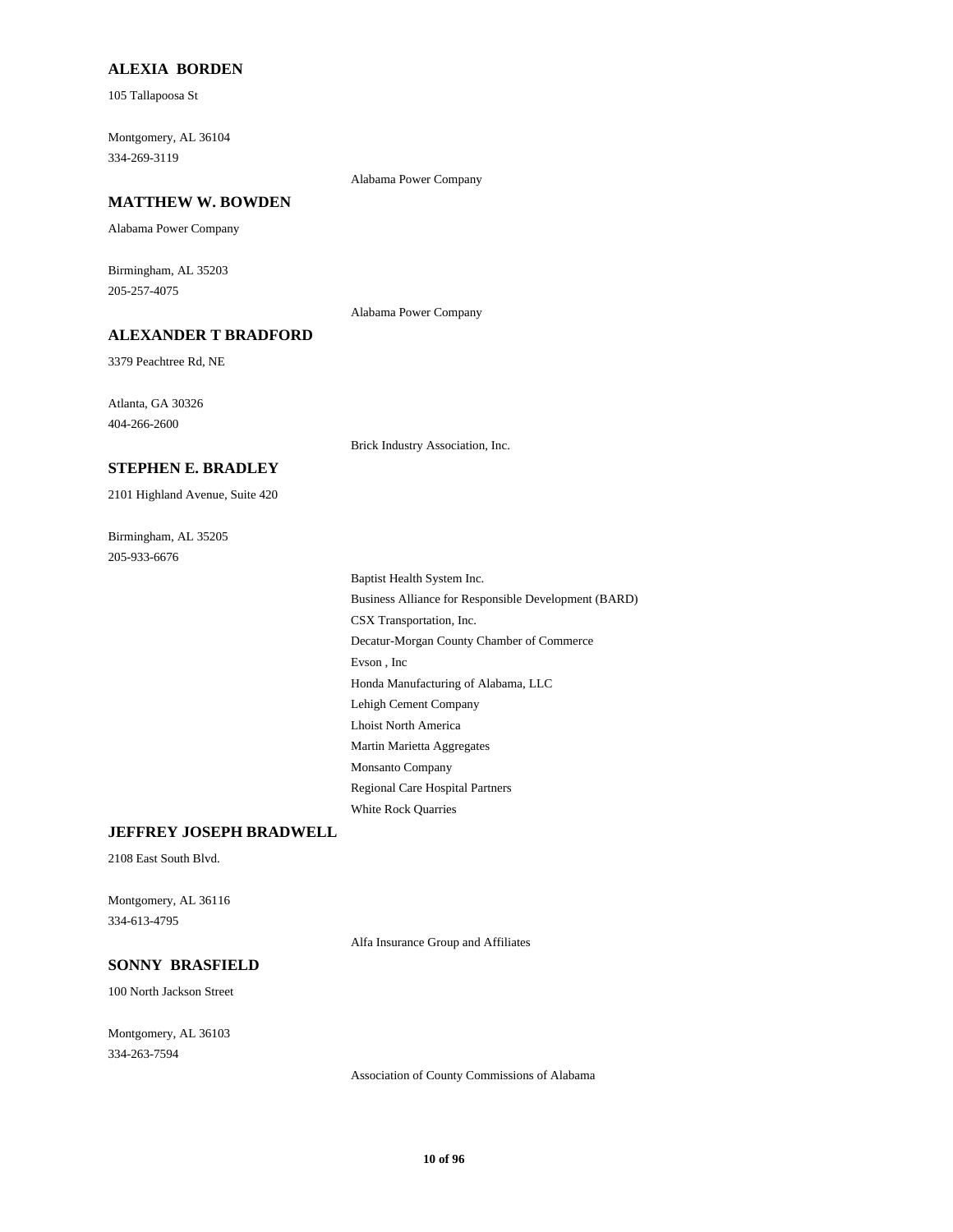#### **FRED O. BRASWELL**

P.O. Box 244014

334-215-2732 Montgomery, AL 36124

Alabama Rural Electric Association of Cooperatives

# **MELANIE R. BRIDGEFORTH**

9154 Eastchase Parkway

334-505-0419 Montgomery, AL 36117

American Heart Association

# **SCOTT A. BROCK**

901 North Ride

850-222-3141 Tallahassee, FL 33303

Bristol-Myers Squibb Company

### **DARRELL DEAN BROCK, JR**

3000 Research Forest Drive

859-327-9999 The Woodlands, TX 77381

Arc Terminals

# **JAWANDALYN BROOKS**

PO Box 4762

Montgomery, AL 36103 334-832-4842

Alabama Coalition Against Domestic Violence

### **CAROL A. BROWN**

2 N. Jackson Street, Suite 300

334-240-7400 Montgomery, AL 36104

Southern Strategy Group of Alabama, LLC

#### **DONOVAN BROWN**

215 S. Monroe Street

850-681-2615 Tallahassee, FL 32301

Property Casualty Insurers Association of America

# **J. TIM BROWN**

P.O. Box 160

334-832-3888 Montgomery, AL 36101

Alabama Power Company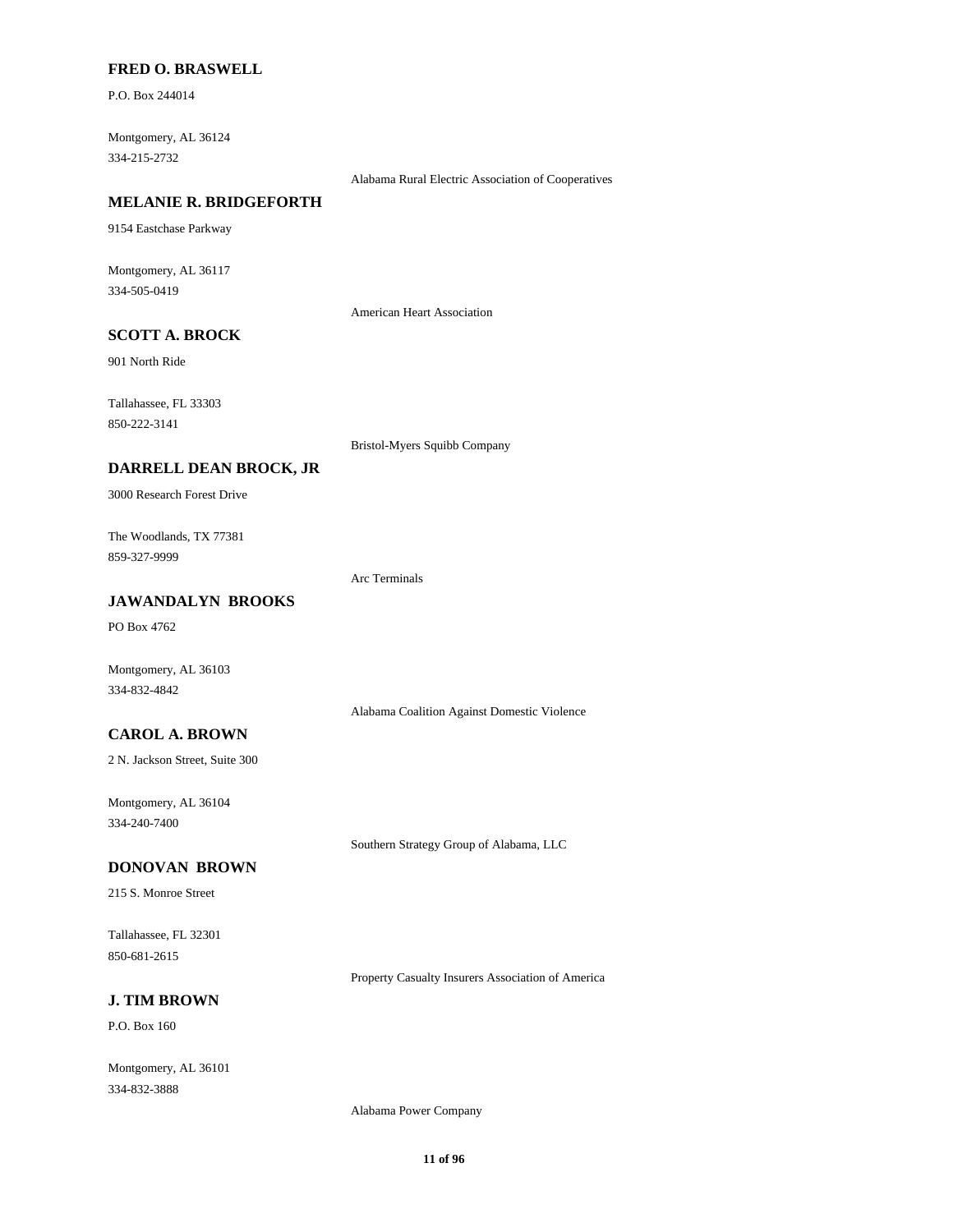#### **JOSHUA BROWN**

c/o Nielsen Merksamer, et al.

415-389-6800 San Rafael, CA 94901

# Pfizer Inc.

**MONESIA BROWN**

1700 North Monroe Street

850-296-6258 Tallahassee, FL 32303

Wal-Mart Stores, Inc.

# **RICHARD E. BROWN JR.**

7265 Halcyon Summit Dr.

334-263-5757 Montgomery, AL 36117

Alabama Retail Association

### **BRENT BUCHANAN**

1709 Taliaferro Trail

334-356-1305 Montgomery, AL 36117

Public Strategy Associates, LLC

### **ANNA B. BUCKALEW**

P.O. Box 79

Montgomery, AL 36101 334-240-9423

Montgomery Area Chamber of Commerce

### **RONALD E. BUFORD**

P. O. Box 2641

205-257-2433 Birmingham, AL 35203

Alabama Power Company

#### **STEWART BURKHALTER**

JobKeeper Alliance

334-265-0808 Montgomery, AL 36104

Job Keeper Alliance

# **HARRIS S BURNS**

P.O. Box 64

205-675-8516 Remlap, AL 35133

Blount County Bar Association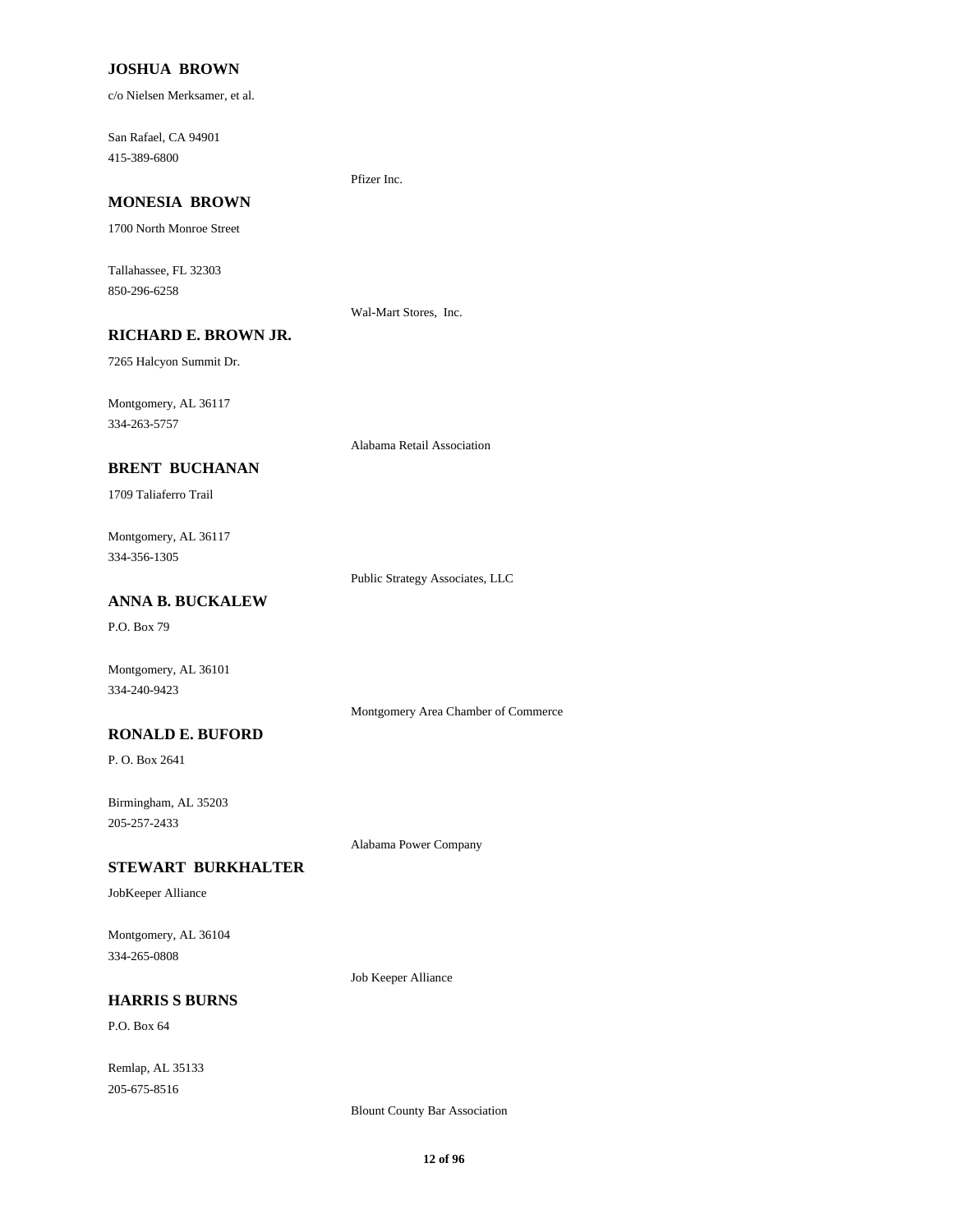### **GREG BUTRUS**

P.O. Box 306

205-226-8776 Birmingham, AL 35201

Alabama Power Company

# **AMANDA G. BUTTENSHAW**

1043 Ambassador Court

334-273-7895 Montgomery, AL 36117

Alabama Optometric Association

# **TIM BYLER**

172 Peppertree Drive

423-349-0689 Kingsport, TN 37664

Novartis Pharmaceuticals Corporation

### **KATHRYN CLINE BYRD**

P. O. Box 1326

205-758-2137 Tuscaloosa, AL 35403-1326

League of Women Voters of Alabama

### **PATRICK VINCENT CAGLE**

441 High Street, Suite 108

Montgomery, AL 36101 334-354-0107

Job Keeper Alliance

### **MALCOLM CALHOUN**

3800 Llyde Lane

334-244-2413 Montgomery, AL 36106

Select Resource Management

### **H. L. (SONNY) CALLAHAN**

602-B Azalea Road

251-602-4950 Mobile, AL 36609

> Noresco, LLC Marmaris Group , Inc Thompson Engineering, Inc Poarch Band of Creek Indians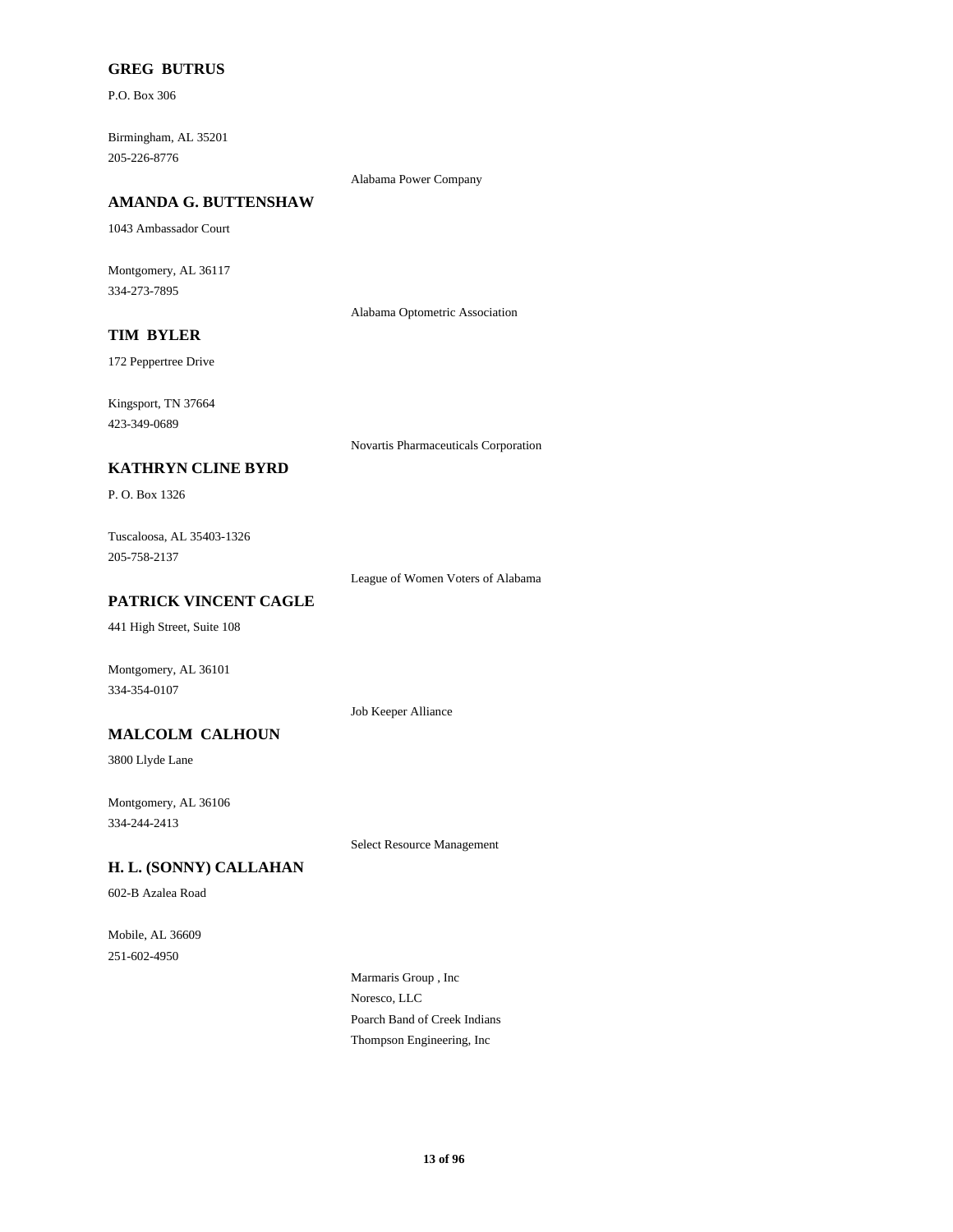### **REBECCA P. CAMERIO**

401 Adams Avenue

334-386-3000 Montgomery, AL 36104

Manufacture Alabama

# **TIM CAMERON**

PO Box 59345

205-746-9696 Homewood, AL 35259

Alabama Citizens Defense League

# **DAVID CAMPBELL**

P.O. Box 381236

205-981-0086 Birmingham, AL 35238-1236

Subcontractors Association of Alabama

## **GINNY CAMPBELL**

3054 McGehee Road

334-546-5576 Montgomery, AL 36111

American Cancer Society Cancer Action Network

# **MINDA RILEY CAMPBELL**

3530 Independence Drive

205-484-0099 Homewood, AL 35209

> Alabama Council for Affordable and Rural Housing, Inc. (ALCARH) Baker Donelson Bearman Caldwell and Berkowitz PC Bob Riley & Associates, LLC

## **WILLIAM J. CANARY**

PO Box 76

334-834-6000 Montgomery, AL 36101-0076

Business Council of Alabama

# **JAMES P. CARNES**

207 Montgomery St.

334-832-9060 Montgomery, AL 36104

Alabama Arise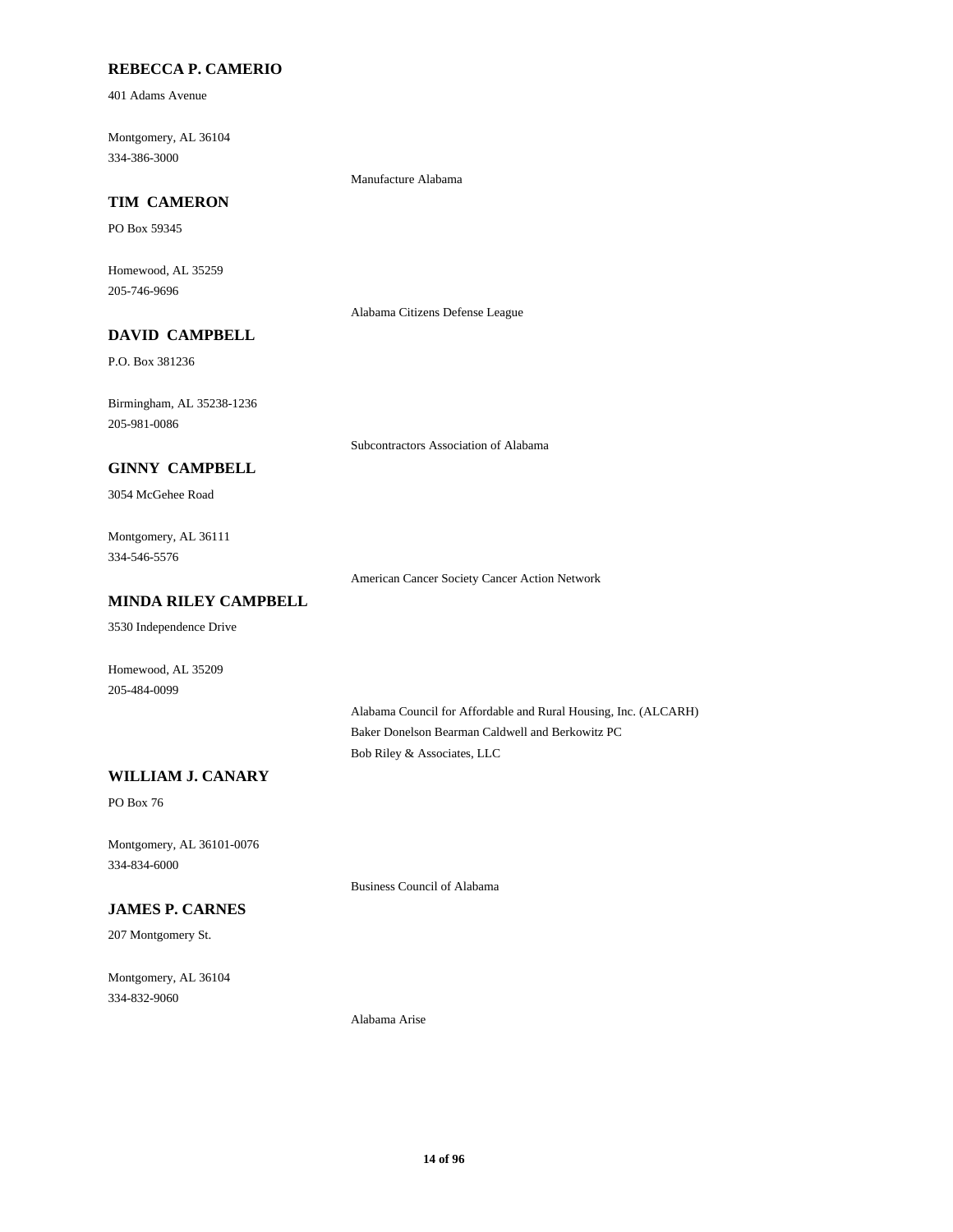#### **JAMES W CARPENTER**

15 Richard Arrington Jr Blvd N

205-306-2061 Birmingham, AL 35203

Teach For America

# **DAVID LYNN CARROLL**

2200 Jack Warner Parkway

205-391-3300 Tuscaloosa, AL 35401

Hunt Refining Company

# **MARY MARGARET CARROLL**

423 S Hull Street

334-262-2577 Montgomery, AL 36104

Fine, Geddie & Associates, LLC

#### **RICHARD B. CARSON**

848 Washington Avenue

334-954-2577 Montgomery, AL 36104

Medical Assoc. of the State of Alabama/Alabama Board of Medical Examiners

### **RENEE ANNE CASILLAS**

531 Herron Street

Montgomery, AL 36104 334-264-1500

> American Council of Engineering Companies of Alabama (ACECA/Alabama) Joint Engineers Council of Alabama (JECA)

#### **WOODHAM WENDELL CAULEY**

401 Adams Avenue

334-956-7603 Montgomery, AL 36104

Competitive Carriers of the South, Inc.

#### **LEIGHA MARIE CAUTHEN**

P.O. Box 3612

334-834-4006 Montgomery, AL 36109

Alabama Agribusiness Council

#### **GRAHAM L. CHAMPION**

Post Office Box 242217

334-324-9306 Montgomery, AL 36124-2217

Alabama Funeral Directors Association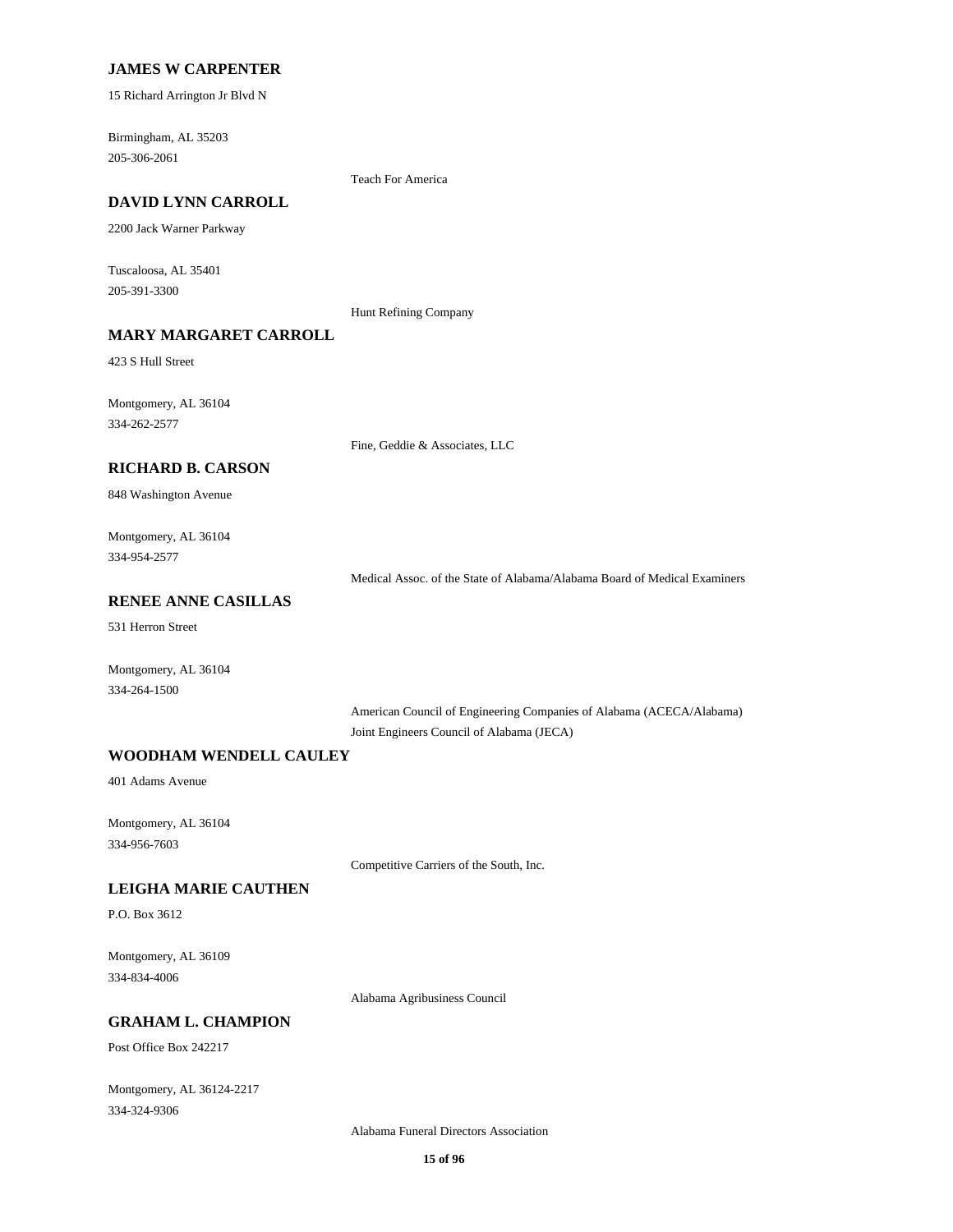American Heart Association American Traffic Solutions, Inc Bank of America Corporation Alabama Recycling Association American Academy of Pediatrics, Alabama Chapter American Diabetes Association Institute of Scrap Recycling Industries, Inc. - New South Chapter NAMI - Alabama Public Strategies, LLC eBay, Inc Endo Pharmaceuticals, Inc Funeral Trust of Alabama

### **LINDA M. CHAMPION**

Post Office Box 242217

334-324-9307 Montgomery, AL 36124-2217

> American Academy of Pediatrics, Alabama Chapter Public Strategies, LLC

# **LORI LINDSEY CHAMPION**

644 S. Perry Street

334-262-5478 Montgomery, AL 36104

> BP America Inc. Matrix ,LLC Alabama Education Association Alabama Nursing Home Association

#### **JANICE J. CHARLESWORTH**

828 Washington Avenue

334-262-4177 Montgomery, AL 36104

Alabama Education Retirees Association

Alabama Education Association

### **REX CHEATHAM**

P.O. Box 4177

334-834-9790 Montgomery, AL 36103

#### **JIM CHESNUTT**

P.O. Box 428

334-265-3610 Montgomery, AL 36101

Council for Leaders in Alabama Schools (CLAS)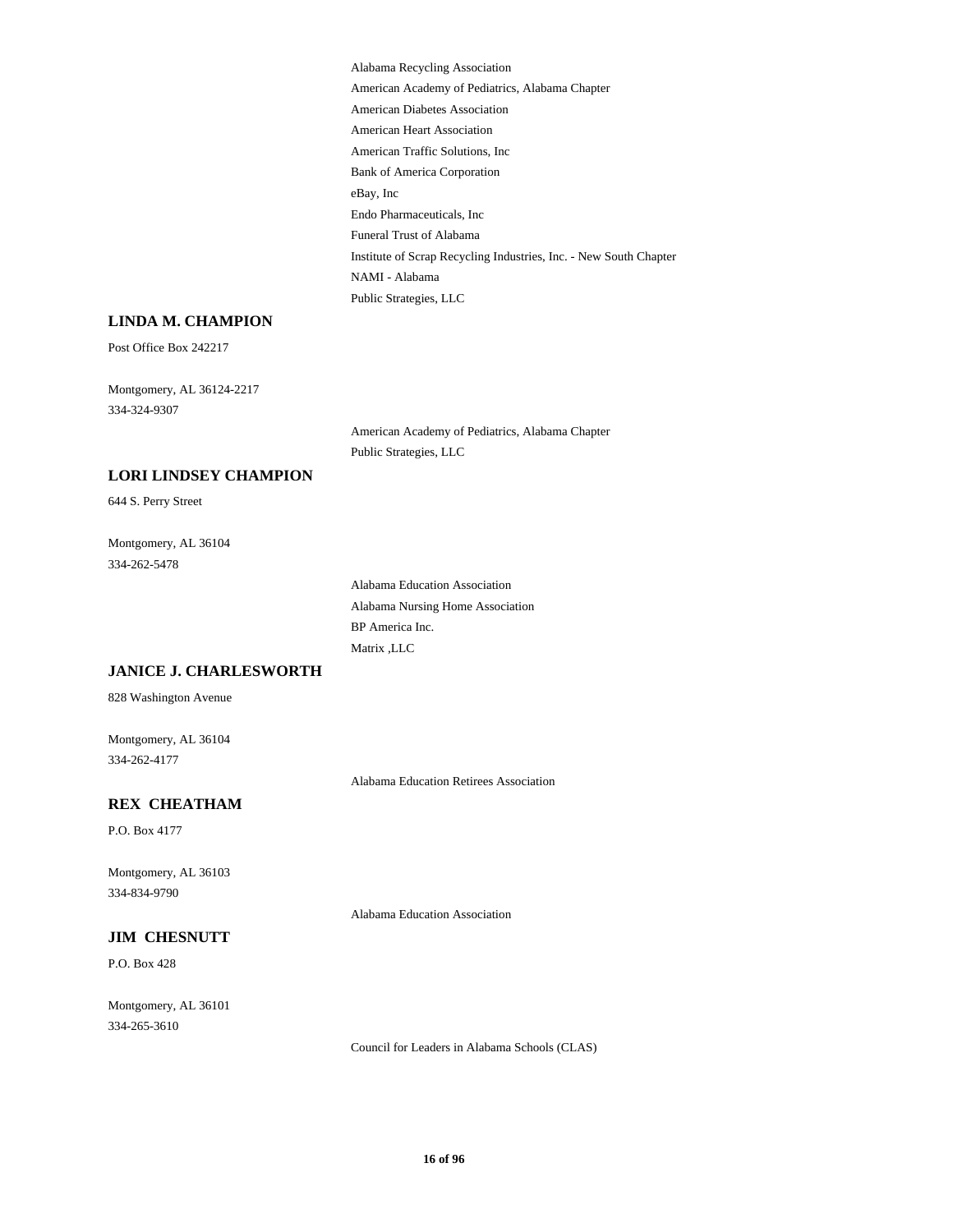#### **MYLA CALHOUN CHOY**

505 20th Street N. Suite 200

205-241-8124 Birmingham, AL 35203

### **MARTIN W. CHRISTIE**

445 Dexter Avenue

334-264-0508 Montgomery, AL 36104 Birmingham Business Alliance

T-Mobile USA, Inc. United States Steel Corporation Webster,Henry, Lyons,White,Bradwell & Black PC obo AL Municipal Ins.Corp Rheem Manufacturing Company Channel One Network Cash America International Inc. City of Montgomery City of Gulf Shores Alabama Railway Association Alabama Cable Telecommunications Association Blue Cross & Blue Shield of Alabama Alabama State Troopers Association JM Family Enterprises Inc. International Wines Incorporated Nucor Corporation MMA Realty Capital Columbia Southern University City of Orange Beach HMS, Inc GUMBO

#### **CHERYL RINGUETTE CIAMARRA**

116 Oakmont Road

205-981-0476 Birmingham, AL 35244

Alabama Citizens for Life

#### **DAVID SCOTT CLARK**

5211 Valley Road

205-781-4156 Fairfield, AL 35064

United Steelworkers Local1013

# **GEORGE N. CLARK**

401 Adams Ave.

334-386-3000 Montgomery, AL 36104

Manufacture Alabama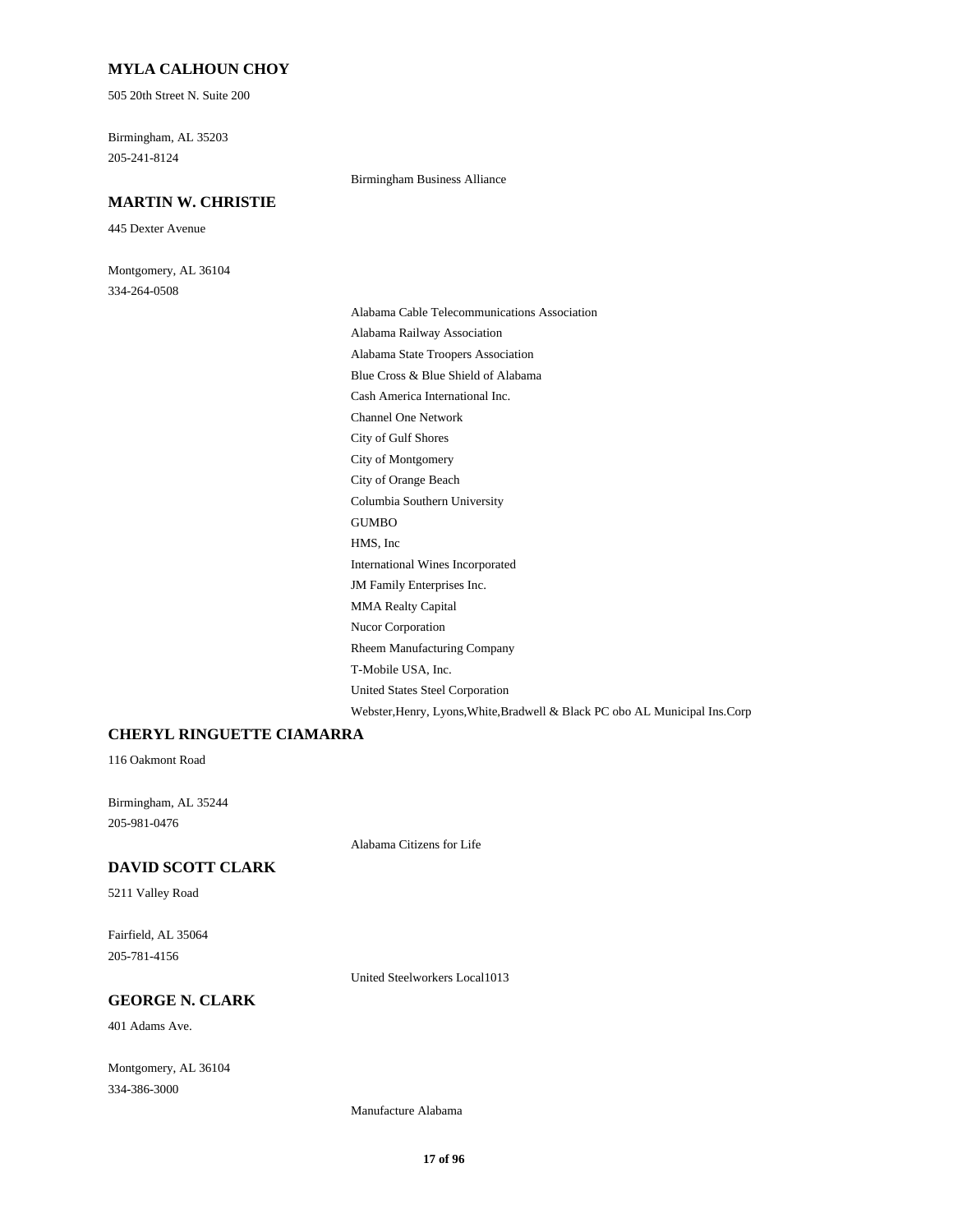#### **CARL L. CLARK, JR.**

522 Washington Avenue

334-262-3808 Montgomery, AL 36104

Alabama Association of REALTORS

# **GEORGE H. CLAY**

120 South Main Street

334-727-6210 Tuskegee, AL 36083

Michelin North America

# **DANA CLEMENT**

P.O. Box 4177

334-834-9790 Montgomery, AL 36103

Alabama Education Association

#### **JOSEPH RAYMOND CLIFTON**

555 Alabama St

334-265-8733 Montgomery, AL 36104

Alabama Forestry Association

# **BILL COBB**

P.O. Box 640175

Pike Road, AL 36064 334-324-9050

> Alabama Alarm Association AT&T Alabama Mobile Gas Service Corporation

# **GREGORY D. COCHRAN**

535 Adams Avenue

334-262-2566 Montgomery, AL 36104

Alabama League of Municipalities

# **JASON COCHRAN**

22 Inverness Center Pkwy

205-437-2159 Bimingham, AL 35242

League of Southeastern Credit Unions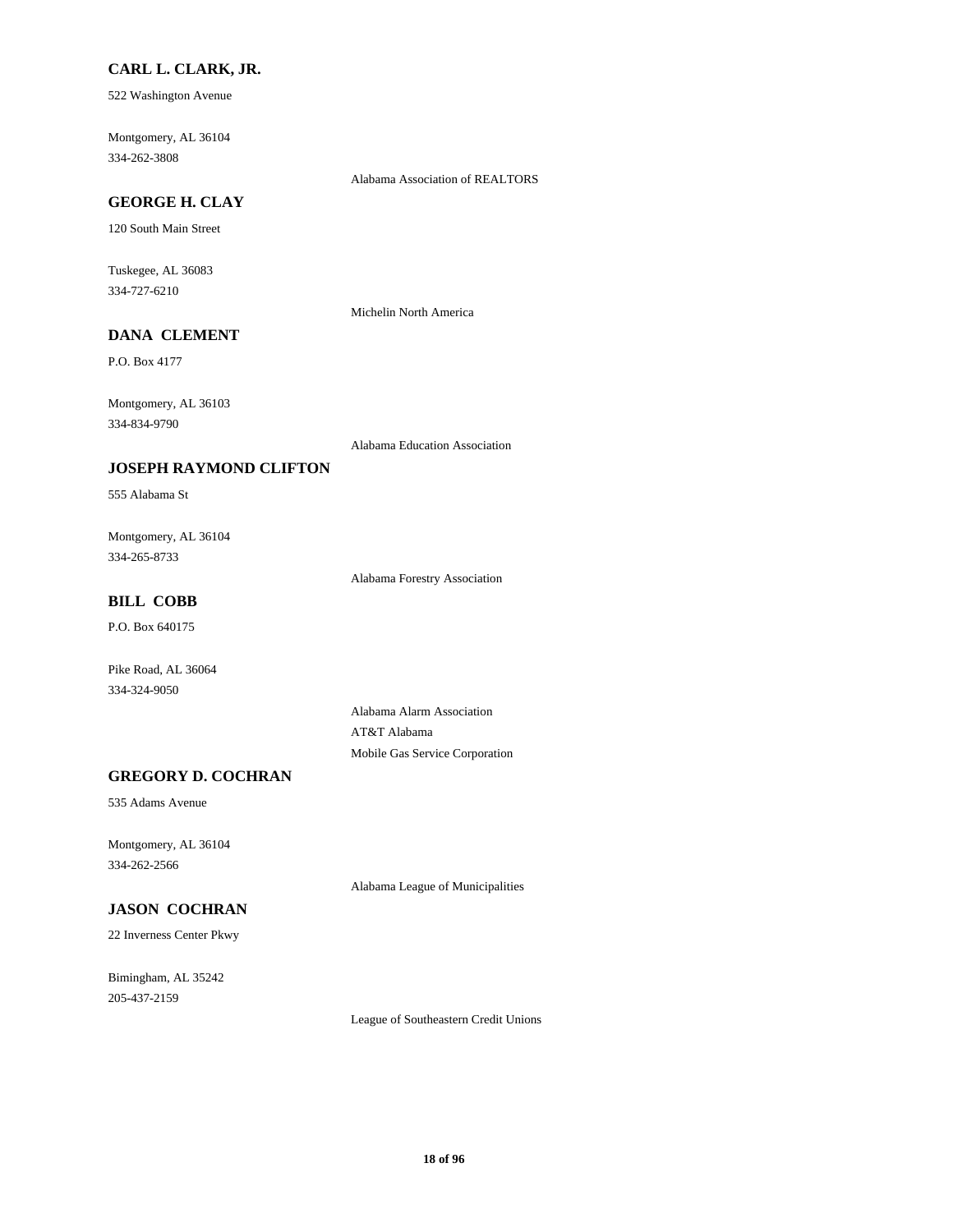#### **THOMAS E. COKER**

Post Office Box 3294

334-265-0024 Montgomery, AL 36109

> Alabama Power Company ALOPAC Alabama Hospital Association Alabama Academy of Ophthalmology Alabama District Attorneys Association Baxley, Dillard, McKnight and James Troy University USA Research and Technology Corporation Tom Coker & Associates Medical Assoc. of the State of Alabama/Alabama Board of Medical Examiners Sanders Lead Company, Inc.

#### **DAVID COLE**

P.O. Box 11000

334-288-3900 Montgomery, AL 36191

Alabama Farmers Federation/Alfa

# **DAVID MICHAEL COLE**

315 West Market Street

256-232-2010 Athens, AL 35611

P. Michael Cole, L.L.C.

# **P. MICHAEL COLE**

315 West Market Street

256-232-2010 Athens, AL 35611

> AT&T Alabama City of Athens Diatherix Laboratories, Inc Alabama Coal Association Alabama Power Company Alabama Rural Water Association Energen Corporation Limestone County Water & Sewer Authority Parrish Waterworks & Sewer Board Plains All American Pipeline, L.P. Health Care Authority of Athens & Limestone County, The Hudson-Alpha Institute for Biotechnology James R. Hudson, Jr.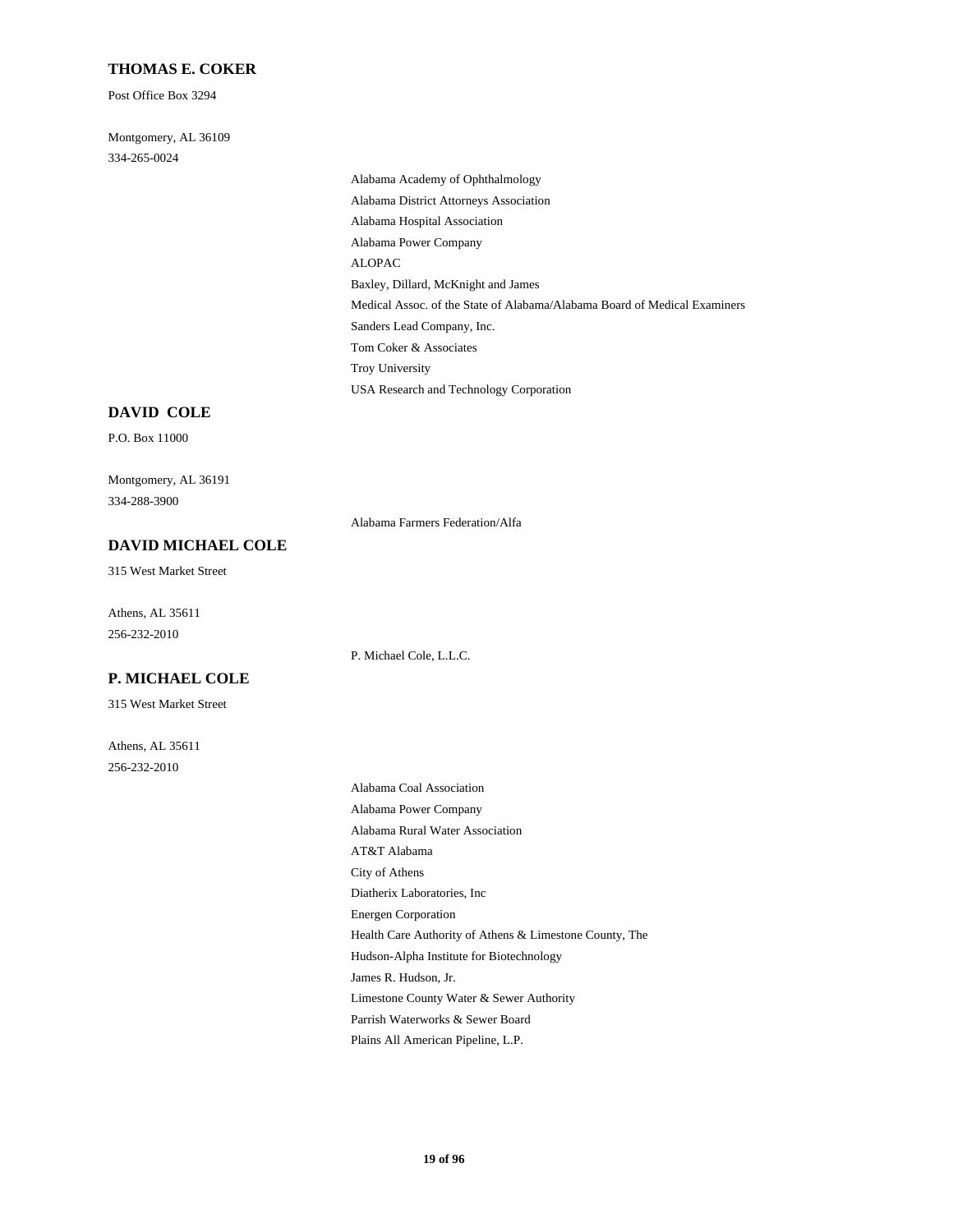### **DARBY S. COLEMAN**

P.O. Box 63

334-868-3139 Montgomery, AL 36101

Parsons & Whittemore, Inc

# **GEORGE BARON COLEMAN**

PO Box 789

334-300-3781 Montgomery, AL 36101

> Alabama Brewers Guild Coleman Kennamer, LLC Tom Coker & Associates

#### **THOMAS COLEY, JR**

P.O. Box 4177

334-834-9790 Montgomery, AL 36103

Alabama Education Association

#### **ROGER DEAN COLLINS**

6675 Chelsea Gardens Way

770-205-4924 Cumming, GA 30040

Sunovion Pharmaceuticals Inc.

# **SEAN M. COLLINS**

333 N Point Center East

678-297-9365 Alpharetta, GA 30022

Altria Client Services,Inc, and its Affiliates

# **MARK COLSON**

PO Box 76

334-834-6000 Montgomery, AL 36101-0076

Business Council of Alabama

# **DAVID JACKSON CONNER**

110 Courthouse Square

251-937-1750 Bay Minette, AL 36507

> Baldwin County Commission Baldwin County Sewer Service, LLC City of Spanish Fort, Alabama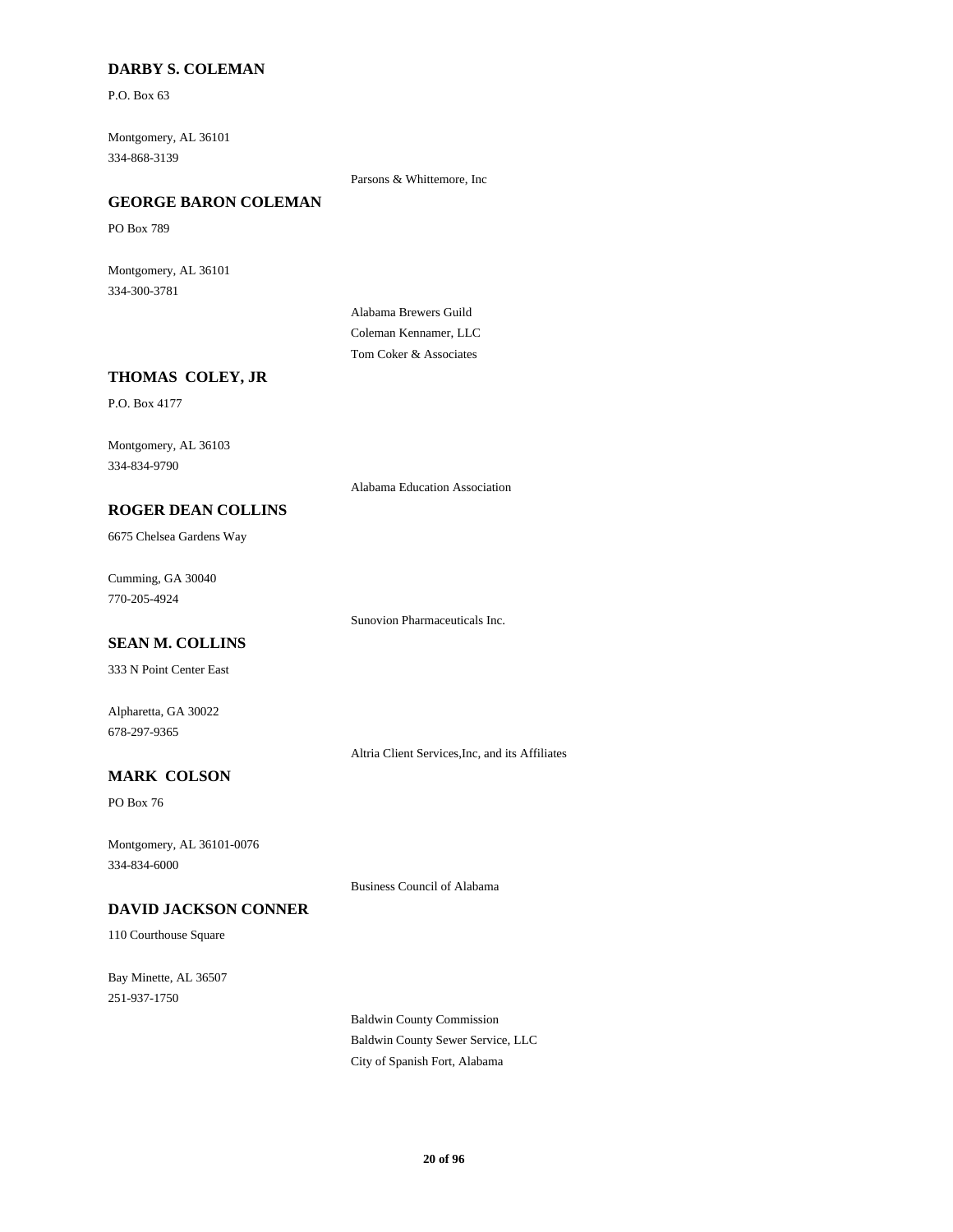### **MARTIN J CONNORS**

236 Weatherly Club Drive

205-908-6617 Alabaster, AL 35007

Allied Waste Services, LLC

# **J. DANNY COOPER**

3066 Zelda Road #202

334-220-2069 Montgomery, AL 36106

> Bob Riley & Associates, LLC J Danny Cooper, LLC

# **KATHY LYNN COPELAND**

P.O. Box 35

205-505-9225 Vincent, AL 35178

White Rock Quarries

# **JEFF COPESKEY**

2350 Kerner Blvd., Ste. 250

225-977-1158 San Rafael, CA 94901

Exxon Mobil Corporation

# **DANNY CORBETT**

Post Office Box 21

334-799-6922 Montgomery, AL 36101

Alabama Physical Therapy Association

#### **NIKO CORLEY**

848 Washington Avenue

334-261-2000 Montgomery, AL 36104

Medical Assoc. of the State of Alabama/Alabama Board of Medical Examiners

### **SHEILA CORNELISON**

P.O. Box 4177

334-834-9790 Montgomery, AL 36103

Alabama Education Association

#### **DRAYTON HAMILTON COSBY**

P. O. Box 683

205-410-6822 Selma, AL 36701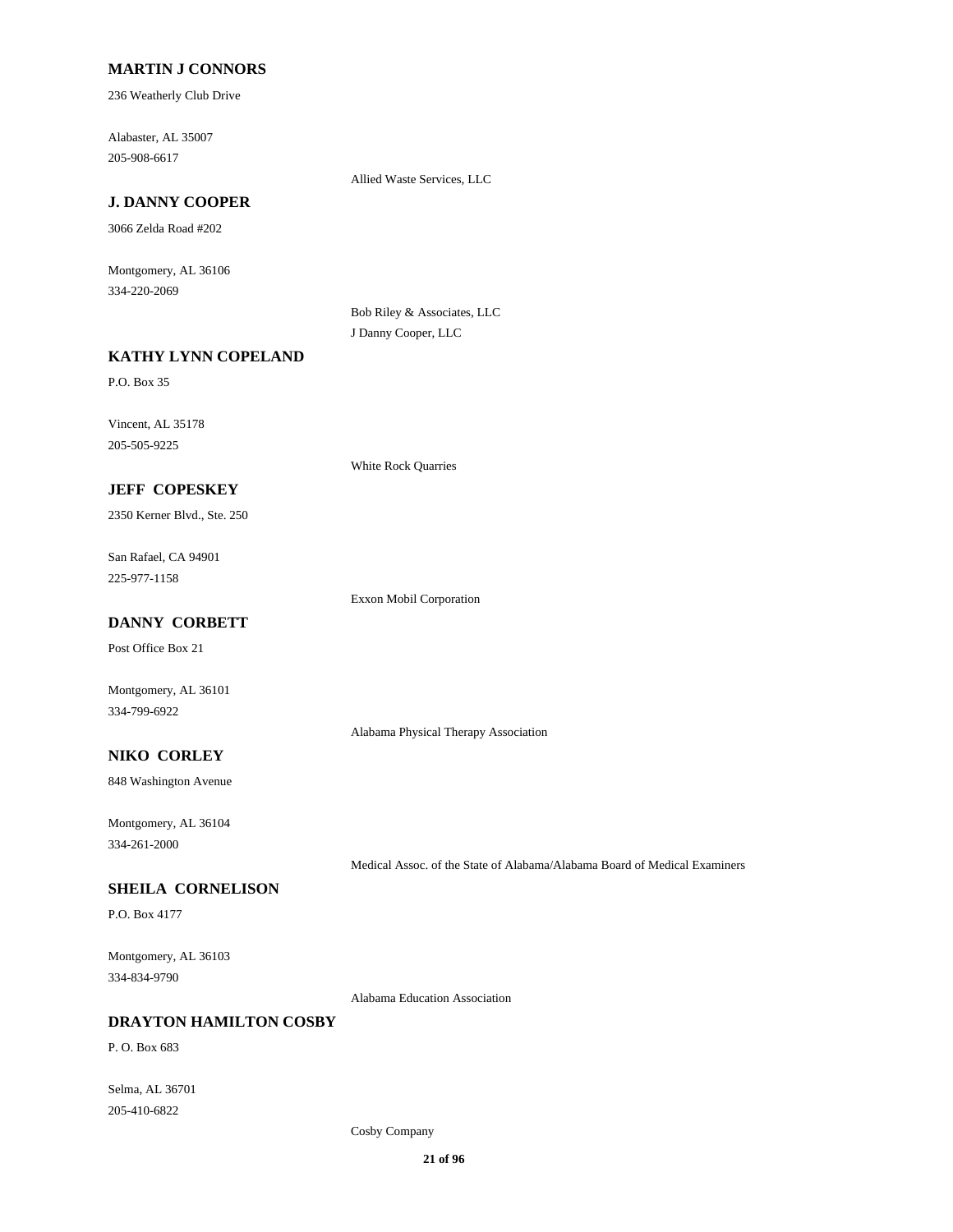Mobile Installation Technologies, LLC Cosby Development Service Advisors Zero RPM, Inc. SOMS Technologies, LLC

#### **WILLIAM F. NOOPIE COSBY, JR.**

P.O. Box 683

334-412-1008 Selma, AL 36702

> Alabama Department of Agriculture & Industries Alabama Scenic River Trail Alabama Sports Festival Alabama Association of Conservation Districts Alabama Association of RC&D Councils Alabama Association of Regional Councils Eagles' Wings, Inc Motorola Solutions, Inc. Valley Services, Inc. Black Belt Treasures Cosby Company Coxwell, LLC

### **BRAXTON COMER COUNTS, III**

602-B Azalea Road

251-602-4950 Mobile, AL 36609

> Marmaris Group , Inc Noresco, LLC Poarch Band of Creek Indians Alabama Title Loans, Inc.

#### **JANE RHEA COVINGTON**

5200 Maryland Way

615-371-6300 Brentwood, TN 37027

CSX Transportation, Inc.

# **MORGAN COWLING**

401 Adams Avenue, Suite 710

334-386-3000 Montgomery, AL 36104

Manufacture Alabama

# **STEPHANIE B. CRAFT**

4266 Lomac Street

334-271-8820 Montgomery, AL 36106

Williford & Associates,LLC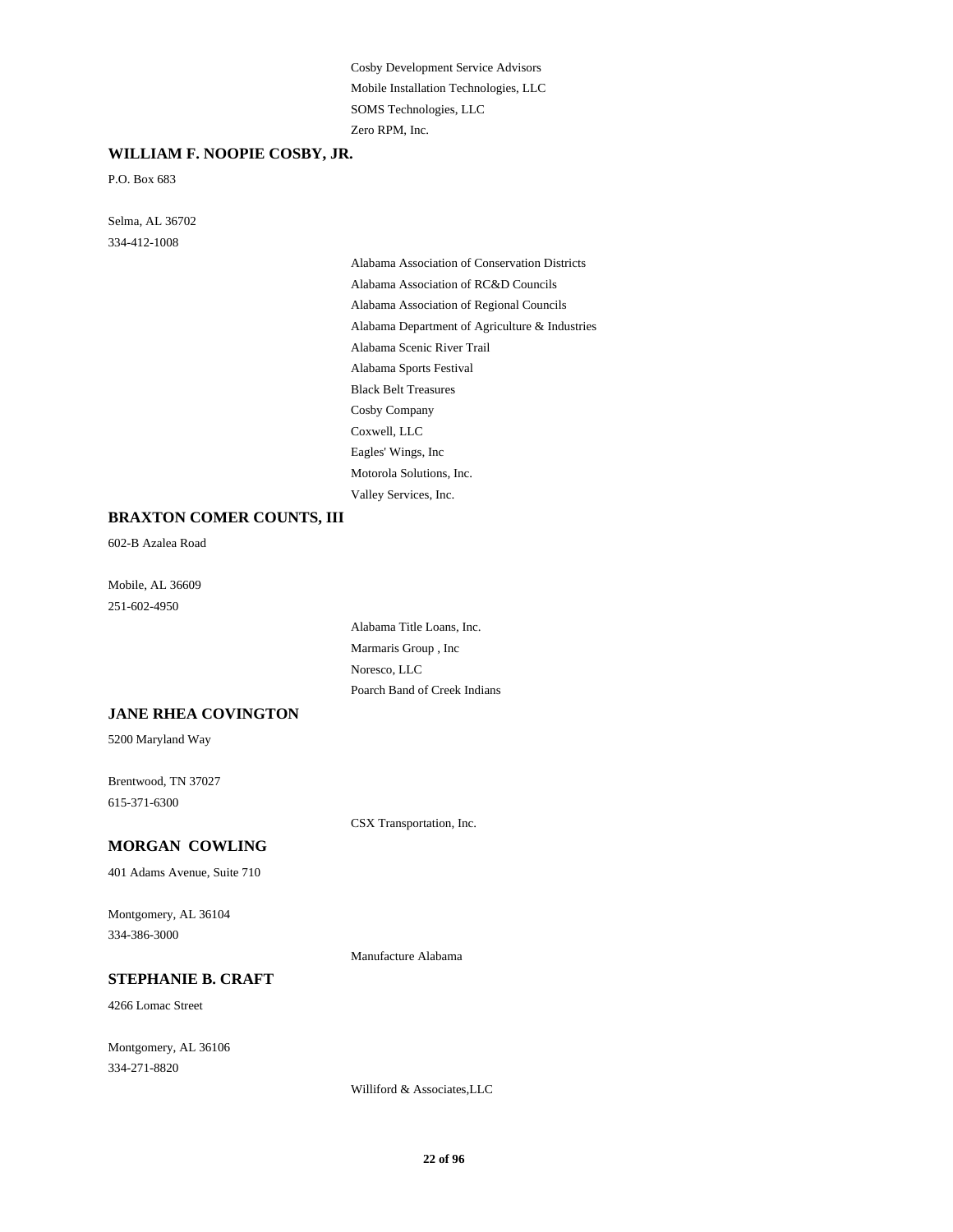#### **JOHN D. CRAWFORD**

4120 Wall Street

334-244-2187 Montgomery, AL 36106

# Birmingham Jefferson Convention Complex AT&T Alabama Children First Alliance of Alabama Economic Development Association of Alabama Inc. Children First Foundation, Inc. Advanced Disposal Service 3M Corporation Alabama Association of Nurse Anesthetists Alabama Probate Judges Association Alabama Association of Retired Senior Volunteer Programs Franklin Resources Group, LLC Omega Protein Corporation Nucor Alabama Steel Mills Regional Care Hospital Partners Florence, LLC Town of Pike Road, Alabama State Farm Mutual Automobile Insurance Company, Inc. Fuller, Copeland And Associates Friends of the Alabama Archives General Retirement System for Employees of Jefferson County MCNA-Managed Care of North America, Inc Impact Alabama

### **JENNIFER CROOK**

3028 Twin Oaks Drive

Vestavia, AL 35243 205-873-1332

#### **CASSANDRA CROSBY**

PO Box 5167

334-669-2719 Montgomery, AL 36104

#### **ROBERT T. CROWE**

801 Rockford Lane

205-613-7345 Birmingham, AL 35209 Crosby Drinkard Group, LLC Elmore County Commission Montgomery County Commission

Alabama Birth Coalition

Green Mountain Management,LLC Alabama Utility Contractors Association RT Crowe & Associates TPS, LLC -Total Pain Solutions Rural Metro of Central Alabama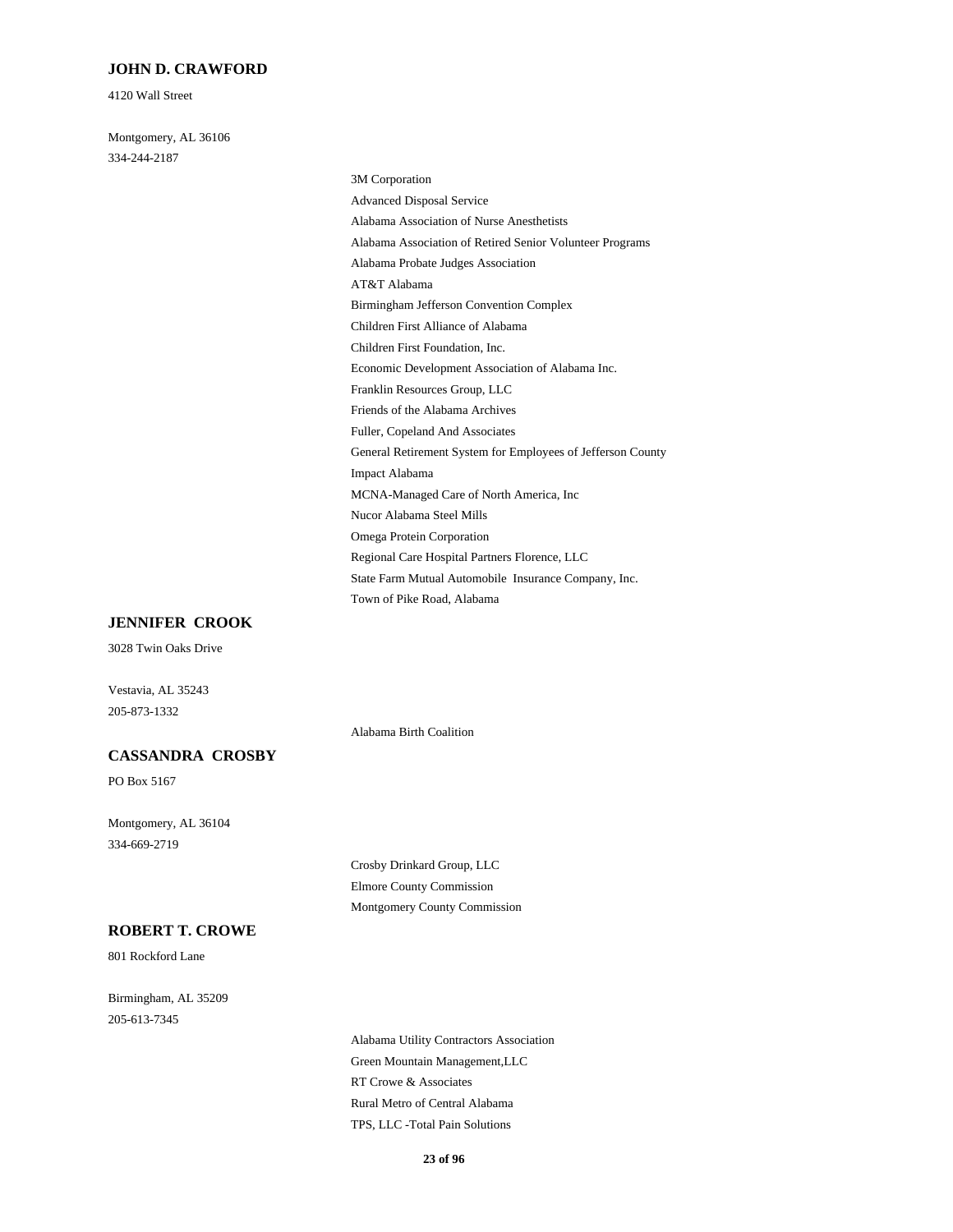### **GREGORY DANIELS**

303 Cherokee Drive

205-755-7693 Clanton, AL 35045

#### International Brotherhood of Electrical Workers (I.B.E.W.)

### **THOMAS R. DART**

Post Office Box 231058

334-271-4625 Montgomery, AL 36123-1058

Automobile Dealers Association of Alabama, Inc.

# **KIM L. DAVIS**

P.O. Box 230655

334-538-3427 Montgomery, AL 36123

> Alabama Farmers Federation/Alfa Kim and Company Communications

### **MICHAEL JOSEPH DAVIS**

1710 Sixth Avenue North

205-488-5519 Birmingham, AL 35203

> United-Johnson Brothers of Alabama, LLC Select Management Resources, Inc.

### **WILLIAM JASON DAVIS**

P.O. Box 160

334-832-3886 Montgomery, AL 36101

Alabama Power Company

# **WILLIAM RUSSELL DAVIS**

7515 Halcyon Summit Drive

334-834-3006 Montgomery, AL 36117

Home Builders Association of Alabama

# **TERANCE DWAYNE DAWSON**

PO Box 6050

334-561-4011 Montgomery, AL 36106

Terance D Dawson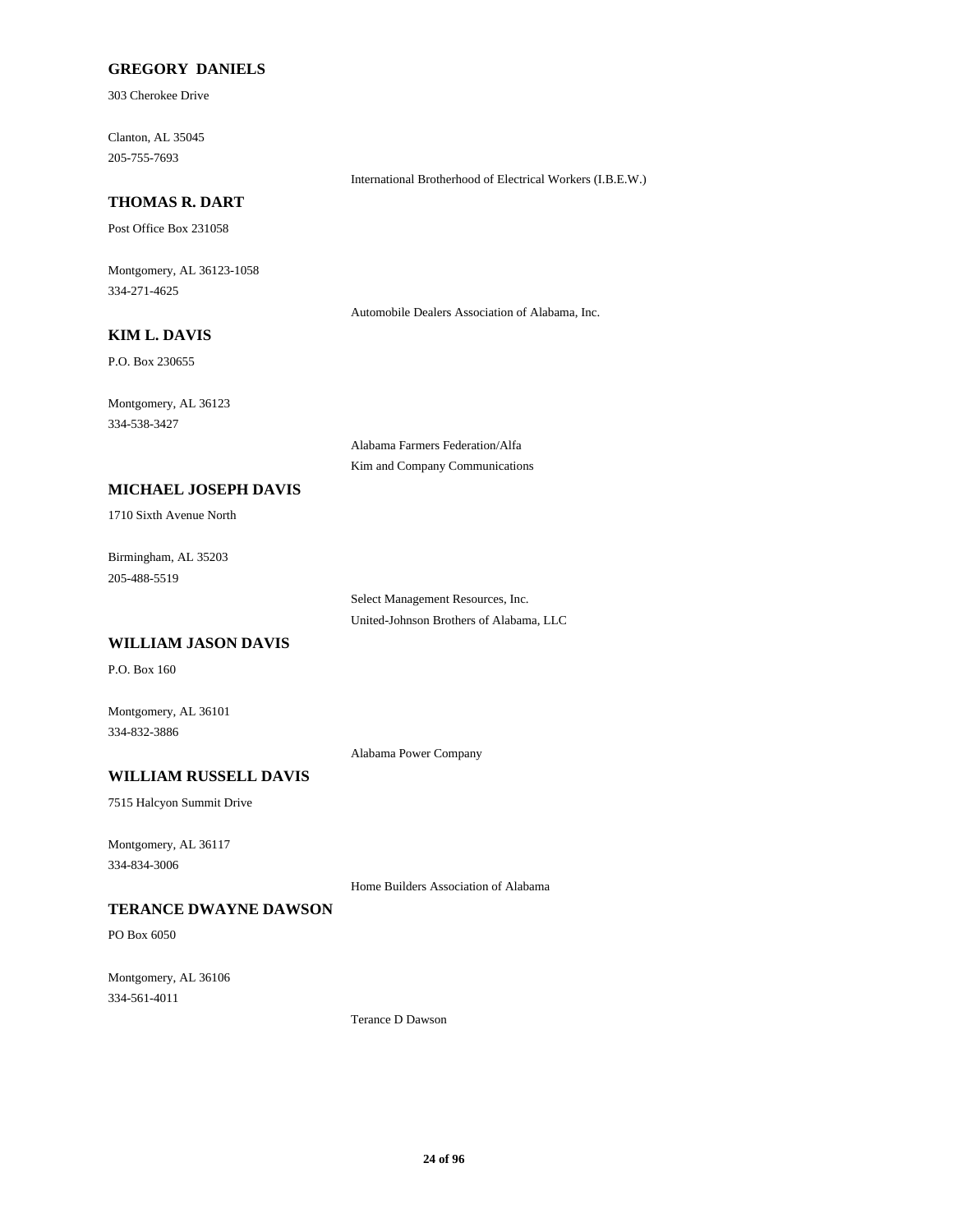# **ALLISON DE LA TORRE**

PO Box 4433

334-450-1027 Montgomery, AL 36103

> A+ Education Partnership Alabama School Readiness Alliance

### **MIKE DEAN**

5693 Spring Landing Road

251-442-5030 Theodore, AL 36582

#### **GINA DEARBORN**

105 Tallapoosa Street

334-265-4929 Montgomery, AL 36104 Mike Dean

Tucker Consulting, LLC Toyota Motor North America, Inc. Distilled Spirits Council of the United States American Academy of Ophthalmology Alabama Podiatric Medical Association Express Scripts Holding Co. Tom Coker & Associates TMX Finance Sprint Corporation

#### **RYAN deGRAFFENRIED,III**

2620 6th Street

205-345-1314 Tuscaloosa, AL 35401

Franklin Resources Group, LLC

### **JIM DELATTE**

P.O. Box 2226

985-370-4741 Ponchatoula, LA 70454

Takeda Pharmaceuticals America

#### **JACOB JAMES DENNEY**

400 WASHINGTON AVE

334-956-8200 MONTGOMERY, AL 36104

Southern Poverty Law Center, Inc.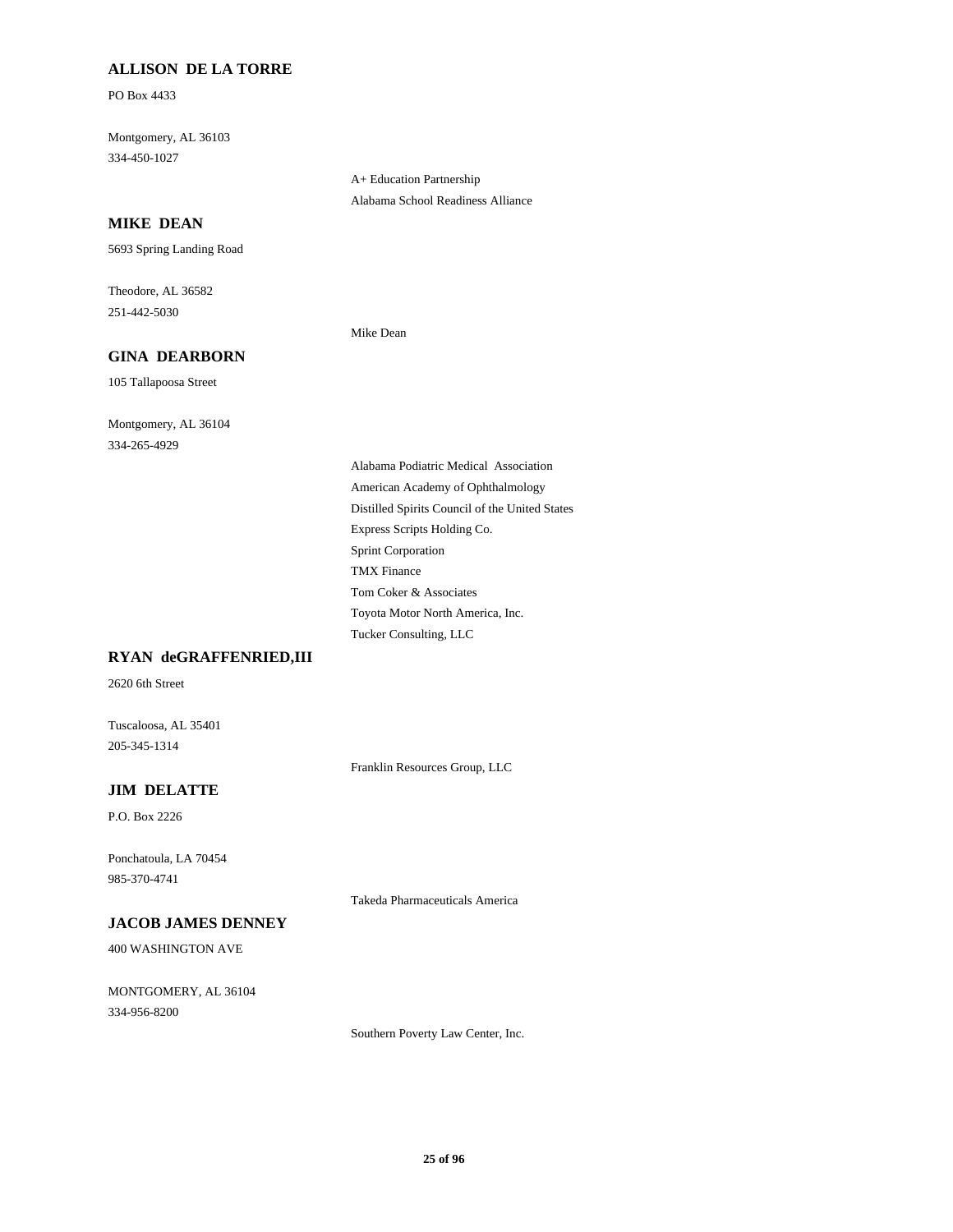#### **JAMES LEE DILL**

160 Yeager Parkway

205-601-9275 Pelham, AL 35124

Alabama Council of Community Mental Health Boards

### **RONALD H. DOUGHTY**

751 Broad St.

512-343-9932 Newark, NJ 07102

Prudential Financial, Inc.

### **GEORGE EDGAR DOWNING, JR.**

2828 Dauphin Street

251-450-4772 Mobile, AL 36606

Mobile Gas Service Corporation

# **CHRIS DOYLE**

co Nielsen Merksamer, et al.

415-389-6800 San Rafael, CA 94901

Allergan, Inc.

# **DANIEL DOYLE**

2960 Millwater Crossing

678-889-2780 Dacula, GA 30019

Boehringer Ingelheim Pharmaceuticals, Inc.

# **RON DRINKARD**

PO Box 5229

334-399-0123 Montgomery, AL 36103

> Crosby Drinkard Group, LLC Elmore County Commission Montgomery County Commission

# **LIBERTY DUKE**

P O BOX 1151

334-220-2484 CLANTON, AL 35046

Benjamin Gordon Main, Sr.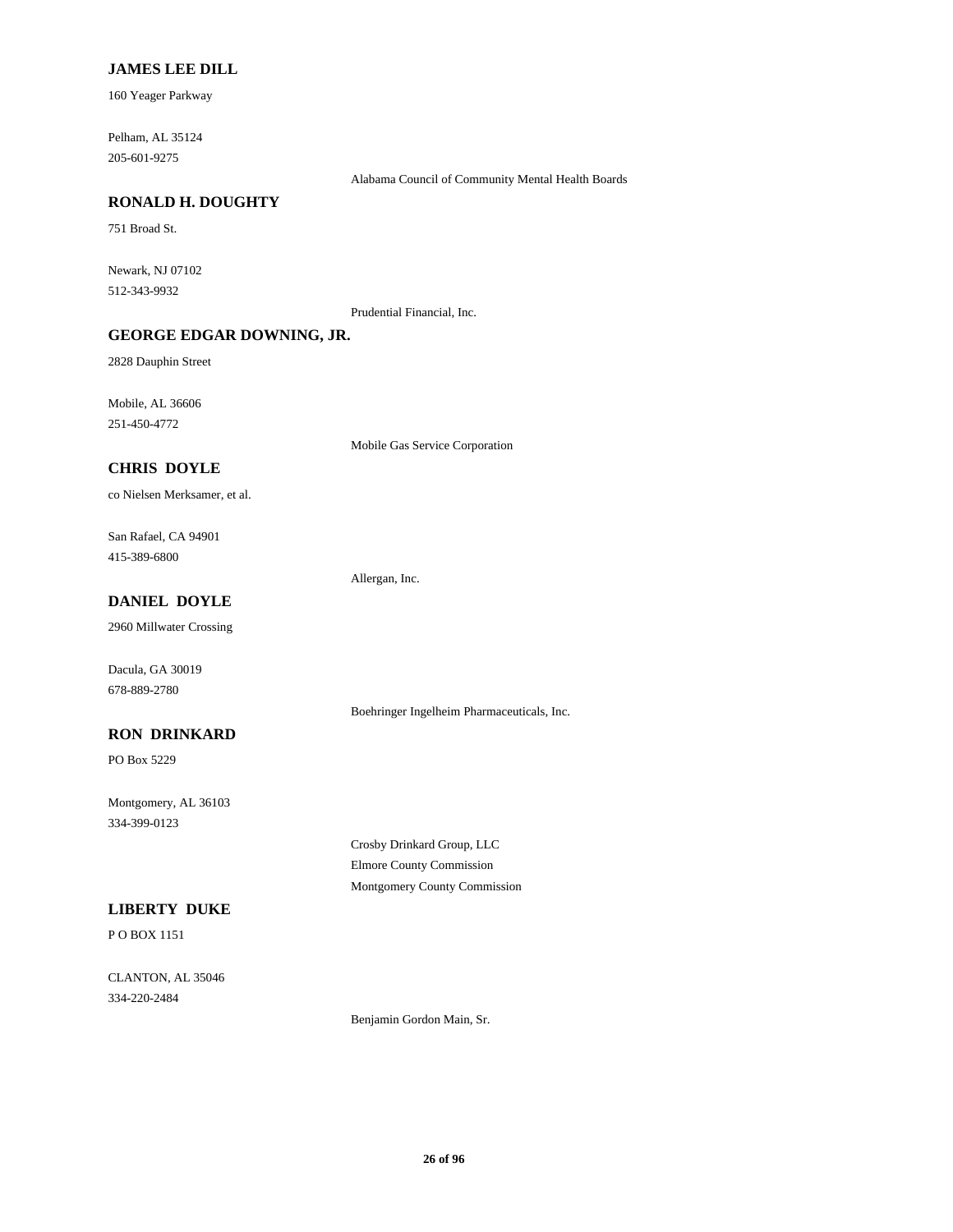### **MATTHEW L DUKE**

2002 Old St. Augustine Road

850-513-3542 Tallahassee, FL 32301

Accenture LLP

### **SHAW DUNN**

3 South Jackson Street

334-264-5537 Montgomery, AL 36104

## **JAMES DUPREE, JR.**

401 Adams Ave.

334-244-8948 Montgomery, AL 36104

> Bloom Group Inc., The Alabama Network of Children's Advocacy Centers, Inc. (ANCAC) UHS of Delaware Electric Cities of Alabama

#### **MATTHEW DURDIN**

P.O. Box 11000

334-288-3900 Montgomery, AL 36191-0001

Alabama Farmers Federation/Alfa

# **Dutko Worldwide, LLC**

100 M Street SE

202-484-4884 Washington, DC 20003

Amplify Education, Inc.

VINtek

# **LEWIS A EASTERLY**

4319 Atlanta Highway #121

334-868-9961 Montgomery, AL 36109

# **WILLIAM DON EDDINS**

337 E. Magnolia Avenue

334-821-9981 Auburn, AL 36830

Alabama State Nurses Association

Miller Development Group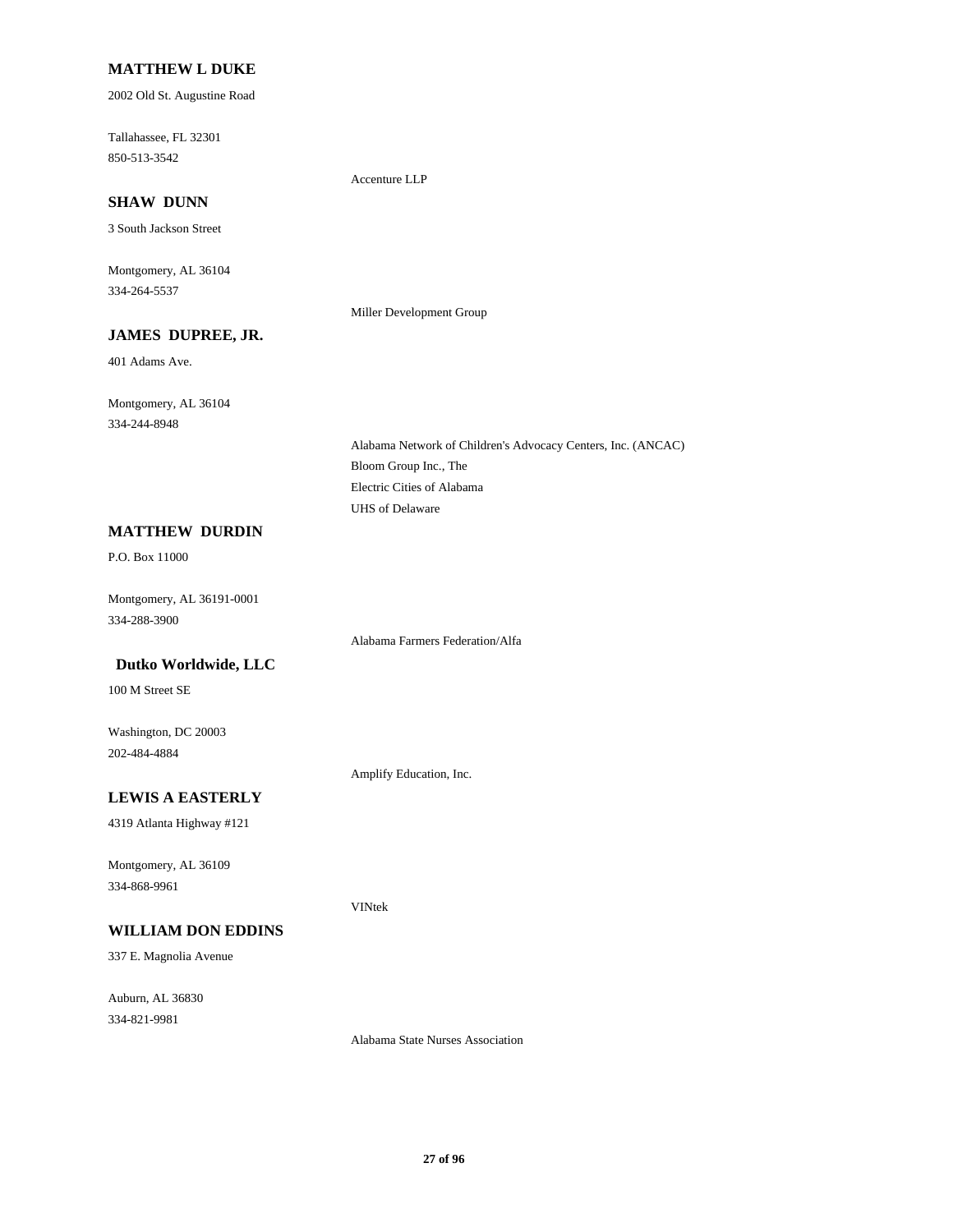### **EDGE GROUP, LLC, THE**

Post Office Box 240193

334-301-1201 Montgomery, AL 36124

Wells Fargo & Co.

# **DENISE EDMISTEN**

PMB 380

334-956-8000 Montgomery, AL 36116

Alabama Funeral Directors Association

# **SUZANNE EDWARDS**

1116 Gregory Ave

334-549-2534 Montgomery, AL 36111

> Alabama Association of Circuit and District Judges Alabama State Bar Amy Herring & Associates

#### **NANCY ANNE EKBERG**

P.O. Box 10746

205-967-2897 Birmingham, AL 35202

Alabama Citizens for Constitutional Reform, Inc

# **F. NEAL ELDERS**

402-F South Decatur Street

334-264-8758 Montgomery, AL 36104

United Transportation Union

# **ROSEMARY W. ELEBASH**

NFIB

615-872-5326 Montgomery, AL 36117

National Federation of Independent Business

# **SUSIE ELLISON**

PO Box 428

334-265-3610 Montgomery, AL 36101

Council for Leaders in Alabama Schools (CLAS)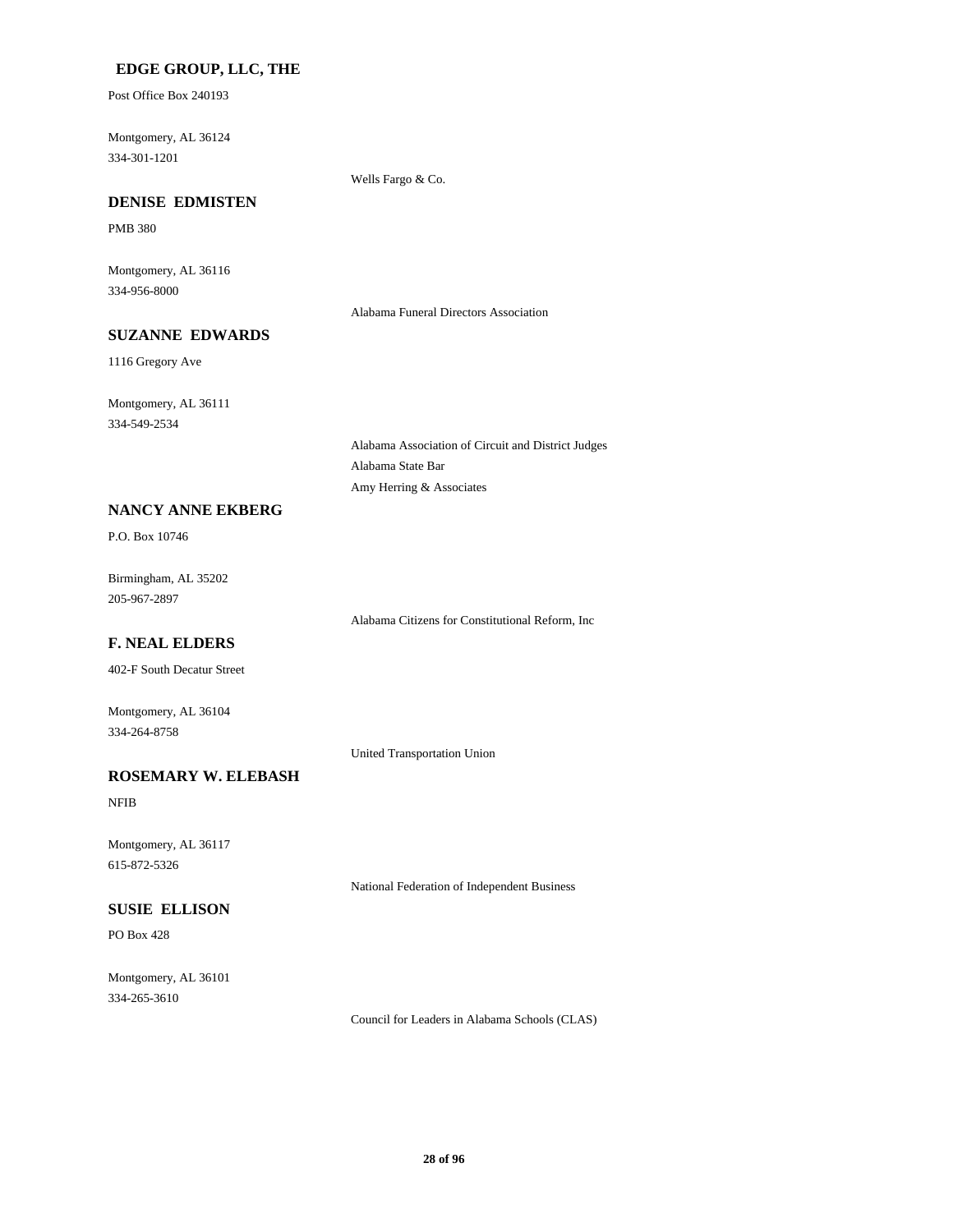### **BRUCE P. ELY**

One Federal Place

205-521-8366 Birmingham, AL 35203

> Bradley Arant Boult Cummings LLP Alabama Retail Association Council on State Taxation Business Associations' Tax Coalition

### **BRAD ENGLISH**

3324 Independence Drive

205-871-7737 Birmingham, AL 35209

Alabama Press Association

# **GREG ERATH**

100 Colony Square

404-249-1943 Atlanta, GA 30361-6227

American International Group, Inc (AIG)

# **GREGG B. EVERETT**

PO Drawer 4540

334-244-1111 Montgomery, AL 36117

### **RONALD E. EZELL**

441 High Street

334-265-8086 Montgomery, AL 36104

Total Political Solutions, LLC

Alabama Hospital Association

# **SHAY FARLEY**

309 N. Hull St.

334-263-0086 Montgomery, AL 36104

# **RACHEL FARMER**

8550 United Plaza Blvd. Ste 703

225-237-2214 Baton Rouge, LA 70809 Alabama Appleseed Center for Law & Justice, Inc.

United Healthcare Services, Inc.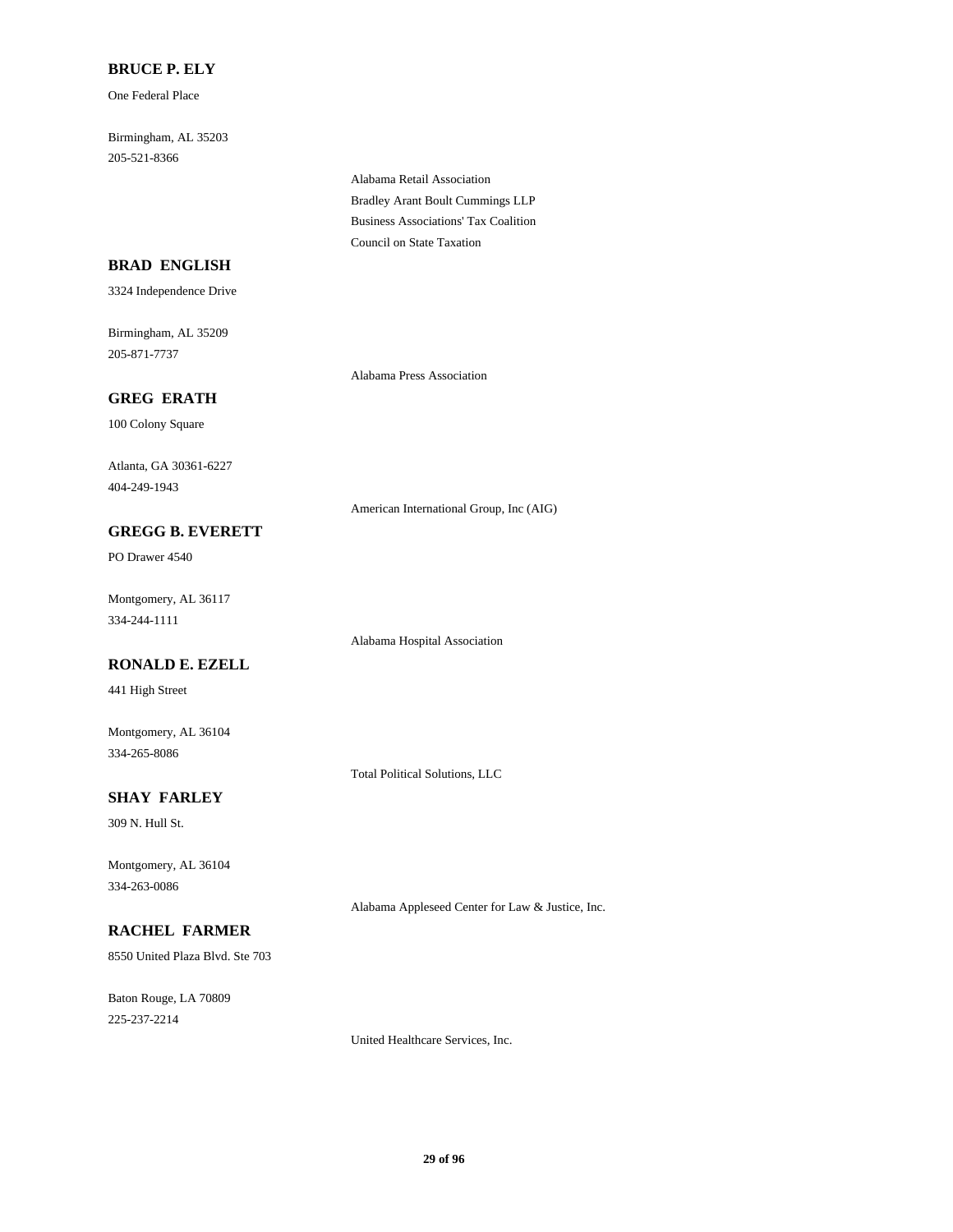#### **JOHN FRANK FILGO**

7550 Halcyon Pointe Drive

334-834-3983 Montgomery, AL 36117

#### Alabama Trucking Association

# **CLARK D. FINE**

423 South Hull Street

334-262-2577 Montgomery, AL 36104

> Alabama A&M University Fine, Geddie & Associates, LLC

#### **JAMES KENNITH FINE**

681 Circle Heights Drive

205-288-3296 Birmingham, AL 35214

**JOE L. FINE**

423 South Hull Street

334-262-2577 Montgomery, AL 36104

Fine, Geddie & Associates, LLC

International Brotherhood of Electrical Workers (I.B.E.W.)

423 S. Hull Street

 **Fine Geddie & Associates, LLC**

334-262-2577 Montgomery, AL 36104

> Alfa Insurance Group and Affiliates Alabama State Port Authority AltaPointe Health Systems, Inc. Amazon.Com Altria Client Services,Inc, and its Affiliates Alabama Society of Certified Public Accountants Alabama Manufactured Housing Association Alabama Beer Association Alabama Nursing Home Association Alabama Power Company Alabama Optometric Association Community Health Systems Professional Services Corporation Capstone Foundation CompassLearning Blue Cross & Blue Shield of Alabama AT&T Alabama American Family Life Assurance Company (AFLAC) Bayer Properties Birmingham Water Works & Sewer Board Birmingham Airport Authority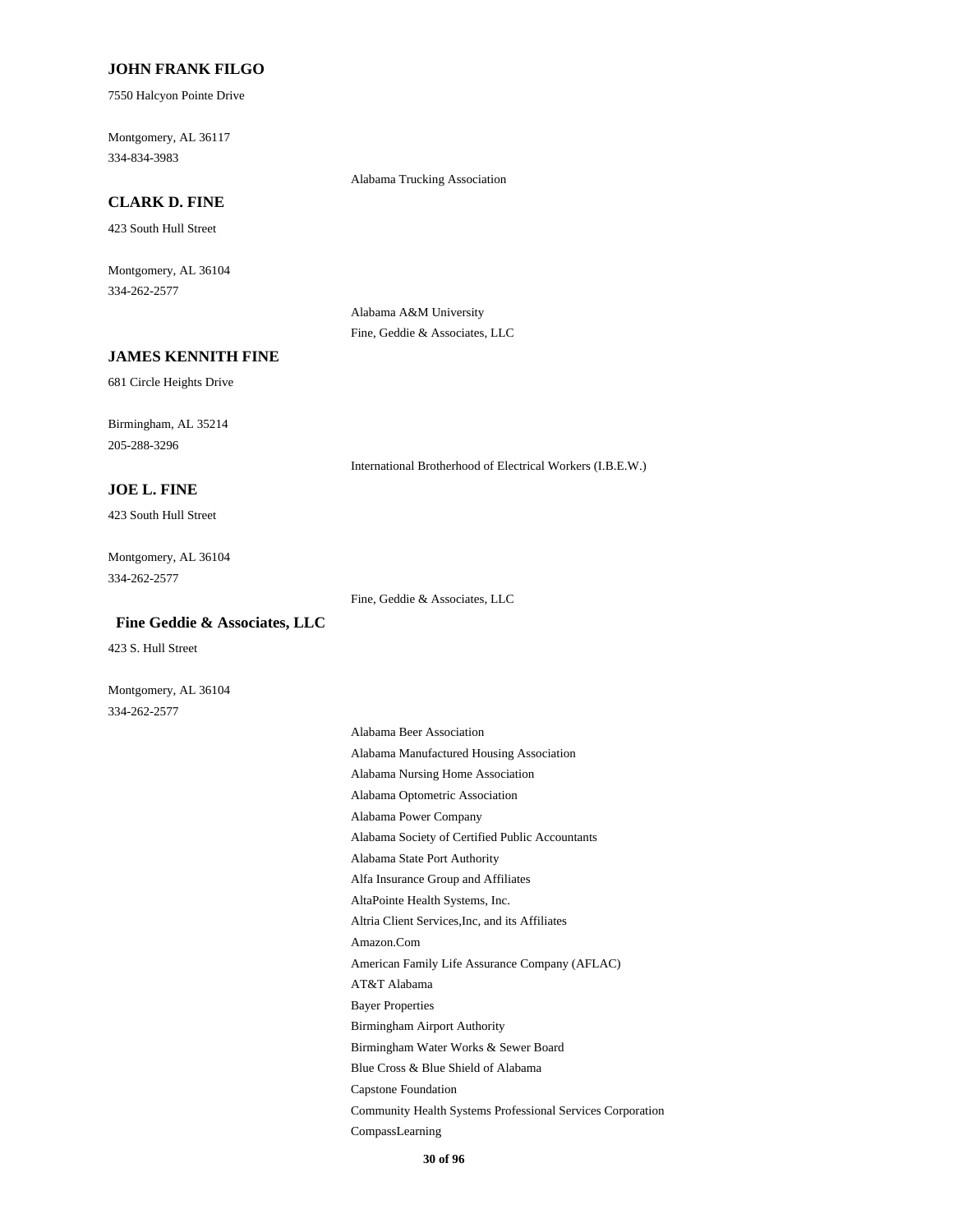VIEability, Inc Vulcan Materials Company CVS/Caremark Corporation Health Group of Alabama Hand Arendall, LLC Great Southern Wood McWane, Inc. Ligon Industries, LLC Judicial Correction Services, Inc General Electric Co. Enhanced Capital Partners,LLC Drummond Company Inc. Cyberonics, Inc Fast Enterprises, LLC Exxon Mobil Corporation Enterprise Leasing Company-South Central, LLC Merck Sharp & Dohme Corp. & its Affiliates Rust Consulting Inc. Retirement Systems of Alabama Regions Financial Corporation Tigers Unlimited Foundation Sterne Agee and Leach Group Inc Sabic Innovative Plastics US LLC Protective Life Corporation National Information Consortium (NIC) Molina Healthcare Inc. Microsoft Corporation Petroleum and Convenience Marketers of Alabama Ozark Striping Company Outdoor Advertising Association of Alabama

# **HARVEY FISCHER**

2615 Medical Center Pkwy #1570

615-497-3479 Murfreesboro, TN 37129

#### **JAMES B. FLETCHER**

4264 Lomac Street

334-272-3800 Montgomery, AL 36106

Petroleum and Convenience Marketers of Alabama

# **JOHN W. FLOYD**

401 Adams Ave.

334-244-8948 Montgomery, AL 36104

> Bloom Group Inc., The Electric Cities of Alabama

Farmers Group, Inc.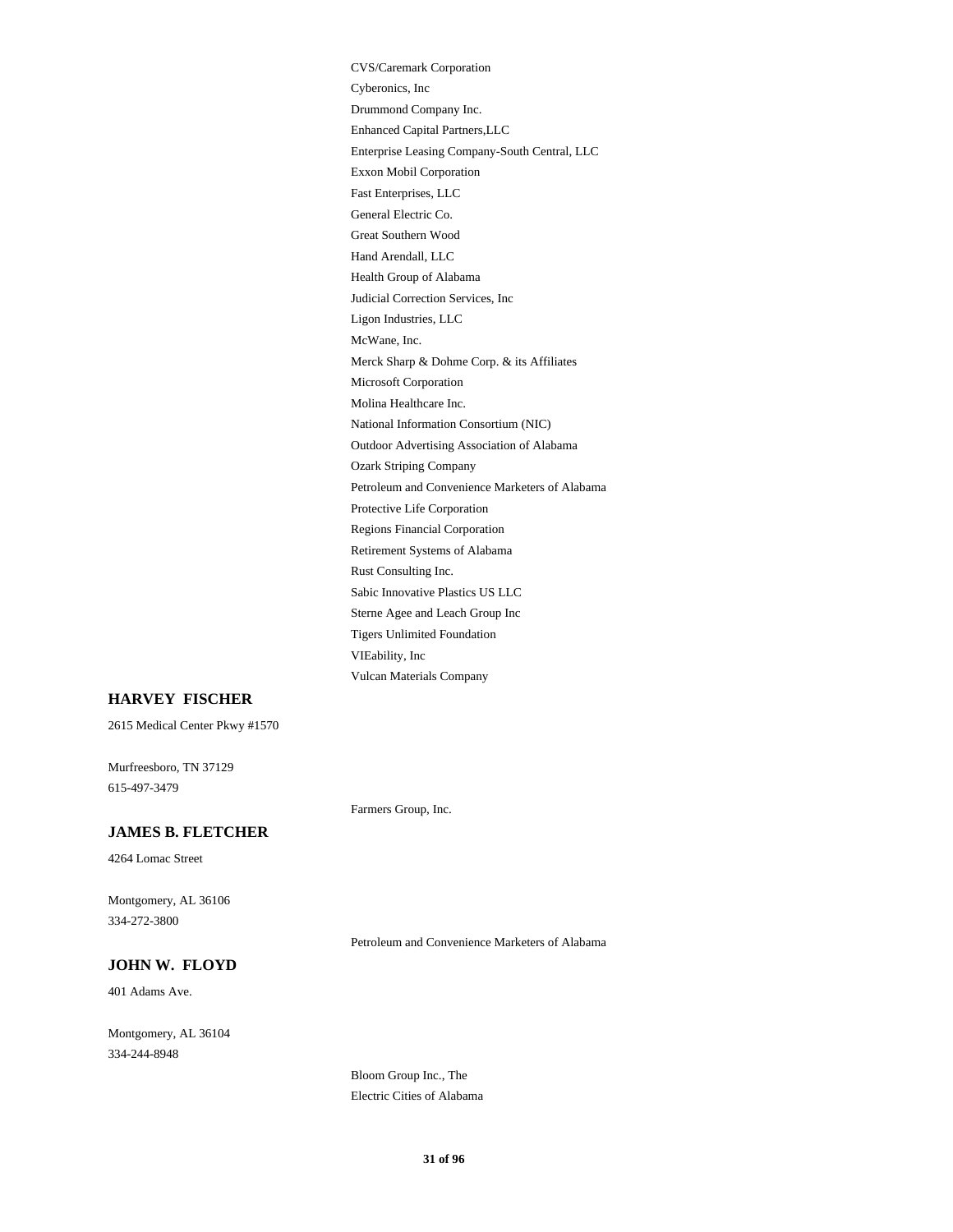### **J. TYLER FONDREN**

770 Washington Avenue

334-834-1428 Montgomery, AL 36104

AT&T Alabama

# **VERNER KIMBLE FORRISTER**

Post Office Box 612

334-832-9060 Montgomery, AL 36101-0612

Alabama Arise

# **KERON S. FORTE**

828 Washington Ave.

334-262-4177 Montgomery, AL 36104

Alabama Education Retirees Association

### **E. CRUM FOSHEE**

441 High Street

334-215-8821 Montgomery, AL 36104

> Tom Coker & Associates Foshee & Associates, Inc. Poarch Band of Creek Indians

### **LISA FRYE FOUNTAIN**

173 Medical Center Drive

334-358-9590 Prattville, AL 36066

Alabama Propane Gas Association

# **ROBERT MARK FOWLER**

10 Court Square

334-834-7400 Montgomery, AL 36104

Jones Group, LLC, The

# **ROBERT PHILLIP FOWLER**

1901 6th Avenue North, Suite 1500

205-226-8733 Birmingham, AL 35203

> Business Alliance for Responsible Development (BARD) White Rock Quarries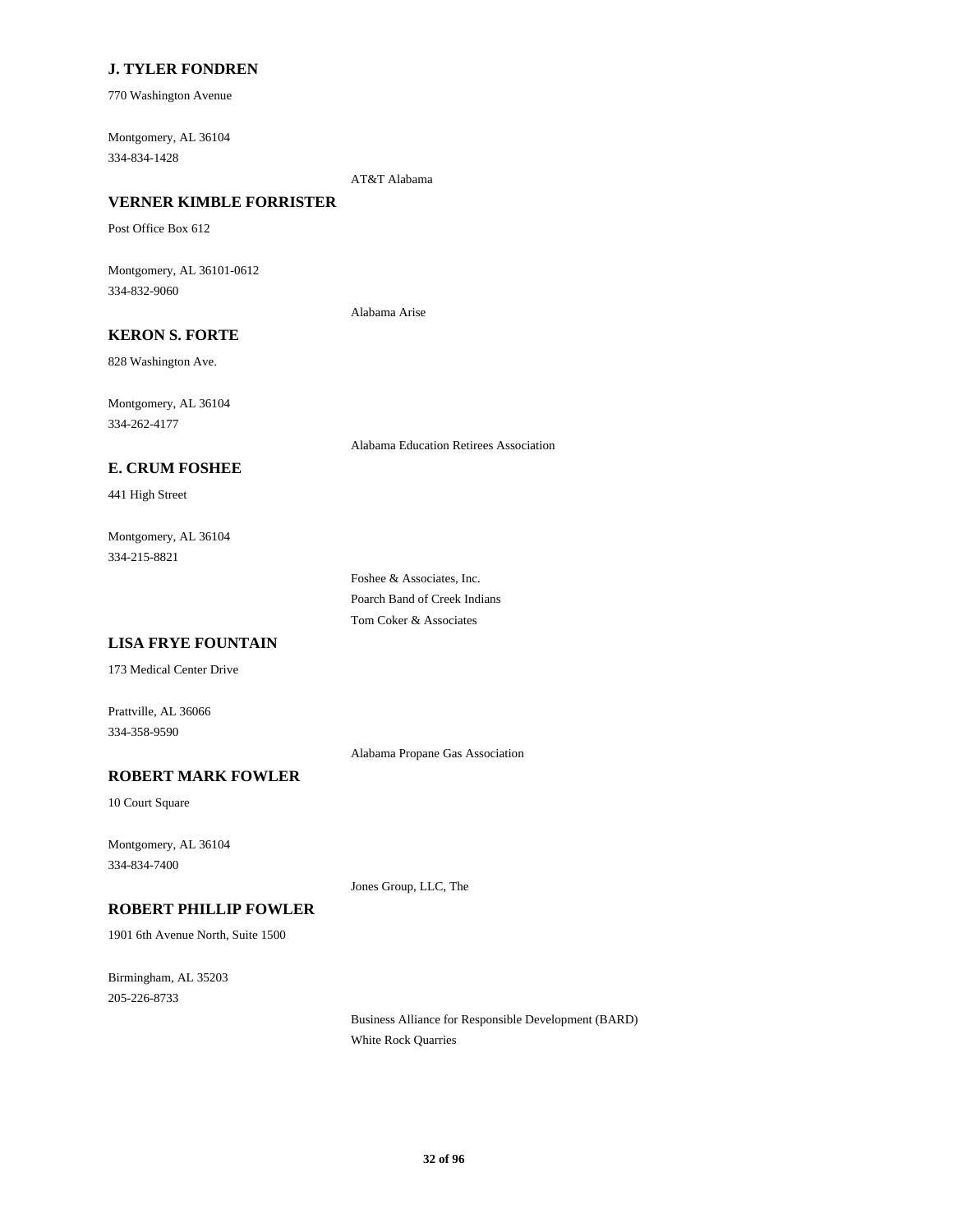### **PECK FOX**

100 North Union Street, Suite 650

334-262-2001 Montgomery, AL 36104-3719

> DIRECTV, INC Dish Network Children's Hospital of Alabama dba Children's of Alabama Baptist Health System Inc. Blue Cross & Blue Shield of Alabama IBM Regions Financial Corporation The Westervelt Company Mutual Savings Life Insurance Company Lloyd's America, Inc. McLane Company, Inc.

#### **M. D. FRANK**

2223 3rd Avenue North

205-368-1988 Irondale, AL 35210-1125

Brotherhood of Locomotive Engineers & Trainmen

# **JAMES TERRY FRANKS**

361 8TH Avenue East

205-269-5720 Guin, AL 35563

BMWED-Teamster

#### **L. EARL FRANKS**

926 Pelham Street

334-265-3610 Montgomery, AL 36104

Council for Leaders in Alabama Schools (CLAS)

# **WILLIAM R. FRANKS**

675 Lake Crest Drive

205-478-2413 Hoover, AL 35226

BNSF Railway Company

#### **BRITTANY FREEMAN**

1001 Defoors Landing NW

404-386-3523 Atlanta, GA 30318

American Diabetes Association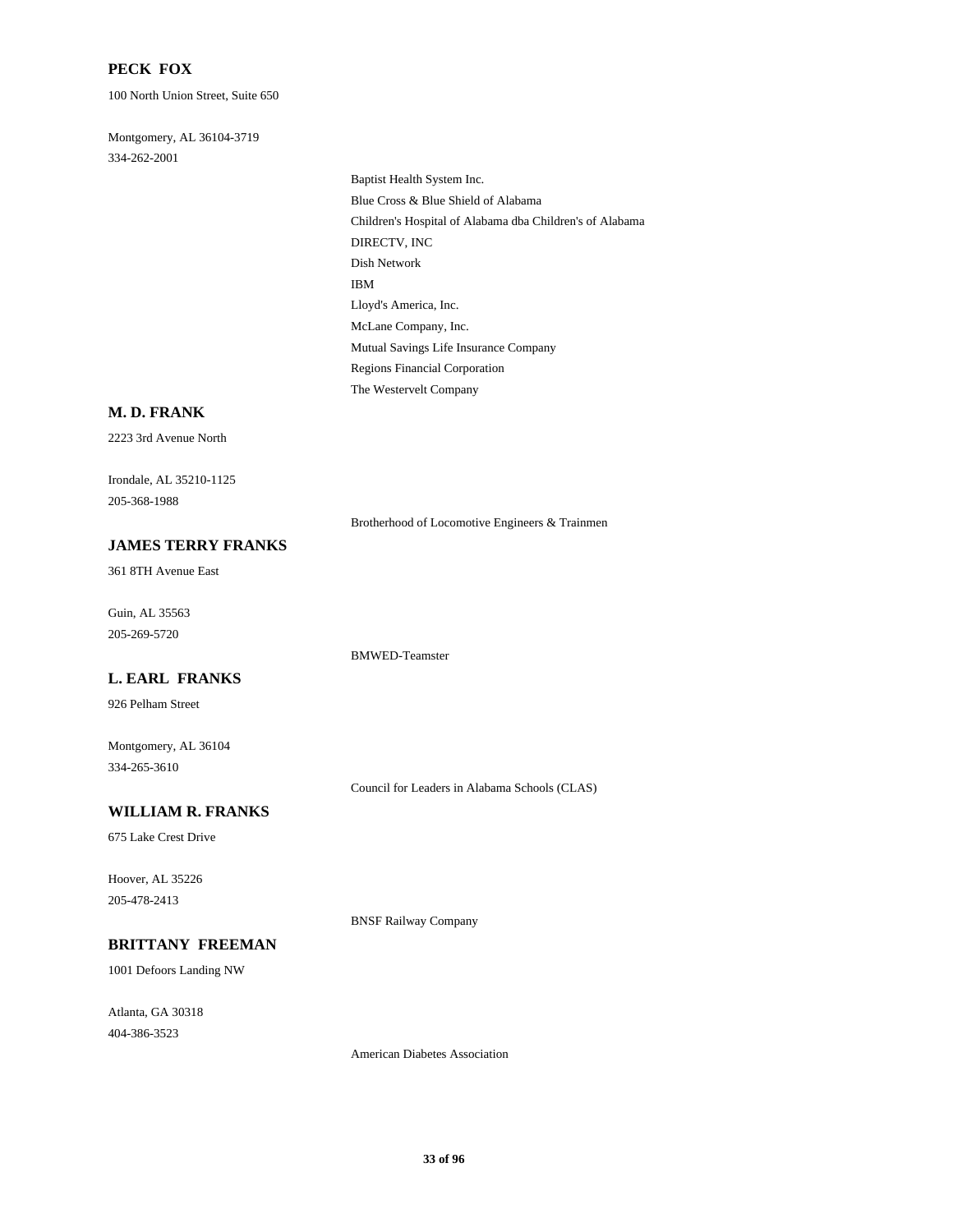### **DEWAYNE FREEMAN**

801 Adams Avenue

334-269-5450 Montgomery, AL 36104

> Alabama Wholesale Distributors Association Dauphin Island Sea Lab SouthEast Consultants

### **BILL FULLER**

Attorney at Law

334-414-1941 Montgomery, AL 36106

> Alabama Family Trust United Cerebral Palsy of Greater Birmingham

### **MARK L. GAINES**

Adams & Reese LLP

205-250-5082 Birmingham, AL 35203

Adams and Reese LLP

# **JOHN-GOODWYN GALLION**

1826 HULL STREET

334-669-2244 MONTGOMERY, AL 36104

J.G. GALLION & ASSOCIATES

# **LEAH GARNER**

2 North Jackson Street

334-834-6000 Montgomery, AL 36104

Business Council of Alabama

# **ROBERT B. GEDDIE, JR.**

423 South Hull Street

334-262-2577 Montgomery, AL 36104

Fine, Geddie & Associates, LLC

# **RANDALL L. GEORGE**

P.O. Box 79

334-240-9423 Montgomery, AL 36101

Montgomery Area Chamber of Commerce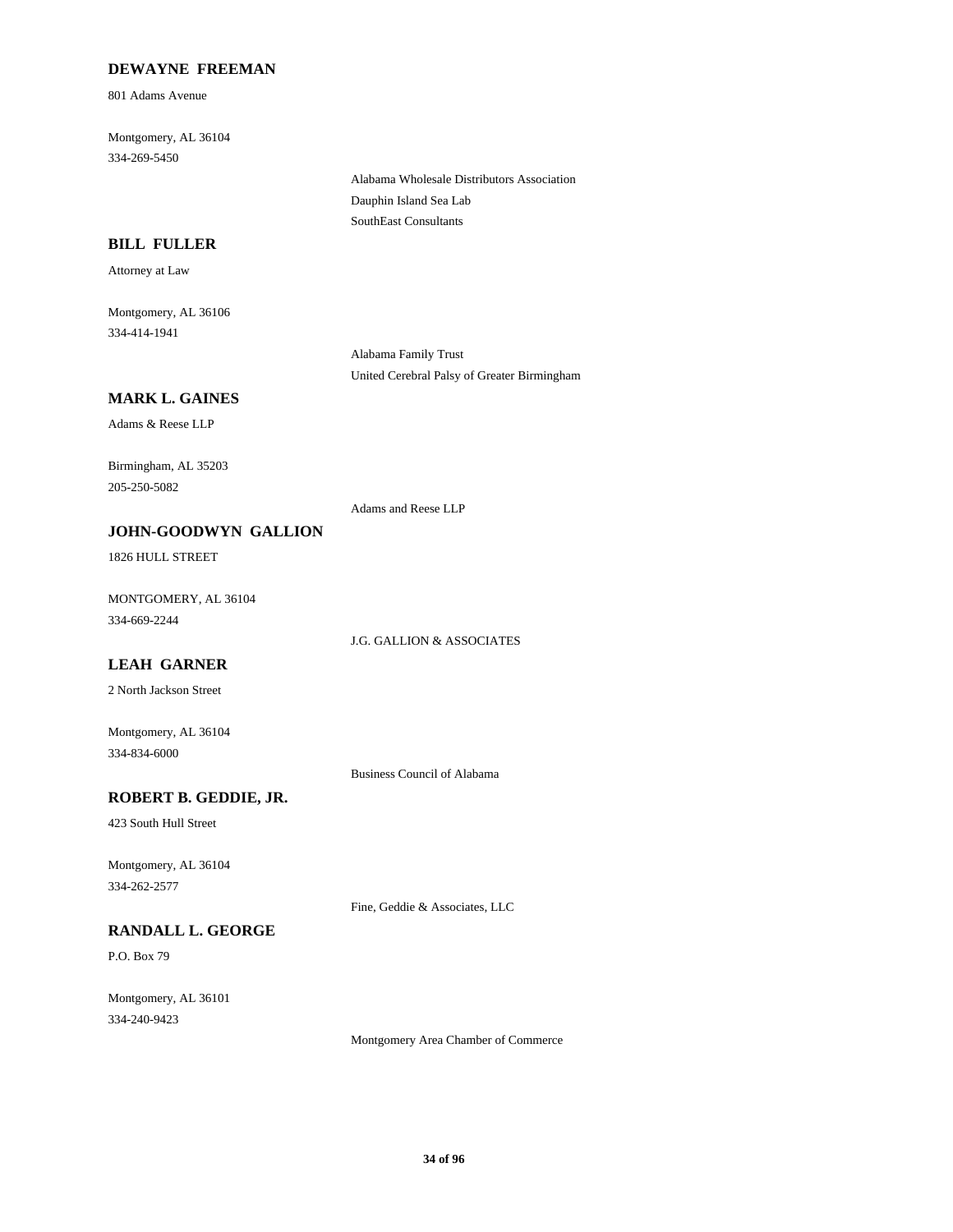#### **MURFEE GEWIN**

4200 Stone River Circle

205-879-7096 Birmingham, AL 35213

#### **JOEL IVERSON GILBERT**

Balch & Bingham, LLP

205-251-8100 Birmingham, AL 35203

Business Alliance for Responsible Development (BARD)

# **MINDY SUSAN GILBERT**

800 Highway 78E,#200202

205-471-5541 Jasper, AL 35501

Humane Society of the United States, The

Eagle Forum of Alabama

### **AIMEE GILROY**

co Nielsen Merksamer, et al.,

415-389-6800 San Rafael, CA 94901

Raytheon Company

T.O.P.S./DPA/PCP

# **KENNETH GLASGOW**

403 West Powell St.

334-791-2433 Dothan, AL 36303

#### **RICHARD GLENN**

401 Adams Avenue

334-386-3000 Montgomery, AL 36104

#### **TREY GLENN**

P.O. Box 661313

334-201-1818 Birmingham, AL 35266

> Blue Ridge Consulting, Inc Business Council of Alabama

Manufacture Alabama

### **JOSEPH C. GODFREY**

2376 Lakeside Drive

205-985-9062 Birmingham, AL 35244

Alabama Citizens Action Program(ALCAP)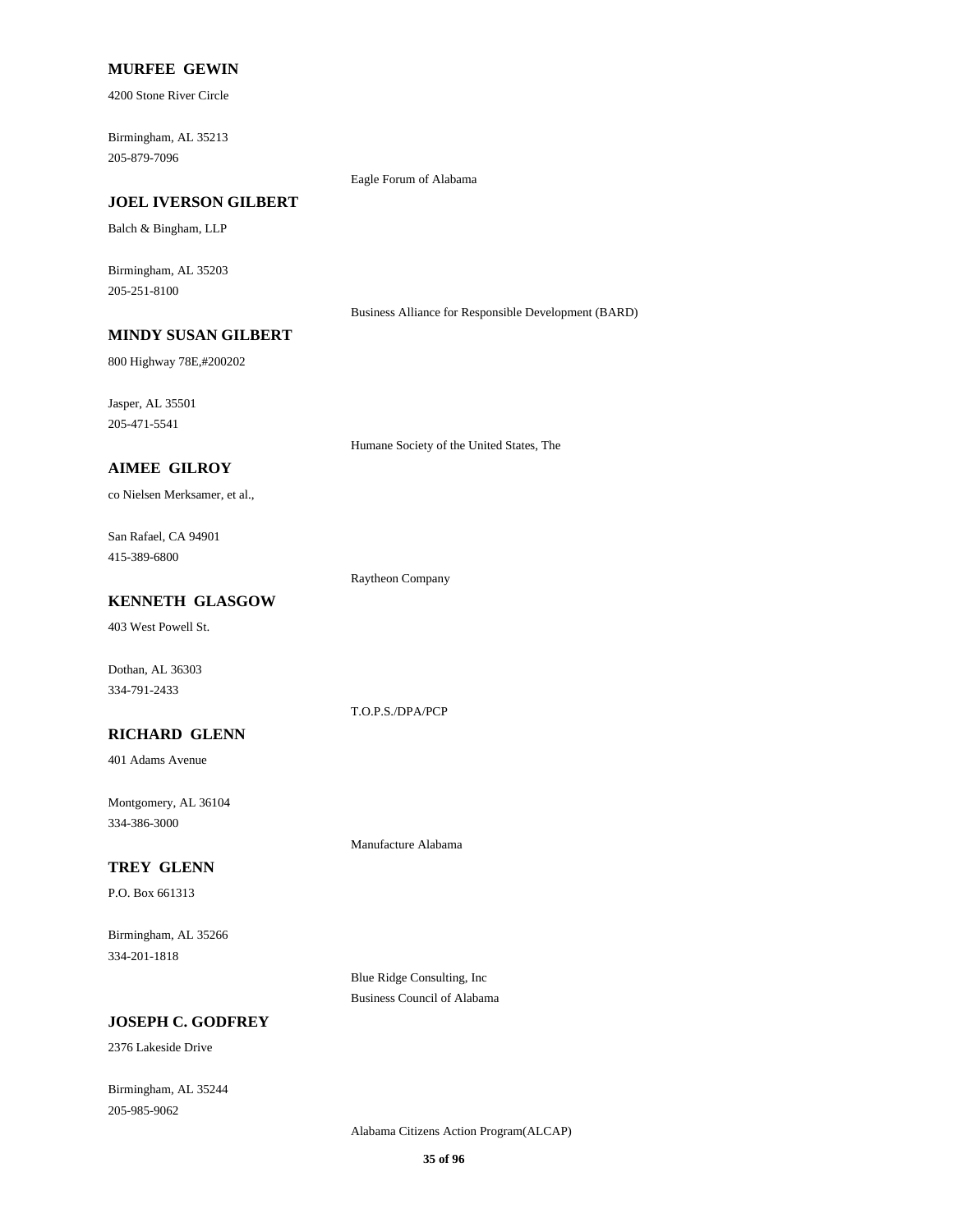#### **THOMAS K GODFREY**

UnitedHealthcare

225-237-2213 Baton Rouge, LA 70809

United Healthcare Services, Inc.

#### **ROBERT D GOODWIN**

P.O. Box 4177

334-834-9790 Montgomery, AL 36103

Alabama Education Association

# **WILLIAM GOOLSBY**

3 South Jackson Street

334-264-5537 Montgomery, AL 36104

Miller Development Group

#### **TIM L. GOTHARD**

3050 Lanark Road

334-285-4550 Millbrook, AL 36054

Alabama Wildlife Federation

### **Government Corporate Partners, LLC**

441 High Street

Montgomery, AL 36104 334-265-8086

> Alabama Prosthetic & Orthotic Association Alabama Power Company Alabama Durable Medical Equipment Association Consumer Lending Alliance Tom Coker & Associates Southern Communications Services Inc dba Southern LINC Wireless Poarch Band of Creek Indians

### **SALLIE OWEN GOWAN**

100 N. Jackson Street

334-263-7594 Montgomery, AL 36103

Association of County Commissions of Alabama

#### **GREGORY T. GRAVES**

P.O. Box 4177

334-834-9790 Montgomery, AL 36103-4177

Alabama Education Association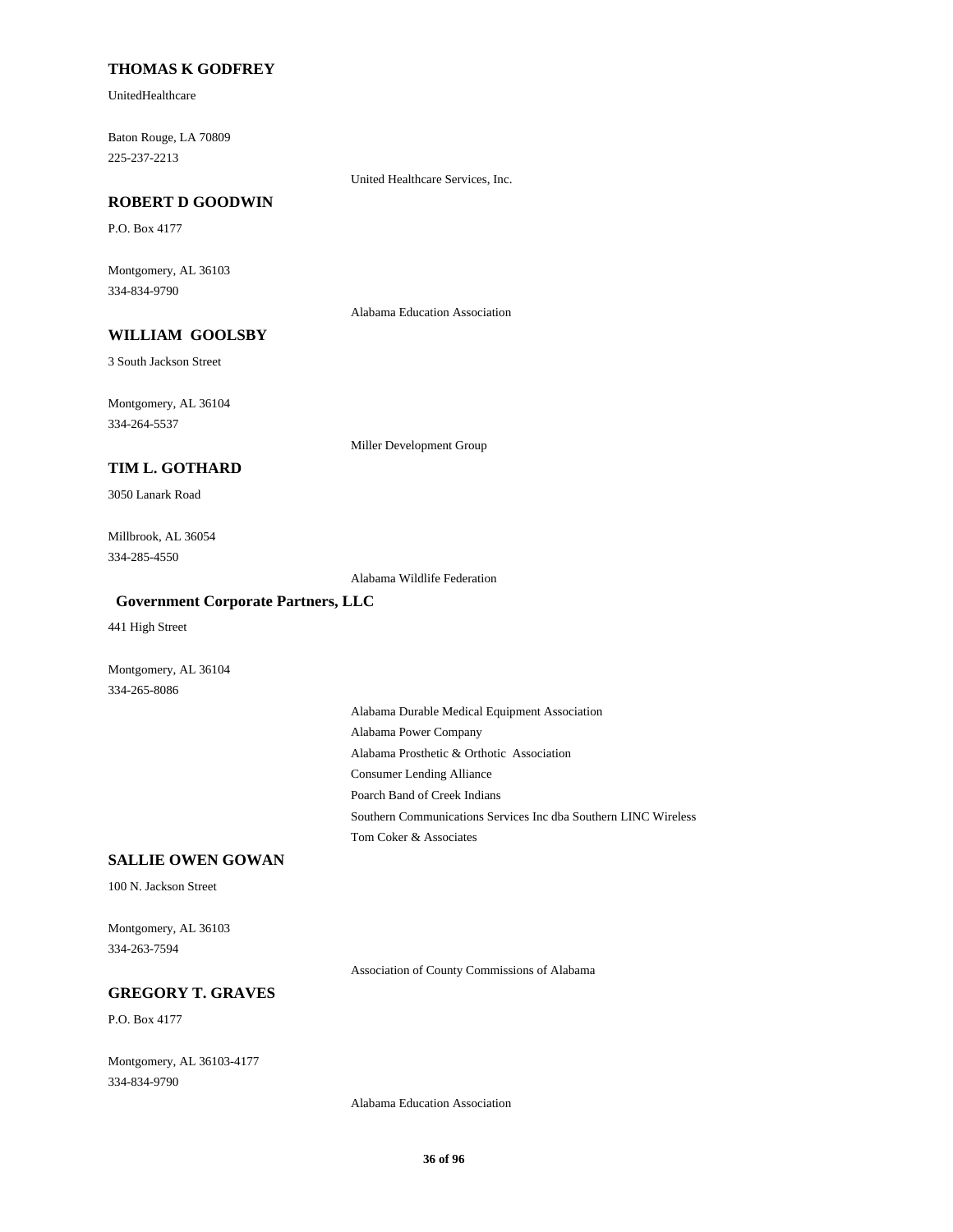### **JIM GRAY**

314 Valley Green Court

404-909-9326 Woodstock, GA 30189

Eli Lilly and Company

# **LOGAN GRAY**

2 N. Jackson Street, Suite 300

334-240-7400 Montgomery, AL 36104

> Southern Strategy Group of Alabama, LLC Takeda Pharmaceuticals America

## **JOEL T. GREENE**

Post Office Box 79

334-834-5200 Montgomery, AL 36101

Montgomery Area Chamber of Commerce

# **WILLIAM STANLEY GREGORY**

445 Dexter Avenue

334-956-7700 Montgomery, AL 36104

Insurance Auto Auctions Corp.

# **ROBERT D GRIFFITH**

4410 Watermelon Road

205-333-6996 Northport, AL 35473

Alabama Dermatology Assoc.

#### **JAMES HILLMAN GRIGGS**

204 Nichols Avenue

251-928-0800 Fairhope, AL 36532

Thompson Engineering, Inc

## **CHRISTOPHER R. GRISSOM**

Bradley Arant Boult Cummings LLP

256-521-8514 Birmingham, AL 35203

> Blue Creek Energy, Inc. Bradley Arant Boult Cummings LLP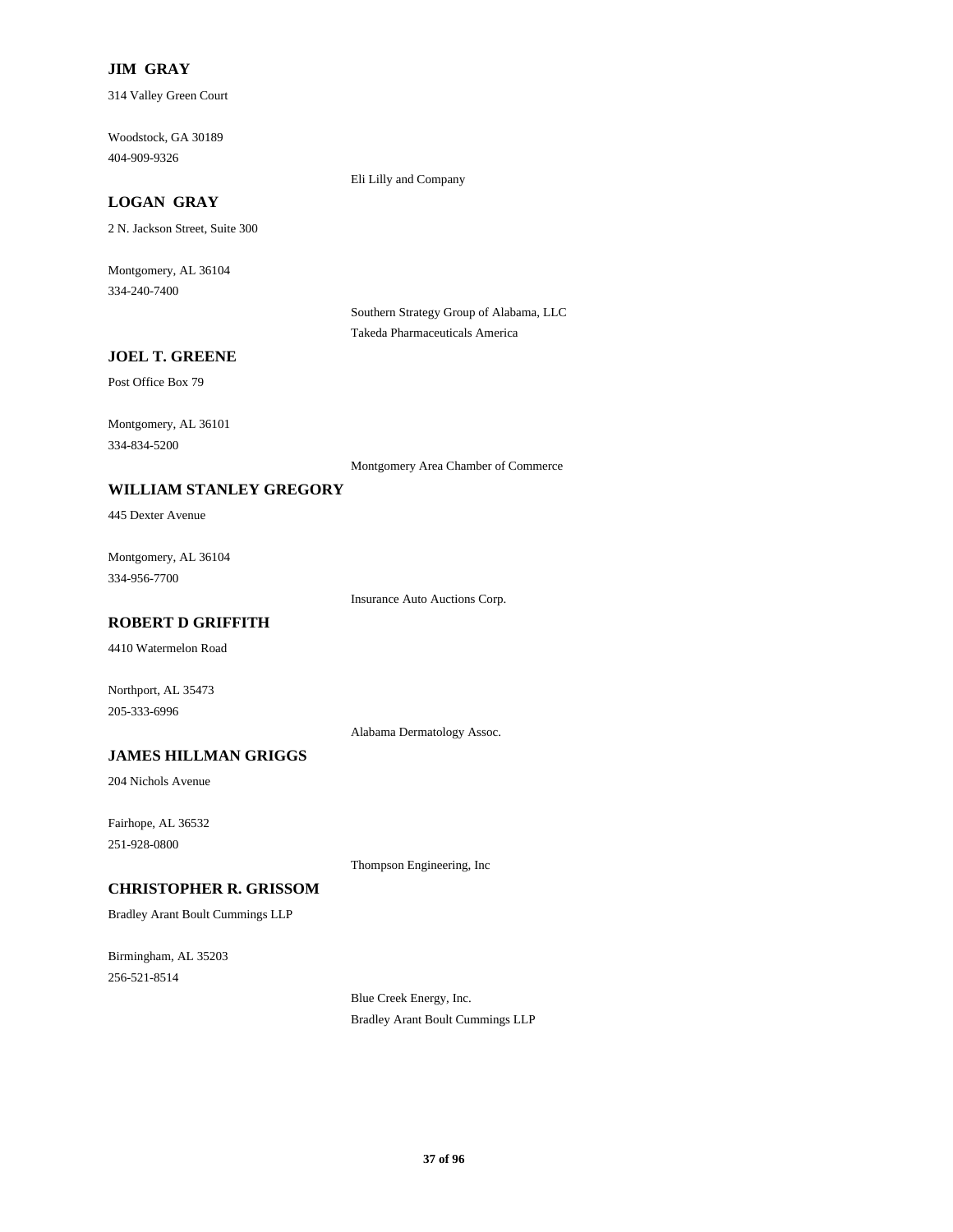#### **KEN GUIN**

PO Box 470

205-282-4248 Carbon Hill, AL 35549

> Alabama Gamefowl Breeders Association Alabama Relations LLC Ken Guin Attoney at Law PC

# **CAROL M. GUNDLACH**

Post Office Box 4762

334-832-4842 Montgomery, AL 36103

Alabama Coalition Against Domestic Violence

## **ROBERT GUSTAFSON**

310 Lakeshore Drive E

913-961-2414 Lake Quivira, KS 66217-8773

#### **JOHN J. GUTHRIE, JR.**

1806 Loch Avenue

205-908-3060 Cullman, AL 35055

> David Keith Composite Building Systems Fultondale Gas Board Hemphill Construction Company, Inc. HBDA,Inc City of Fultondale

Lundbeck, LLC

# **JOHN PATRICK HAGOOD**

2 N. Jackson Street

334-262-1800 Montgomery, AL 36104

> Corrections Corporation of America Comcast Energen Corporation CSX Transportation, Inc. Alabama Recycling Association Alabama Graphite Company, Inc. Centene Corporation Capitol Resources of Alabama, LLC Smart Horizons Career Online Education Lorillard Tobacco Company Intel Corporation Floridian Partners, LLC K12 Inc. JP Morgan - Chase Bank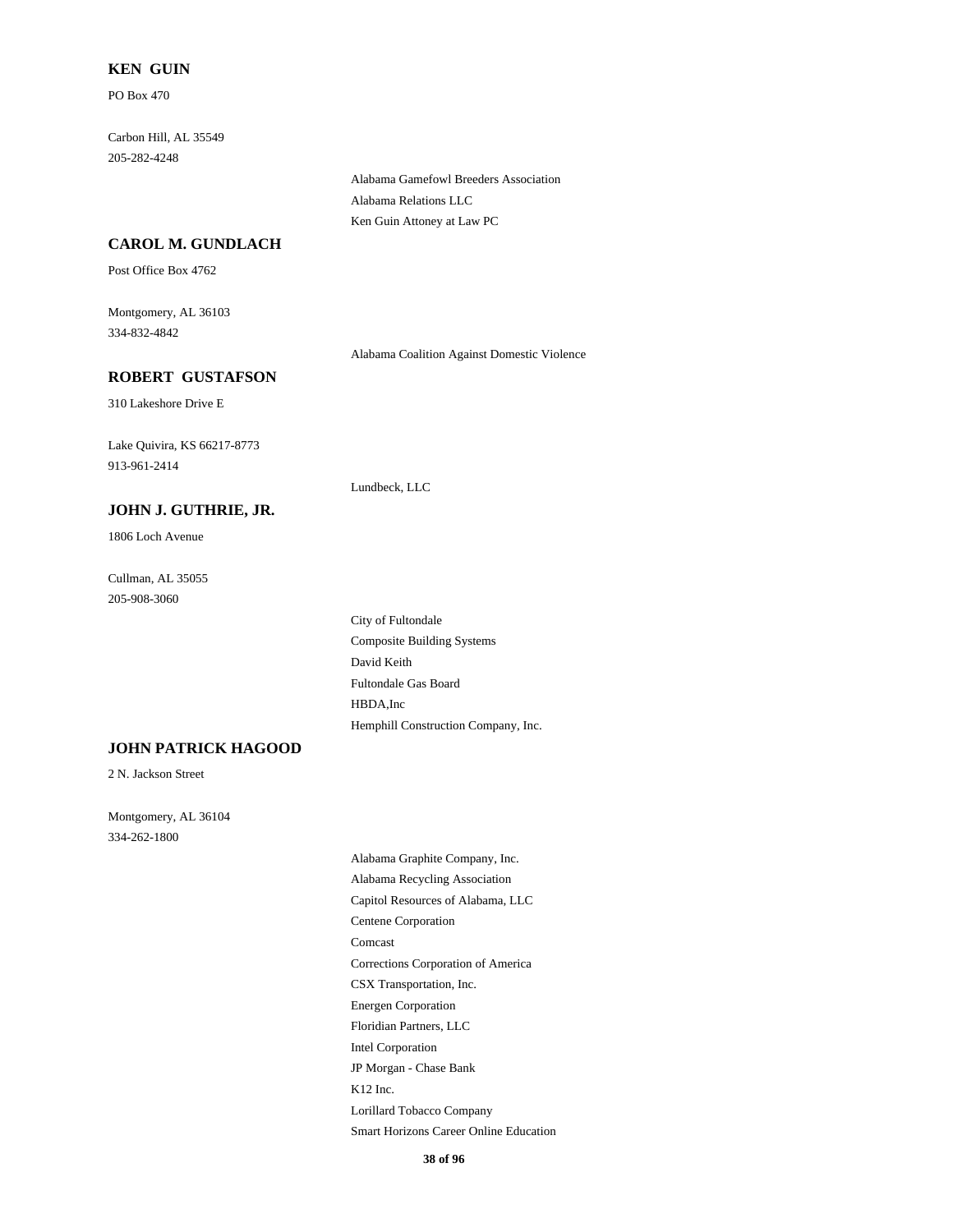The Louis Berger Group Thompson Engineering, Inc Xerox Business Services, LLC and its Affiliates

## **ANNE HAILS**

201 Monroe St., Suite 1880

334-954-3061 Montgomery, AL 36104

# **COURTNEY HALL**

820 SAS Campus Drive

919-531-8442 Cary, NC 27513

SAS Institute Inc.

AARP Alabama

# **JOHN Q HAMM**

100 N. Jackson Street

334-263-7594 Montgomery, AL 36103

Association of County Commissions of Alabama

## **PAUL HAMRICK**

640 S MCDONOUGH STREET

334-294-1101 Montgomery, AL 36104

# **IVAN HAND**

1901 Sixth Avenue North

205-254-1000 Birmingham, AL 35203-2618

Blue Cross & Blue Shield of Alabama

# **JONATHAN HAND**

P.O. Box 1550

334-954-3221 Montgomery, AL 36102

# **PAUL M. HANKINS**

5950 Carmichael Place

334-356-2220 Montgomery, AL 36117

Electric Cities of Alabama

Conecuh Woods, LLC

Alabama Association of Independent Colleges & Universities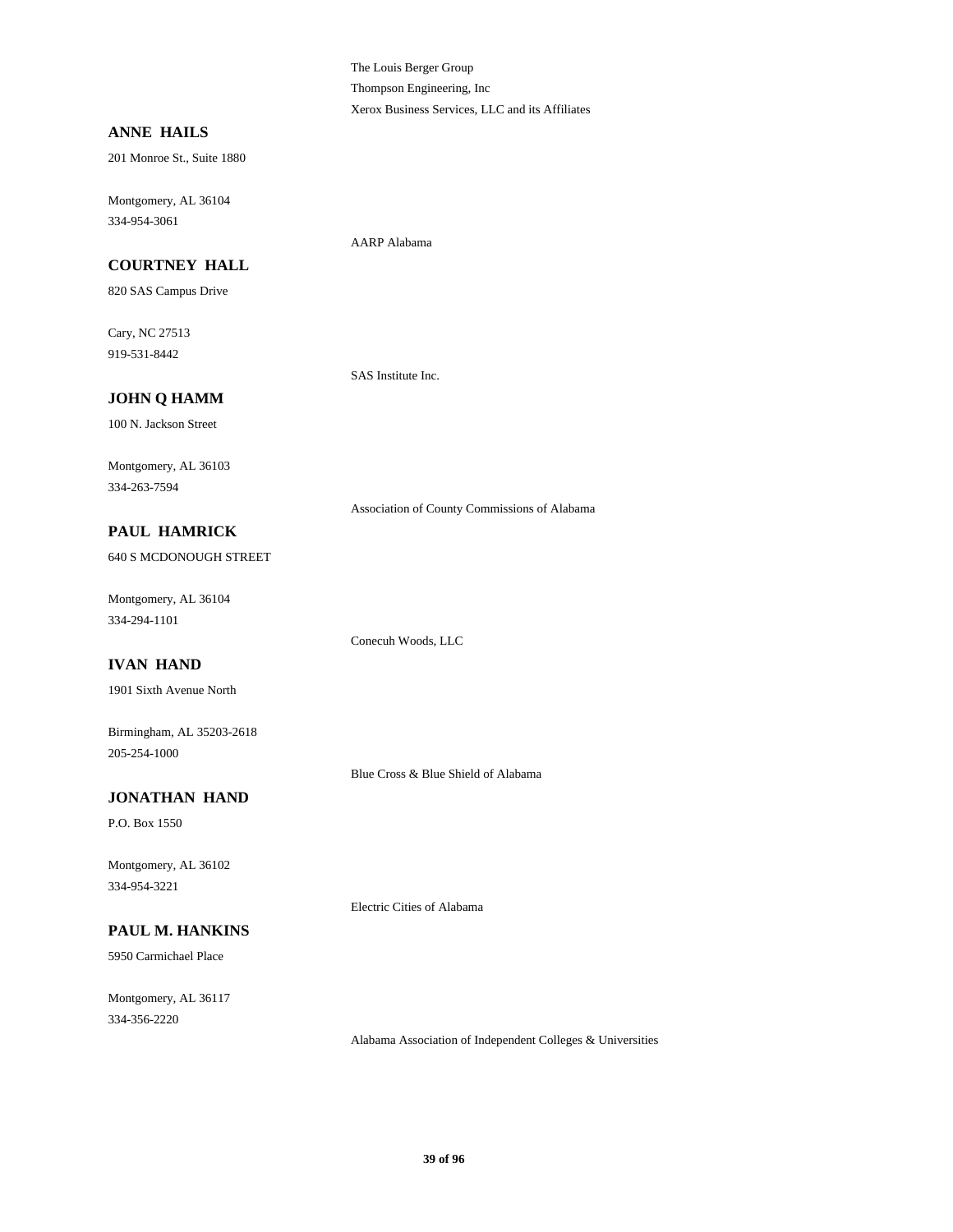## **SUSAN R. HANSEN**

4120 Wall Street

334-244-2187 Montgomery, AL 36106

#### Franklin Resources Group, LLC

# **MICHAEL PRUITT HARBIN**

600 North 19th Street

205-714-0523 Birmingham, AL 35203

#### AT&T Alabama

# **BRIAN HARDIN**

P.O. Box 11000

334-288-3900 Montgomery, AL 36191

Alabama Farmers Federation/Alfa

# **BLAKE HARDWICH**

401 Adams Avenue

334-386-3000 Montgomery, AL 36104

Manufacture Alabama

# **DAVID BRIAN HARGROVE**

308 Clinton Avenue West

Huntsville, AL 35801 256-603-0920

AT&T Alabama

## **BRANDER CAPPAERT HARPER**

1110 Laurel Avenue

228-861-9528 Dothan, AL 36301

Wiregrass Construction Company

#### **TAYLOR F. HARPER**

P.O. Box 229

334-269-5450 Grand Bay, AL 36541

> Dauphin Island Sea Lab Alabama Wholesale Distributors Association Alabama Power Company Town of Dauphin Island SouthEast Consultants Pharmaceutical Research and Manufacturers of America (PhRMA)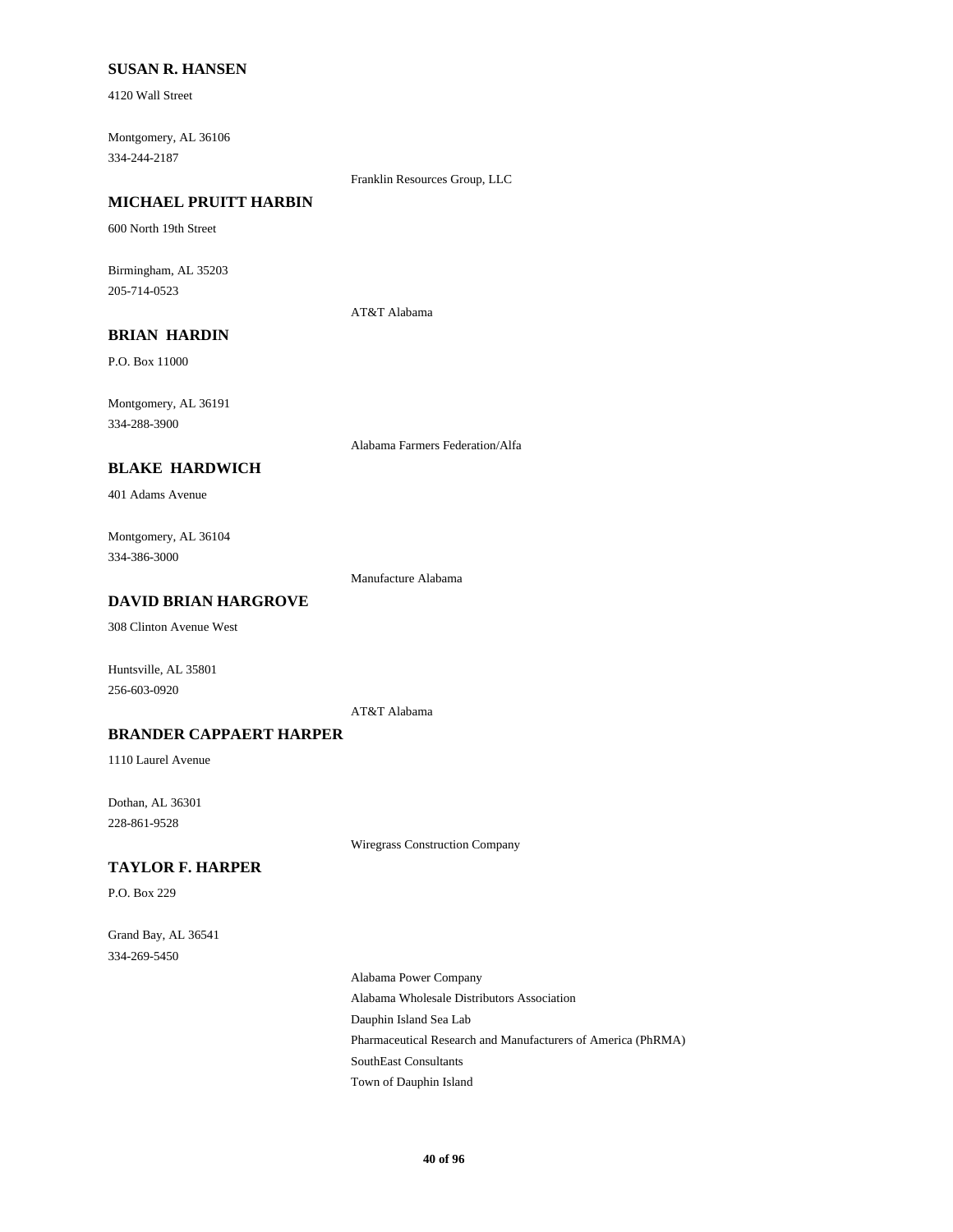#### **GEORGE B HARRIS**

PO Box 43485

334-462-7665 Birmingham, AL 35243

> City of Thomasville, Alabama City of Center Point, Alabama Law Offices of George Harris, LLC SoZo Group, LLC Monroeville Monroe County Economic Development Association

# **STEVE HARRIS**

2350 Kerner Blvd., Ste. 250

415-389-6800 San Rafael, CA 94901

### **THOMAS A HARRIS**

PO Box 2641

205-257-2925 Birmingham, AL 35203

Alabama Power Company

StudentsFirst

# **DAWN HATHCOCK**

P.O. Box 79

334-240-9423 Montgomery, AL 36101

## **QUINTIN HAWKINS**

P.O. Box 240522

334-233-1307 Montgomery, AL 36124

> Franklin Resources Group, LLC Anheuser-Busch Companies Alabama Nursing Home Association Hawkins and Associates United Healthcare Services, Inc. QH Consulting, LLC Public Strategy Associates, LLC

Montgomery Area Chamber of Commerce

## **RANDY C. HELMS**

P.O. Box 640602

334-462-2653 Pike Road, AL 36064

> Alabama Circuit Clerks Association Randy C. Helms LLC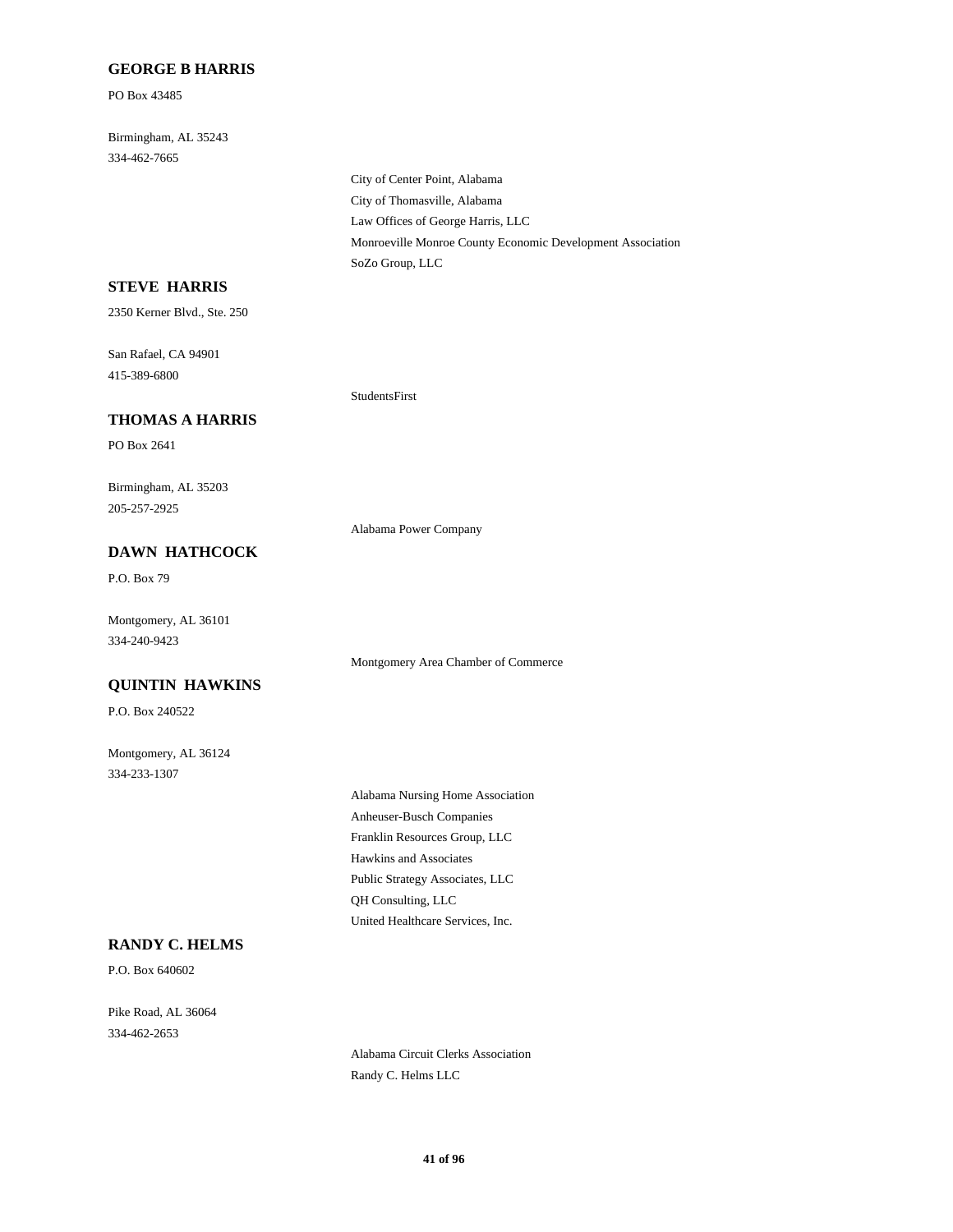## **CURTIS A. HENLEY**

435 South McDonough Street

334-834-1061 Montgomery, AL 36104

Alabama AFL-CIO

General Motors

# **ERIC HENNING**

124 W. Allegan

517-377-6906 Lansing, MI 48933

## **AMY B. HERRING**

1348 Magnolia Curve

334-315-8003 Montgomery, AL 36106

Amy Herring & Associates Alabama Power Company Alabama Association for Justice Verizon Wireless Inc Austin Group, The, LLC AT&T Alabama

# **DANNY M. HESTER**

Post Office Box 241882

Montgomery, AL 36124 334-235-0306

## **RHONDA HICKS**

P.O. Box 4177

334-834-9790 Montgomery, AL 36103

Alabama Education Association

Alabama State Troopers Association

Gryphon Inc.

# **LAMAR HIGGINS**

423 South Hull Street

334-262-2577 Montgomery, AL 36104

> Alabama A&M University Fine, Geddie & Associates, LLC YMCA's of Alabama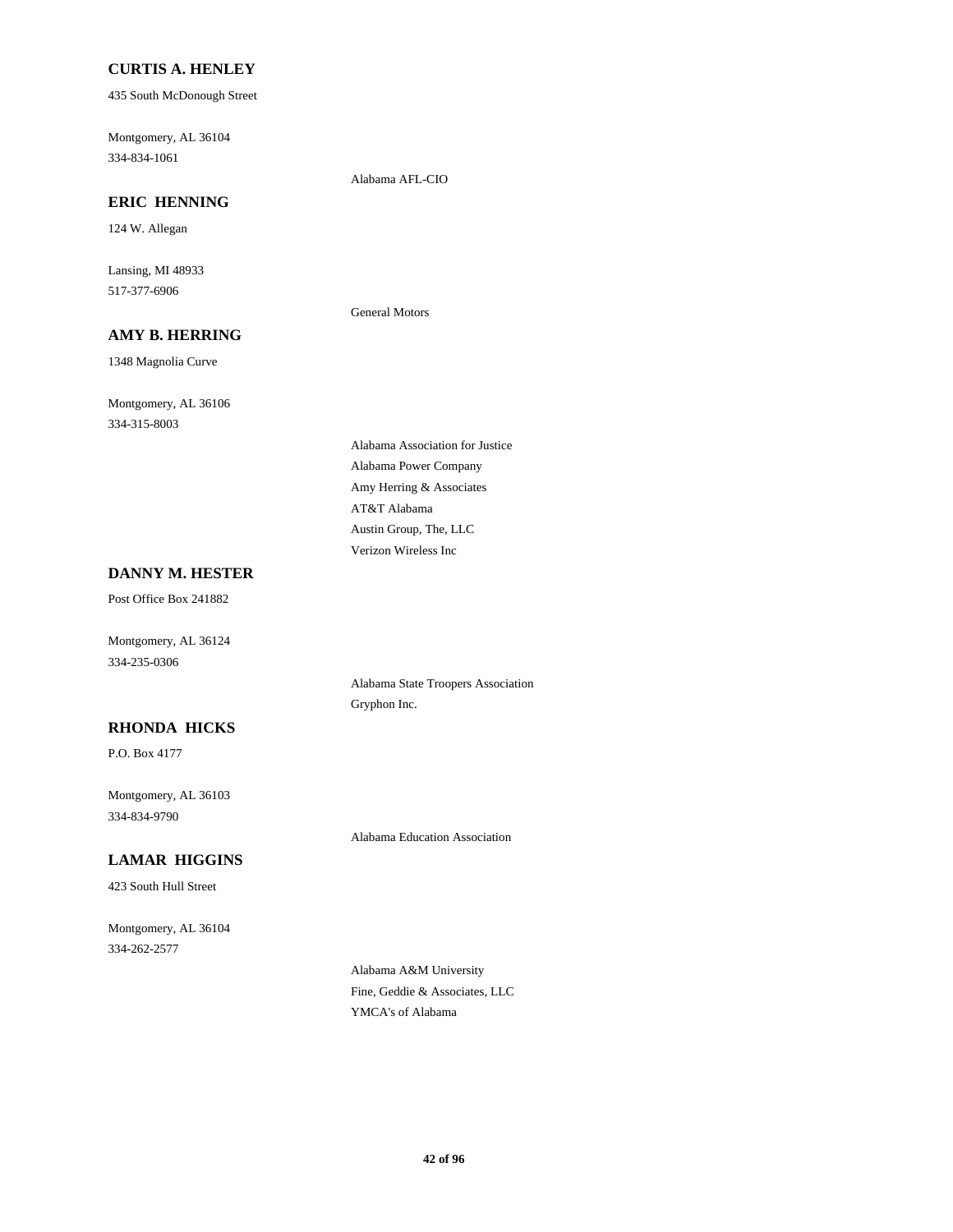## **CHIP HILL**

8712 Vintage Way

334-332-8225 Montgomery, AL 36116

> Alabama Education Association Hill Strategies, LLC

## **ROBERT M. HILL**

125 South Ripley

256-767-0700 Montgomery, AL 36104

University of North Alabama

# **RANDALL IAN HILLMAN**

515 South Perry St.

334-242-4191 Montgomery, AL 36104

Alabama District Attorneys Association

## **J. D. HOBBIE**

2155 Highway 42 South

770-389-5391 McDonough, GA 30252-7636

Southern States Police Benevolent Association, Inc.

## **LAUREN HODGE**

450 S. Union Street

Montgomery, AL 36104 334-834-9116

Alabama Retired State Employees Association

## **FRANK D. HOLDEN**

5921 Carmichael Road

334-262-5523 Montgmery, AL 36117

Assisted Living Association of Alabama

# **CONWELL HOOPER**

PO Box 242

334-538-3983 Montgomery, AL 36101

> Conwell Hooper & Associates Buckmasters Inc. Generation America Seniorlink Inc Progress Initiative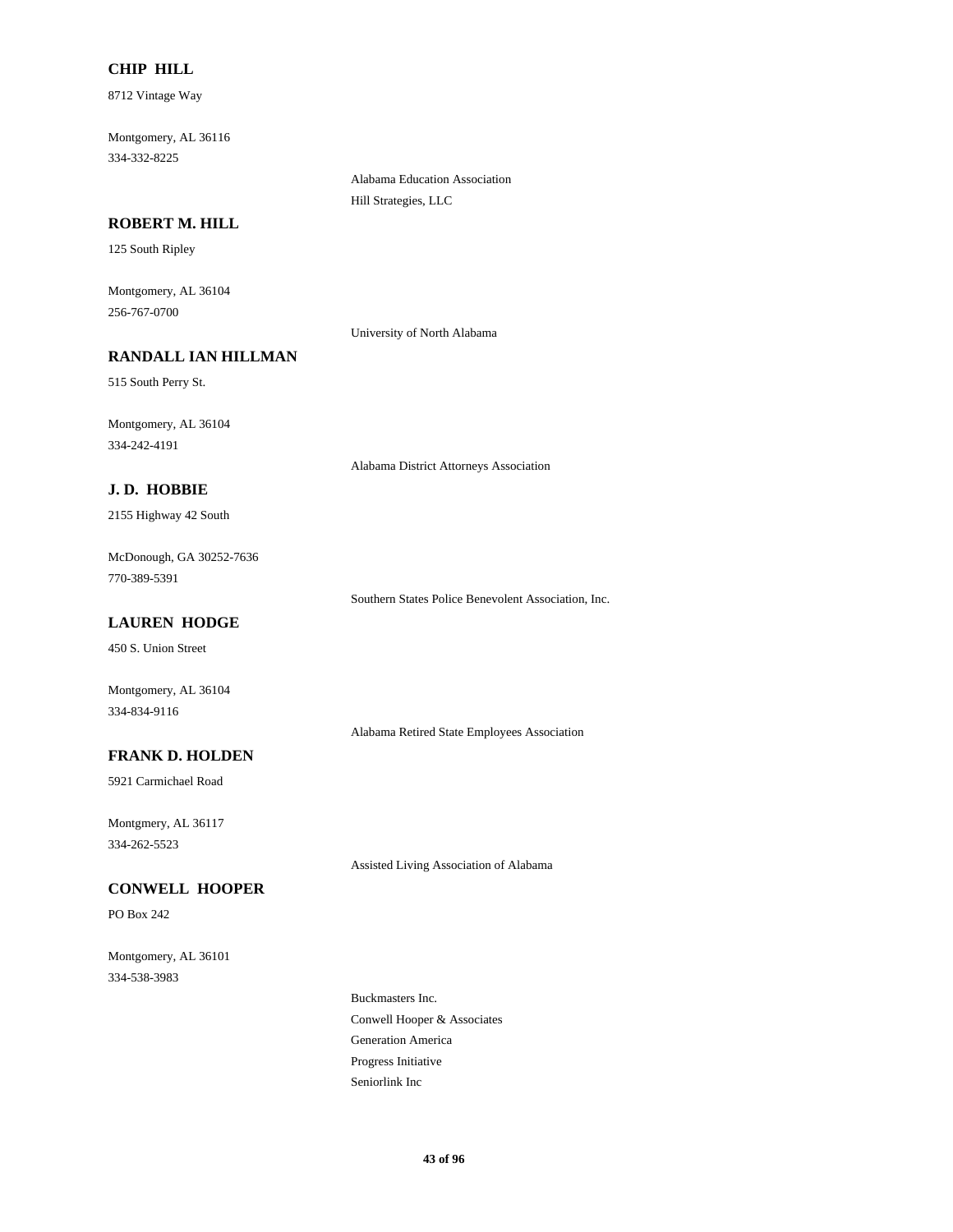#### **PERRY OLIVER HOOPER, JR**

Conwell Hooper & Associates

334-538-3983 Montgomery, AL 36101

> Buckmasters Inc. Conwell Hooper & Associates

### **HORACE H. HORN, JR.**

770 Washington Avenue

334-834-9513 Montgomery, AL 36104

Power South Energy

Alabama Hospital Association

#### **J. MICHAEL HORSLEY**

500 North East Boulevard

334-272-8781 Montgomery, AL 36117

### **EDWARD A. HOSP**

1901 Sixth Avenue North, Suite 2400

205-254-1000 Birmingham, AL 35203-2618

Children's Hospital of Alabama dba Children's of Alabama DIRECTV, INC Dish Network Business Council of Alabama Avaya Baptist Health System Inc. Blue Cross & Blue Shield of Alabama Regions Financial Corporation The Westervelt Company Wal-Mart Stores, Inc. Mutual Savings Life Insurance Company IBM Lloyd's America, Inc. McLane Company, Inc. Access to Justice Commission Anheuser-Busch Companies

## **DANNE J. HOWARD**

770 Washington Avenue

334-272-8781 Montgomery, AL 36104

Alabama Hospital Association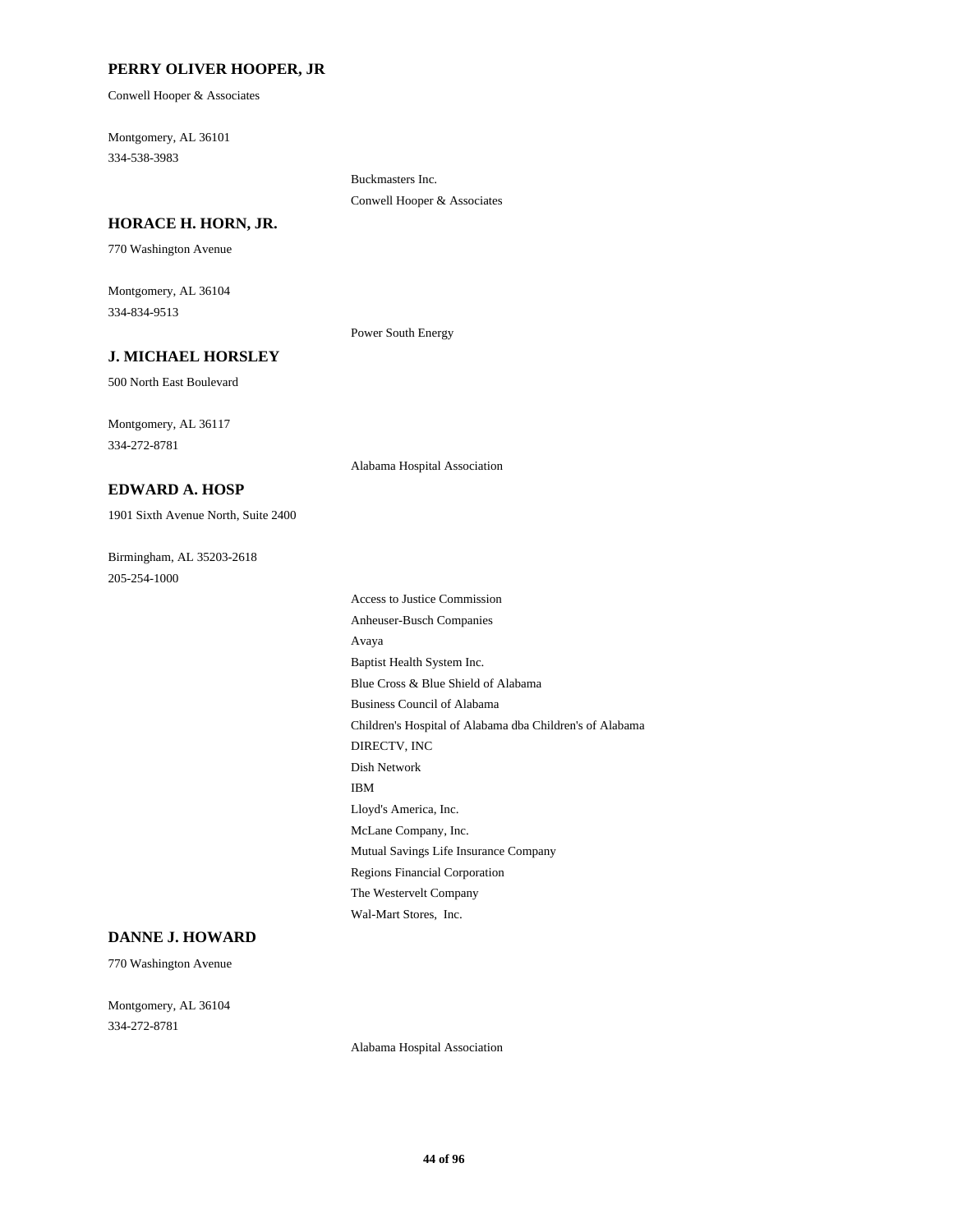### **EBONY HOWARD**

400 Washington Avenue

334-956-8200 Montgomery, AL 36104

Southern Poverty Law Center, Inc.

# **TIM HOWE**

105 Tallapoosa St, Ste 307

334-262-5200 Montgomery, AL 36104

Swatek, Azbell, Howe & Ross

# **ALISON DYAN HOWELL**

505 North 20th Street

205-241-8108 Birmingham, AL 35203

Birmingham Business Alliance

## **SALLY B. HOWELL**

Post Office Box 230488

334-277-9700 Montgomery, AL 36123-0488

Alabama Association of School Boards

# **M. ANN HUCKSTEP**

1901 6th Avenue North, Suite 3000

Birmingham, AL 35203 205-250-5000

# **JOHN HUDSON**

P.O. Box 4177

334-834-9790 Montgomery, AL 36103

Alabama Education Association

Adams and Reese LLP

## **NICHOLAS COLE HUGHES**

6706 Taylor Circle

334-279-0088 Montgomery, AL 36117

J. Knox Argo, P.C.

# **C. WAYNE HUTCHENS**

600 North 19th Street

205-714-0717 Birmingham, AL 35203

AT&T Alabama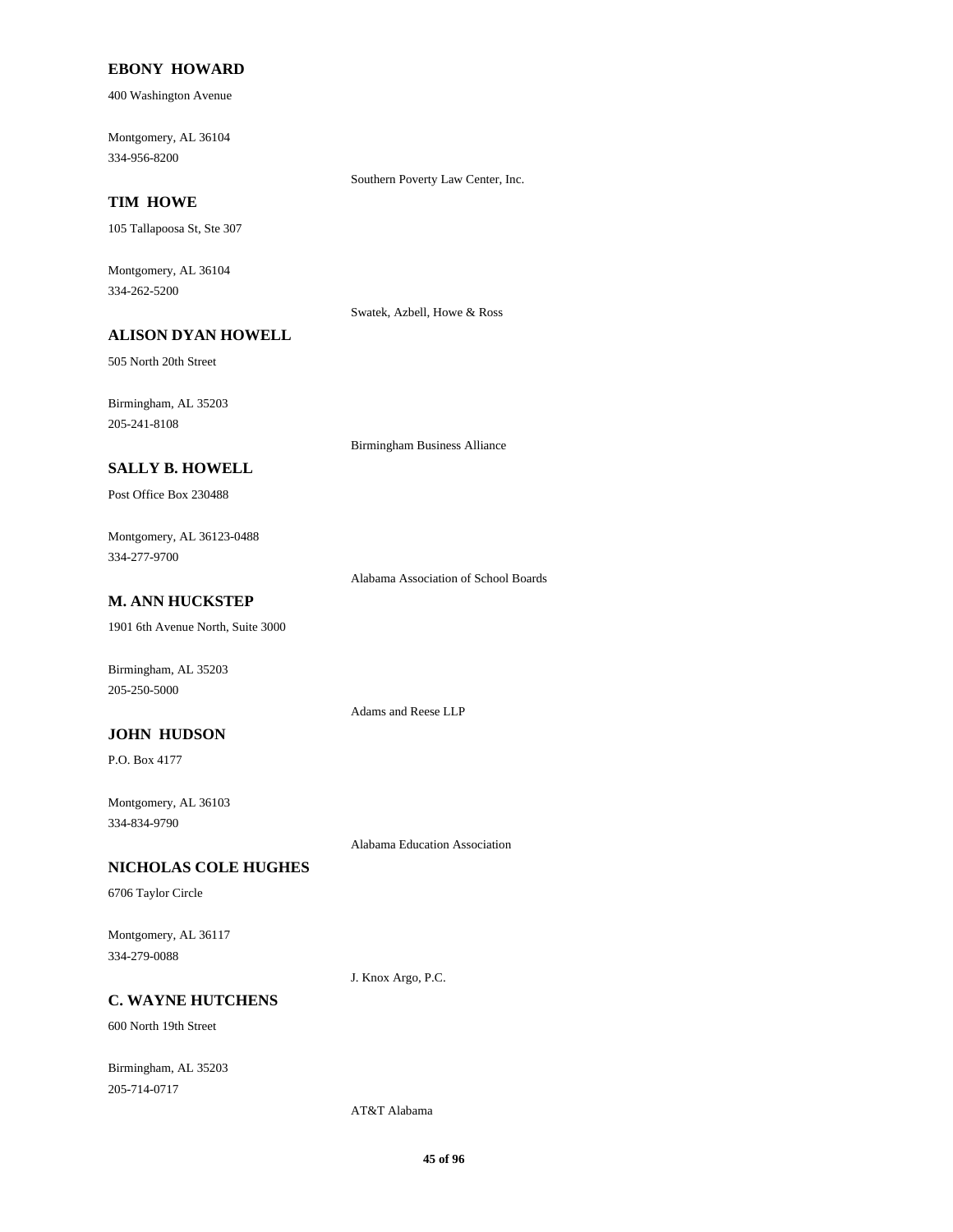# **CAMERON LANCE HYCHE**

4029 Milner Way

205-789-1446 Hoover, AL 35242

> Greystone Public Affairs, LLC Impact Alabama

## **DORIS HYDRICK**

Post Office Box 241607

334-244-7828 Montgomery, AL 36124-1607

Alabama Manufactured Housing Association

# **JANA KENNAMER INGELS**

P O Box 789

334-590-9621 Montgomery, AL 36101

> Alabama Brewers Guild Coleman Kennamer, LLC

#### **EDWIN G INGRAM**

1209 Hickory Lane

334-826-1426 Auburn, AL 36830

Bayer HealthCare LLC

# **RAGAN INGRAM**

9221 Stillforest Court

334-782-6850 Montgomery, AL 36117

> Blue Cross & Blue Shield of Alabama Steve Windom, LLC

## **DENNIS L. IRELAND**

3240 Monte D'Oro Circle

205-542-2627 Hoover, AL 35216

# **CHRIS V. ISAACSON**

555 Alabama Street

334-265-8733 Montgomery, AL 36104-4395 Dennis L. Ireland

Alabama Forestry Association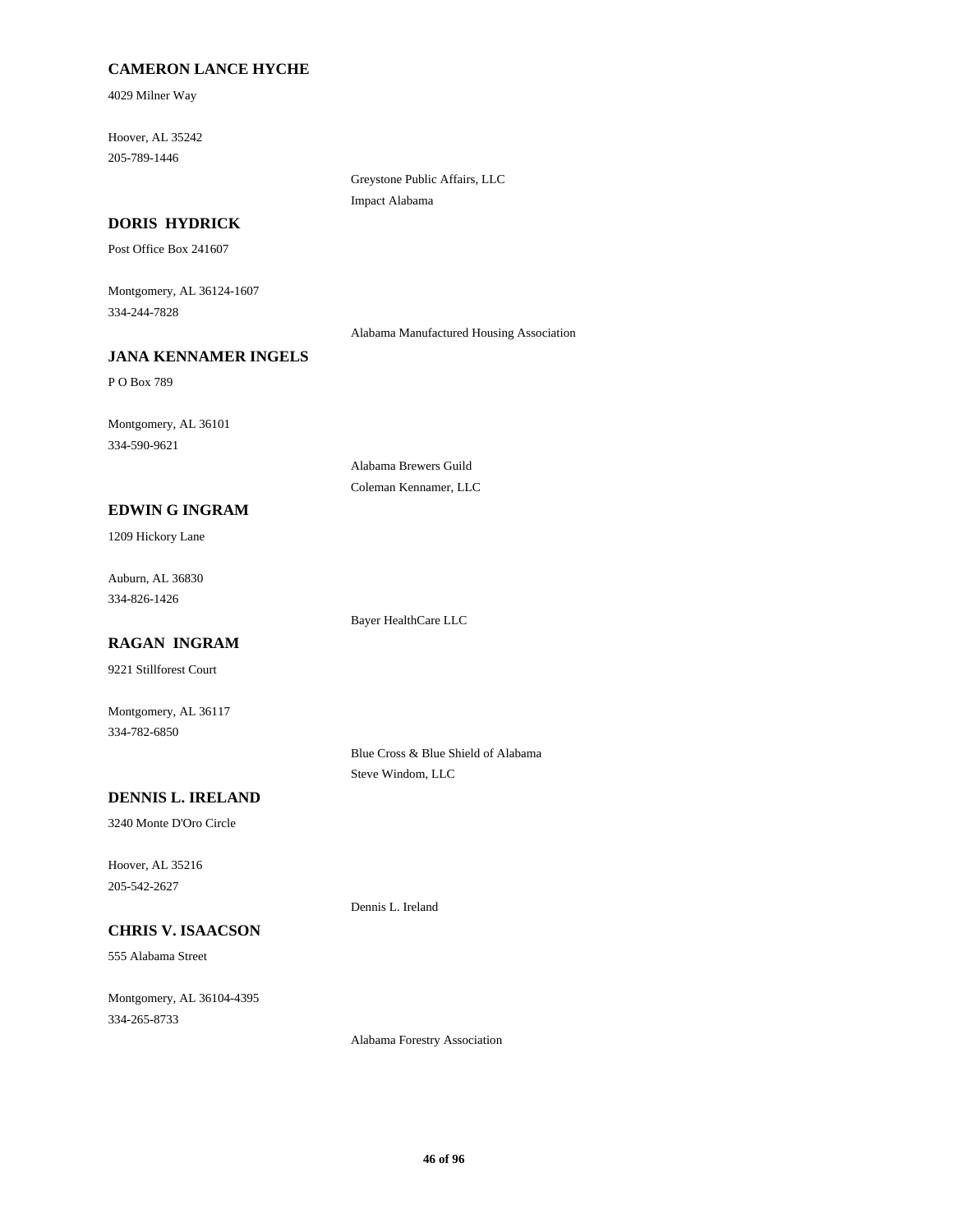## **JASON ISBELL**

P.O. Box 24116

334-244-9456 Montgomery, AL 36124

Alabama Bankers Association, Inc.

# **GREGORY IVES**

8 Muirfield Lane

256-479-2322 Huntsville, AL 35802

Bristol-Myers Squibb Company

# **ROBERT MARK JACKSON**

848 Washington Avenue

334-261-2000 Montgomery, AL 36104

Medical Assoc. of the State of Alabama/Alabama Board of Medical Examiners

### **SANDRA JACKSON**

P.O. Box 4177

# 334-834-9790 Montgomery, AL 36103

Alabama Education Association

Austin Group, The, LLC

# **JOSEPH DONALD JEAN**

803 Adams Ave

Montgomery, AL 36104 478-714-8057

## **RHONDA JETT**

P.O. Box 4177

334-834-9790 Montgomery, AL 36103

Alabama Education Association

#### **EMMITT JIMMAR**

P.O. Box 4177

334-834-9790 Montgomery, AL 36103

Alabama Education Association

# **LA'KISKA JIMMAR**

P.O. Box 4177

334-834-9790 Montgomery, AL 36103

Alabama Education Association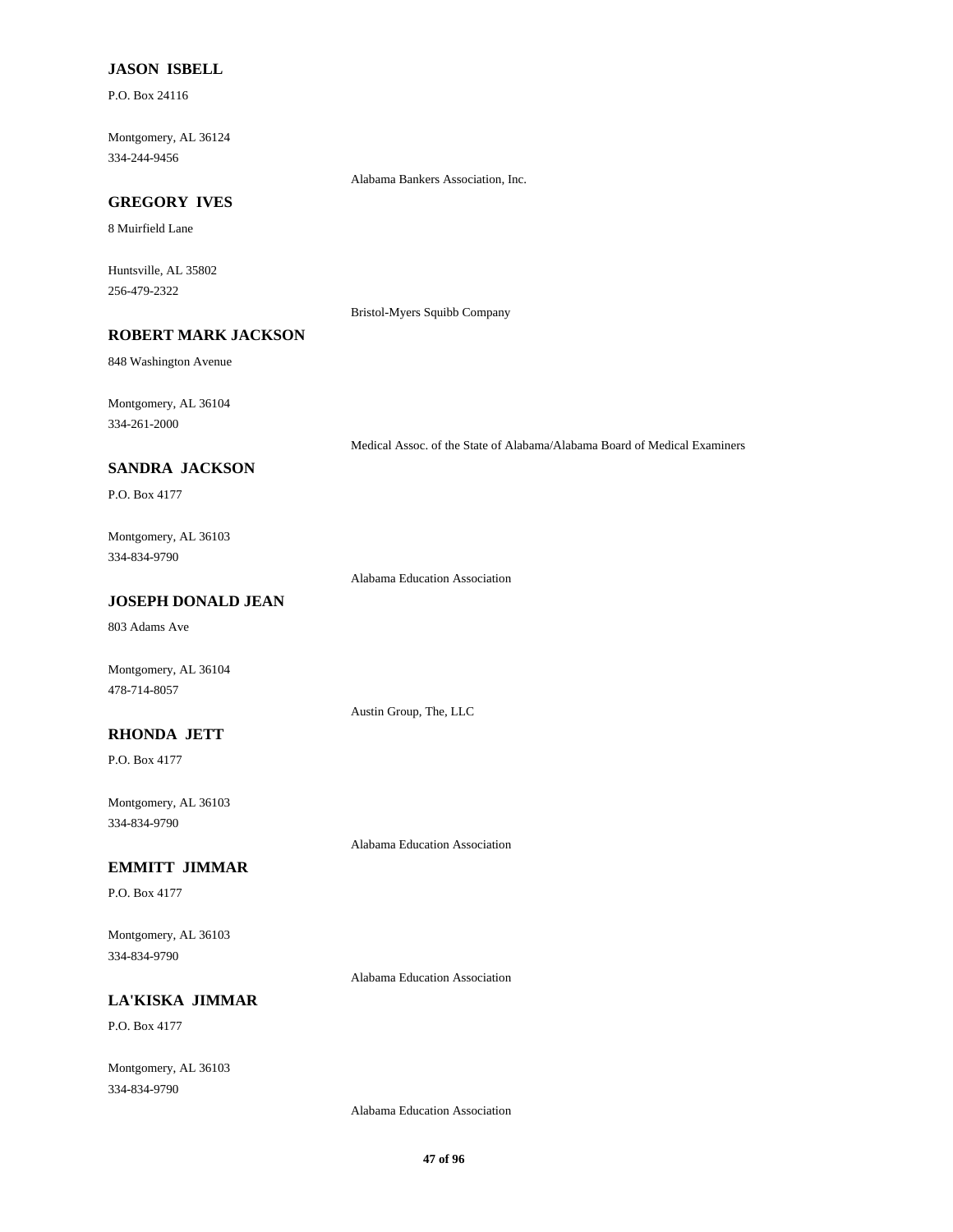#### **BRETT R. JOHNSON**

7265 Halcyon Summit Drive

334-263-5757 Montomery, AL 36117

Alabama Retail Association

# **GLORIA JOHNSON**

P. O. Box 4177

334-834-9790 Montgomery, AL 36103

Alabama Education Association

# **ALAN ERIC JOHNSTON**

Suite 107

205-408-8893 Birmingham, AL 35242

Citizens for a Better Alabama

## **HAMILTON ROBERT JOHNSTON**

535 Adams Avenue

334-262-2566 Montgomery, AL 36104

Alabama League of Municipalities

# **KEITH JOHNSTON**

2829 2nd Ave S #282

Birmingham, AL 35233-2838 205-745-3060

Southern Environmental Law Center

# **THOMAS J. JOINER**

8006 Mountbatten Road, N.E.

205-758-8298 Tuscaloosa, AL 35406

Exxon Mobil Corporation

## **EILEEN JONES**

3045 Lynton Drive

334-538-0255 Montgomery, AL 36116

Eileen J Jones

# **GREGORY JONES**

P. O. Box 5278

334-834-7400 Montgomery, AL 36103

Jones Group, LLC, The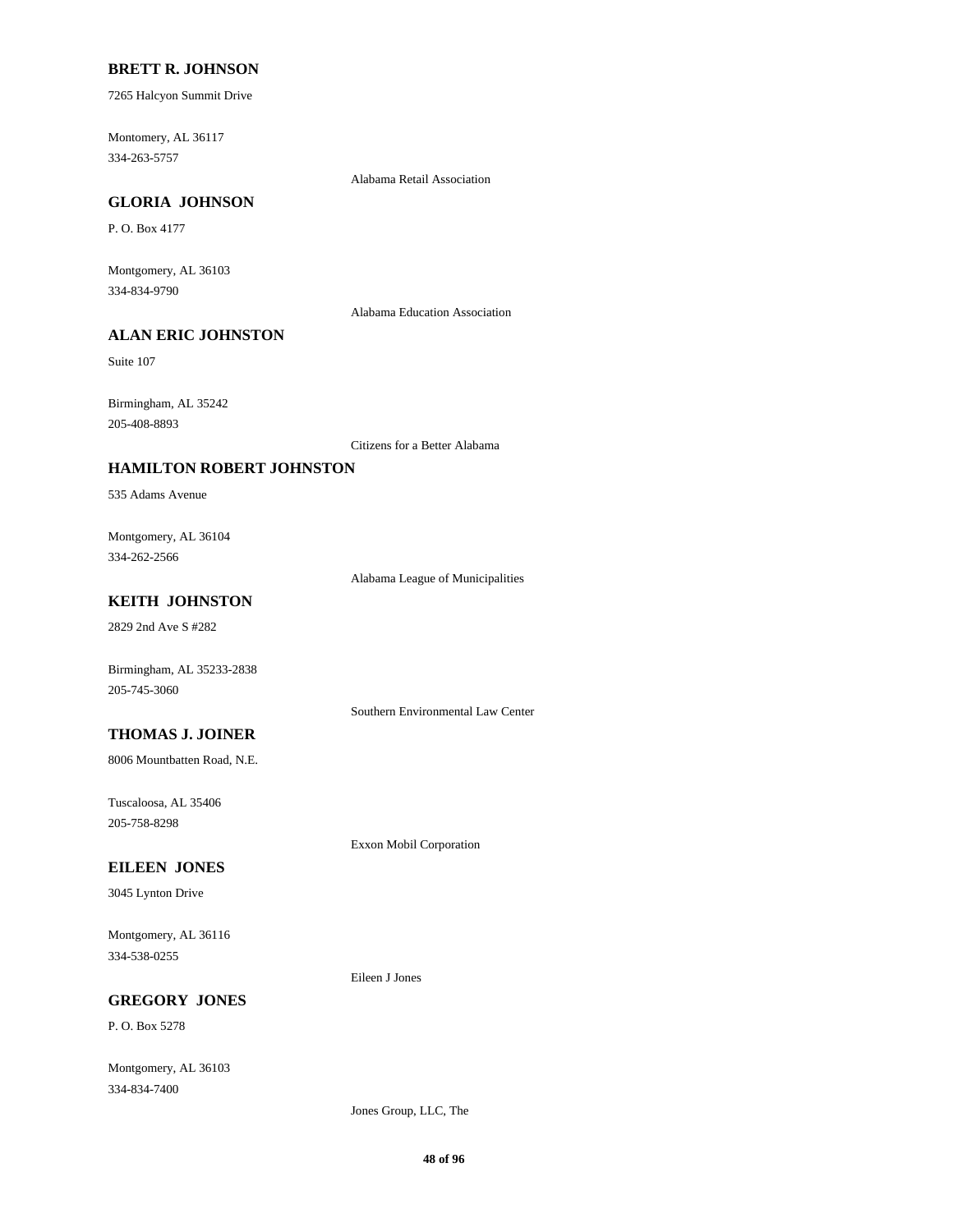#### **JOSHUA JONES**

2700 5th Ave North

205-239-7152 Bessemer, AL 35020

### **VIVIAN JONES**

P.O. Box 4177

334-834-9790 Montgomery, AL 36103

### **The Jones Group, LLC**

10 Court Square

334-834-7400 Montgomery, AL 36104

P. Michael Cole, L.L.C. Pfizer Inc. Jones Group, LLC, The LKQ Corporation Waldrep Stewart & Kendrick, LLC Zycron Information Technology Services StudentsFirst Tuskegee University Human Resources Development Institute Alzheimer's Association Blue Cross & Blue Shield of Alabama Alabama Alliance of Boys & Girls Clubs, Inc. Alabama State University Centene Corporation Community Education Centers, Inc. Epilepsy Foundation of Alabama City of Montgomery Community Action Association of Alabama

Alabama Education Association

Sarrell Regional Dental Center for Public Health, Inc.

# **CASEY KELLEY**

1005 Congress Avenue

512-542-7814 Austin, TX 78701

Exelon Generation Company

# **LIANE KELLY**

450 South Union Street

334-834-9116 Montgomery, AL 36104

Alabama Retired State Employees Association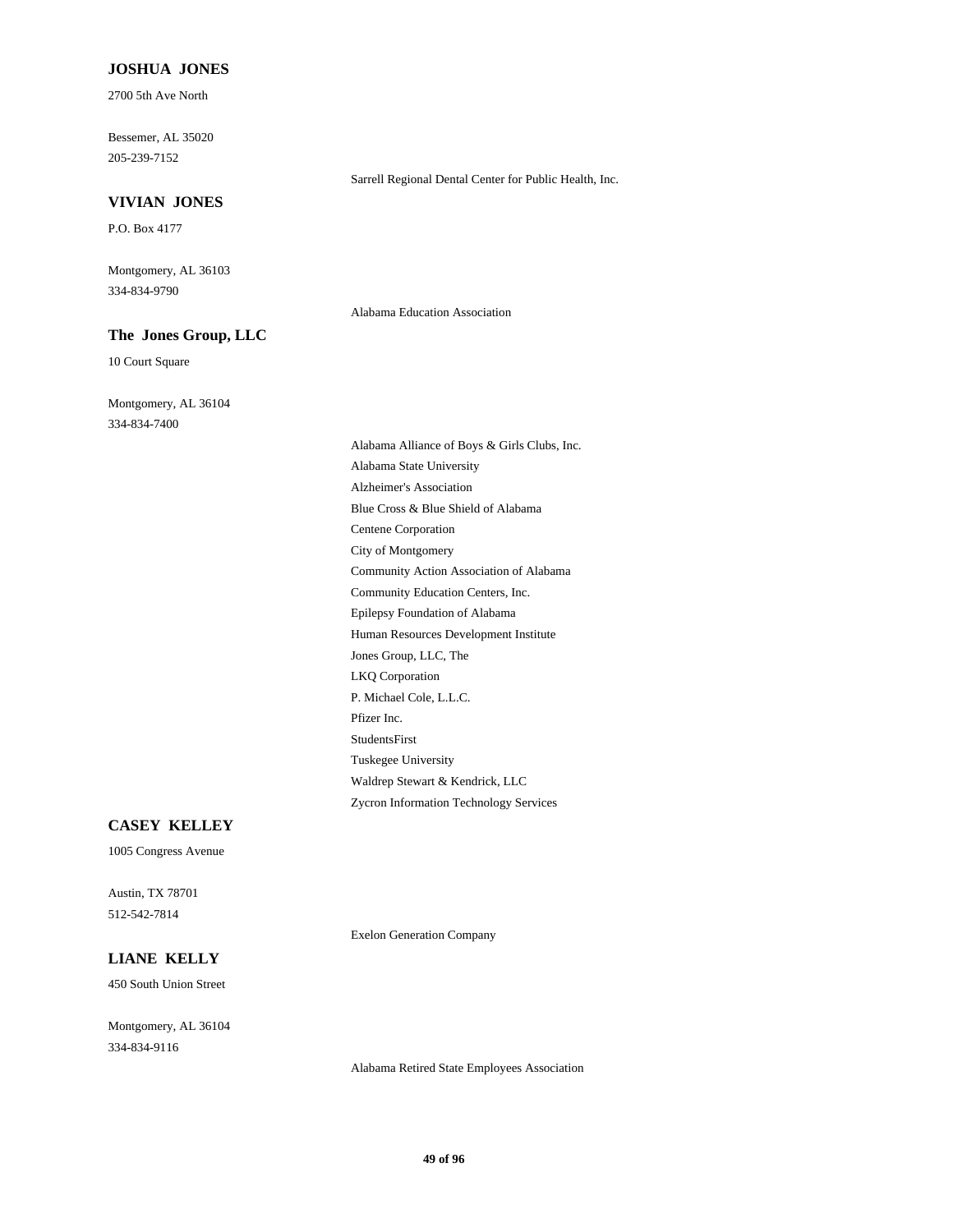#### **SUSAN E. KENNEDY**

P.O. Box 4177

334-834-9790 Montgomery, AL 36103

#### **ALISON M. KINNEY**

105 Tallapoosa Street

334-356-5628 Montgomery, AL 36104

#### Alabama Education Association

American Suntanning Association Best Friends ESC Central Alabama Beer Association Alabama Dental Association Alabama Retail Association Home Builders Association of Alabama Poarch Band of Creek Indians Signal Ship Repair, LLC The American Society for the Prevention of Cruelty to Animals Humane Society of the United States, The Kinney Capitol Group, LLC Petroleum and Convenience Marketers of Alabama

#### **PHILLIP E. KINNEY**

105 Tallapoosa Street , Suite 105

Montgomery, AL 36104 334-356-5628

> American Suntanning Association Best Friends ESC Central Alabama Beer Association Alabama Dental Association Alabama Retail Association Poarch Band of Creek Indians Signal Ship Repair, LLC The American Society for the Prevention of Cruelty to Animals Humane Society of the United States, The Kinney Capitol Group, LLC Petroleum and Convenience Marketers of Alabama

# **KARLA KIRIAKO**

850 Piedmont Avenue

650-224-0769 Atlanta, GA 30308

Sanofi-Aventis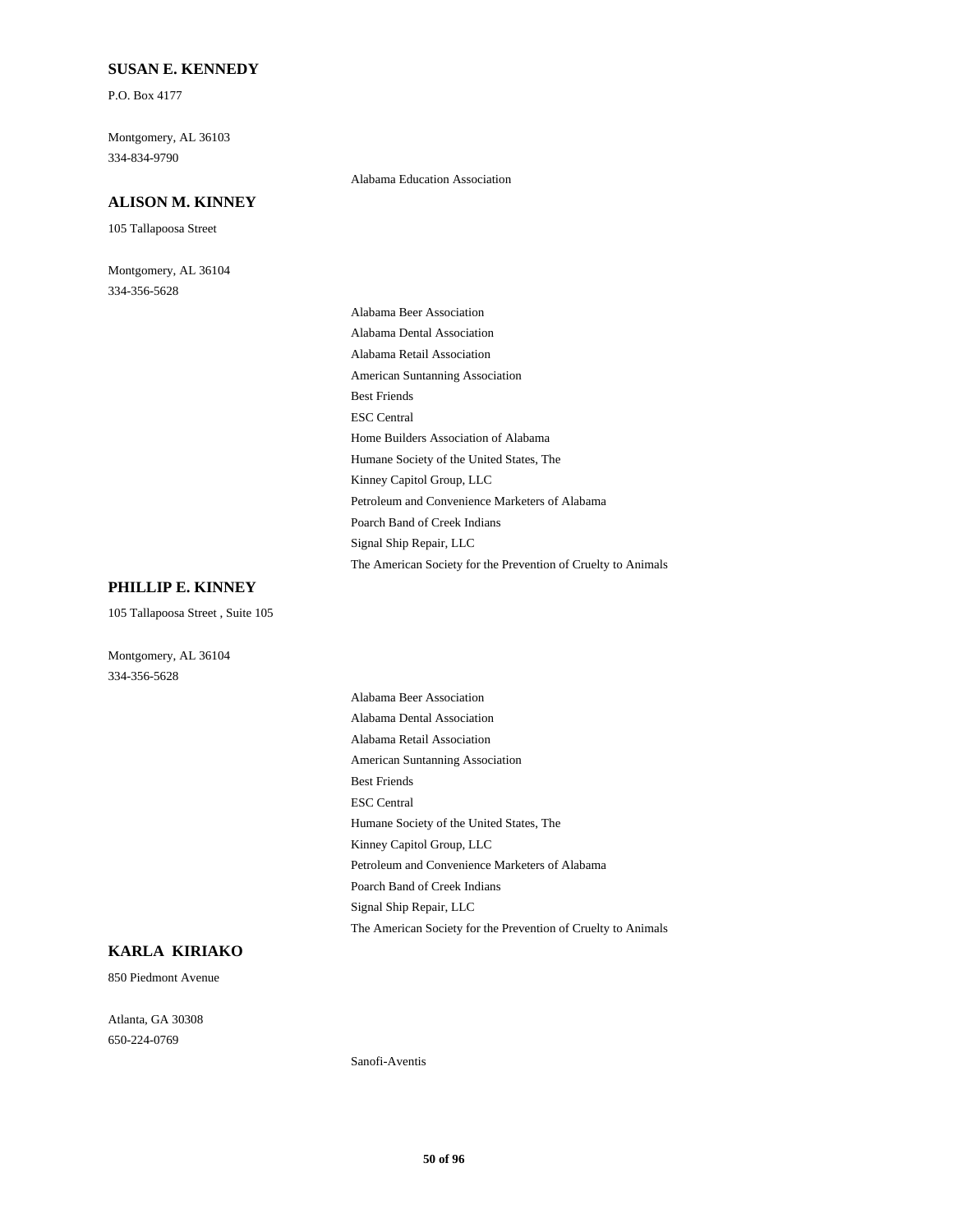## **DUNCAN KIRKWOOD**

co Nielsen Merksamer, et al.

415-389-6800 San Rafael, CA 94901

StudentsFirst

# **TAMMY KNIGHT-FLEMING**

P O Box 6574

334-782-2053 Montgomery, AL 36106

> Alabama Education Association Knight Fleming & Associates, LLC

## **RICHARD E. KOERNER**

542 Pinetree Lane

334-277-0106 Montgomery, AL 36109

Alabama Voters for Responsible Animal Legislation (AVRAL)

# **MEEGAN LALLY SPICER**

159 Crocker Park Blvd., Suite 400

440-385-4348 Westlake, OH 44145

Johnson Controls, Inc

# **LANNY LANCASTER**

P.O. Box 4177

Montgomery, AL 36103 334-834-9790

Alabama Education Association

## **LILLI LAND**

725 Moores Mill Drive

334-821-6855 Auburn, AL 36830

> Alabama Counseling Association Alabama Kidney Foundation, Inc.

# **SCOTT E. LATHAM**

7515 Halcyon Summit Drive

334-244-9456 Montgomery, AL 36117

Alabama Bankers Association, Inc.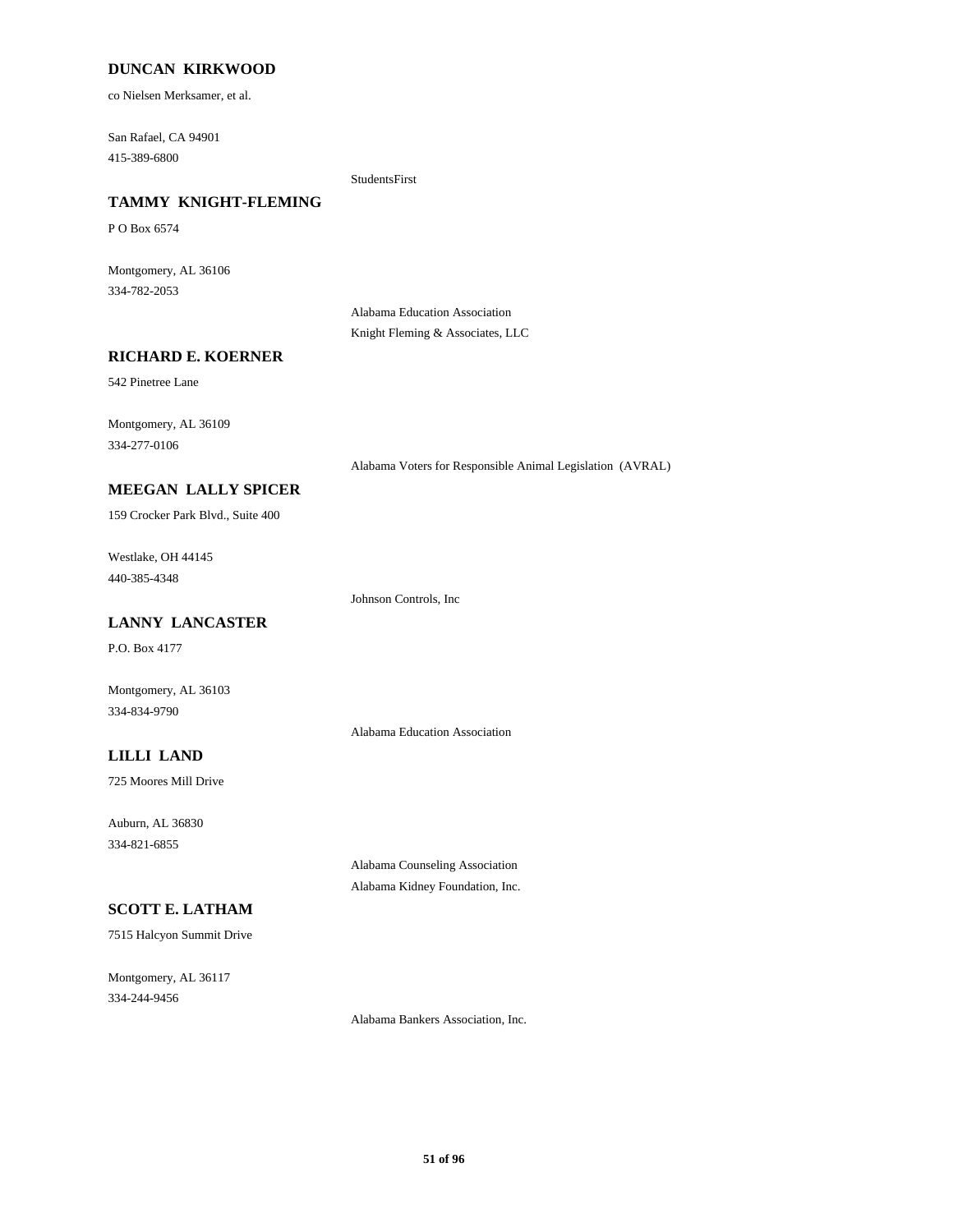## **C. DENNIS LATHEM**

3829 Lorna Road

205-733-8087 Hoover, AL 35244

Coalbed Methane Association of Alabama

# **ELIZABETH KENNEDY LAWLOR**

770 Washington Avenue

334-262-7602 Montgomery, AL 36104

Norfolk Southern Corporation

# **THOMAS E. LAYFIELD**

630 Adams Avenue

334-832-4331 Montgomery, AL 36104

> Alabama Bankers Association, Inc. Alabama Road Builders Association

## **ALEX B. LEATH, III**

One Federal Place

205-521-8899 Birmingham, AL 35203

Commercial Jet Services

## **WINSTON LEAVELL**

1348 Magnolia Curve

Montgomery, AL 36106 334-328-6063

> Alabama Clean Fuels Coalition, Inc. Lorillard Tobacco Company

# **ARCH MCDOWELL LEE**

Post Office Box 11563

334-300-4034 Montgomery, AL 36111-0563

> Macon, LLC Community Loans of America AAA - Alabama Motorists Assn., Inc. Mary & Sarah Amusement Co., Inc. Sunshine Village Sunshine Village MS Land Co., Inc.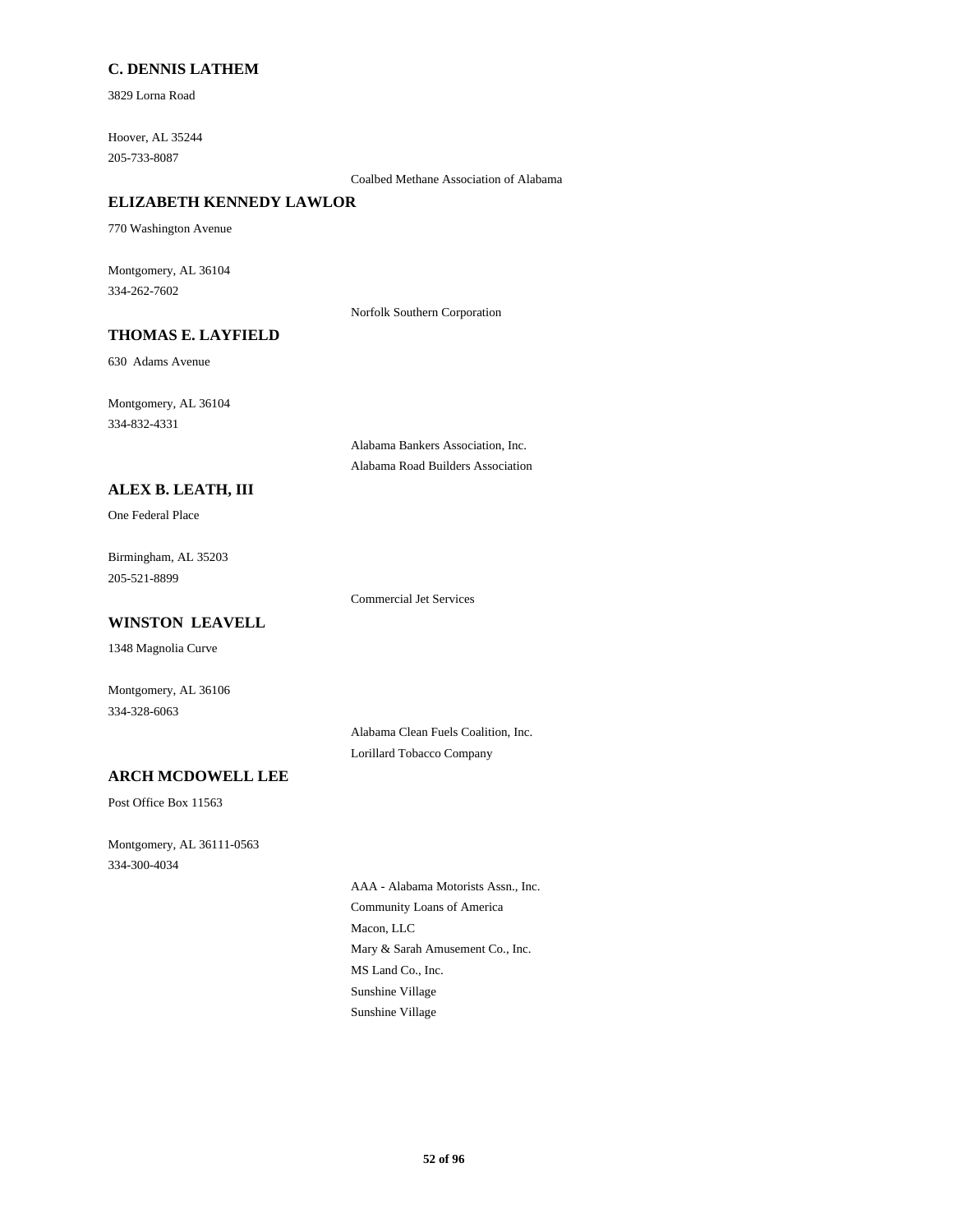## **CHRIS LEE**

10 Court Square

334-834-7400 Montgomery, AL 36104

## **CURT LEE**

P. O. Box 1605

205-384-8928 Jasper, AL 35502 Jones Group, LLC, The

Alabama Education Association Alabama Vending Association A. G. Gaston Construction Company, Inc Alabama Association for Justice Rural Metro of Central Alabama TPS, LLC -Total Pain Solutions City of Jasper Regional Care Hospital Partners Florence, LLC

# **LINDA LEE**

19 South Jackson Street

334-954-2543 Montgomery, AL 36104

American Academy of Pediatrics, Alabama Chapter

**TAMARA YOUNG LEE**

Tuskegee University

Tuskegee, AL 36088 334-727-8348

## **LORELEI A. LEIN**

535 Adams Avenue

334-262-2566 Montgomery, AL 36104

Alabama League of Municipalities

Tuskegee University

## **CHARMELLE LEWIS**

P.O. Box 4177

334-834-9790 Montgomery, AL 36103

Alabama Education Association

# **NATHAN LINDSAY**

Business Council of Alabama

334-834-6000 Montgomery, AL 36104

Business Council of Alabama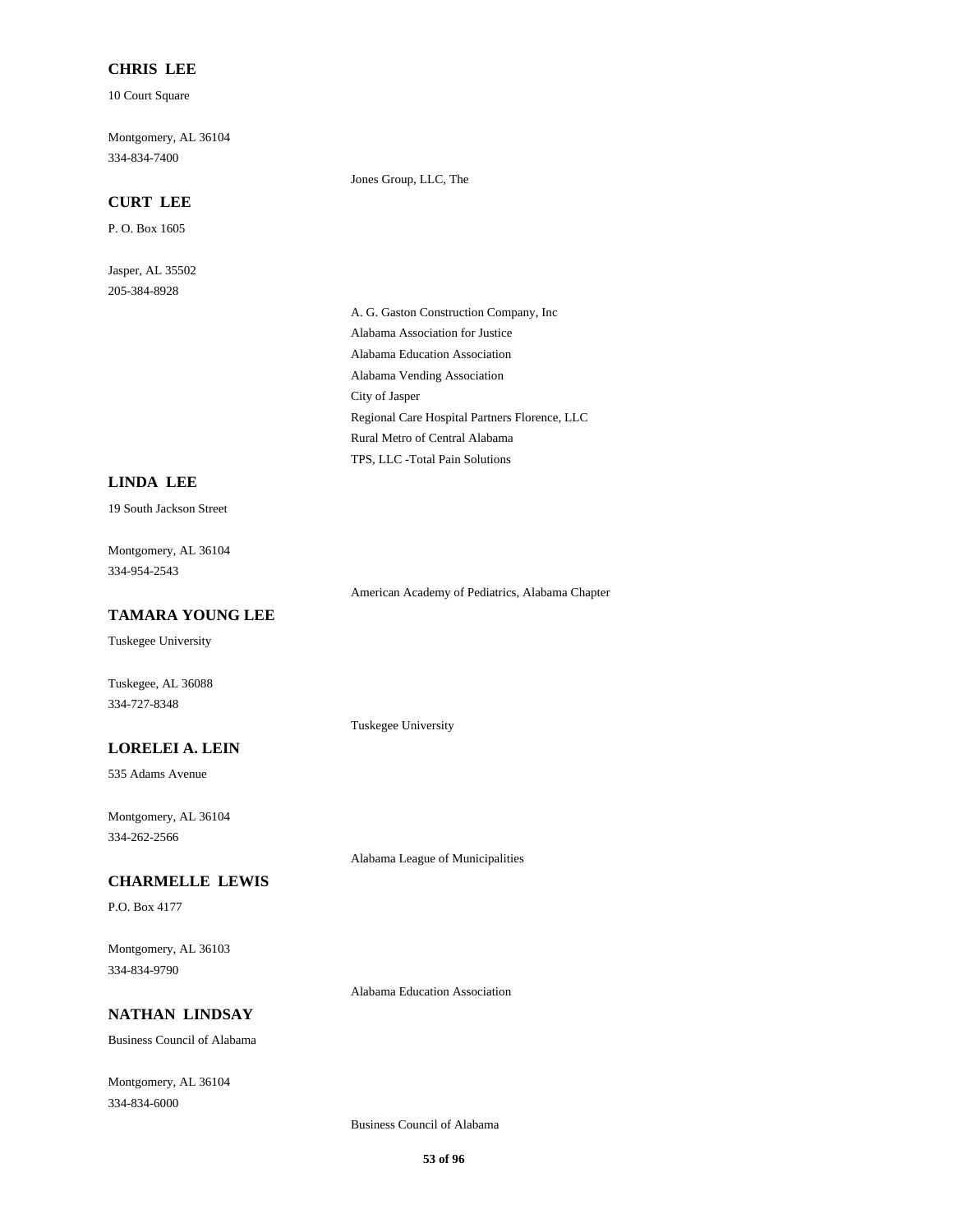## **PATRICK C. LINDSEY**

Matrix, LLC

334-262-5478 Montgomery, AL 36106

> Alabama Education Association Matrix ,LLC

## **JANICE LOCKE**

P.O Box 4177

334-834-9790 Montgomery, AL 36103

Alabama Education Association

# **GEORGE GREGORY LOCKLIER**

500 North East Blvd

334-272-8781 Montgomery, AL 36117

Alabama Hospital Association

# **JOCELYN LOGAN**

P.O. Box 4177

334-834-9790 Montgomery, AL 36103

Alabama Education Association

# **CHARLES LONG**

2829 Downing Circle

205-266-6251 Birmingham, AL 35242

Charles Long

# **CLIFFORD LONG**

3501 Independence Drive

205-871-1911 Birmingham, AL 35209

Birmingham Association of Realtors

## **JULIUS KENNETH LOVE**

2501 Bell Rd

334-224-0822 Montgomery, AL 36117

I 4 Learning, Inc.

## **DAVID W. LOWERY**

4120 Wall Street

205-222-7133 Montgomery, AL 36106

Alabama Press Association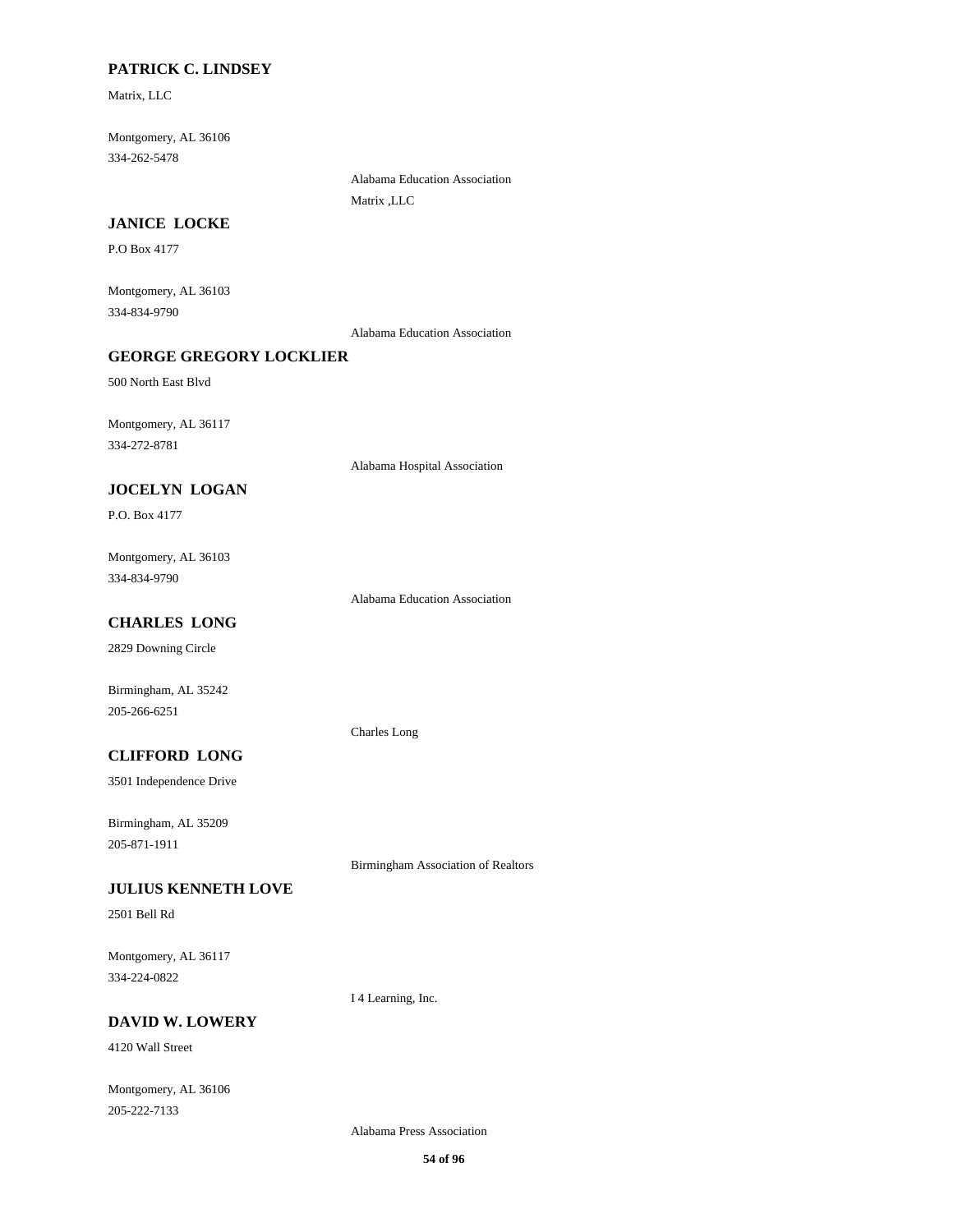Birmingham Association of Realtors Alabama Towing & Recovery Association Franklin Resources Group, LLC United Cerebral Palsy of Greater Birmingham Fraternal Order of Police #1

## **ABBY LYNN LUKER**

401 Adams Avenue, Suite 710

334-386-3000 Montgomery, AL 36104

#### **ASHLEY LYERLY**

P.O. Box 661465

205-968-2266 Birmingham, AL 35226

**PAT LYNCH**

2316 1st Avenue South

205-329-7500 Birmingham, AL 35233

# **TYNETTE LYNCH**

1240 Highland Lakes Trail

Birmingham, AL 35242 205-790-8727

### **Pat Lynch & Associates**

2316 1st Avenue South

205-907-7446 Birmingham, AL 35233 Manufacture Alabama

American Lung Association Plains-Gulf Region

AlphaGov Pat Lynch & Associates

Pat Lynch & Associates

Goodwyn, Mills & Cawood Inc. Drayer Physiotherapy Bullying First Response Honours Golf National Center For Sports Safety Lemak Sports Medicine Jazz Medical

## **BETH MARIETTA LYONS**

9 North Conception Street

251-690-9111 Mobile, AL 36602

> **55 of 96** Mercy Medical City of Mobile Mobile Airport Authority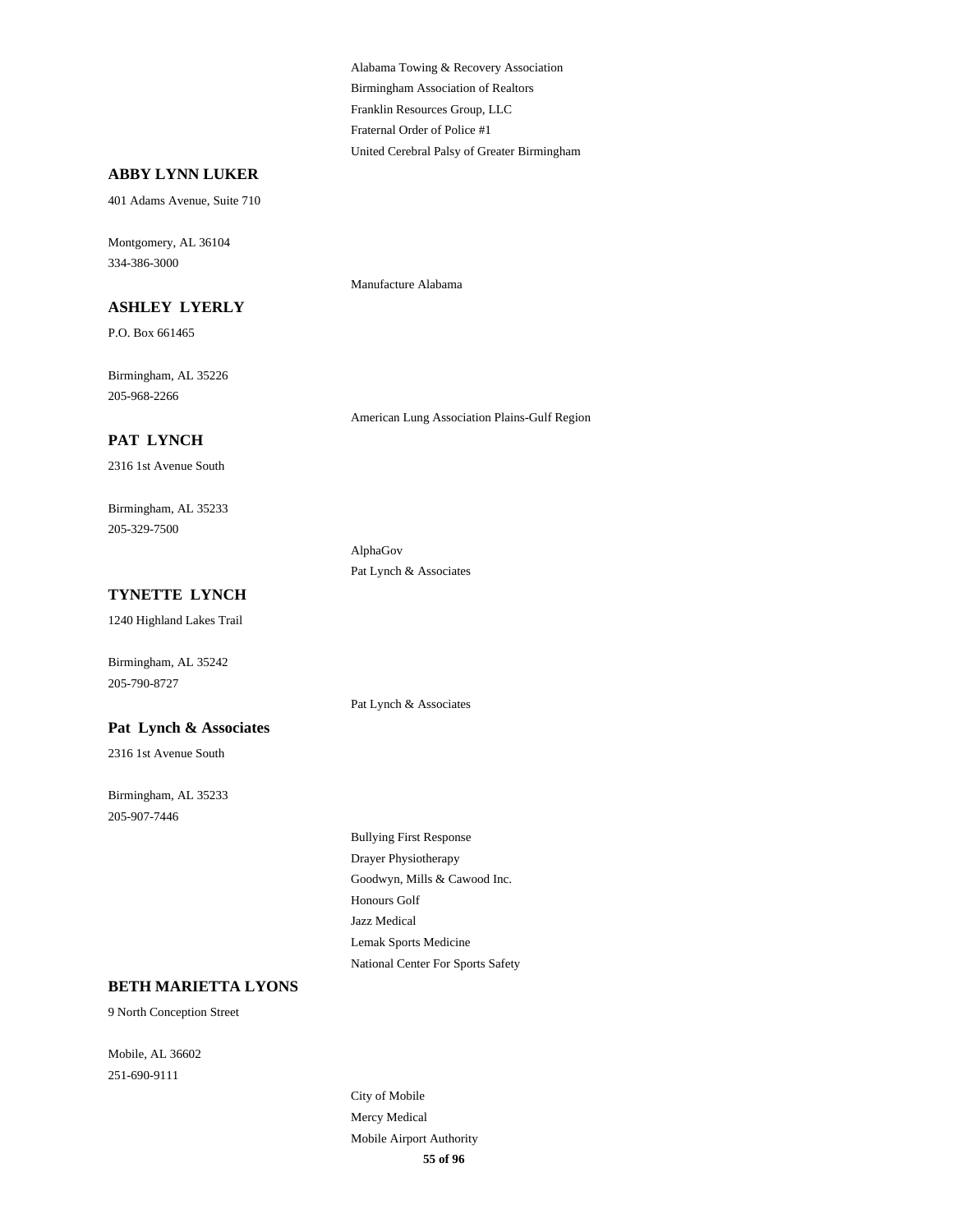Mobile County Commission Mobile Bar Pilots, LLC Mobile Area Chamber of Commerce Probate Court of Mobile County Mobile New Car & Truck Dealers Association Mobile County Communications District

## **HENRY C. MABRY, III**

PO Box 4177

334-834-9790 Montgomery, AL 36103-4177

Alabama Education Association

## **LABARRON MACK**

P.O. Box 4177

334-834-9790 Montgomery, AL 36103

Alabama Education Association

## **ANDREW W MACKEY**

555 Alabama St

334-265-8733 Montgomery, AL 36104

Alabama Forestry Association

# **ERIC G MACKEY**

400 S. Union St.

Montgomery, AL 36104 334-262-0014

School Superintendents of Alabama (SSA)

**MARJORIE MAGINN**

1319 F Street, N.W. , Suite 710

202-333-0825 Washington, DC 20004

WIG CAN! -Women in Government Coalition for Advocacy & Networking

# **JANET MANN**

PO Box 4361

601-209-7033 Jackson, MS 39211-4361

Mylan

#### **MELVIN L. MARAMAN**

453 South Hull Street

334-303-6458 Montgomery, AL 36104

> Franklin Resources Group, LLC Consumer Healthcare Products Association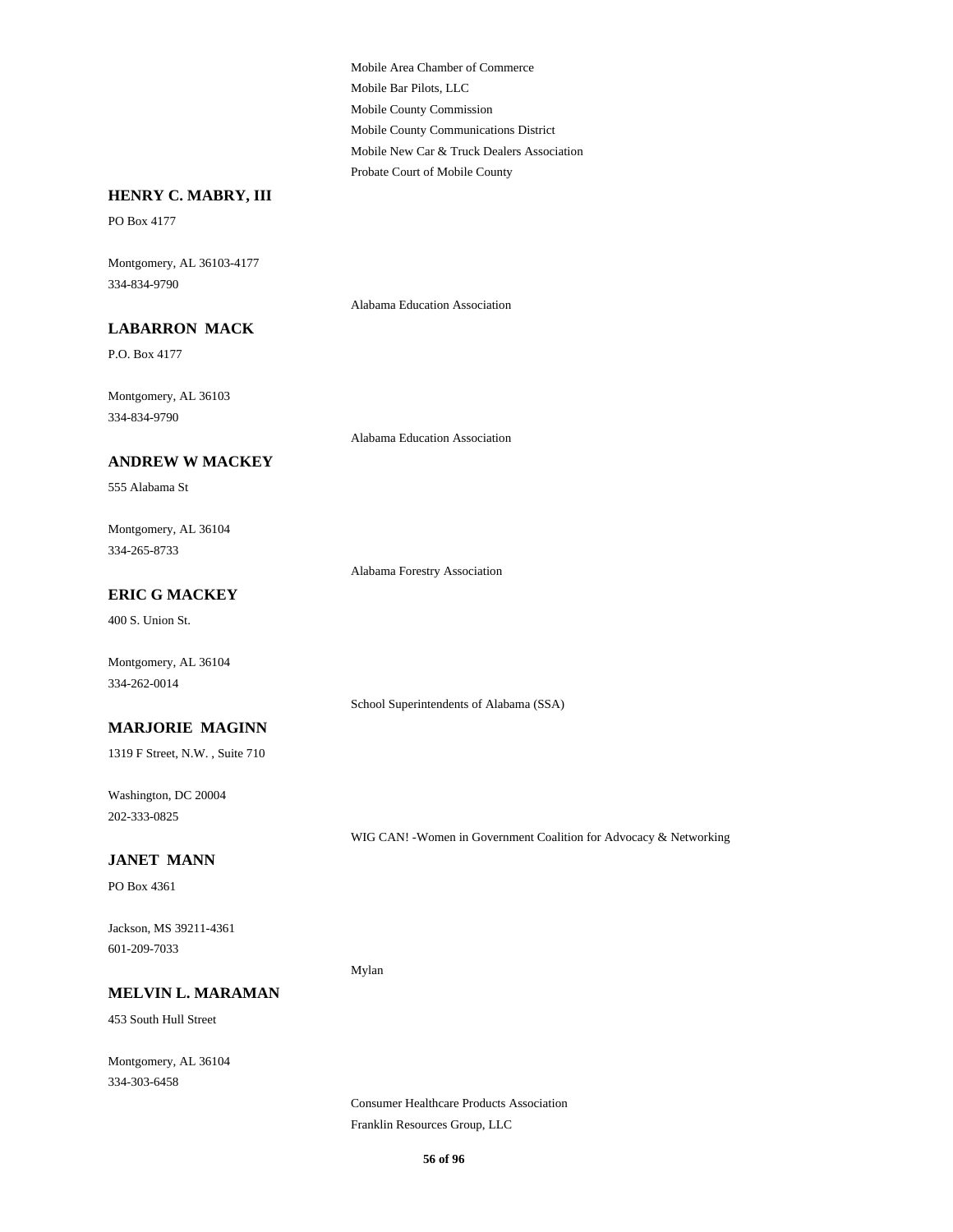Jones Group, LLC, The James Dupree Melvin Maraman & Associates Novartis Pharmaceuticals Corporation NHS Management LLC

## **AMY H. MARLOWE**

Post Office Box 4177

334-834-9790 Montgomery, AL 36103-4177

Alabama Education Association

#### **BILL T. MARSH**

4360 Maplewood Drive

205-901-6111 Trussville, AL 35173

Children's Hospital of Alabama dba Children's of Alabama

## **CHRISTINE ELIZABETH MARSH**

230 East 10th Street

256-741-7340 Anniston, AL 36207

Sarrell Regional Dental Center for Public Health, Inc.

# **ELFRIEDE MARSH**

P.O. Box 4177

334-834-9790 Montgomery, AL 36103

Alabama Education Association

## **CINDI MARSIGLIO**

3539 Apalachee Parkway

850-671-2709 Tallahassee, FL 32311

Wal-Mart Stores, Inc.

## **JEFF ARCHER MARTIN**

22 Monroe Street

334-221-5882 Montgomery, AL 36104

> Alabama Veterinary Medical Association Conservation Alabama David Lowery & Associates

# **MAECI MARTIN**

445 Dexter Avenue

334-264-0598 Montgomery, AL 36104

Christie Strategy Group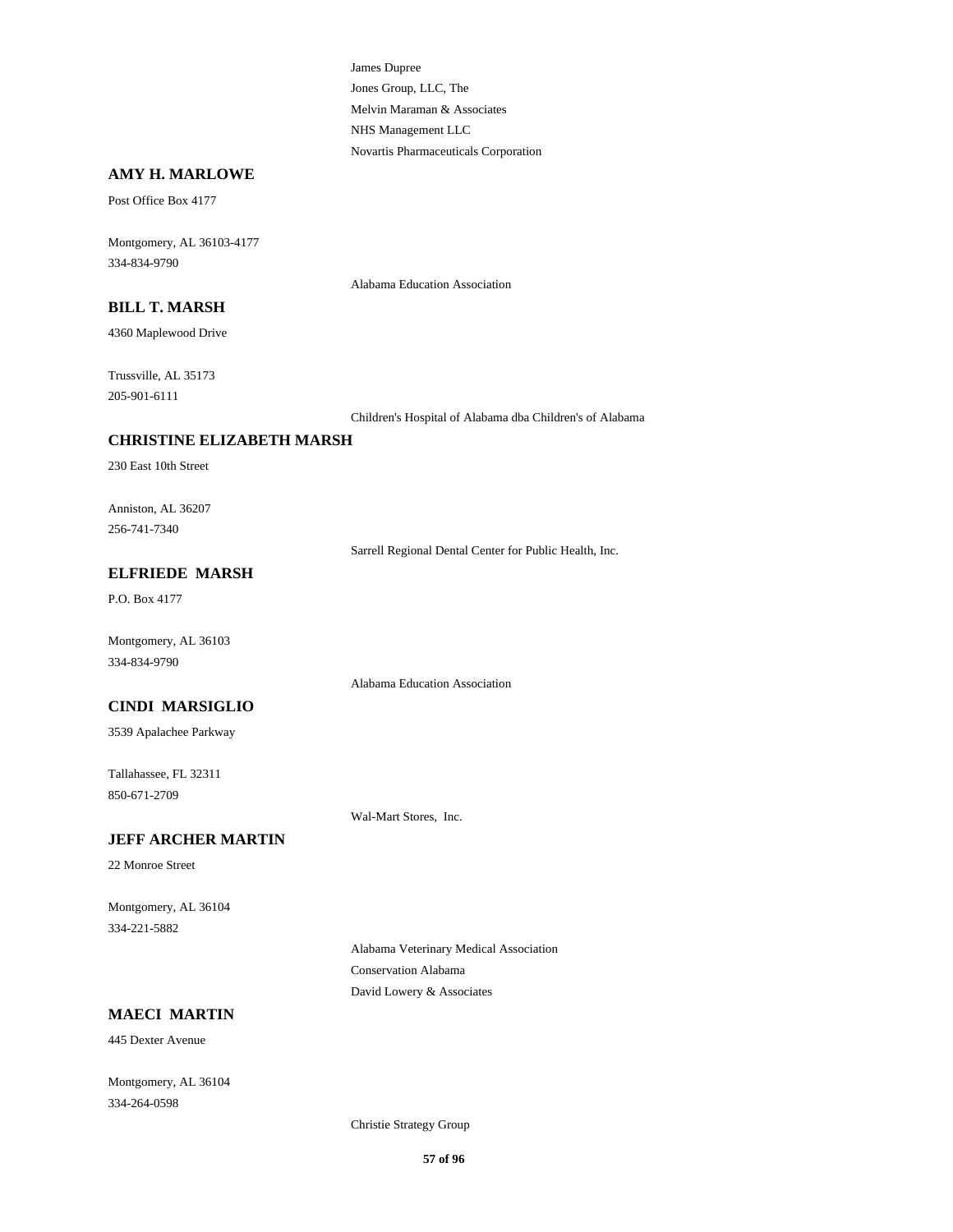## **MICHAEL SHAUN MARTIN**

435 S McDonough Street

334-834-1061 Montgomery, AL 36104

Alabama AFL-CIO

# **CAMERON MARTINDALE**

P.O. Box 79

334-834-5200 Montgomery, AL 36101

Montgomery Area Chamber of Commerce

# **CHARLES MASK**

522 Washington Ave.

334-262-3808 Montgomery, AL 36104

Alabama Association of REALTORS

# **FELICIA MASON**

3324 Independence Drive

205-871-7737 Birmingham, AL 35209

Alabama Press Association

# **Matrix, LLC**

644 South Perry Street

334-262-5478 Montgomery, AL 36104

> Alabama Nursing Home Association BP America Inc. Matrix ,LLC

## **BARRY MATSON**

515 South Perry Street

334-242-4191 Montgomery, AL 36104

Alabama District Attorneys Association

## **EDWIN J. (Mac) McARTHUR**

110 North Jackson Street

334-293-3022 Montgomery, AL 36104

Alabama State Employees Association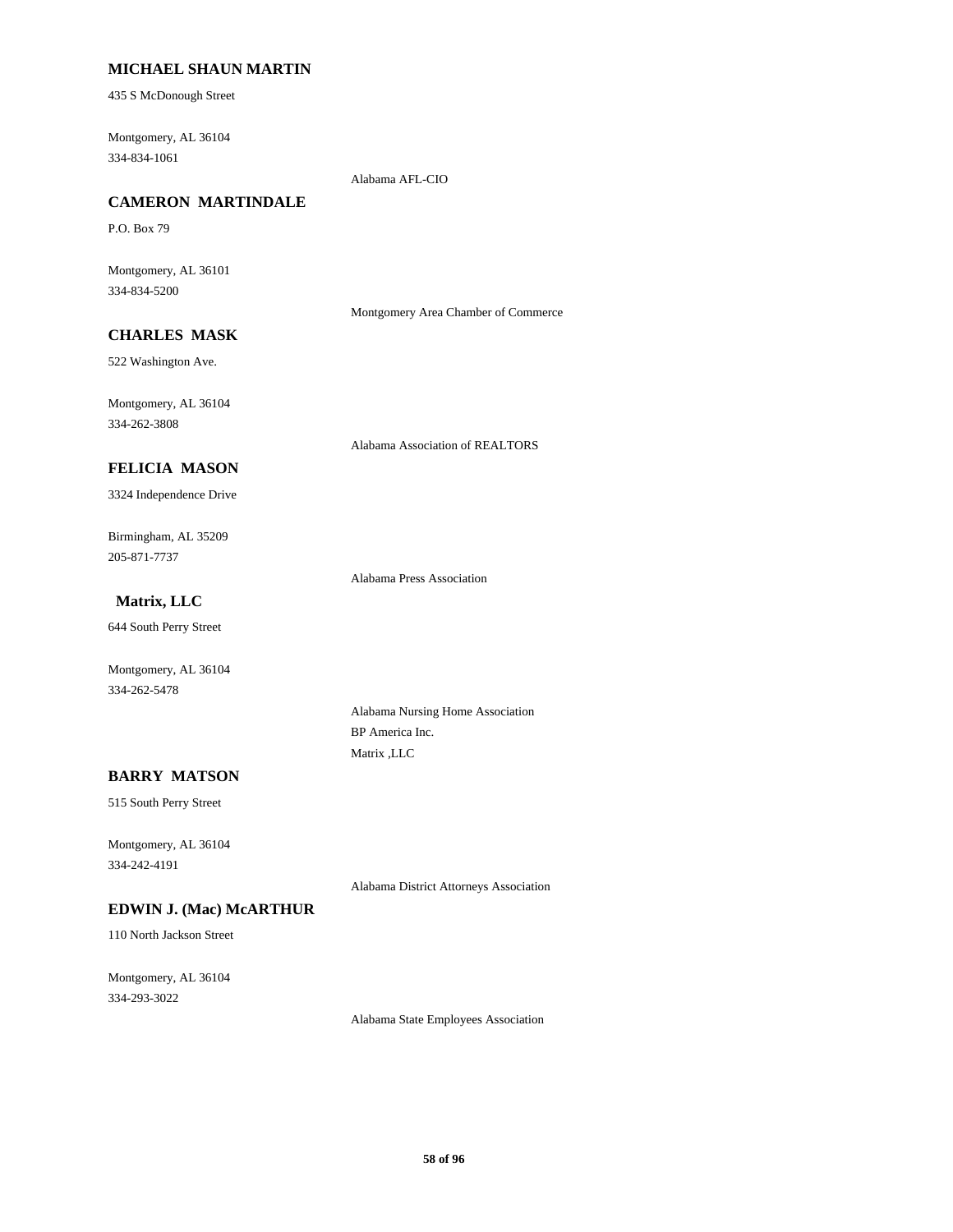#### **ROY MCAULEY**

401 Adams Avenue, Suite 710

334-386-3000 Montgomery, AL 36104

Manufacture Alabama

# **FRED JESTER McCALLUM, JR.**

600 North 19th Street

205-714-0625 Birmingham, AL 35203

AT&T Alabama

# **JOSEPH BENJAMIN MCCORMICK**

825 Cauthen Drive

334-264-1155 Montgomery, AL 36105

Cauthen and Associates

## **DAN HARDY McCRARY**

1710 Sixth Avenue North

205-226-3409 Birmingham, AL 35203

Alabama Power Company

# **JESSE MCDANIEL**

P.O. Box 4177

334-834-9790 Montgomery, AL 36103

Alabama Education Association

## **JEFFERY L MCDANIELS**

Post Office Box 12

205-281-2589 Helena, AL 35080

The McDaniels Group, Incorporated

### **MATTHEW C. McDONALD**

254 State Street

251-432-7576 Mobile, AL 36603

> Alabama Civil Justice Reform Committee Property Casualty Insurers Association of America

## **LAURENCE J. MCDUFF**

1901 6th Avenue North, Suite 3000

205-250-5000 Birmingham, AL 35203

Adams and Reese LLP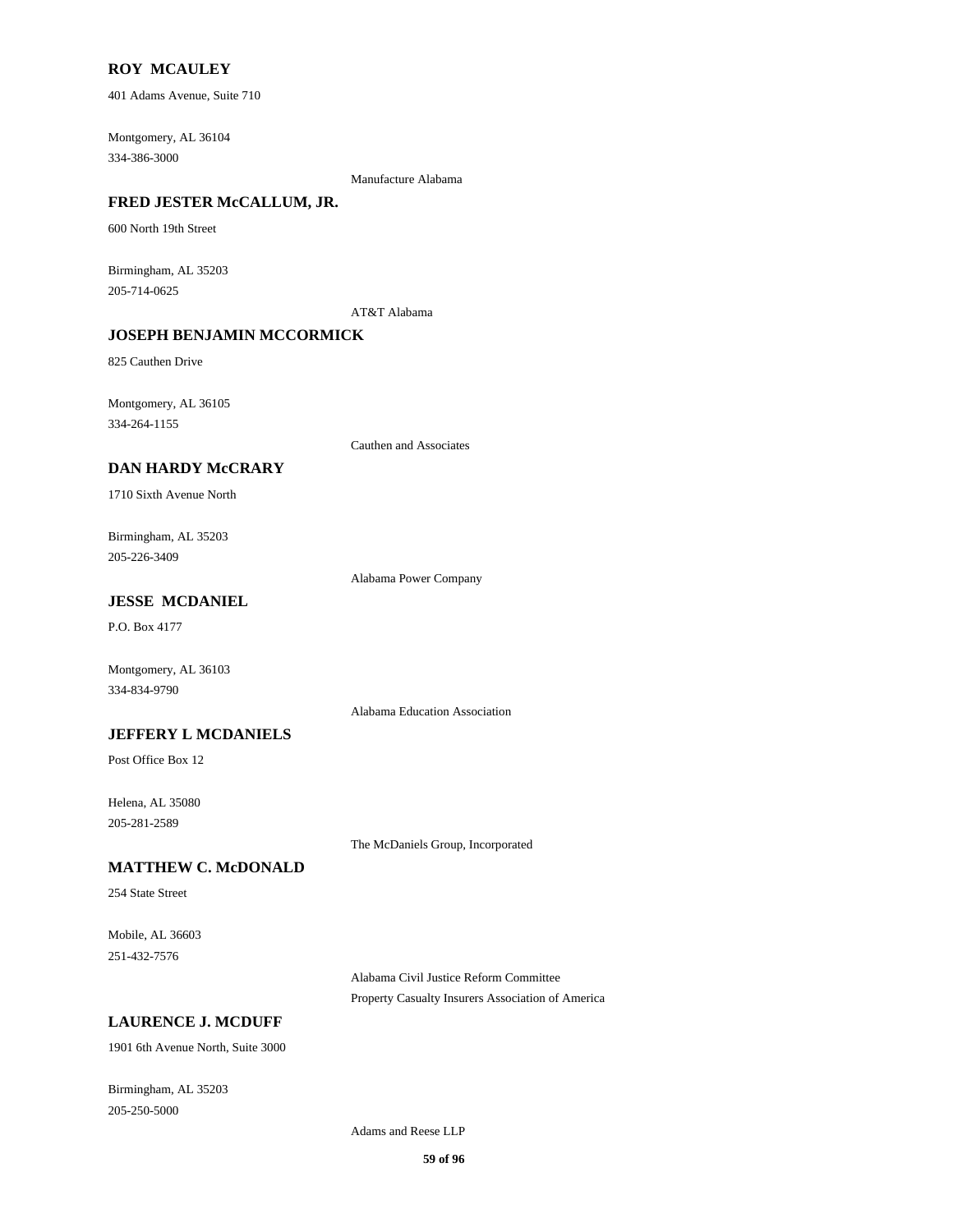## **AYANA MCINTOSH-LEE**

BP America

251-201-1900 Gulf Shores, AL 36542

BP America Inc.

# **MICHAEL D MCKINNEY**

c/o Centene Corporation

202-223-8010 Washington, DC 20036

Centene Corporation

# **ASHLEY MCLAIN**

P.O. Box 4177

334-834-9790 Montgomery, AL 36103-4177

Alabama Education Association

## **C WAYNE MCMAHAN**

1147 Tecumseh Point Rd

334-224-5253 Eclectic, AL 36024

Tom Coker & Associates

# **HARRY M. McMILLAN**

Post Office Box 241651

Montgomery, AL 36124-1651 334-244-9119

McMillan & Associates LLC

# **JAKE MCMILLAN**

2777 Zelda Road

334-322-7462 Montgomery, AL 36106

> H.U.N.T. Alabama Alabama Association of Regulatory Boards JLM Consultants Warren & Company Inc. Mike Weeks & Associates

# **ROBERT SCOTT MCMILLAN**

1335 Cameron Ct.

334-657-6142 Montgomery, AL 36117

> Alabama Wildlife Federation Alabama Humane Federation Alabama Black Belt Adventures Association General Motors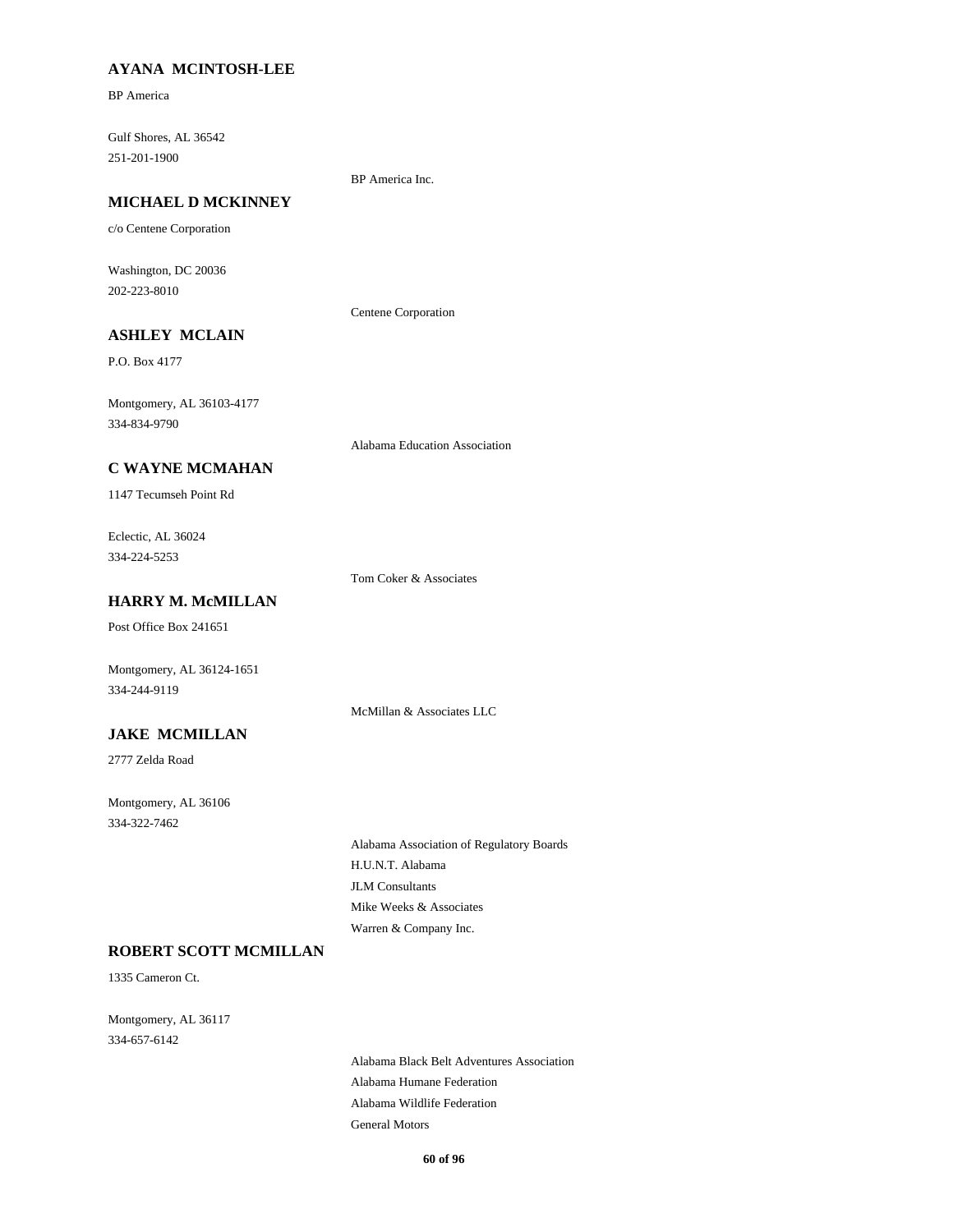I 4 Learning, Inc. H.I.D./ Health Information Designs, LLC H.D.I. Solutions, LLC Institute for America's Health Tuskegee University ( CAENS) St. Vincent's Health System R.S. McMillan, LLC

#### **McMillan & Associates, LLC**

P. O. Box 241651

334-244-9119 Montgomery, AL 36124

> Alabama Water & Waste Water Institute BBVA Compass Alabama Association of School Boards Alabama Onsite Wastewater Association FDI Computer Consulting, Inc. McMillan & Associates LLC Bloom Group Inc., The Caidan Management Company, LLC

#### **ELLEN MCNAIR**

P.O. Box 79

334-240-9423 Montgomery, AL 36101

Montgomery Area Chamber of Commerce

**MELISSA JEANNIE MCNEIL**

PO Box 4762

Montgomery, AL 36103 334-832-4842

Alabama Coalition Against Domestic Violence

### **EDGAR RANDALL MCRAE, JR.**

4770A Woodmere Blvd.

334-272-8780 Montgomery, AL 36106

International Paper Company

# **PATRICK D MCWHORTER**

Post Office Box 241281

334-277-9565 Montgomery, AL 36124

> Assurant Inc. Allstate Insurance Companies Alabama Grocers Association Gulfstream Natural Gas System, L. L. C. Williams Companies, The The McWhorter Group, Inc Shelton Fireworks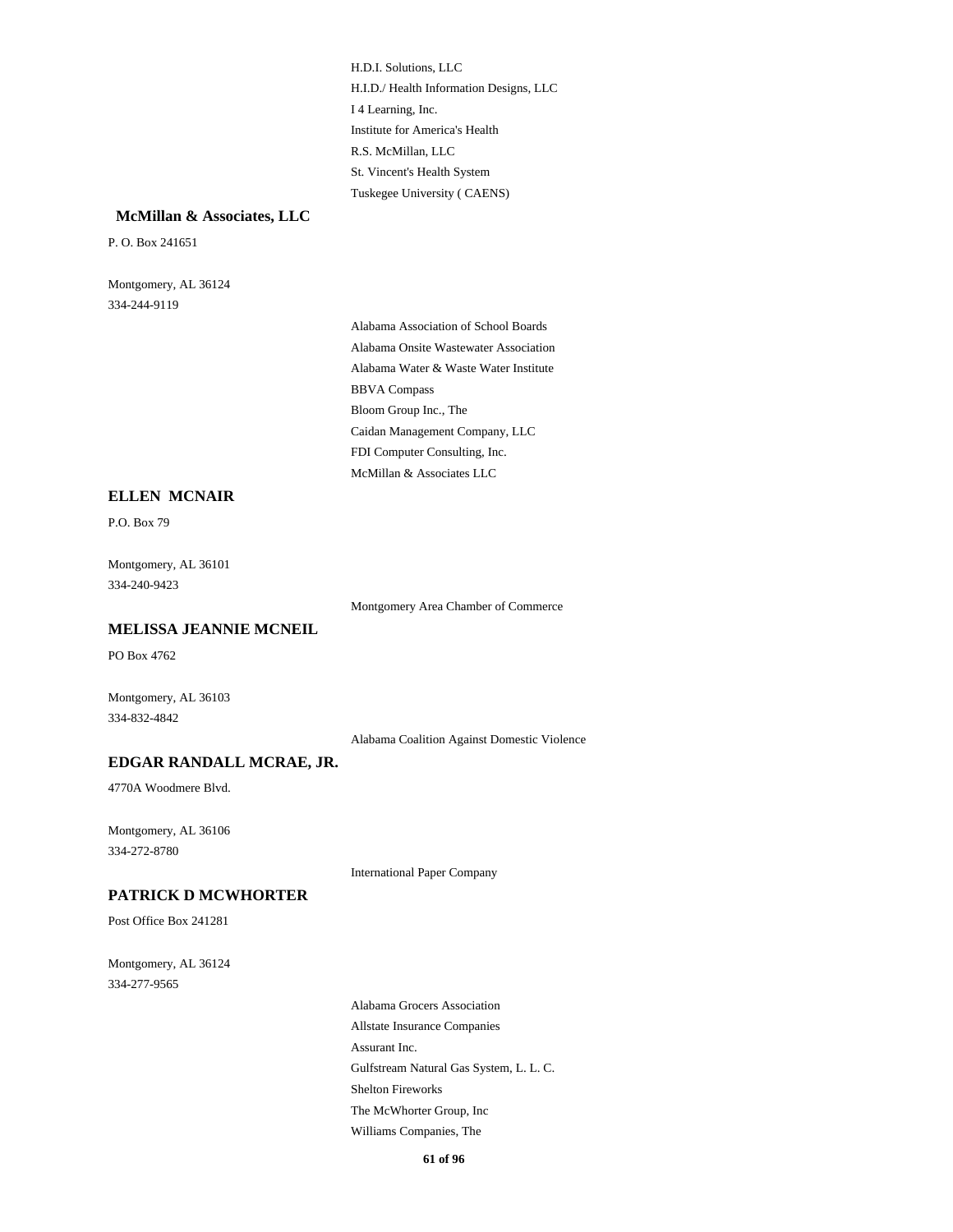## **JAMES COOPER MEADE**

10025 Investment Drive, Suite 200

865-671-4749 Knoxville, TN 37932

TDS Telecom

# **CHARLOTTE MEADOWS**

825 K Street, 2nd Floor

916-287-9204 Sacramento, CA 95814

StudentsFirst

# **J. ROBIN MEARS**

2534 Decatur Highway

205-631-3000 Gardendale, AL 35071

Alabama Christian Education Association

### **CHRISTY MEHAFFEY**

1425 I-85 Parkway , Suite C

334-396-6314 Montgomery, AL 36106

> Children First Alliance of Alabama Children First Foundation, Inc.

StudentsFirst

# **TIM MELTON**

825 K Street, 2nd Floor

916-287-9204 Sacramento, CA 95814

#### **JIM S. MERCER**

835 County Road 445

205-837-2370 Centre, AL 35960

> American Tort Reform Association Alabama Dermatology Society Pharmaceutical Research and Manufacturers of America (PhRMA) Bayer HealthCare LLC

# **JAMES MICHAEL MERRILL**

2012 Seaton Park

334-279-9755 Montgomery, AL 36116

Alabama Academy of Ophthalmology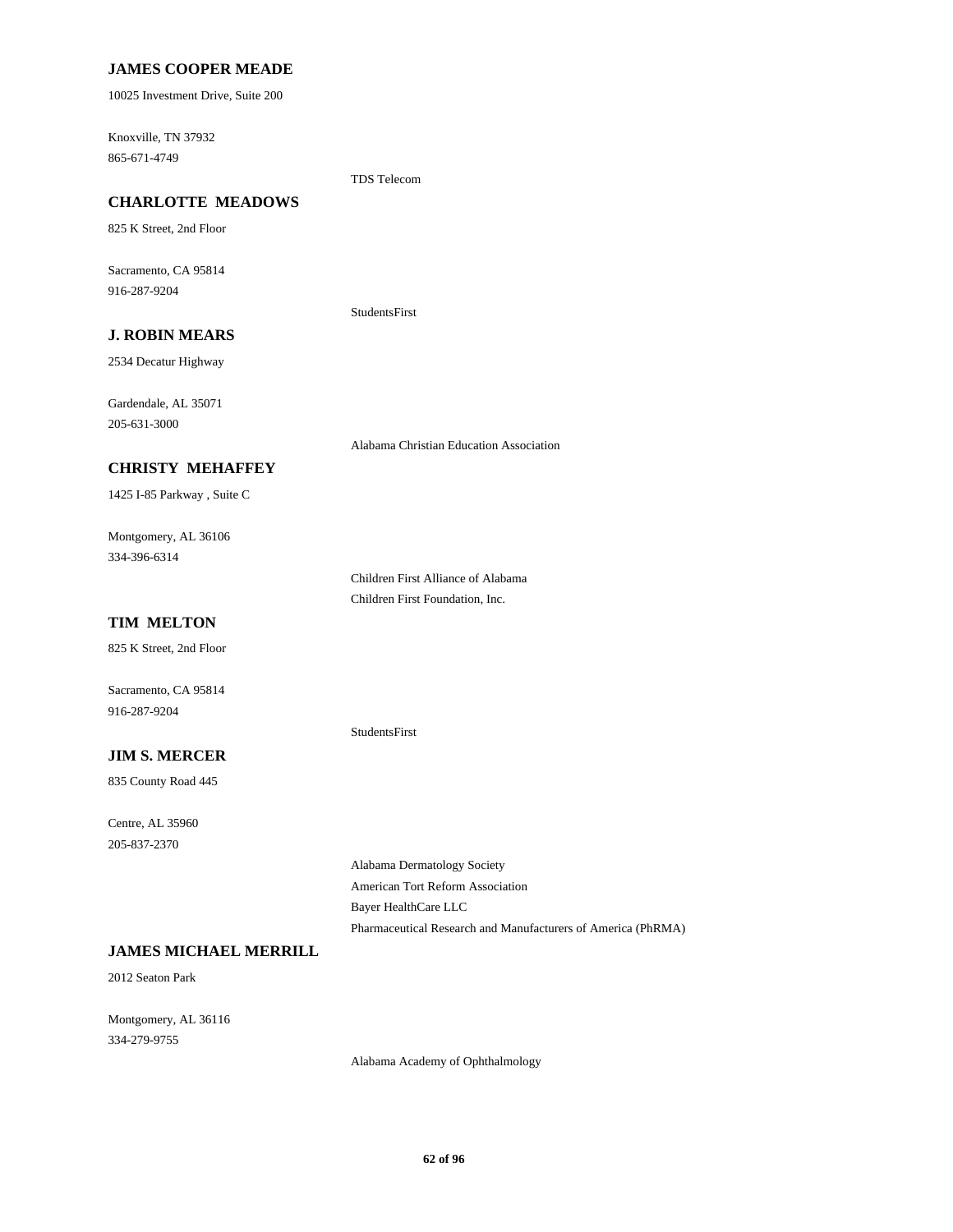#### **MICHAEL MIERZWINSKI**

co Nielsen Merksamer, et al.

415-389-6800 San Rafael, CA 94901

Allergan, Inc.

# **DEBORAH K. MILLER**

3 South Jackson Street

334-264-5537 Montgomery, AL 36104

#### Miller Development Group

Miller Development Group

3 South Jackson Street **JEFF M. MILLER**

334-264-5537 Montgomery, AL 36104

#### **Miller Development Group**

3 South Jackson Street

334-264-5537 Montgomery, AL 36104

> Deborah K. Miller, LLC Civil Air Patrol Alabama Wing City of Troy Jacksonville State University Interstate Logos Integrated Computer Systems, Inc. AmerOnc Alabama State Chiropractic Association Alabama Sports Foundation City of Dothan CGI Technologies & Solutions Association of Alabama Tax Administrators MedSym SR Systems Specialty Vehicle Institute of America Southeast Cancer Network Subcontractors Association of Alabama Strategic Development Group Recovery Audit Specialists, LLC Professional Services Group Pike County Commission Select Management Resources, Inc. Scott Drummond Recreation Vehicle Industry Association Alabama Restaurant and Hospitality Association Alabama Association of Health Plans Alabama Association of REALTORS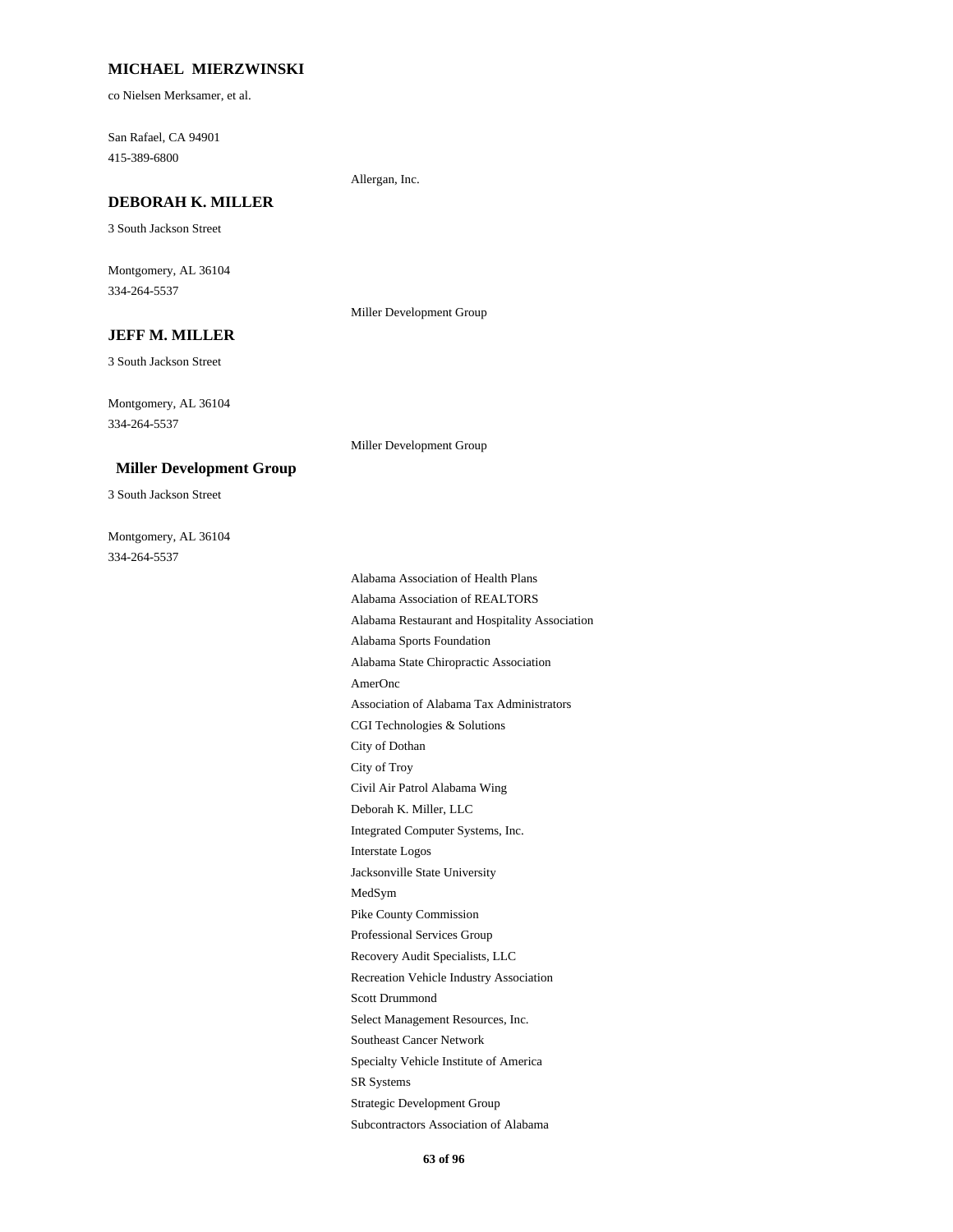Vision Research Corporation Zoom Motorsports, LLC

# **MATT MINNICK**

215 S. Monroe Street

850-391-4090 Tallahassee, FL 32301

Excellence in Education National, Inc.

# **DANIEL ROSS MITCHELL**

PO Box 830605

205-715-5820 Birmingham, AL 35283-0605

Baptist Health System Inc.

## **STEVE MITCHELL**

3741 Kinross Drive

205-335-5430 Birmingham, AL 35242

#### **JESSICA W MONROE**

354 Cornell Ave

225-205-3503 Baton Rouge, LA 70808

Johnson & Johnson

GlaxoSmithKline

# **JERRY MOORE**

25 Massachusetts Ave, NW,

202-639-3800 Washington, DC 20001

TEVA Pharmaceuticals USA

## **JOHN H MOORE**

441 High Street Suite 112

334-324-7636 Montgomery, AL 36104

> InfoPro Corporation Government Corporate Partners, LLC Teague, Gray & Moore,LLC Poarch Band of Creek Indians

### **TONY MOORE**

801 Adams Avenue

334-269-5450 Montgomery, AL 36104

> Bristol-Myers Squibb Company SouthEast Consultants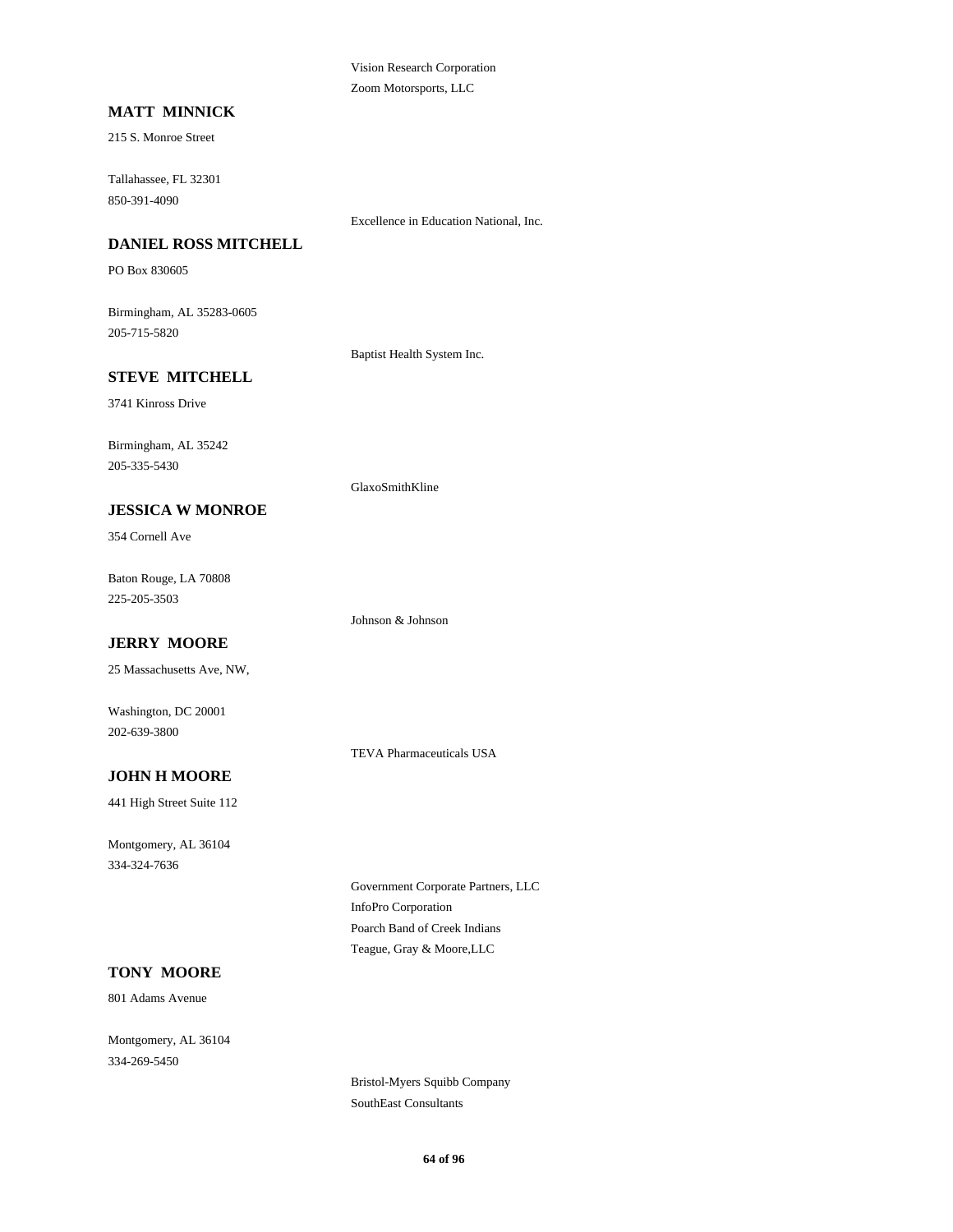## **HAROLD DEAN MOOTY, JR.**

600 Clay Street

334-264-0400 Montgomery, AL 36104

Petroleum and Convenience Marketers of Alabama

# **ANGELA MORGAN**

P.O. Box 4177

334-834-9790 Montgomery, AL 36103

Alabama Education Association

# **MARIA MORRIS**

400 Washington Ave

334-956-8200 Montgomery, AL 36104

Southern Poverty Law Center, Inc.

## **JEREMIAH M. MOSLEY**

3530 Independence Drive

205-484-0099 Birmingham, AL 35205

> Alabama Council for Affordable and Rural Housing, Inc. (ALCARH) Bob Riley & Associates, LLC

# **JAMES JAY EDWARD MURRILL, JR**

412 Edgeland Place

Birmingham, AL 35209 205-215-0077

> AIDS Alabama, Inc. Alabama Occupational Therapy Association

## **ASHLEY NEWMAN**

P.O. Box 3723

334-301-3401 Montgomery, AL 36109

# **JOHN W NIXON**

840 Miami Place

205-586-5085 Birmingham, AL 35214

Alabama School of Fine Arts Foundation

Reform Alabama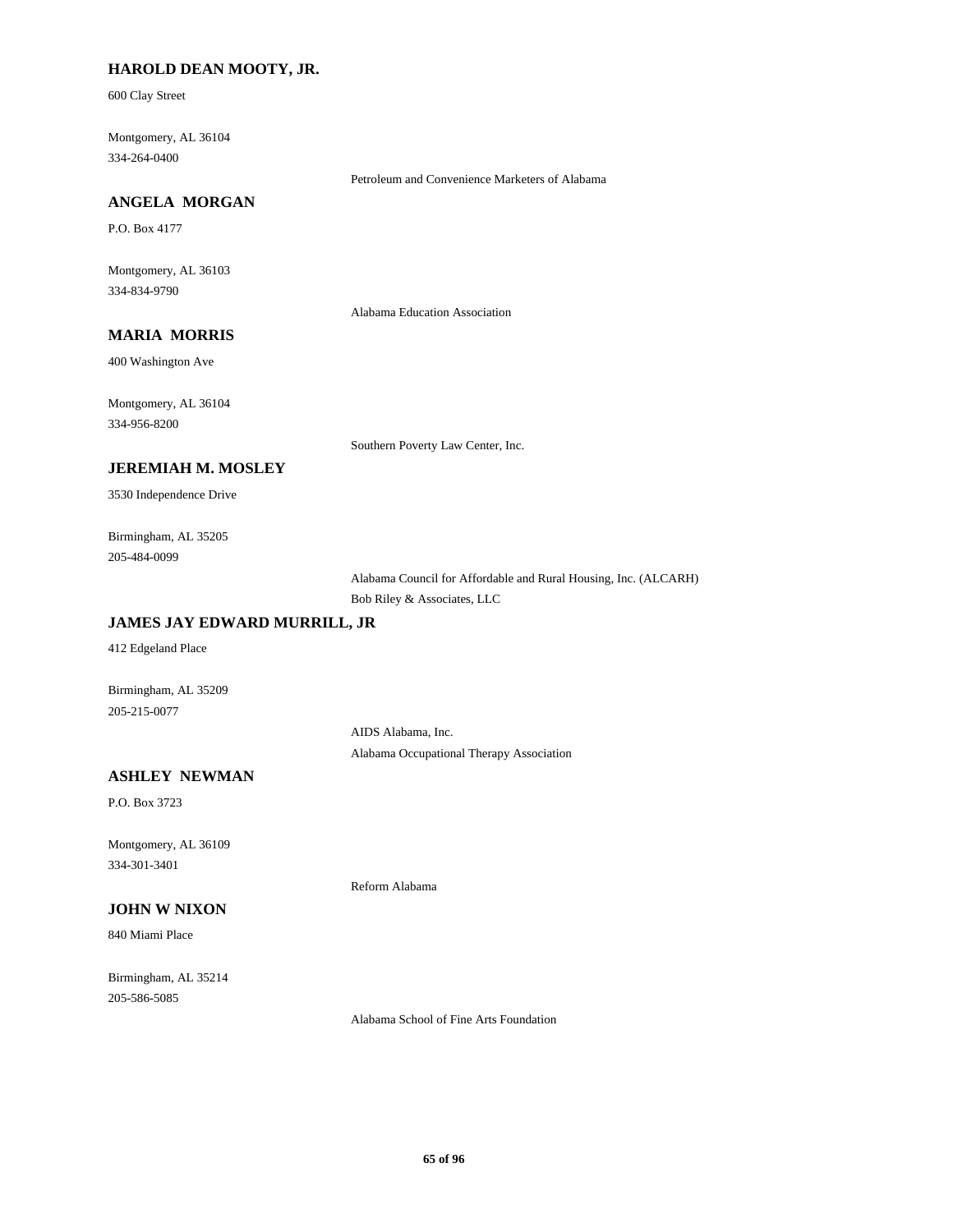# **TERESA NOELL**

P.O. Box 4177

334-834-9790 Montgomery, AL 36103

Alabama Education Association

# **GEORGE W. BILLY NORRELL**

630 Adams Avenue

334-832-4331 Montgomery, AL 36104

Alabama Road Builders Association

# **STEPHANIE B. NORRELL**

Post Office Box 241651

334-244-9119 Montgomery, AL 36124-1651

McMillan & Associates LLC

## **SHERRY NORRIS**

P O Box 241607

334-244-7828 Montgomery, AL 36124-1607

Alabama Manufactured Housing Association

# **CAROLINE NOVAK**

P.O. Box 4433

334-279-1886 Montgomery, AL 36103

A+ Education Partnership

### **JANET NOVATNAK**

P.O. Box 4177

334-834-9790 Montgomery, AL 36103

Alabama Education Association

#### **BARBARA S. O'BRIEN**

1600 West 7th Street

817-333-1100 Fort Worth, TX 76102

Cash America International Inc.

# **WILLIAM F. O'CONNOR, JR.**

250 Commerce Street

334-265-5422 Montgomery, AL 36104

> Alabama Nursing Home Association UAB Health System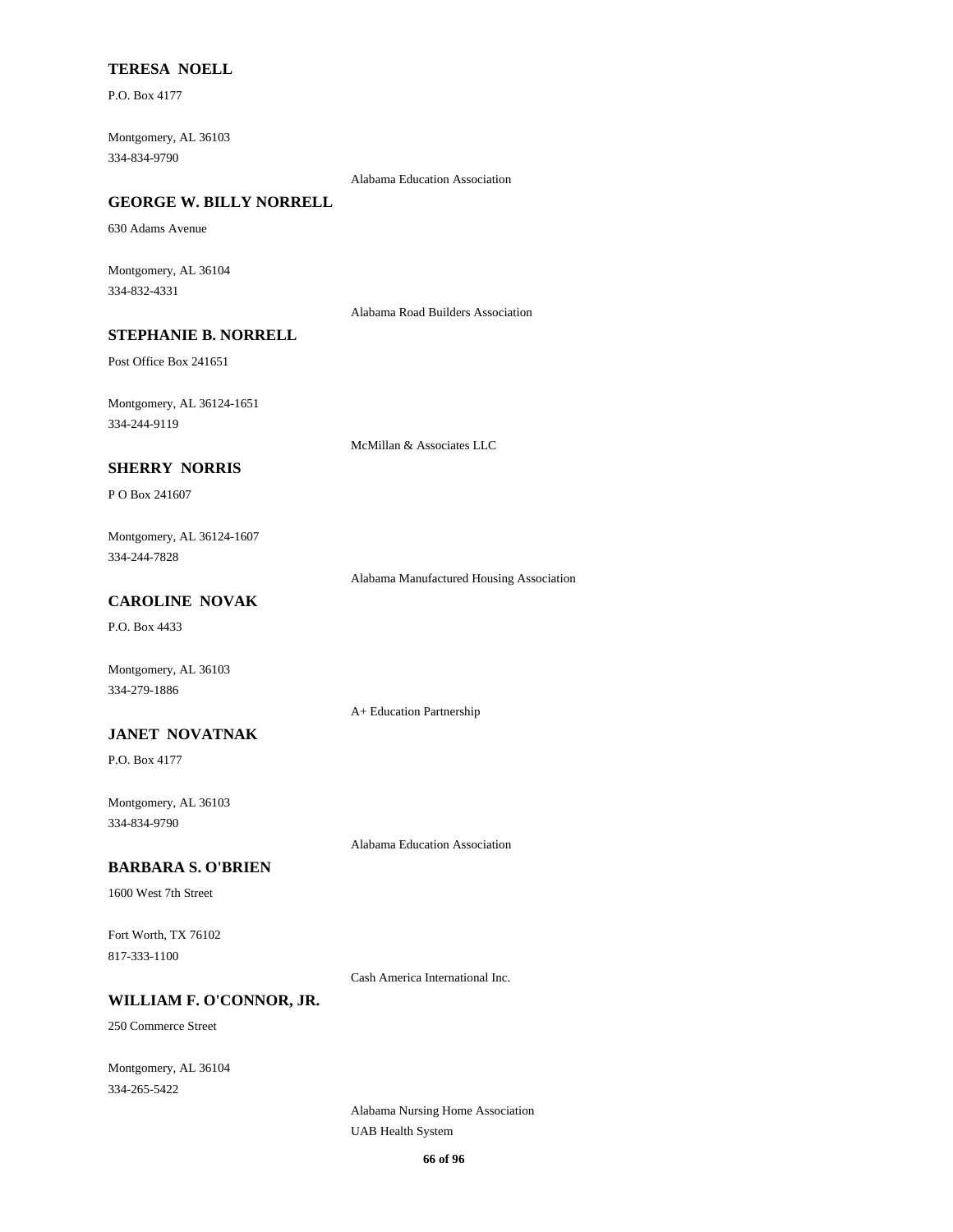#### Volkert , Inc.

#### **MICHAEL O'MALLEY**

3 South Jackson Street

334-462-1300 Montgomery, AL 36104

> Alabama Association of Health Plans Strategic Development Group

# **DENISE OLIVER**

Alabama Supercomputer Authority

334-832-2405 Montgomery, AL 36104

Alabama Supercomputer Authority

## **MELISSA V. OLIVER**

129 West Columbus Street

334-320-5679 Dadeville, AL 36853

#### **ALLEN EARLE OWEN**

MeadWestvaco,Corp.

334-524-2195 Phenix City, AL 36868

MeadWestvaco Corporation

Alabama Arise

# **BRANDON OWENS**

3914 Watermelon Rd #8B

Northport, AL 35473 205-454-7151

Alabama Beverage Licensees Association

# **RICHARD MICHAEL PAREDES**

1730 Vineyard Way

850-528-6345 Tallahassee, FL 32317

Genentech Inc., a Member of the Roche Group

# **MARTY LEE PARKER**

4585 Industrial Road

251-246-8238 Jackson, AL 36545

Boise Paper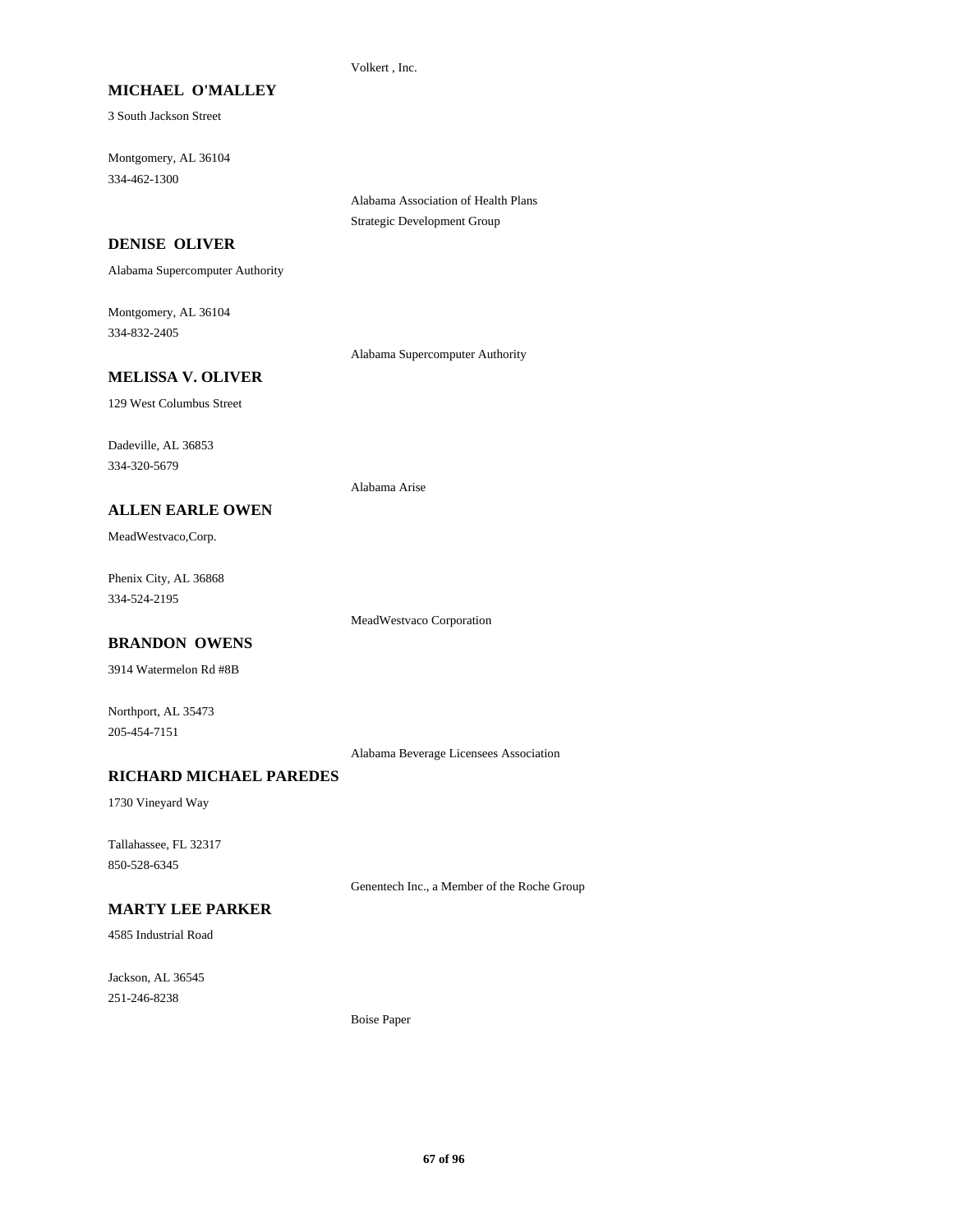#### **MILTON K. PARSONS**

105 Magnolia Pl

334-221-2405 Wetumpka, AL 36093

# **G. FERRELL PATRICK**

6251 Kathmoor Drive

334-315-1353 Montgomery, AL 36117 Organized Seafood Association of Alabama, Inc.

Clark Richardson & Associates, Inc. Community Health Solutions of America Community Health Systems Professional Services Corporation Cigar Association of America, Inc. Alabama Utility Services, LLC American Pharmacy Cooperative, Inc. Capitol Policy Group ITEACH US Patrick Company, The RAI Service Company Hewlett-Packard CompassLearning Eastman Chemical Company Falcon, LLC

#### **BENJAMIN W. PATTERSON**

423 S. Hull Street

334-262-2577 Montgomery, AL 36104

Fine, Geddie & Associates, LLC

# **DEAN R. PEELER**

462 South Union Street

334-834-9707 Montgomery, AL 36104

Alabama Petroleum Council, A Div. of API

# **DARYL OSCAR PERKINS**

1600 5th Street NW

205-533-4871 Birmingham, AL 35215

> Birmingham Business Alliance Master Solutions, LLC Optinuity Alliance Resources Corporation and its Affiliates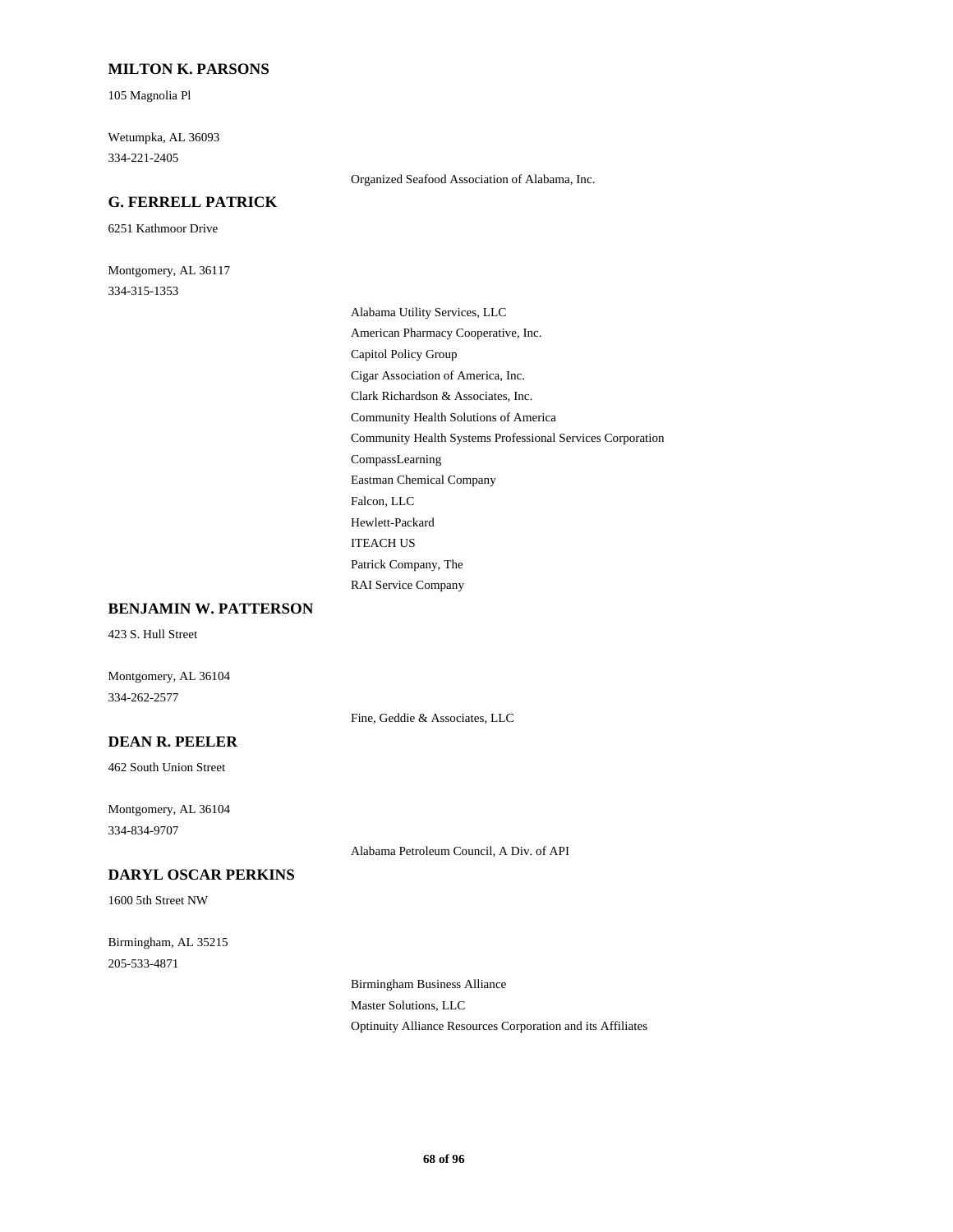## **GILES PERKINS**

1901 6th Avenue North, Suite 3000

205-250-5000 Birmingham, AL 35203

Adams and Reese LLP

# **JOSEPH W. PERKINS**

644 South Perry Street

334-262-5478 Montgomery, AL 36104

> Alabama Nursing Home Association Alabama Education Association Matrix ,LLC BP America Inc.

## **LYNN PETTWAY**

P.O. Box 4177

334-834-9790 Montgomery, AL 36103

Alabama Education Association

Alabama Education Association

## **LEIGH PHILLIPS**

P.O. Box 4177

334-834-9790 Montgomery, AL 36103

#### **CURTIS C. PICKENS**

1712 Parkwood Drive

205-475-5900 Birmingham, AL 35215

Alabama Education Association AT&T Alabama

Multistate Assoc. Inc. o/b/o Community Financial Services Association

#### **JOHN A. PICKENS**

309 N. Hull Street

334-263-0086 Montgomery, AL 36104

Alabama Appleseed Center for Law & Justice, Inc.

# **PAUL PINYAN**

Post Office Box 11000

334-288-3900 Montgomery, AL 36191-0001

Alabama Farmers Federation/Alfa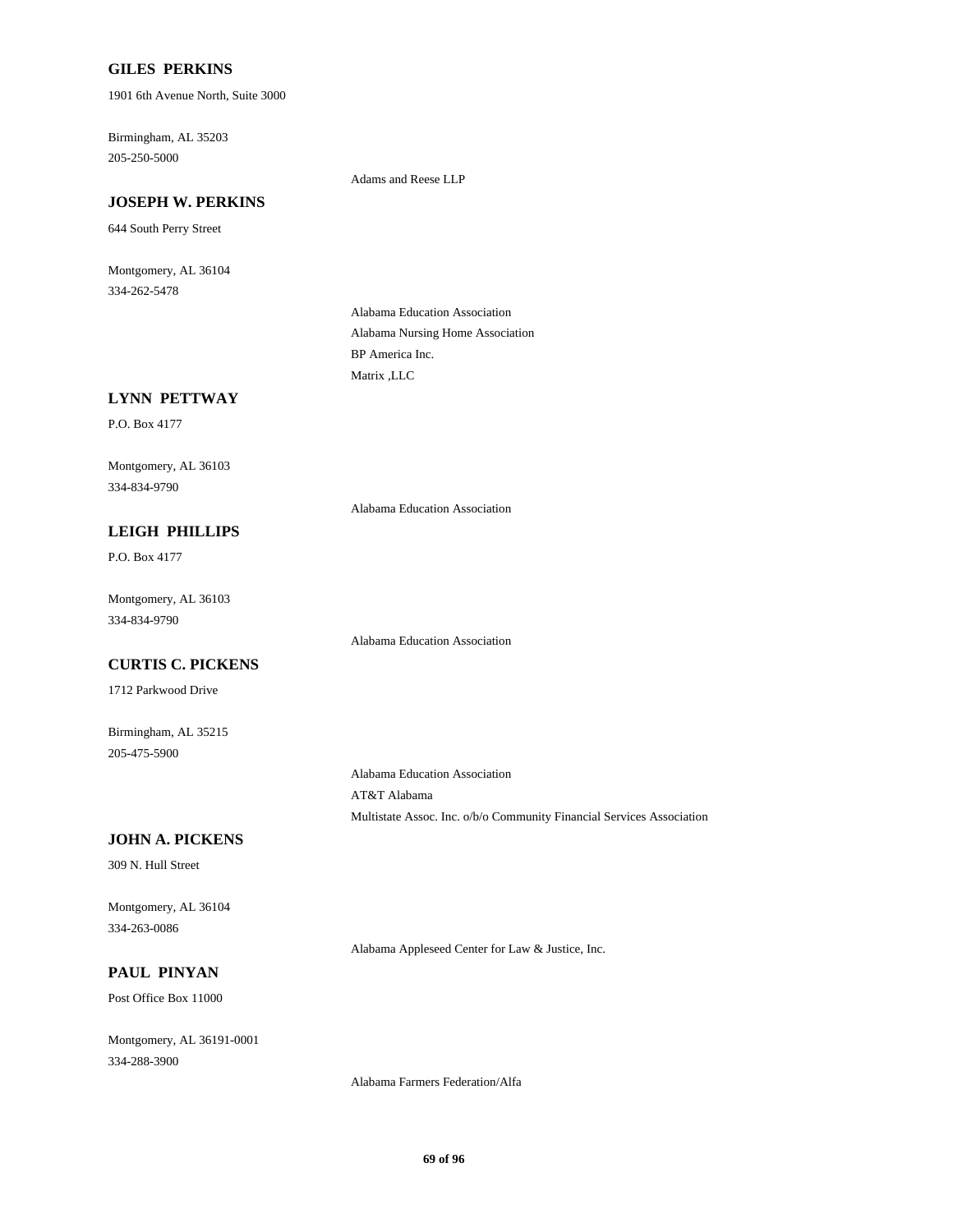#### **JEFF PITTS**

644 South Perry Street

334-262-5478 Montgomery, AL 36104

**GARY L. PLEDGER**

600 North 19th Street

205-714-0222 Birmingham, AL 35203

### **FRANCESCA PLENDL**

4274 Raleigh Way

850-728-2762 Tallahassee, FL 32311

**JACK D. POLLARD**

2991 Center Ridge Road

334-335-6183 Luverne, AL 36049

Jack Pollard

AT&T Alabama

BP America Inc. Matrix ,LLC

AstraZeneca Pharmaceuticals, LP

# **MARY E. PONS**

100 North Jackson Street

Montgomery, AL 36103 334-263-7594

Association of County Commissions of Alabama

## **WILLIAM E. POWELL, III**

201 South Bainbridge Street

334-265-1867 Montgomery, AL 36104

Alabama Cattlemen's Association

## **WILLIAM C. PRATHER**

2170 Satellite Blvd., Suite 200

478-733-1824 Duluth, GA 30097

Nationwide Mutual Insurance Company

## **NANETTE K. PREGNO**

4274 Lomac Street

334-244-2187 Montgomery, AL 36109-5423

Franklin Resources Group, LLC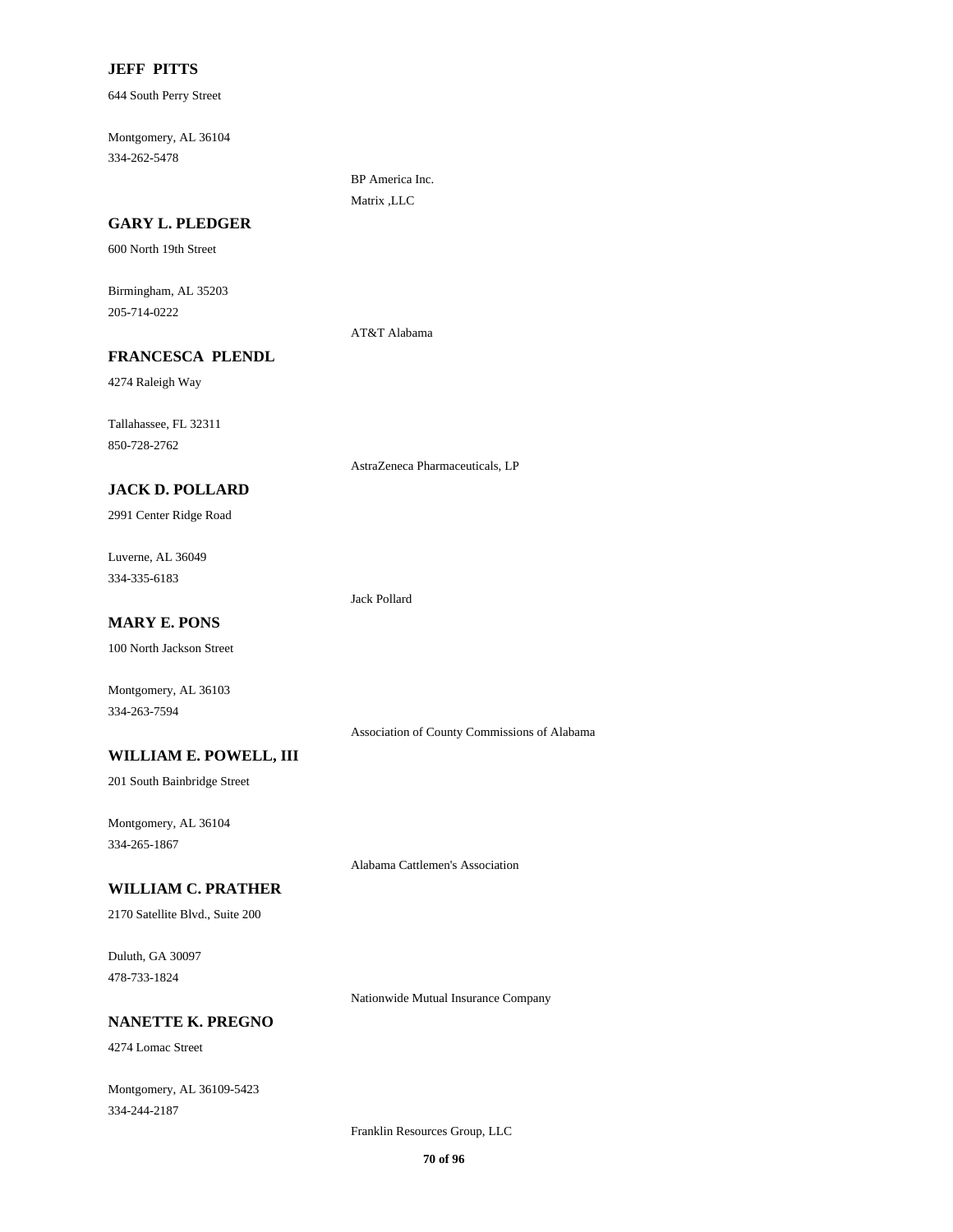### **STEPHEN DRU PRESTON**

2010 Brookwood Medical Center Drive

205-877-1796 Birmingham, AL 35209

Brookwood Medical Center

# **BRYAN PRIMM**

113 Derwent Lane

256-859-7912 Huntsville, AL 35810

Primm Consulting Associates

# **ANNA MERRILL PRITCHETT**

 **Public Strategy Associates**

201 Monroe Street

334-954-3065 Montgomery, AL 36104

# AARP Alabama

1709 Taliaferro Trail

334-356-1305 Montgomery, AL 36117

> Schneider Electric Smart Start of Alabama SpeakWrite Public Strategy Associates, LLC Amy Herring & Associates Alabama Interactive Progress Initiative Movero, Inc

### **JOHN PUDNER**

Post Office Box 11000

334-288-3900 Montgomery, AL 36191-0001

Alabama Farmers Federation/Alfa

# **MARION NEWELL PUGH**

503 Wildwood Drive

334-271-0727 Cecil, AL 36130

H.U.N.T. Alabama

# **JEFFREY ADAM RABREN**

1900 Fifth Ave, N

205-264-4240 Birmingham, AL 35203

Regions Financial Corporation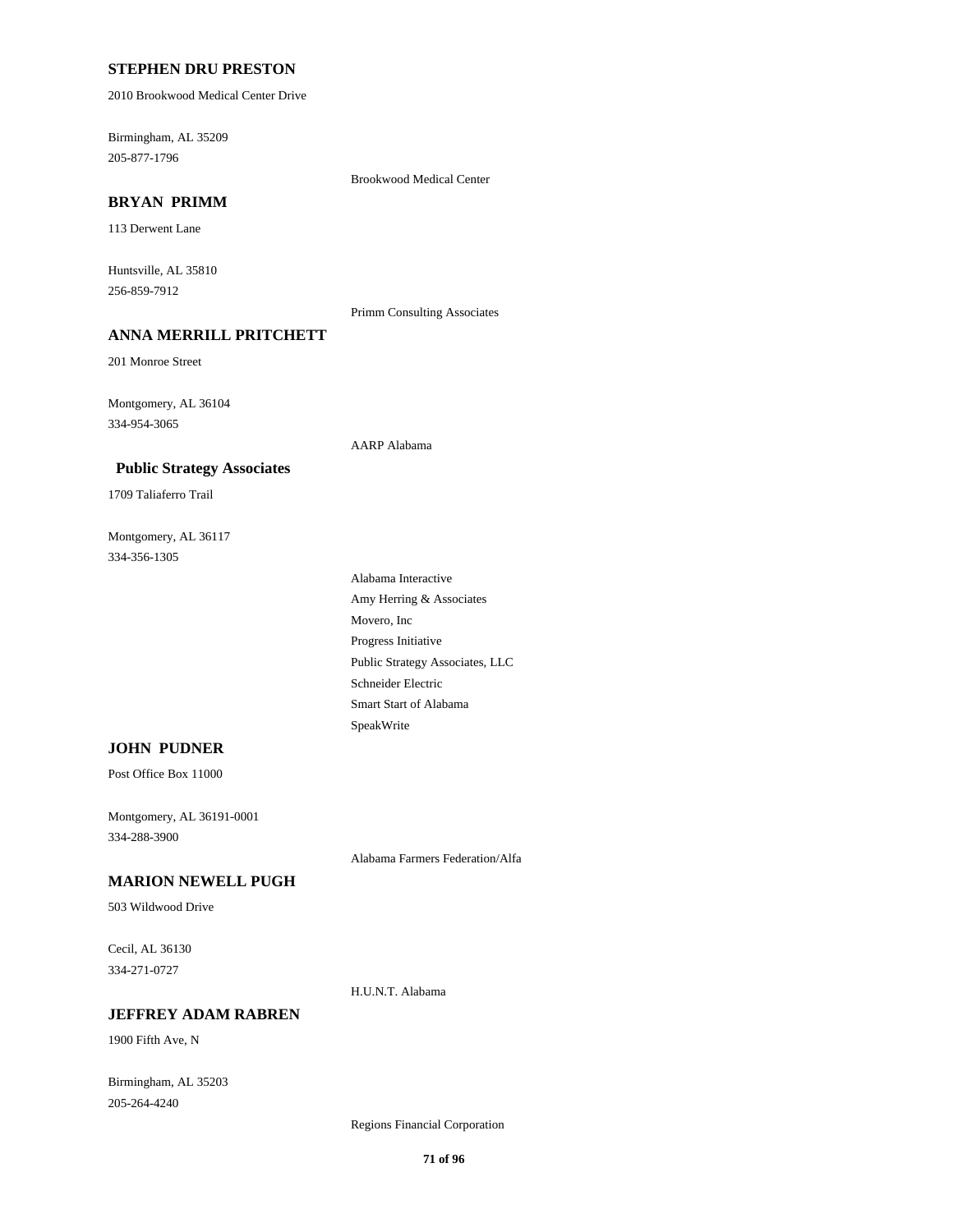## **THOMAS N. RAINS**

P O Box 4433

334-279-1886 Montgomery, AL 36103

A+ Education Partnership

# **ASHLEY THOMPSON RAMAGE**

P.O. Box 2641

205-257-0274 Birmingham, AL 35203

Alabama Power Company

# **CRYSTAL RATCLIFF**

P.O. Box 4177

334-834-9790 Montgomery, AL 36103

Alabama Education Association

# **TERESA RATLIFF**

P.O. Box 4177

334-834-9790 Montgomery, AL 36103

Alabama Education Association

# **CHARLIE JAY REED**

1830 28th Avenue South

Birmingham, AL 35209 205-870-9768

Associated Builders & Contractors of Alabama, Inc.

## **JASON TODD REID**

7515 Halycon Summit Dr., Suite 200

334-834-3006 Montgomery, AL 36117

Home Builders Association of Alabama

#### **MITCHELL LAWRENCE REID**

2027 2nd Ave N.

205-322-6395 Birmingham, AL 35203

Alabama Rivers Alliance, Inc

# **Andre Reid & Associates**

4346 Forrest Park Drive

334-324-4270 Eight Mile, AL 36613

> Austin Group, The, LLC AT&T Alabama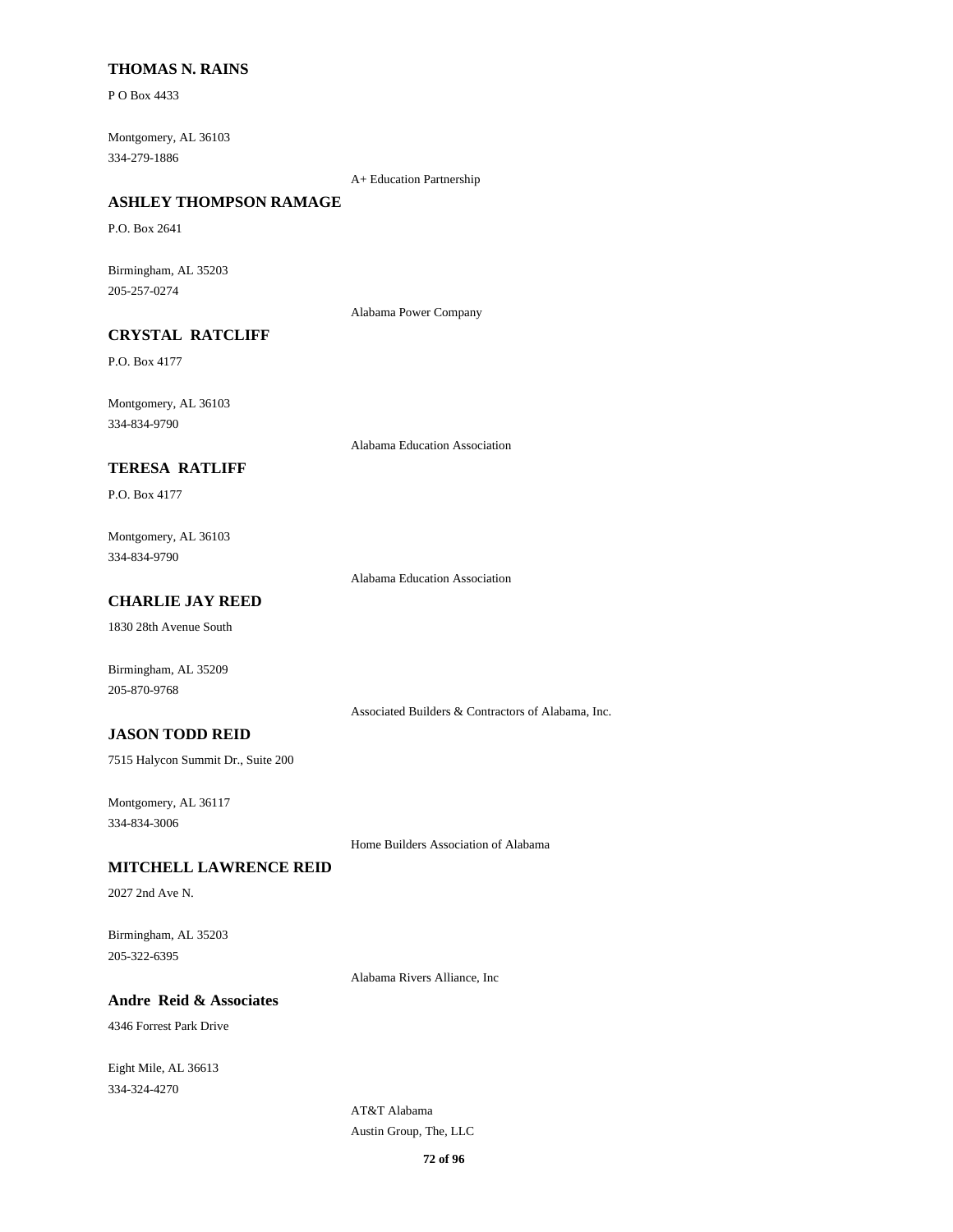Gulf Coast Entertainment, LLC Steve Windom, LLC The Toney Watkins Company

#### **JERRY A. RENFROE**

100 North Union Street

334-265-1660 Montgomery, AL 36104

#### **M. SUZANNE RESPESS**

1600 7th Avenue South

205-638-9652 Birmingham, AL 35233

Children's Hospital of Alabama dba Children's of Alabama

Telecommunications Association of the Southeast

#### **ELIZABETH REYNOLDS**

3933 Victoria Lakes Drive South

317-875-5250 Jacksonville, FL 32226

National Association of Mutual Insurance Companies (NAMIC)

### **MICHELLE RHEE**

825 K Street, 2nd Floor

916-287-9204 Sacramento, CA 95814

#### **JOHN WILLARD RICE**

930 Avenue A

334-364-0480 Opelika, AL 36801

> Alabama Veterinary Practice Owners Association John Rice Tom Coker & Associates

### **E. CLARK RICHARDSON**

Clark Richardson & Associates

334-819-6655 Montgomery, AL 36123-0035

> Alabama Bankers Association, Inc. Tenaska, Inc.

StudentsFirst

#### **EUGENE ALLEN RICHARDSON**

133 Peachtree Street, NE

404-652-5349 Atlanta, GA 30303

Koch Companies Public Sector, LLC and Its Affiliates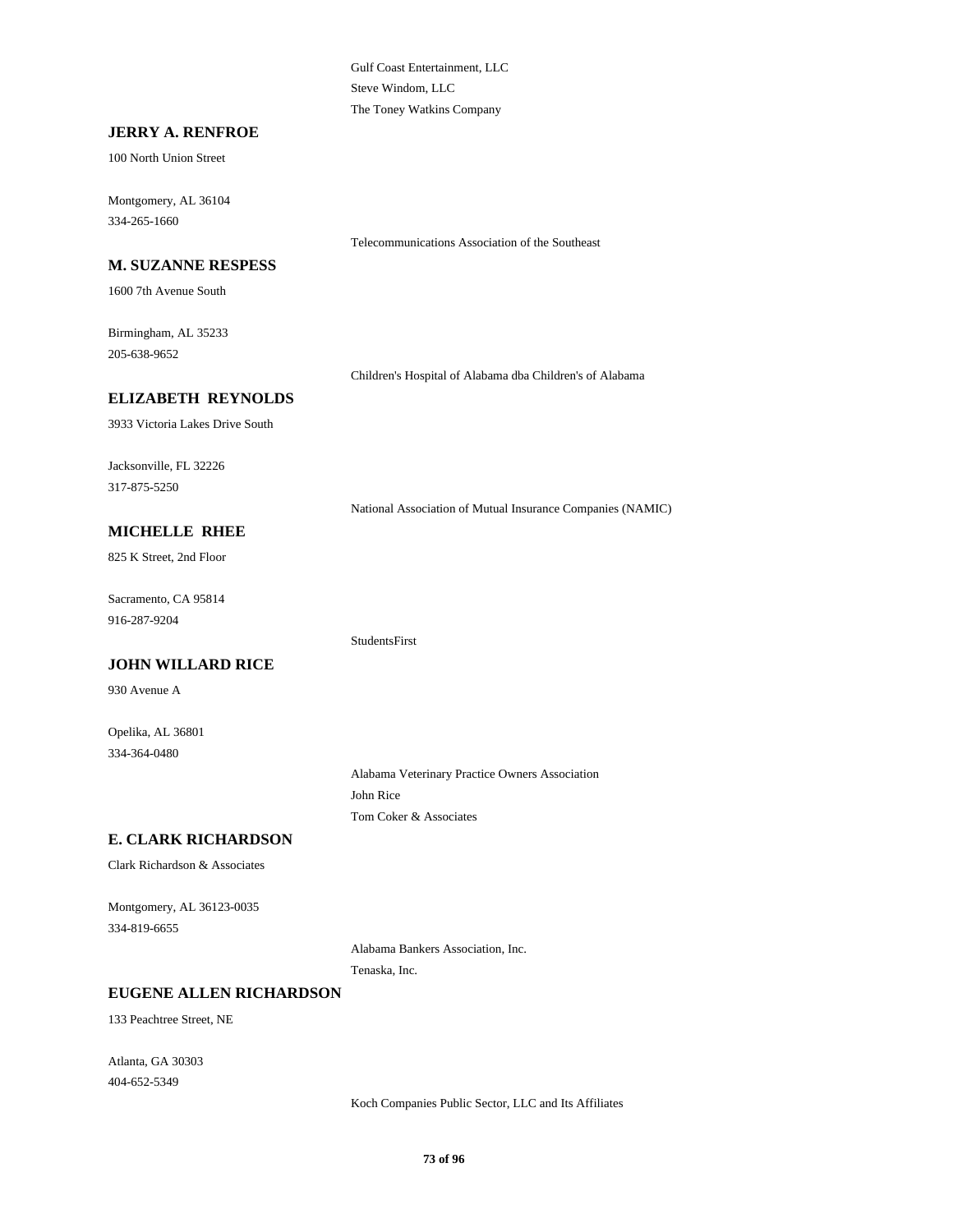#### **DAVID RICHWINE**

906 Duval Court

954-850-4131 Wilton Manors, FL 33334

Bristol-Myers Squibb Company

#### **QUENTIN RIGGINS**

770 Washington Ave

334-832-3881 Montgomery, AL 36104

Alabama Power Company

### **DARRELL BREN RILEY**

**ROBERT RENFROE RILEY**

435 South McDonough Street

334-834-1061 Montgomery, AL 36104

3530 Independence Drive

Birmingham, AL 35209

205-484-0099

Alabama AFL-CIO

Roebuck Consulting Group VT Systems, Inc. EADS North America, Inc. Alabama Council for Affordable and Rural Housing, Inc. (ALCARH) Airbus Americas Brett Real Estate Robinson Development Co., Inc. Austal USA

#### **PHILLIP W RIVERS**

125 South Ripley Street

202-997-0489 Montgomery, AL 36104

University of North Alabama

### **DAVID LYNN ROBERSON**

1000 Urban Center Drive

205-945-6580 Vestavia Hills,, AL 35242

> Alabama Coal Association Drummond Company Inc.

### **TRACY L. ROBERTS**

535 Adams Avenue

334-262-2566 Montgomery, AL 36104

Alabama League of Municipalities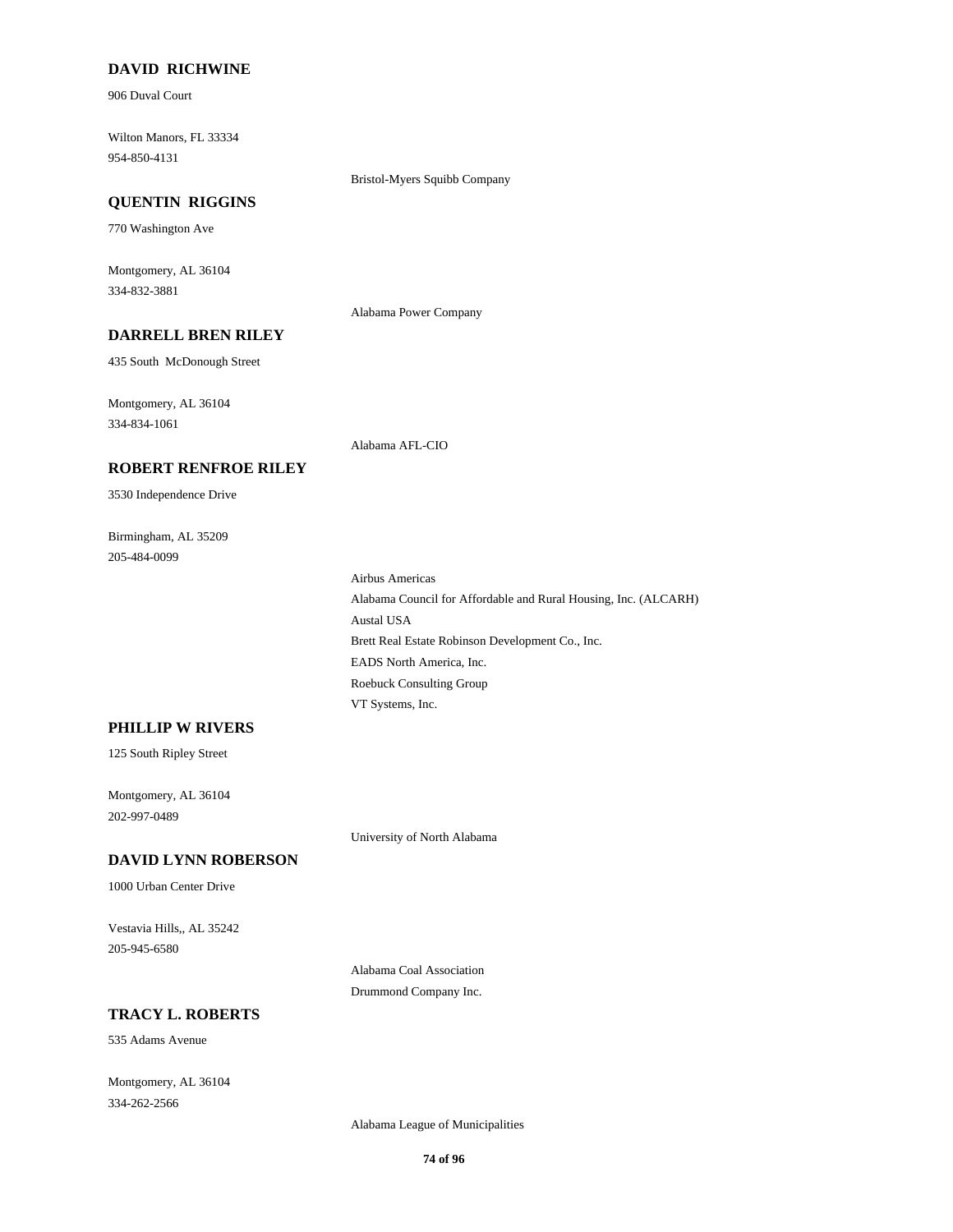#### **KEN C. ROBERTS, JR.**

P.O. Drawer 230488

334-277-9700 Montgomery, AL 36123-0488

Alabama Association of School Boards

### **KATHERINE G ROBERTSON**

402 Office Park Drive

205-983-6230 Birmingham, AL 35223

Alabama Policy Institute

### **JAMES WELLS ROBINSON**

3066 Zelda Rd, #372

334-306-7872 Montgomery, AL 36106

Alabama Correctional Organization

#### **KASEY MARIA ROBINSON**

101 Kresge Center

334-727-8348 Tuskegee, AL 36088

Tuskegee University

#### **GILBERT BROUGHTON ROGERS**

127 Peachtree Street

Atlanta, GA 30303 404-521-9900

Southern Environmental Law Center

#### **DAVID ROOT**

212 Spring Branch Road

804-834-2626 Waverly, VA 23890

Prime Therapeutics, LLC

#### **PERRY ROQUEMORE**

401 Adams Avenue

334-244-8948 Montgomery, AL 36104

Bloom Group Inc., The

### **JOHN C.M. ROSS**

105 Tallapoosa Street, Suite 307

334-262-5200 Montgomery, AL 36104

> John C.M. Ross & Company, Inc. Dax R. Swatek & Associates, L.L.C.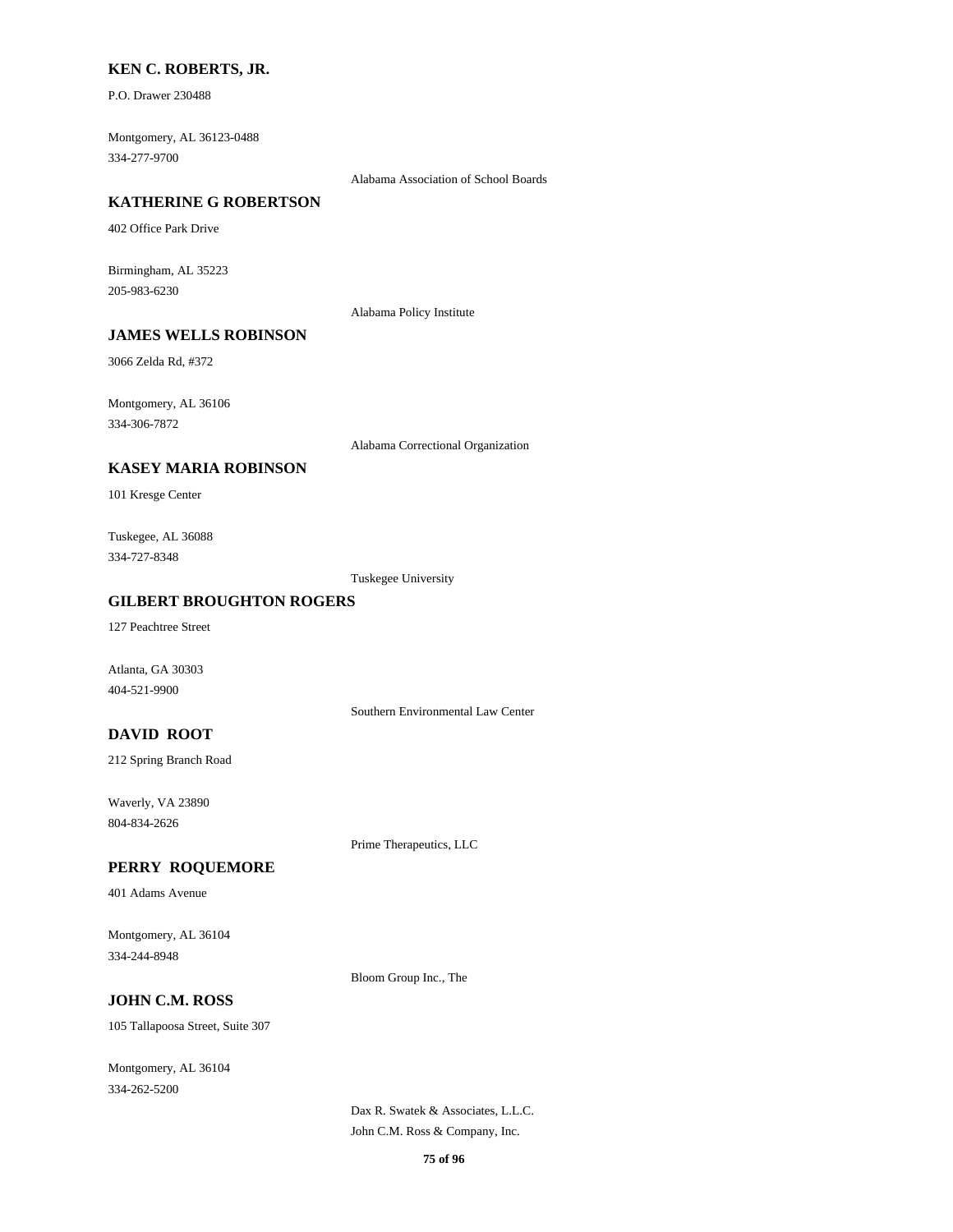#### Learning Through Sports, LLC Swatek, Azbell, Howe & Ross

#### **QUINTLON ROSS**

P.O. Box 4177

334-834-9790 Montgomery, AL 36103

#### **TOBIN BERNARD ROTH**

2 North Jackson Street

334-262-1800 Montgomery, AL 36104 Alabama Education Association

The Louis Berger Group Smart Horizons Career Online Education Xerox Business Services, LLC and its Affiliates Thompson Engineering, Inc Centene Corporation Comcast Corrections Corporation of America Alabama Graphite Company, Inc. Alabama Recycling Association Capitol Resources of Alabama, LLC CSX Transportation, Inc. JP Morgan - Chase Bank K12 Inc. Lorillard Tobacco Company Energen Corporation Floridian Partners, LLC Intel Corporation

#### **SHERRY LYNN ROUT**

P.O. Box 383348

212-876-7700 Germantown, TN 38138

The American Society for the Prevention of Cruelty to Animals

### **CLAY RYAN**

Maynard, Cooper & Gale, P.C.

205-254-1000 Birmingham, AL 35203-2618

> Anheuser-Busch Companies Baptist Health System Inc. Alabama Wildlife Federation Alabama Power Company Alabama Sports Foundation Blue Cross & Blue Shield of Alabama DaVita, Inc. Children's Hospital of Alabama dba Children's of Alabama Corizon, Inc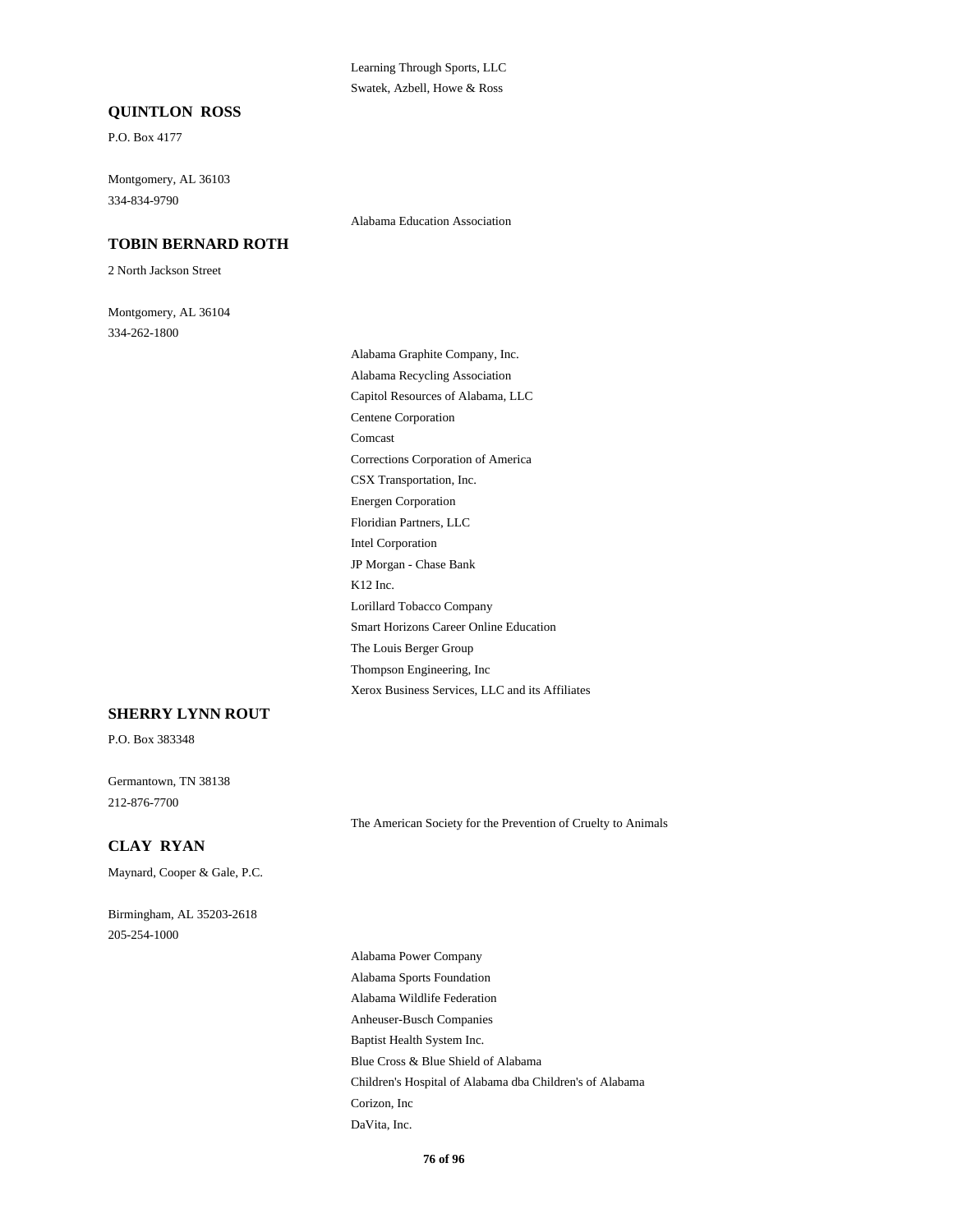Lloyd's America, Inc. Mutual Savings Life Insurance Company Energen Corporation DIRECTV, INC Dish Network Navistar, Inc. Wal-Mart Stores, Inc. Zoom Motorsports, LLC Vital Smiles, Inc. Regions Financial Corporation The Westervelt Company

#### **CAROLYN JONES SABATINI**

8510 Balboa Blvd

913-338-2640 Northridge, CA 91345

#### **RYAN SADLER**

c/o Centene Corporation

202-223-8010 Washington, DC 20036

#### **BILL SAGER**

141 London Parkway

205-326-4129 Birmingham, AL 35211

### **JERRY L. SAILORS**

300A Water Street

334-265-5744 Montgomery, AL 36104-2558

Coosa-Alabama River Improvement Association, Inc.

Alabama Independent Insurance Agents, Inc.

Centene Corporation

Pharmavite LLC

#### **MARLENE LOUISE SANDERS**

c/o 2350 Kerner Blvd., Ste. 250

415-389-6800 San Rafael, CA 94901

Merck Sharp & Dohme Corp. & its Affiliates

### **SARAH SANDERS**

225 S Adams Street, Suite 200

850-294-4009 Tallahassee, FL 32301

Honeywell International, Inc.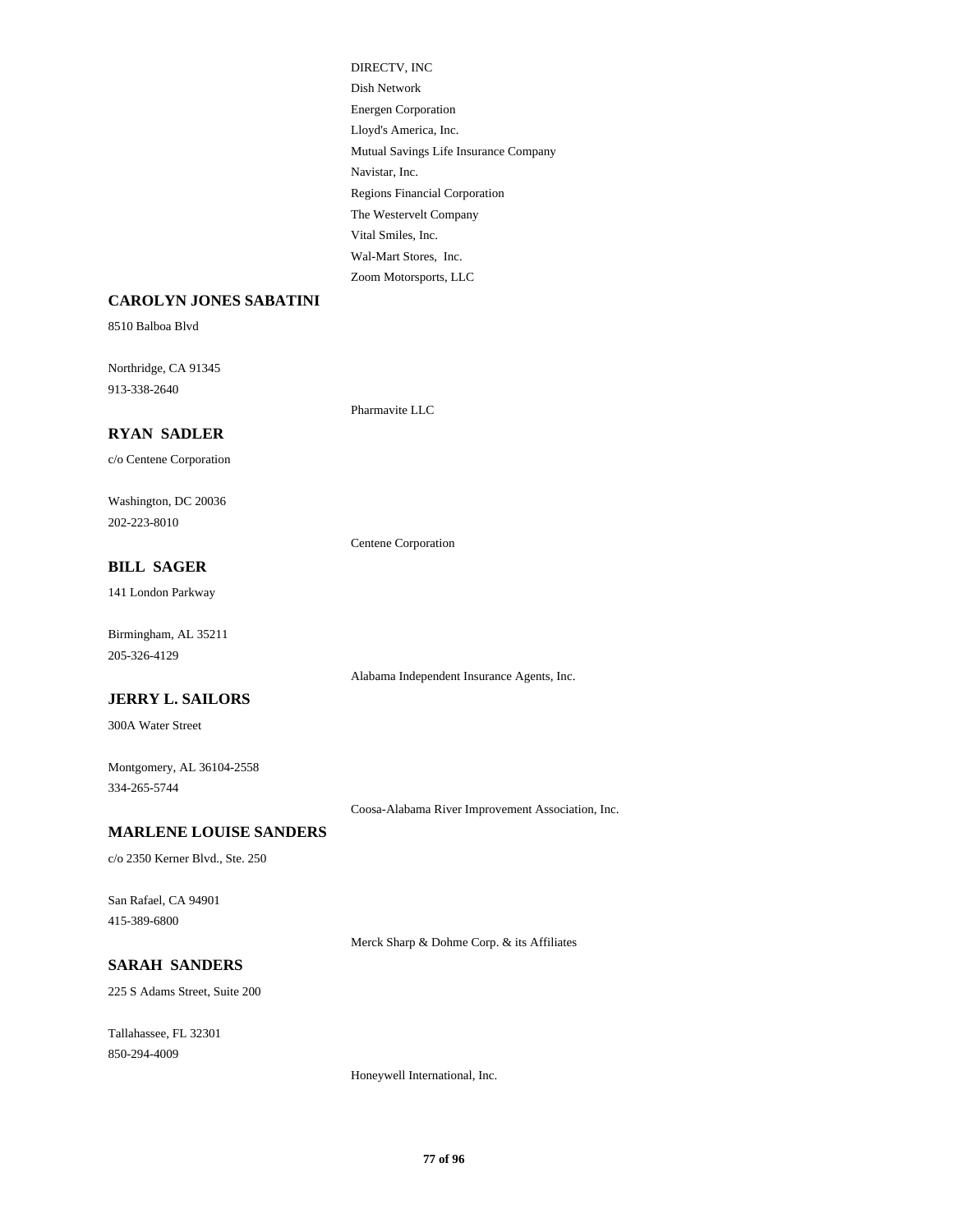#### **ALLEN SANDERSON**

401 Adams Avenue, Suite 710

334-244-8948 Montgomery, AL 36104

Bloom Group Inc., The

### **TREVOR SANTOS**

11250 Waples Mill Road

703-267-1250 Fairfax, VA 22030

National Rifle Association of America

### **DAVID SARGENT**

P.O. Box 4177

334-834-9790 Montgomery, AL 36103

Alabama Education Association

#### **THOMAS JOSEPH SAUNDERS**

555 Alabama Street

334-265-8733 Montgomery, AL 36104

Alabama Forestry Association

### **JOHN SCHREMSER**

3834 Montclair Rd

Birmingham, AL 35213 334-531-2985

#### CenturyLink

**NICHOLAS C SELLERS**

PO Box 2641

205-257-3111 Birmingham, AL 35203

Alabama Power Company

#### **CHARLES SHAFFER**

One Madison Avenue

212-325-8656 New York, NY 10010

Credit Suisse Asset Management, LLC

### **KELLY STEVENS SHASKY**

205 A Capitol Avenue

502-395-1661 Frankfort, KY 40601

Washington Center for Internships and Academic Seminars, The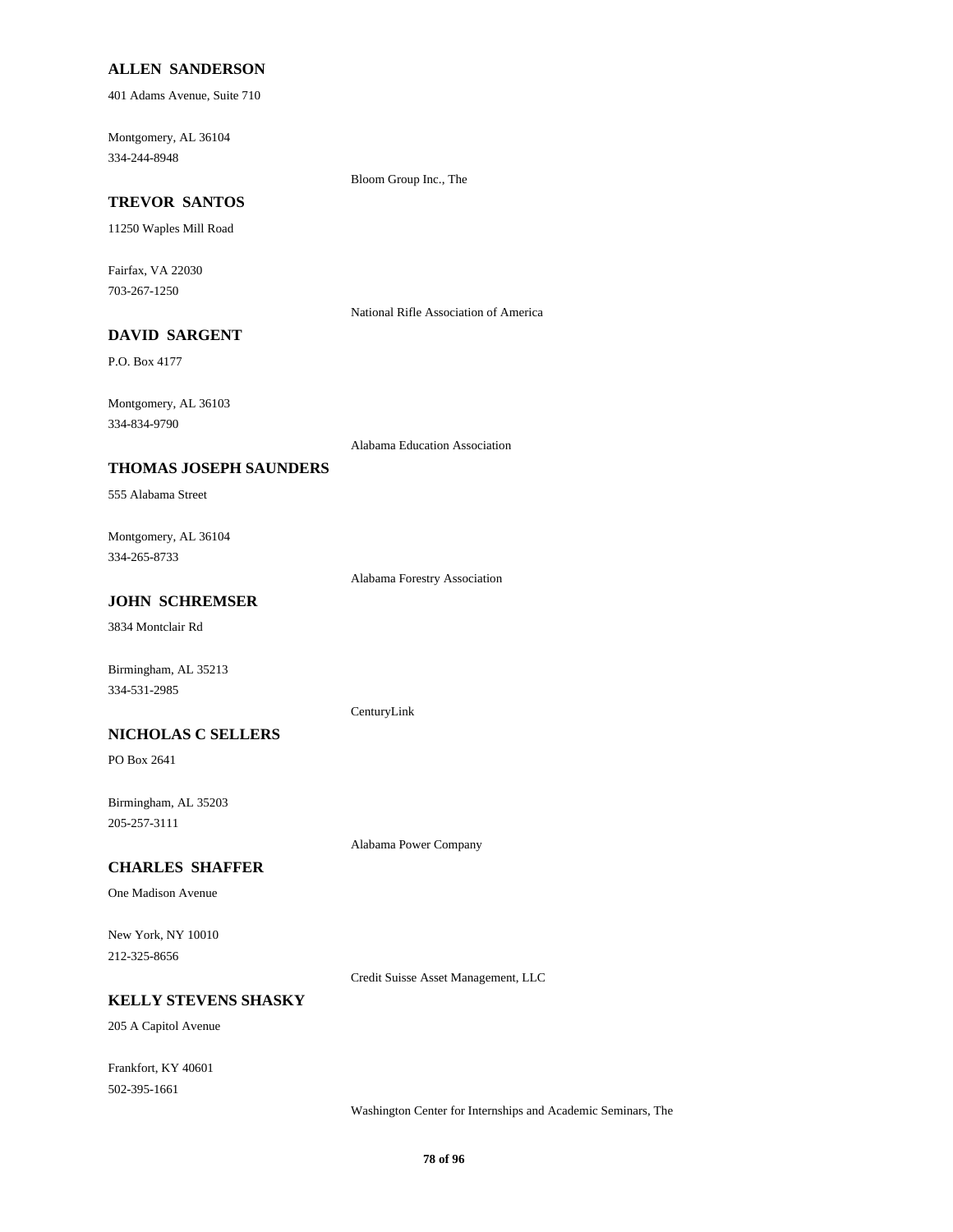#### **GABRIEL H. SHEHEANE**

1545 Raymond Diehl Road

850-521-4918 Tallahassee, FL 32308-1500

College Board, The

### **JOHN SHIRLEY**

39 South Harper Street

334-850-5801 Tallassee, AL 36078

International Brotherhood of Electrical Workers (I.B.E.W.)

### **MONTGOMERY C SIMPSON**

900 Circle 75 Parkway

770-952-4682 Atlanta, GA 30339

Weyerhaeuser Company and its Affiliates

#### **BEVERLY SIMS**

P.O. Box 4177

334-834-9790 Montgomery, AL 36103

Alabama Education Association

### **DARRYL SINKFIELD**

P.O. Box 4177

334-834-9790 Montgomery, AL 36103

Alabama Education Association

#### **JASON THOMAS SKIPPER**

3379 Peachtree Road NE, Suite 300

404-446-1668 Atlanta, GA 30326

> Brick Industry Association, Inc. TNT Fireworks

### **CATHY SMITH**

P.O. Box 4177

334-834-9790 Montgomery, AL 36103

Alabama Education Association

#### **CHARLES Chuck C. SMITH**

28270 US Highway 80

334-289-6280 Demopolis, AL 36732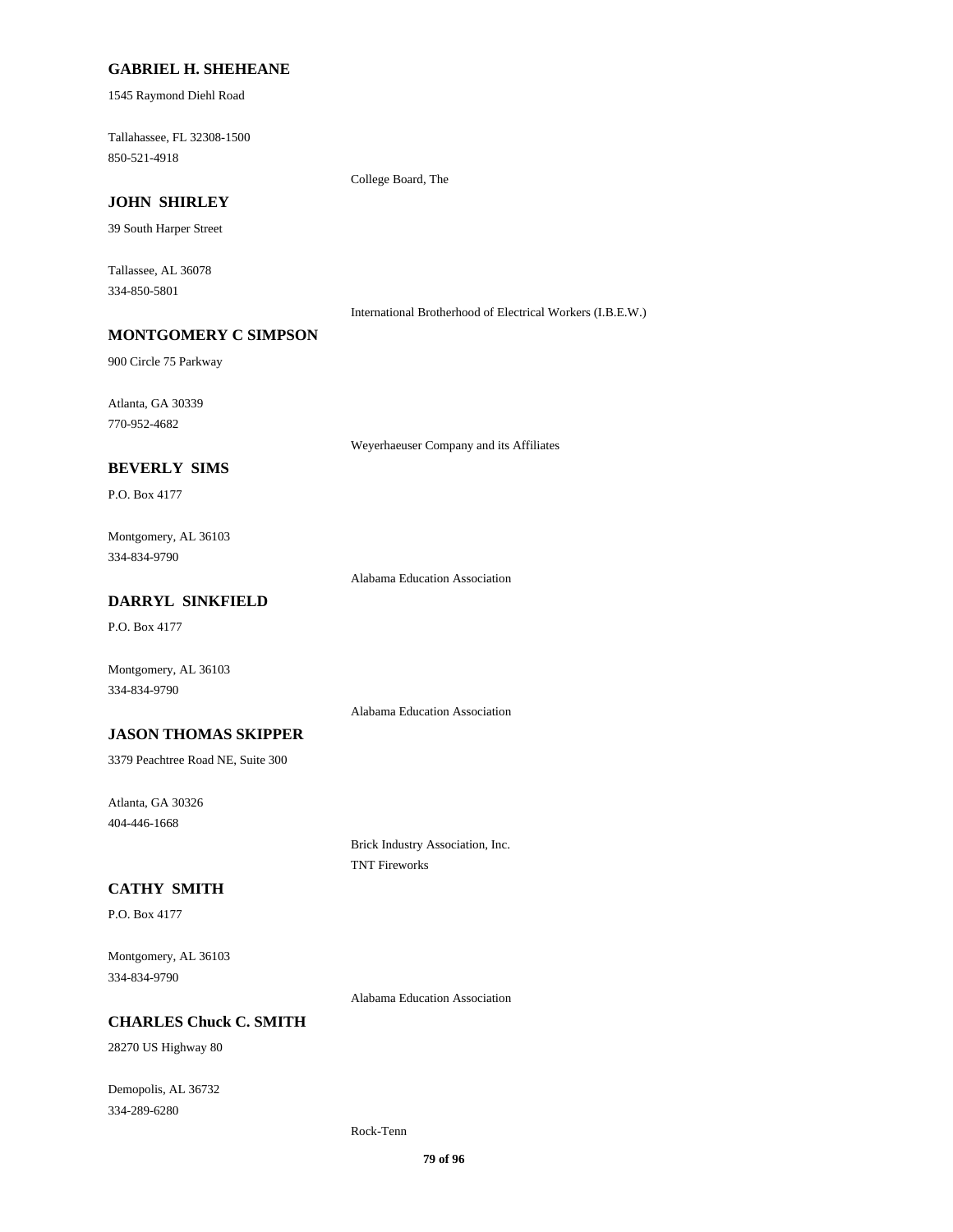#### **DANIEL J SMITH**

660 Fritz Dr

972-304-6500 Coppell, TX 75019

#### UPS, Inc.

### **EUNICE W. SMITH**

4200 Stone River Circle

205-879-7096 Birmingham, AL 35213

**JOHN KENNETH SMITH**

### Eagle Forum of Alabama

535 Adams Avenue

334-262-2566 Montgomery, AL 36104

Alabama League of Municipalities

#### **JOHNNIE B SMITH**

Alabama Association for Justice

334-262-4974 Montgomery, AL 36104

Alabama Association for Justice

### **ZAYNE SMITH**

309 N. Hull St.

Montgomery, AL 36104 334-263-0086

### Alabama Appleseed Center for Law & Justice, Inc.

825 K Street, 2nd Floor **ANDREW SOLON**

916-287-9204 Sacramento, CA 95814

#### **JEFF SOMMER**

2 N. Jackson Street

334-262-2116 Montgomery, AL 36104

Blue Cross & Blue Shield of Alabama

StudentsFirst

### **JOHN SORRELL**

1745 Platt Place

334-265-0501 Montgomery, AL 36117

Alabama Concrete Industries Association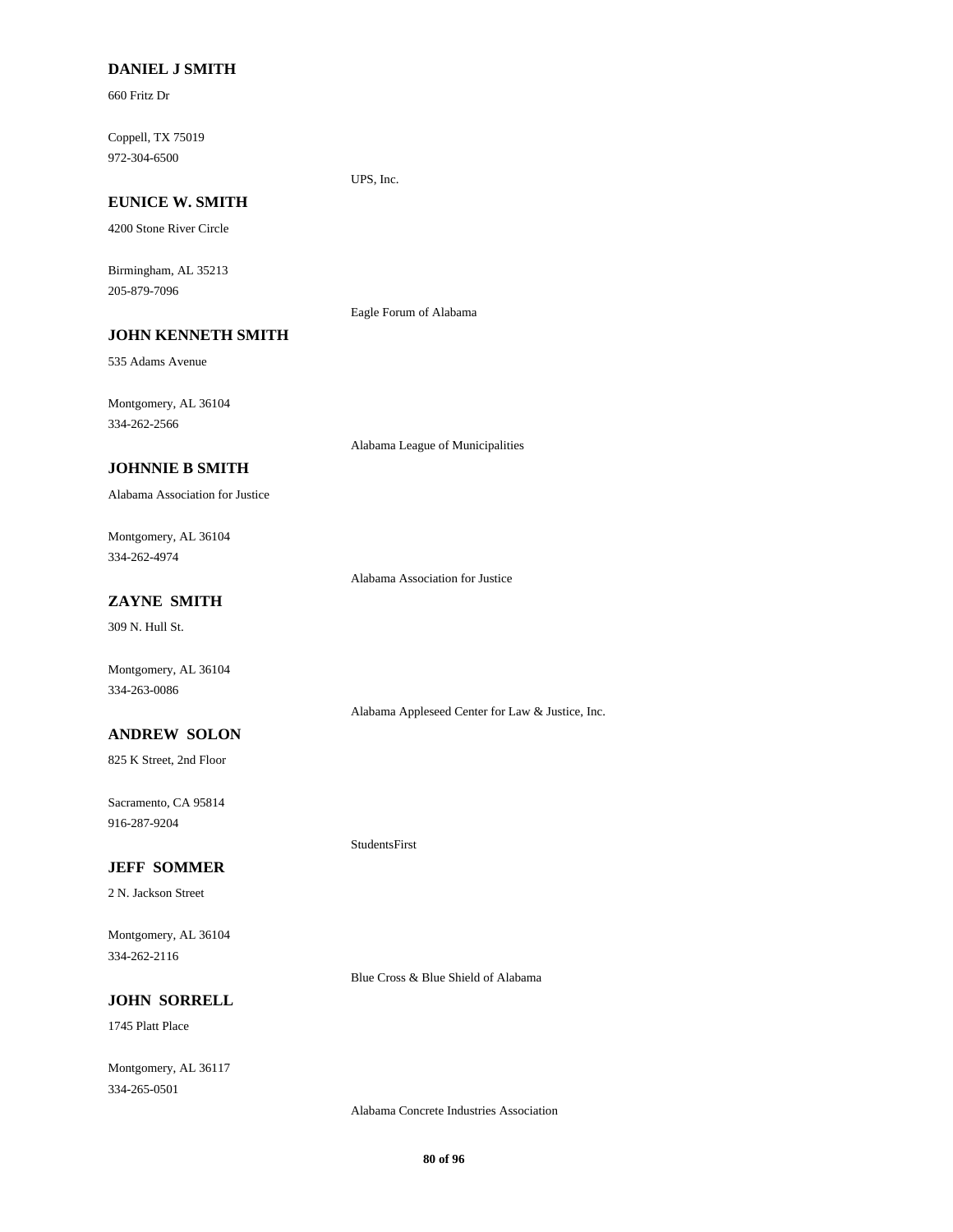#### **Southern Strategy Group of Alabama**

2 N. Jackson Street

334-240-6900 Montgomery, AL 36104

> Alabama Hospice and Palliative Care Organization Blue Cross & Blue Shield of Alabama Medistat ABL Management, Inc. Alabama Association of Housing & Redevelopment Authority Alabama Board of Pharmacy Rx Development Associates Telecommunications Association of the Southeast Tenaska, Inc. Witt O'Brien's, LLC Southland National Insurance Corporation Spectra Energy Takeda Pharmaceuticals America

#### **JERRY W. SPENCER**

The Spencer Group, LLC

334-354-3220 Pike Road, AL 36064

> Poarch Band of Creek Indians Triton Management Group

#### **LYNES STANFIELD**

c/o Nielsen Merksamer, et al.

San Rafael, CA 94901 415-389-6800

#### **MARION CAIT STEINFELS**

1234 Primrose Lane

202-557-0430 Montgomery, AL 36111

#### **JAMES DAVID STEWART**

One Federal Place

205-521-8368 Birmingham, AL 35203

Apple Inc.

Marion Steinfels

Energen Corporation Bradley Arant Boult Cummings LLP Alliance of Automobile Manufacturers Learning Through Sports, LLC Vulcan Materials Company Pfizer Inc. National Association of Public Insurance Adjusters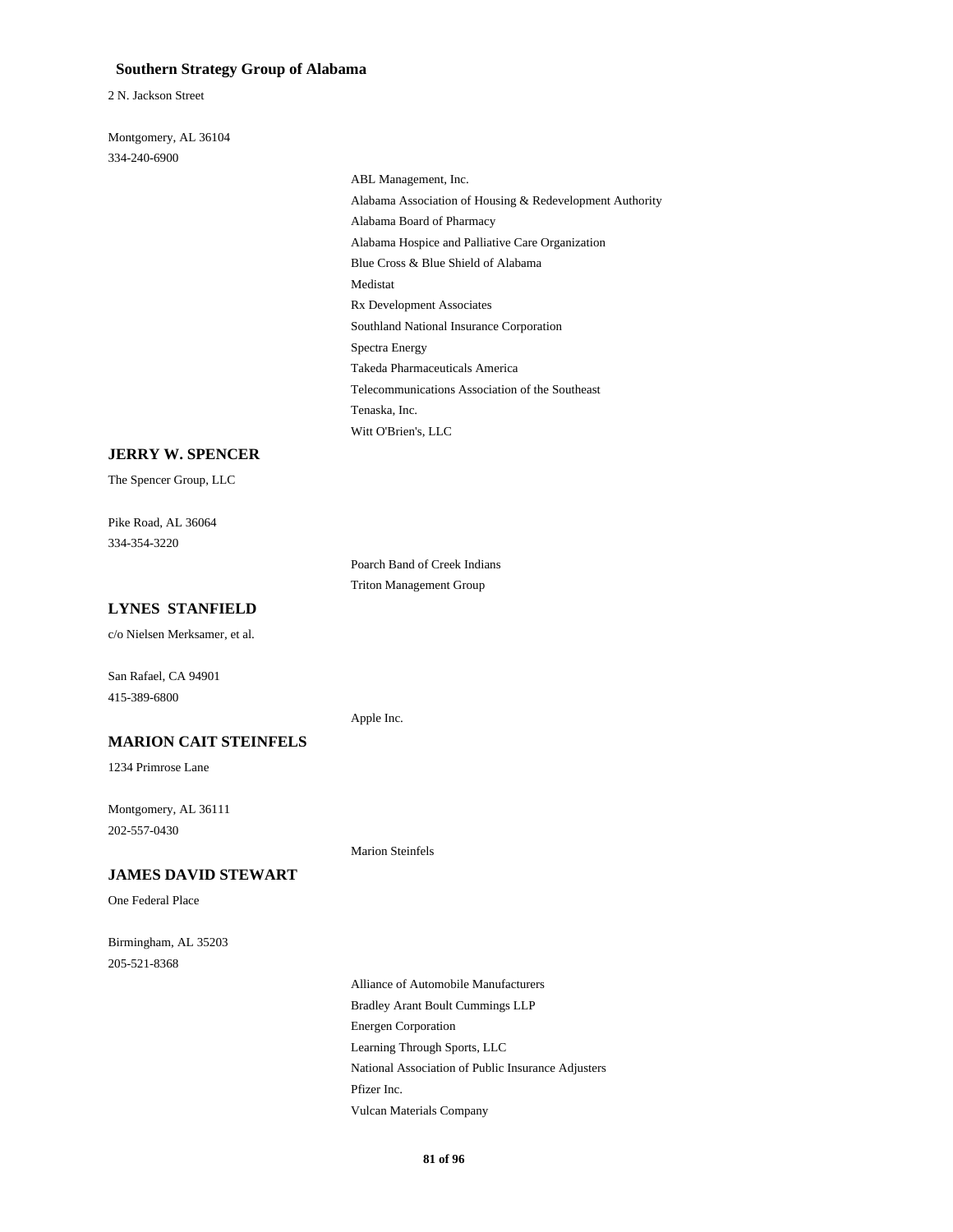#### **J. DAVIS STEWART III**

One Federal Place

205-521-8000 Birmingham, AL 35203

Computer & Communications Industry Association Commercial Jet Services Energen Corporation Learning Through Sports, LLC Insurance Auto Auctions Corp. Business Council of Alabama Associated Builders & Contractors of Alabama, Inc. Alliance of Automobile Manufacturers BAE Systems, Inc Bradley Arant Boult Cummings LLP Blue Creek Energy, Inc. Verizon Wireless Inc TNT Fireworks Vulcan Materials Company Walter Energy, Inc Waggoner Engineering, Inc StudentsFirst National Association of Public Insurance Adjusters MedImpact Healthcare Systems, Inc. Pfizer Inc. Renaissance Learning, Inc. Redflex Traffic Systems, Inc.

#### **SARAH STOKES**

2829 2nd Ave S

Birmingham, AL 35233-2838 205-745-3060

Southern Environmental Law Center

### **A. GORDON STONE**

2 North Jackson Street

334-832-9911 Montgomery, AL 36104

### **J. ROBIN STONE**

2 North Jackson Street

334-262-4657 Montgomery, AL 36104 Higher Education Partnership

Blue Cross & Blue Shield of Alabama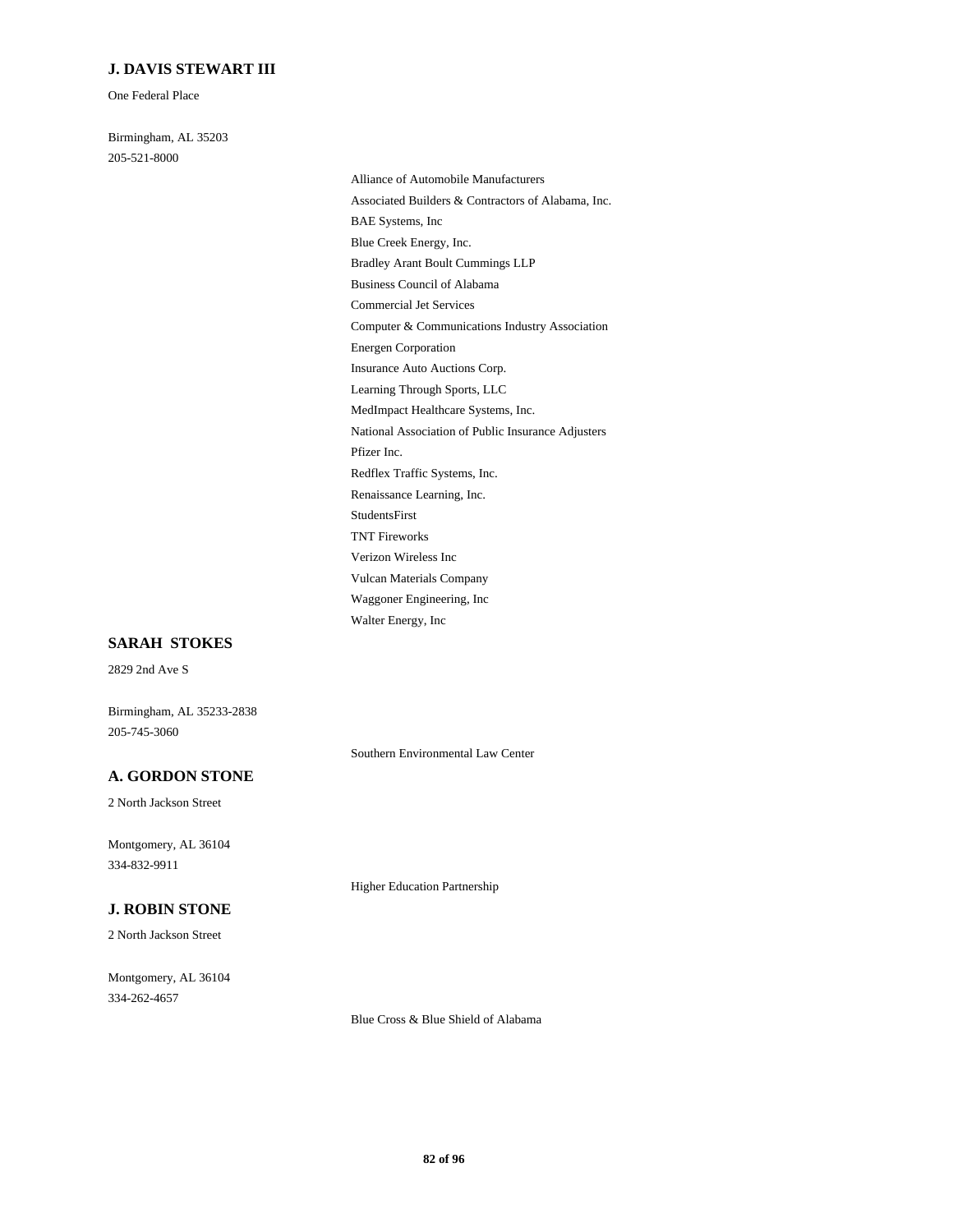#### **SCOTT STONE**

P. O. Box 320251

205-936-9800 Birmingham, AL 35232

Scott Stone and Company, LLC

### **DAVID STOUT**

P.O. Box 4177

334-834-9790 Montgomery, AL 36103-4177

Alabama Education Association

### **SEAN S STRICKLER**

P.O. Box 244014

334-215-2732 Montgomery, AL 36124

Alabama Rural Electric Association of Cooperatives

### **ZACK D. STUDSTILL, DMD**

836 Washington Ave.

334-265-1684 Montgomery, AL 36104

Alabama Dental Association

### **MICHAEL W. SULLIVAN**

2229 1st Avenue North

205-241-9607 Birmingham, AL 35203

> Multistate Assoc. Inc. o/b/o Community Financial Services Association Lobbyist Group, LLC, The Free The Hops National Rifle Association of America Wine Institute, The Title Pawn Council of Alabama Oasis Legal Finance

#### **JULIE SWANN**

P.O. Box 4177

334-834-9790 Montgomery, AL 36103

Alabama Education Association

#### **DAX SWATEK**

105 Tallapoosa Street

334-262-5200 Montgomery, AL 36104

> Dax R. Swatek & Associates, L.L.C. Swatek, Azbell, Howe & Ross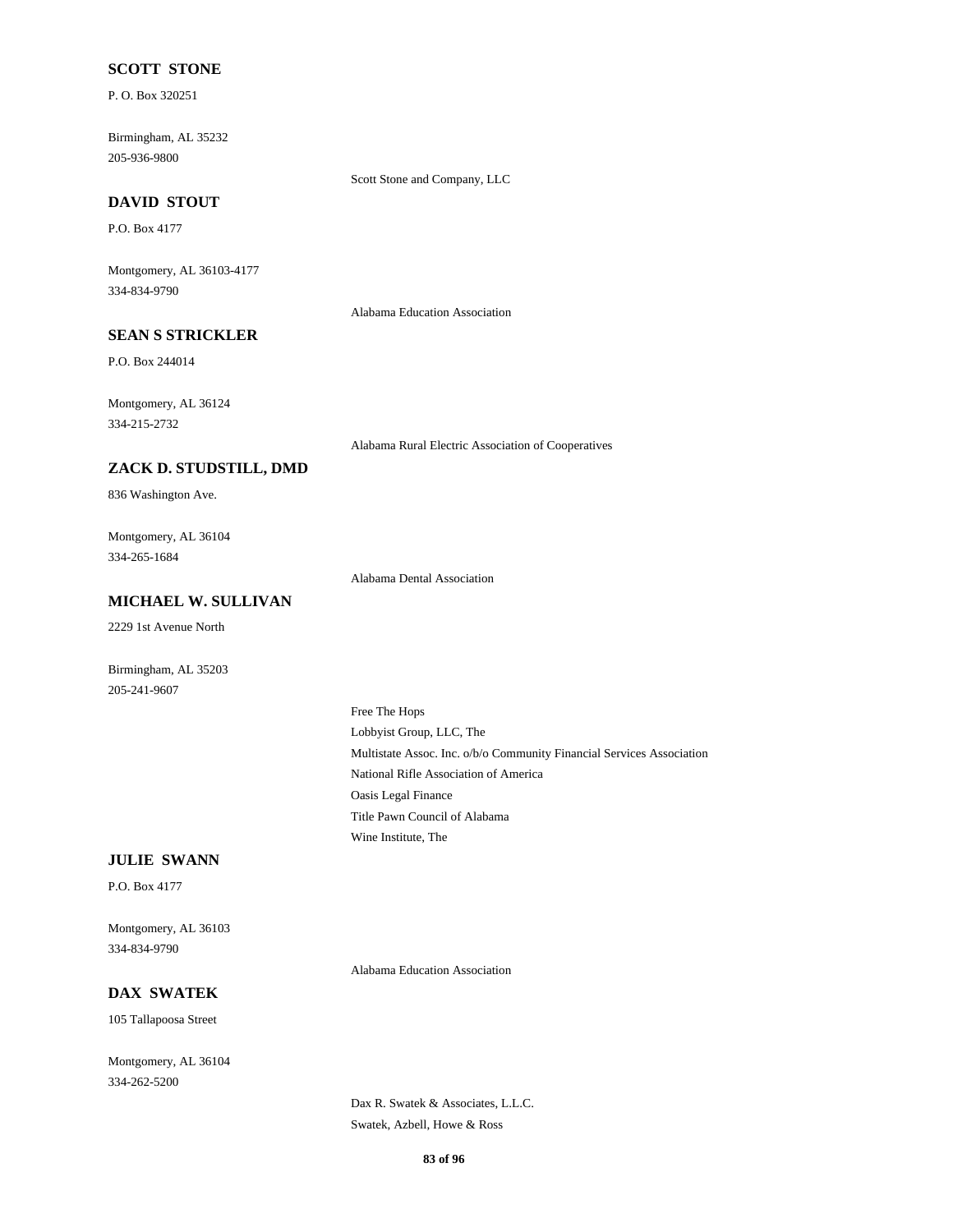#### **Dax R. Swatek & Associates, LLC**

105 Tallapoosa Street

334-262-5200 Montgomery, AL 36104

> Crestwood Medical Center Fresenius Medical Center HealthSouth Corporation Advance America Cash Advance, Inc Community Education Centers, Inc. Community Health Systems Professional Services Corporation Hoar Construction, LLC SAS Institute Inc. Stringfellow Memorial Hosiptal Trinity Medical Center John C.M. Ross & Company, Inc. Learning Through Sports, LLC Maximus

#### **Swatek, Azbell, Howe & Ross, LLC**

105 Tallapoosa Street

334-262-5200 Montgomery, AL 36104

Forest Energies, LLC Gulf Distributing Co. of Mobile, LLC John C.M. Ross & Company, Inc. Dax R. Swatek & Associates, L.L.C. DIRECTV, INC Dish Network National Association of Optometrists & Opticians, Inc Sight Savers of America Southern Communications Services Inc dba Southern LINC Wireless University of West Alabama Nucor Corporation Patrick Company, The Select Management Resources, Inc. Competitive Governance Action Alabama Beer Association Alabama Asphalt Pavement Association Alabama Road Builders Association Brookdale Senior Living, Inc. Better Basics, Inc.

#### **JOHN F. TANNER**

100 Cahaba Farms Drive

205-403-9905 Indian Springs, AL 35124

> **84 of 96** Georgia Crown Distributing Company Alabama Crown Distributing Co. Wine & Spirits Wholesalers of America, Inc Republic National Distributing Company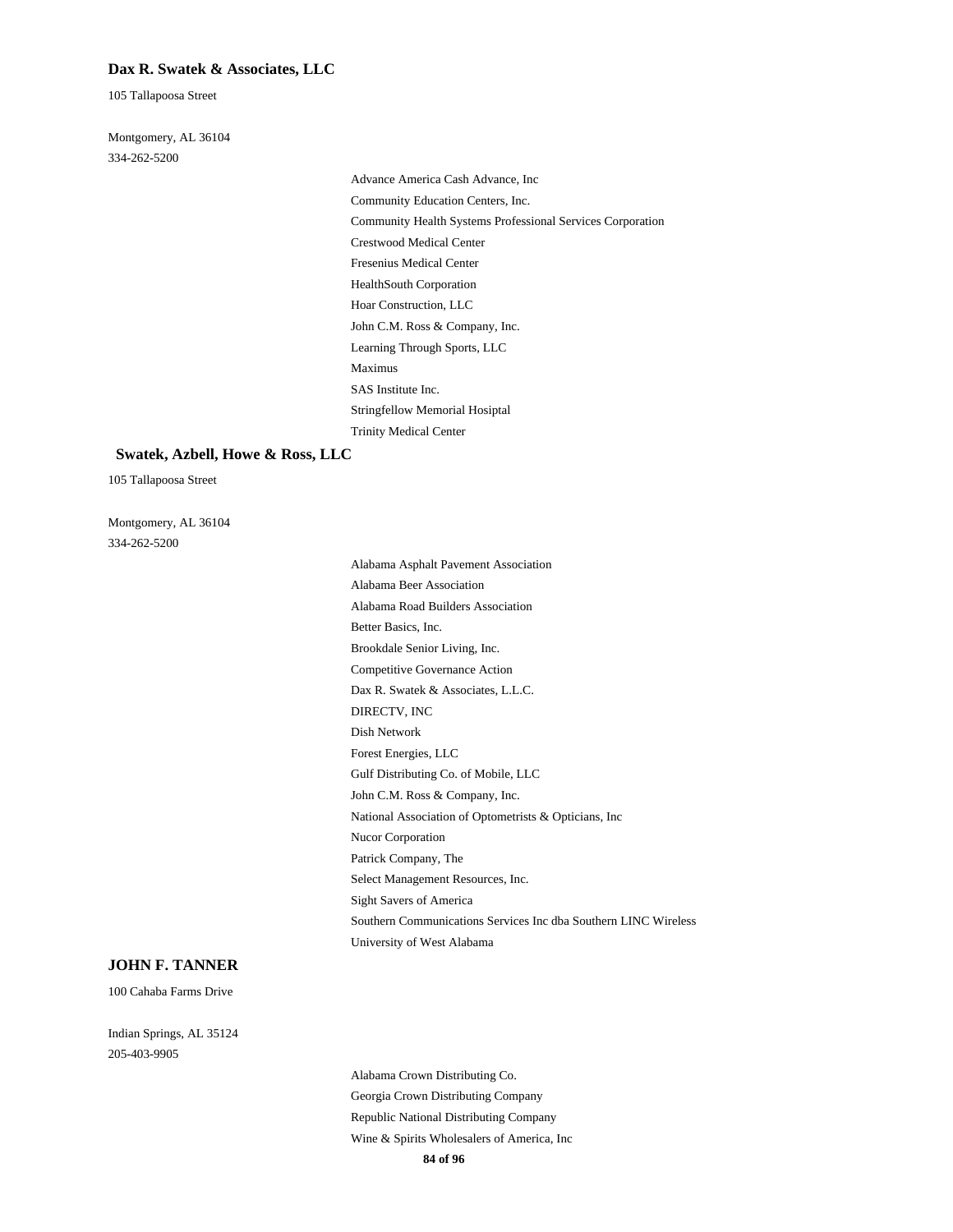#### **JOHN A. TEAGUE**

Government Corporate Partners, LLC

334-265-8086 Montgomery, AL 36104

> InfoPro Corporation Government Corporate Partners, LLC Total Political Solutions, LLC Teague, Gray & Moore,LLC

#### **TAMI EZELL TEAGUE**

Government Corporate Partners, LLC

334-265-8086 Montgomery, AL 36104

> Alabama Prosthetic & Orthotic Association Alabama Power Company Total Political Solutions, LLC Government Corporate Partners, LLC

#### **JULIET A. TERRY**

900 Lee Street East, Suite 1227

304-344-3040 Charleston, WV 25301

Cliffs Natural Resources

Ford Motor Company

### **D. ALAN THOMAS**

3 Protective Center, Suite 200

Birmingham, AL 35223 205-297-8839

### **DAVID L. THOMAS**

Eagle 1 Resources, LLC

334-209-0508 Auburn, AL 36832

#### **BRENDA THOMPSON**

P.O. Box 4177

334-834-9790 Montgomery, AL 36103

Alabama Education Association

Eagle 1 Resources

#### **ROBERT D TIMMONS**

514 Washington Avenue

334-264-7827 Montgomery, AL 36104-4385

Alabama Sheriffs Association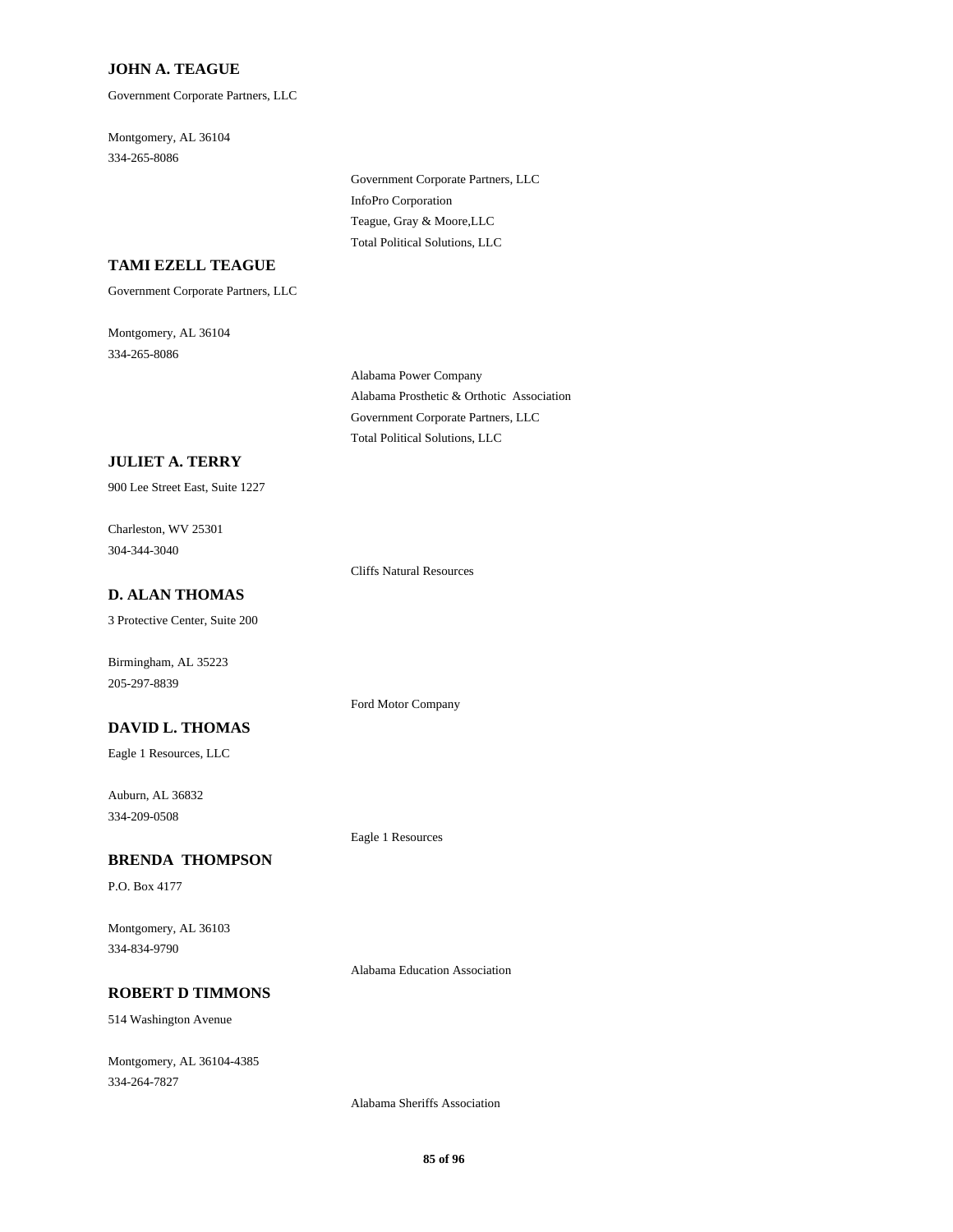### **MICHAEL TODD**

P.O. Box 4177

334-834-9790 Montgomery, AL 36103

Alabama Education Association

### **BARTLEY E. TOMLINSON III**

PO Box 866

334-782-6603 Montgomery, AL 36101-0866

Kimberly H. Adams, P.C.

### **DUPLE JANTELLE TRAVILLION**

942 South Shady Grove Road

901-818-7791 Memphis, TN 38120

FedEx Corporation

### **CURTIS TRAVIS**

P.O. Box 4177

334-834-9790 Montgomery, AL 36103

Alabama Education Association

### **JUAN TRIPPE**

3821 Country Club Road

Zebulon, NC 27597 702-869-6874

Reckitt Benckiser Pharmaceuticals Inc.

Boeing Company, The

#### **KENNETH J. TUCKER**

P.O. Box 240002, M/C JV-108

256-461-2802 Huntsville, AL 35813-6402

**LISSA A. TUCKER**

P.O. Drawer 230488

334-277-9700 Montgomery, AL 36123-0488

Alabama Association of School Boards

### **WILLIAM D. TUNNELL**

P.O. Box 4177

334-834-9790 Montgomery, AL 36103

Alabama Education Association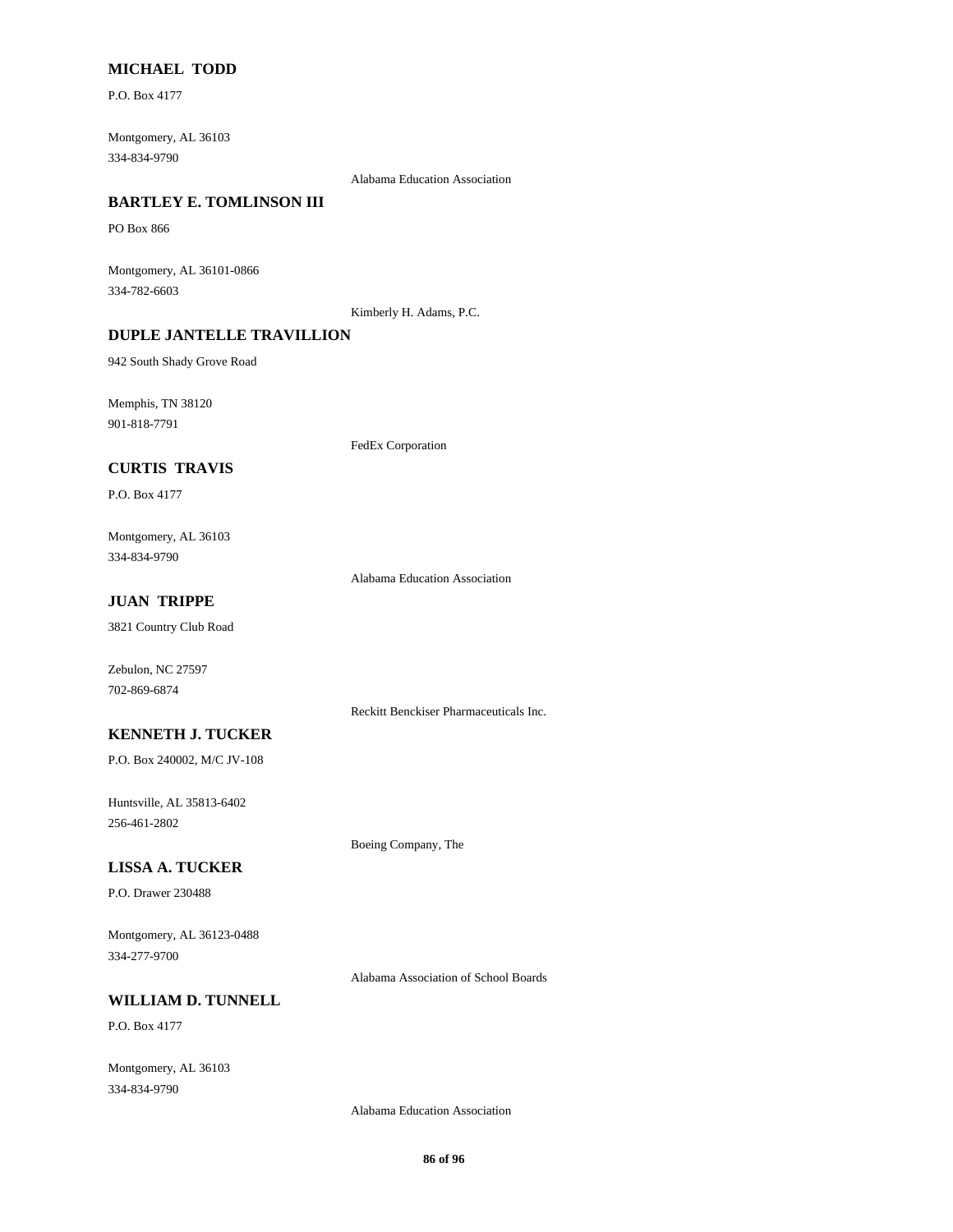### **ALBERT F. TURNER**

P.O. Box 685

334-683-8748 Marion, AL 36756

> Emerson Company Alabama Association of Black County Officials Perry County Commission Greene Track Incorporated

#### **LORENA G TURNER**

One Ravinia Drive

678-462-8279 Atlanta, GA 30346

T-Mobile USA, Inc.

### **MARCUS VEAZEY**

100 M Street, SE #500

202-484-4884 Washington, DC 20003

#### Dutko Worldwide LLC

610 Preserve Parkway **PAUL E. VERCHER**

Hoover, AL 35226

205-588-2780

#### **VICTOR VERNON**

PO Box 76

334-834-6000 Montgomery, AL 36101-0076

Business Council of Alabama

United States Steel Corporation

Charter Communications

### **TAYLOR C VICE**

5990 Monticello Drive

334-235-8830 Montgomery, AL 36117

### **LARRY A. VINSON**

P.O. Box 240757

334-260-7970 Montgomery, AL 36124-0757

Alabama Civil Justice Reform Committee Alabama Council of the American Institute of Architects Alabama Self-Insurers Association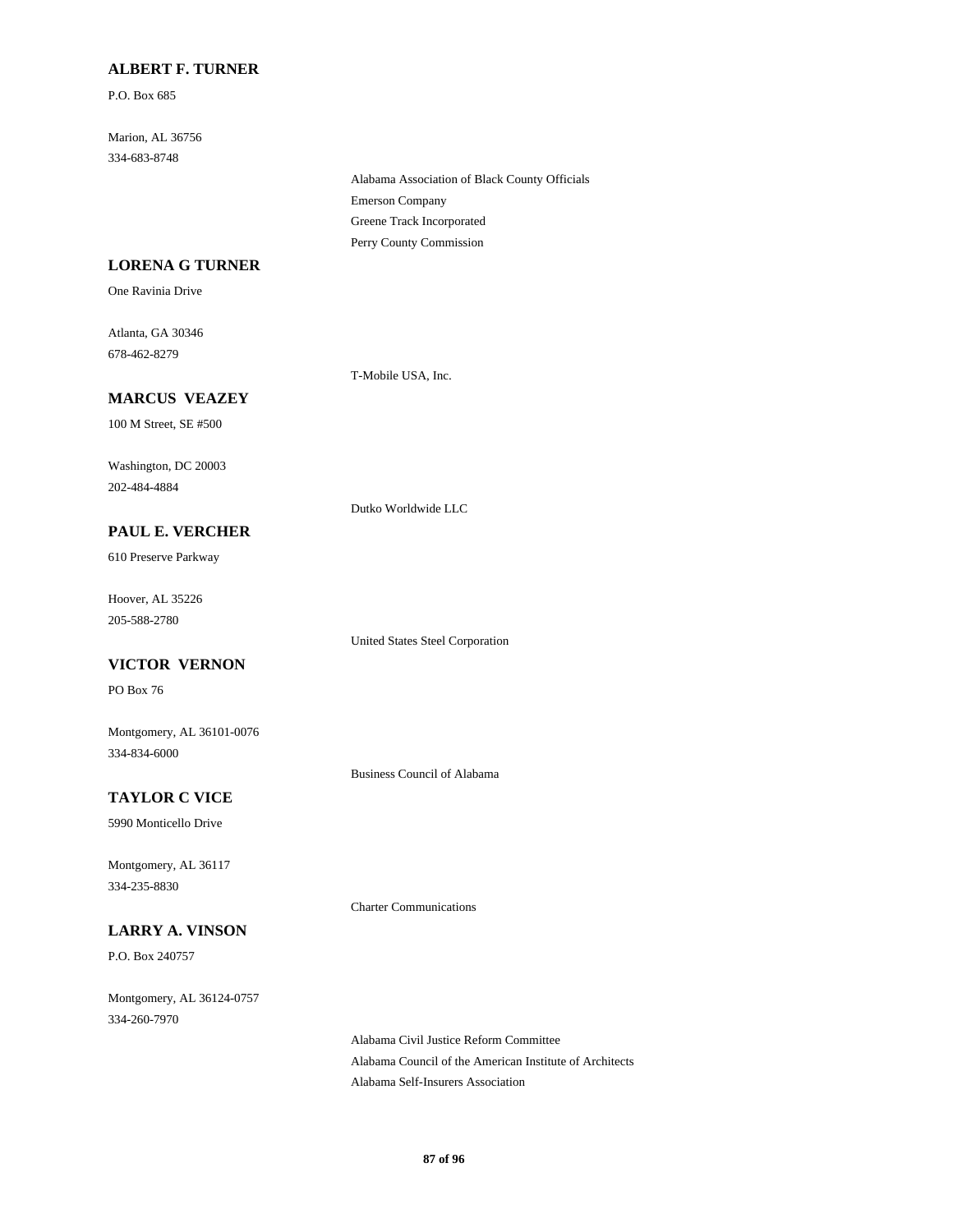#### **THOMAS JOSEPH VOCINO**

600 S. Court Street

334-229-6019 Montgomery, AL 36104

ASU Center for Leadership and Public Policy

### **CAROL VUCOVICH**

5950 Carmichael Place

334-356-2220 Montgomery, AL 36117

Alabama Association of Independent Colleges & Universities

### **JEREMY S WALKER**

522 Wahington Avenue

334-262-3808 Montgomery, AL 36104

Alabama Association of REALTORS

Alabama Power Company

### **MIKE L. WALKER**

390 Shoshone Drive

205-665-4639 Montevallo, AL 35115

International Brotherhood of Electrical Workers (I.B.E.W.)

### **R.B. WALKER**

770 Washington Avenue

Montgomery, AL 36104 334-832-3885

#### **TODD WALKER**

1830 28th Avenue South

205-870-9768 Birmingham, AL 35209

Associated Builders & Contractors of Alabama, Inc.

### **THOMAS G. WALKER, JR.**

Post Office Box 6

205-665-3535 Montevallo, AL 35115

Citizenship Trust & The American Village, The

### **MICHAEL A WALL**

600 Galleria Parkway

678-460-1610 Atlanta, GA 30339

Comcast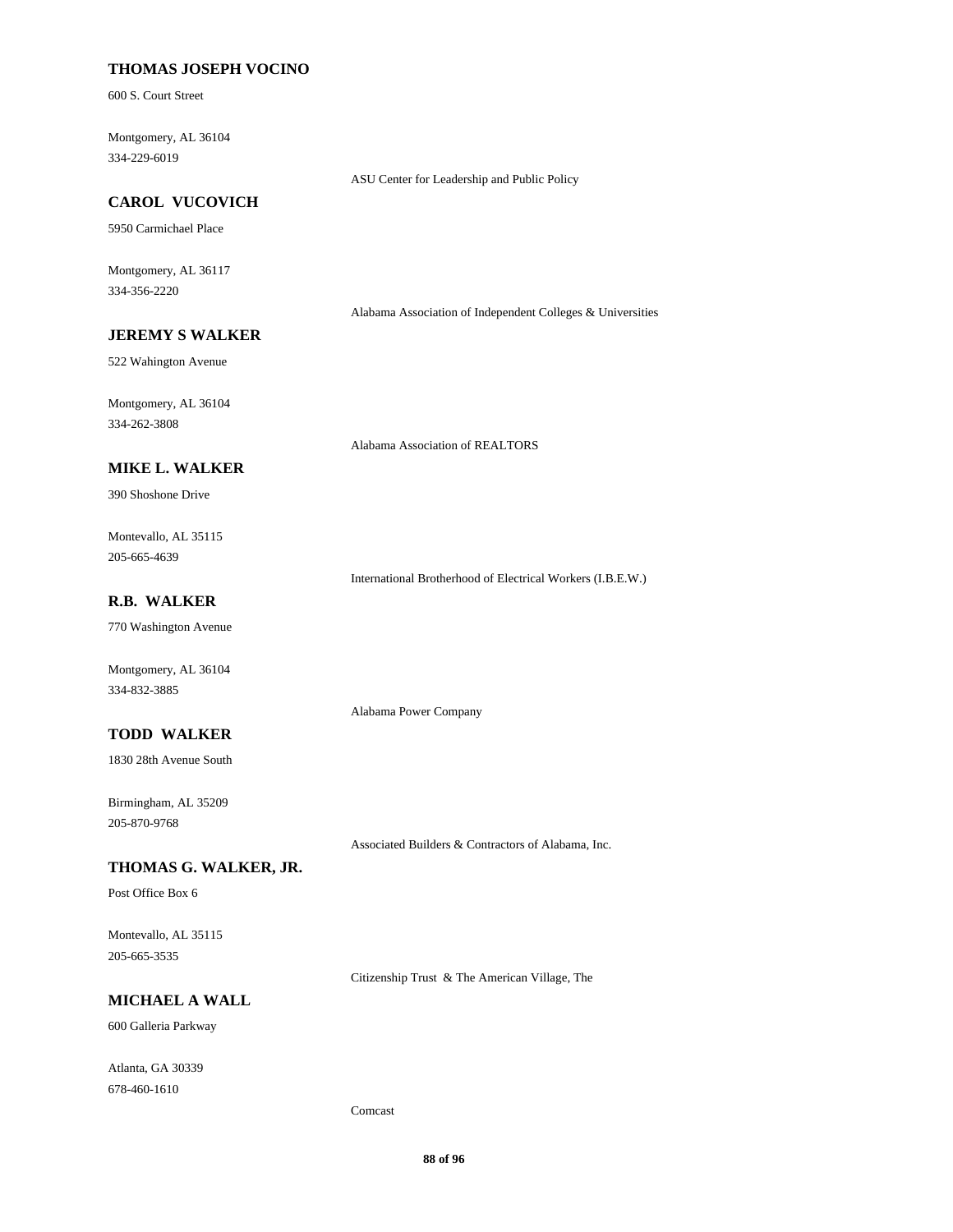#### **RICK WALLACE**

PO Box 10437

850-727-4809 Tallahassee, FL 32302

FAMOS, LLC

### **BEN WALLERSTEIN**

100 M Street SE

202-484-4884 Washington, DC 20003

Dutko Worldwide LLC

### **JOSEPH EDWARD WARD**

828 Washington Avenue

334-262-4177 Montgomery, AL 36104

Alabama Education Retirees Association

### **MICHAEL D. WARD**

225 Church Street

256-535-2030 Huntsville, AL 35801

Chamber of Commerce Huntsville/Madison County

### **RANDAL HARLAN WARD**

11245 Chantilly Parkway Court

Montgomery, AL 36117 334-834-1848

Automotive Aftermarket Association Southeast

#### **PAMELA WARE**

PO Box 76

334-834-6000 Montgomery, AL 36101-0076

Business Council of Alabama

#### **FOSTER LEE WARE III**

770 Washington Ave Ste. 430

334-832-3883 Montgomery, AL 36104

Alabama Power Company

### **MICHELE WAREN**

836 Washington Ave.

334-265-1684 Montgomery, AL 36104

Alabama Dental Association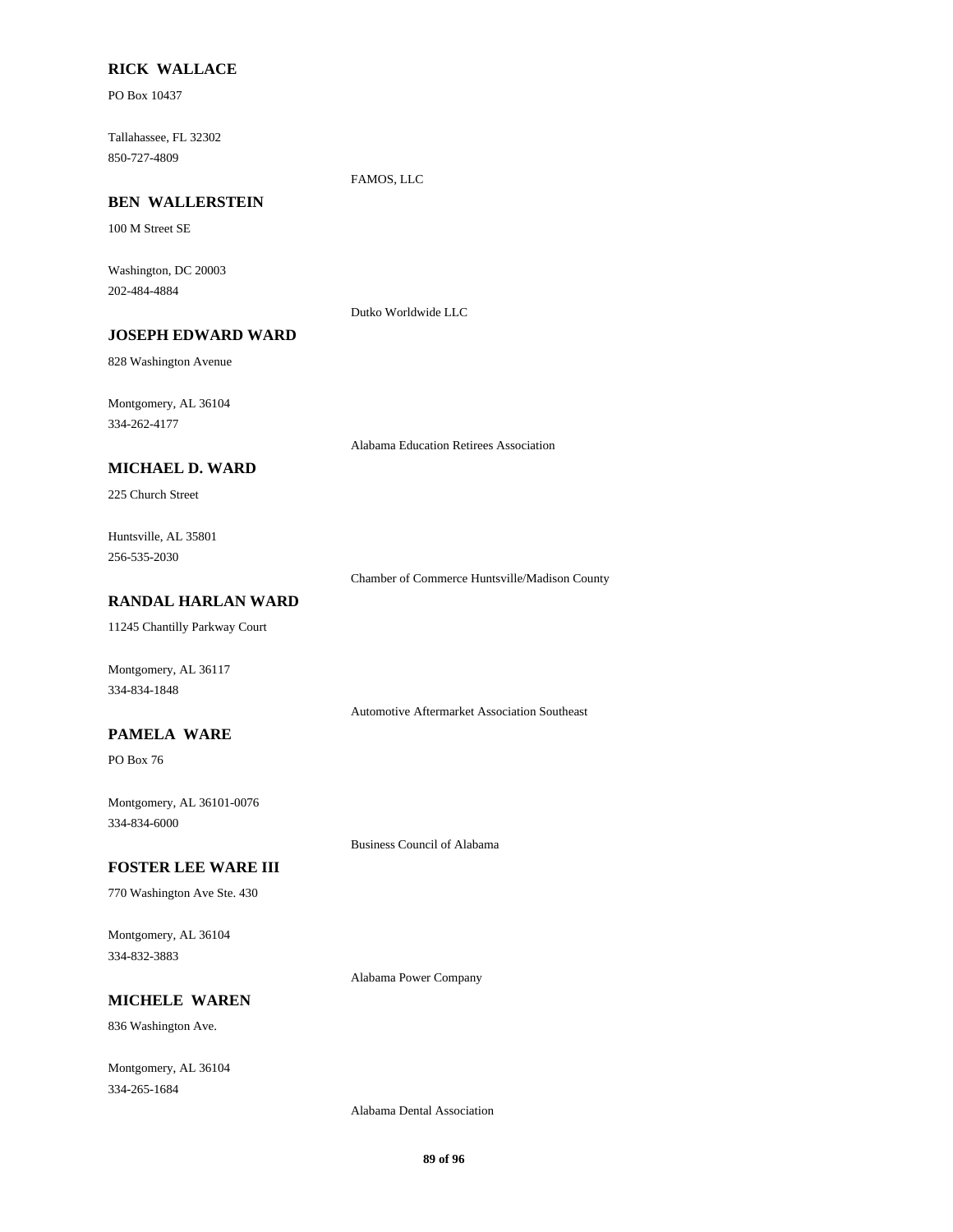#### **JAMES E. WARREN**

Post Office Box 207

251-363-4655 Castleberry, AL 36432

Government Corporate Partners, LLC

### **KEITH E. WARREN**

2777 Zelda Rd

334-269-9990 Montgomery, AL 36106

Warren & Company Inc.

AT&T Alabama

## **CLEO WASHINGTON**

770 Washington Avenue, Suite 164

334-834-9050 Montgomery, AL 36104

**MIKE WEEKS**

Post Office Box 56

334-263-3407 Montgomery, AL 36101-0056

> Alabama Psychological Association America's Health Insurance Plans Alabama Private Investigators Association Alabama Propane Gas Association American Council of Life Insurers Prudential Financial, Inc. Utility Service Partners, Inc. Association of Alabama Life Insurance Companies Delta Dental Insurance Company Alabama Cemetery Association Alabama Concrete Industries Association Alabama Pawnbrokers Association

#### **W. RYAN WELCH**

1099 New York Avenue NW

202-384-0881 Washington, DC 20001

> City of Opelika Cauthen Forbes and Williams Alabama District Attorneys Association Welch Veterinary Clinic Forbes-Tate DentaQuest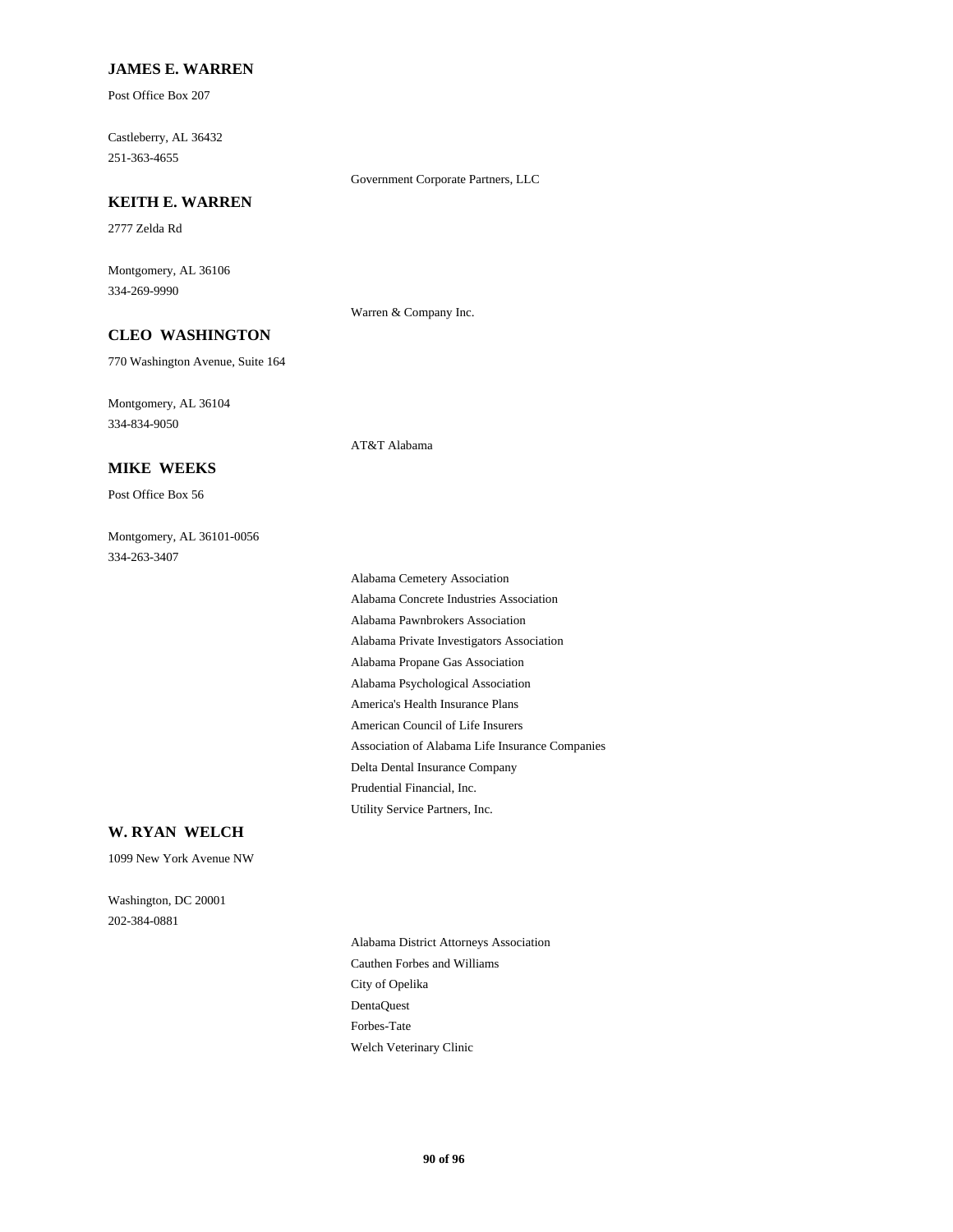#### **TERRI LEE WELDON**

1925 Breckenridge Plaza

678-226-3658 Duluth, GA 30096

Charter Communications

### **ALAN WEST**

1101 Pennsylvania Ave, NW

202-879-6805 Washington, DC 20004

Citigroup Management Corp.

### **DEBRA K WEST**

101 Constitution Avenue, NW

202-624-2000 Washington, DC 20001

American Council of Life Insurers

#### **DAVIS BLAKE WESTBROOK**

22 Inverness Parkway Suite 200

866-231-0545 Birmingham, AL 35242

League of Southeastern Credit Unions

### **MARGARET WHATLEY**

770 Washington Ave

Montgomery, AL 36104 334-272-8781

Alabama Hospital Association

### **SHARON WHEELER**

P.O Box 4177

334-834-9790 Montgomery, AL 36103-4177

Alabama Education Association

#### **JENNIFER GAIL WHISENANT**

2101 Providence Park

205-980-0540 Birmingham, AL 35242

Birmingham Automobile Dealers Association

### **RICHARD C. WHITAKER**

848 Washington Avenue

334-261-2000 Montgomery, AL 36104

Medical Assoc. of the State of Alabama/Alabama Board of Medical Examiners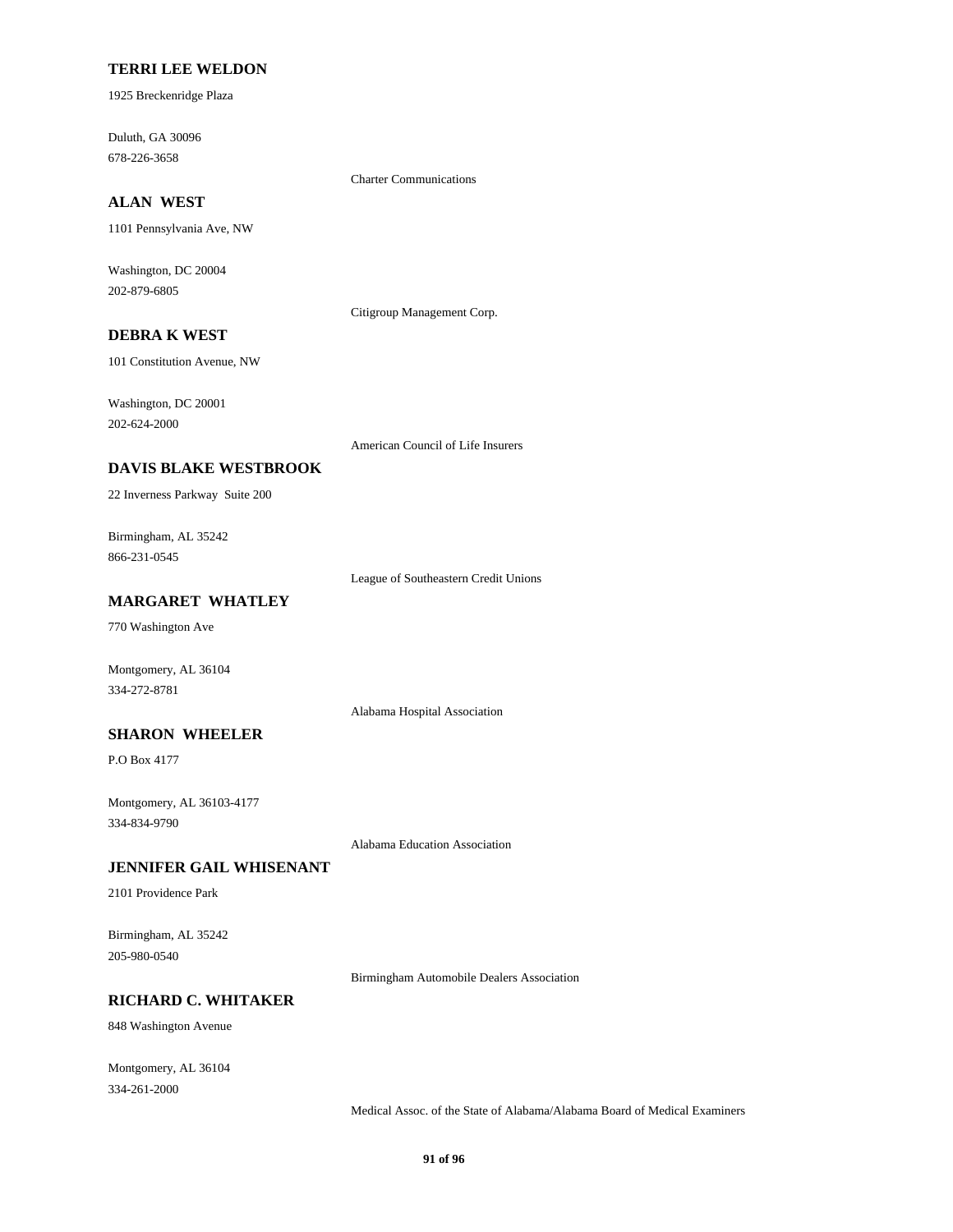#### **DONNA W. WILHELM**

Post Office Box 1090

251-621-4217 Daphne, AL 36526-1090

## **RANDY V. WILHELM**

2250 Highland Avenue South

205-837-3736 Birmingham, AL 35205

> EQUIP Management Partners (EQUIP MP) Steve Windom, LLC

#### **JOE B. WILKINS**

21982 University Lane

251-979-5346 Orange Beach, AL 36561

Columbia Southern University

Mercy Medical

# **CHRIS A. WILLIAMS**

1041 Ambassador Court

334-244-4001 Montgomery, AL 36117

Associated General Contractors of America, Inc.

### **ERNESTINE G WILLIAMS**

1325 19 Place SW

205-925-5607 Birmingham, AL 35211

Stephen Bradley & Associates

#### **JAMES WILLIAMS**

P.O. Box 244014

334-215-2732 Montgomery, AL 36124

Alabama Rural Electric Association of Cooperatives

### **MARK J. WILLIAMS**

453 S. Hull Street

334-269-5117 Montgomery, AL 36104

> Alabama Self-Storage Association Citizens for a Better Alabama Alabama Correctional Organization Alabama Court Specialists Association Credit Union Coalition of Alabama Eli Lilly and Company Infiltrator Systems, Inc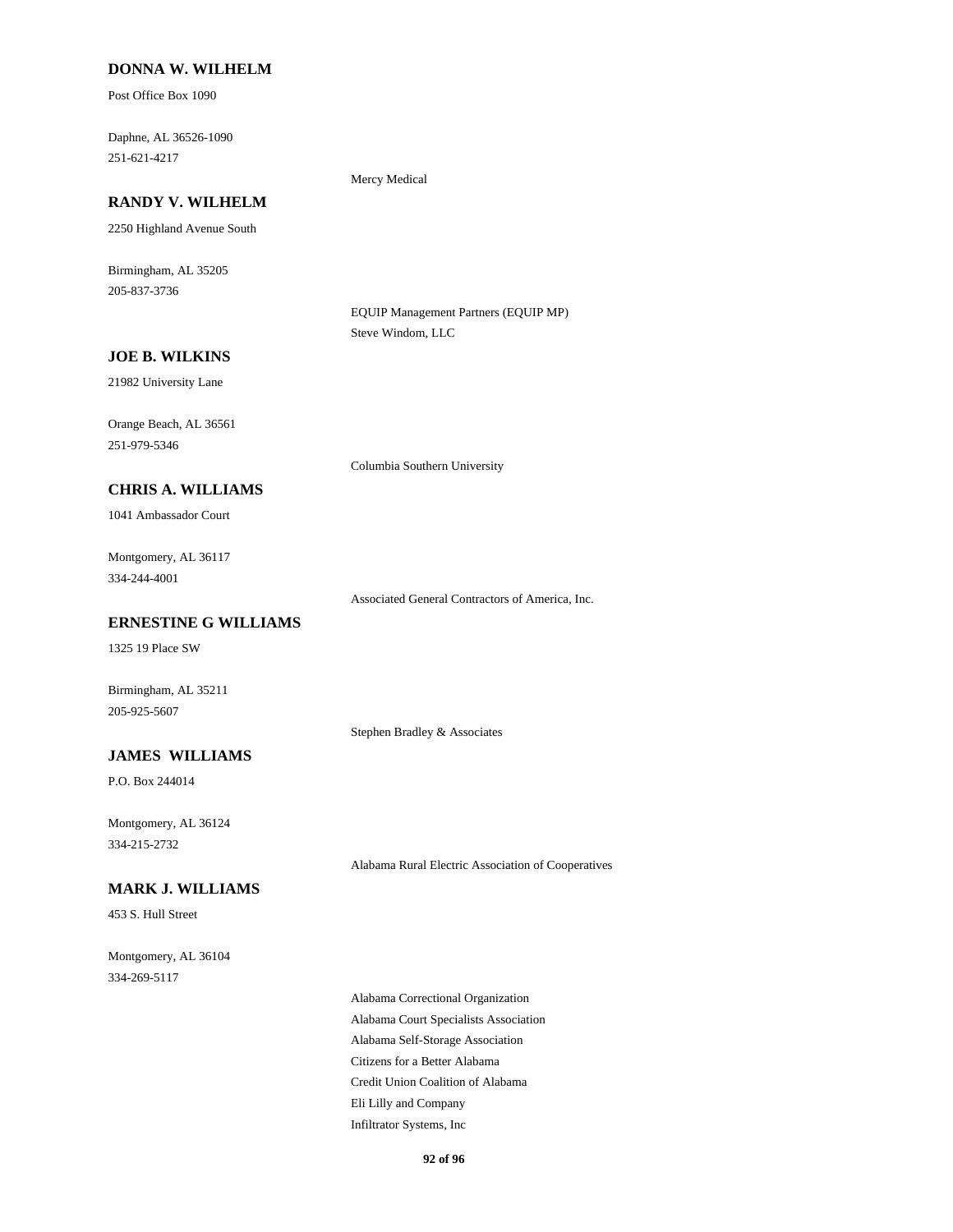Software Technology Inc (STI) VINtek

### **NOLAN WILLIAMS**

3057 County Road 71

334-299-3455 Newton, AL 36352

Alabama School Nutrition Association

### **TAYLOR WILLIAMS**

770 Washington Avenue

334-241-7372 Montgomery, AL 36104

Power South Energy

AT&T Alabama

#### **TERRI Q. WILLIAMS**

3196 Highway 280 East

205-972-2983 Birmingham, AL 35243

#### **ZACHARY WILLIAMS**

260 Commerce Street, 4th Floor

202-638-0125 Montgomery, AL 36104

Cauthen Forbes and Williams

### **ROBERT L WILLIAMS, III**

111 Hanover Road

Birmingham, AL 35209 205-616-9143

Robert Landis Williams, III

### **FREDDIE WILLIAMS, JR**

P.O. Box 4177

334-834-9790 Montgomery, AL 36103

Alabama Education Association

### **FRANK G. WILLIFORD**

4266 Lomac Street

334-271-1987 Montgomery, AL 36106

Williford & Associates,LLC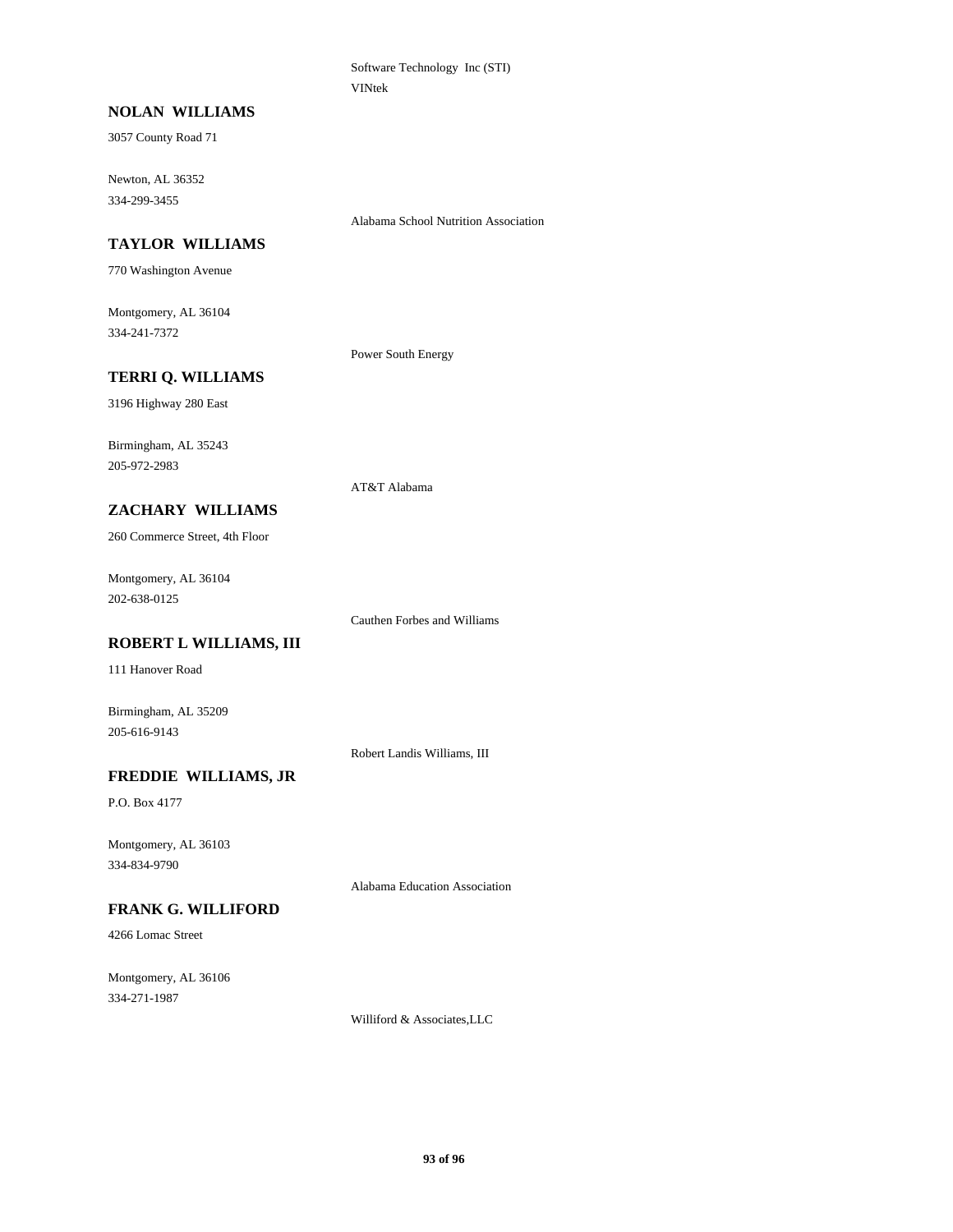#### **BETTYE WILLIS**

Windstream Communications

678-351-2049 Atlanta, GA 30309

### **RICHARD S. WILLIS**

Public Affairs Counsel Inc.

205-533-7899 Birmingham, AL 35226

Alabama Bail Bonding Association

Windstream Communications, Inc

### **HERB RAYMOND WINCHES**

1005 Vista Circle

205-410-6091 Birmingham, AL 35216

**E. BRUCE WINDHAM**

1320 North Airport Road

205-221-8950 Jasper, AL 35504

> American Coalition for Clean Coal Electricity Tennessee Tombigbee Waterway

#### **STEVE WINDOM**

P. O. Box 1949

334-241-0078 Montgomery, AL 36102

Steve Windom, LLC

AlphaGov

Pat Lynch & Associates

### **Steve Windom, LLC**

Post Office Box 1949

334-241-0078 Montgomery, AL 36102-1949

AT&T Alabama Brookwood Medical Center Copart, Inc Alabama Power Company Alabama Board of Dental Examiners Alabama Deer Association Alabama Physical Therapy Association Gulf Distributing Co. of Mobile, LLC On-Line Information Services, Inc. d/b/a AlaCourt NHS Management LLC Huntsville Hospital MHM Correctional Services, Inc Muniservices, LLC d/b/a/ Revenue Discovery Systems

**94 of 96**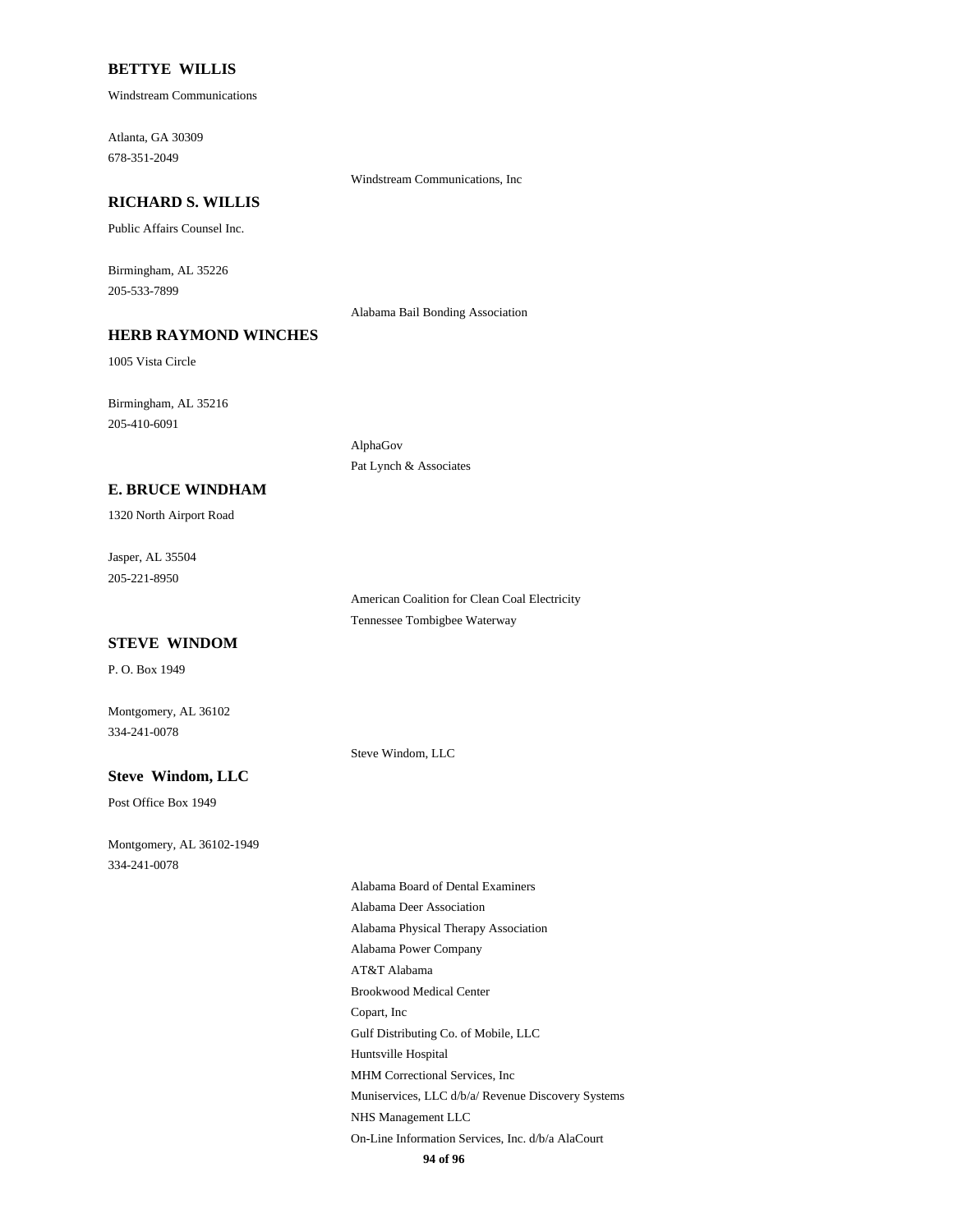Software Technology Inc (STI) South University Russell Lands Sacred Heart Health System Volkert , Inc. Oracle America, Inc State Farm Mutual Automobile Insurance Company, Inc. Tom Mullis

#### **ALISON S. WINGATE**

7265 Halcyon Summit Drive

Montgomery, AL 36117 334-263-5757

Alabama Retail Association

#### **Women's Resource Group**

1116 Gregory Ave

334-315-8003 Montgomery, AL 36111

Planned Parenthood Southeast

## **MARK J. WOOD**

600 North 18th Street

334-832-3880 Birmingham, AL 35203-2206

Alabama Power Company

#### **LISA A. WOODARD**

401 Adams Avenue

Montgomery, AL 36104 334-244-8948

> School Superintendents of Alabama (SSA) Bloom Group Inc., The

#### **RICHARD G. YOUNGBLOOD**

United Steelworkers Local Union 1013

205-781-4156 Fairfield, AL 35064

United Steelworkers Local1013

### **SARA MICHELLE ZAMPIERIN**

400 WASHINGTON AVE

334-956-8200 MONTGOMERY, AL 36104

Southern Poverty Law Center, Inc.